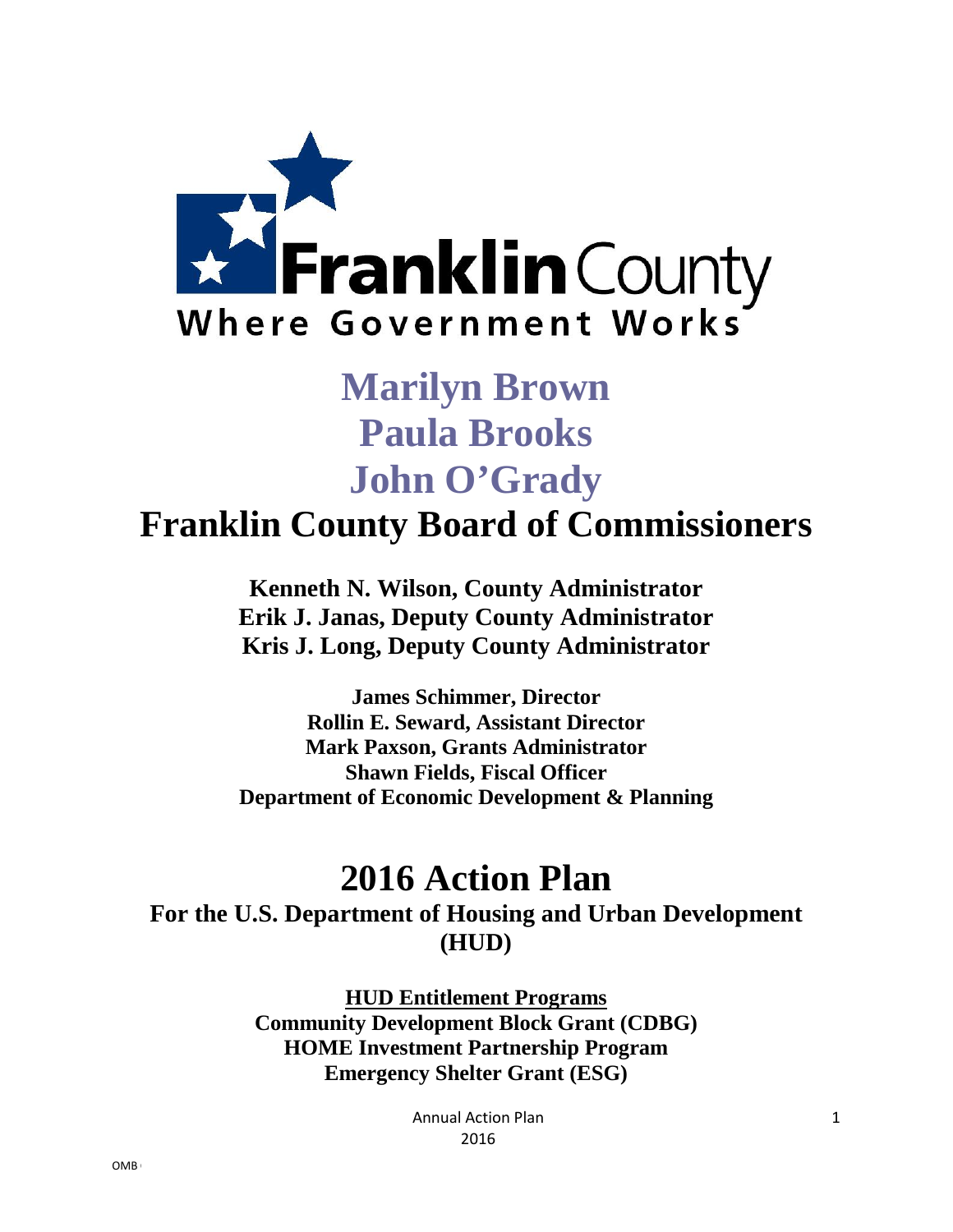## **Executive Summary**

## **AP-05 Executive Summary - 24 CFR 91.200(c), 91.220(b)**

#### **1. Introduction**

The 2016 U.S. Department of Housing and Urban Development (HUD) Annual Action Plan Annual Action Plan provides a summary of the actions, activities, and programs Franklin County will implement during the second year (2016) of the Consolidated Plan (2015-2019) period to address the priority needs and goals identified by the Strategic Plan. Overall, the Action Plan functions as an annual guide and budget to explain how federal resources will be used to improve conditions for LMI households, racial and ethnic minorities, homeless persons, and other non-homeless special needs populations in Franklin County.

#### **2. Summarize the objectives and outcomes identified in the Plan**

This could be a restatement of items or a table listed elsewhere in the plan or a reference to another location. It may also contain any essential items from the housing and homeless needs assessment, the housing market analysis or the strategic plan.

## *Please reference Table 6 - Goals Summary*

## **3. Evaluation of past performance**

This is an evaluation of past performance that helped lead the grantee to choose its goals or projects.

In 2015, Franklin County effectively used federal and local resources to further its overall Consolidated Plan goals with respect to community development, housing, homelessness prevention, and special needs populations in an attempt to serve extremely low, very low, low, and moderate-income persons. As indicated in the Consolidated Plan, these goals are to provide affordable housing opportunity, neighborhood and target area revitalization, and economic development and economic opportunity

## **4. Summary of Citizen Participation Process and consultation process**

Summary from citizen participation section of plan.

Public participation is an essential part of the consolidated planning process because it helps ensure that decisions are made with careful attention to community needs and preferences. Moreover, the input of stakeholder and community members generates additional public awareness about the consolidated planning process. Involvement allows more perspectives to be featured during the decision-making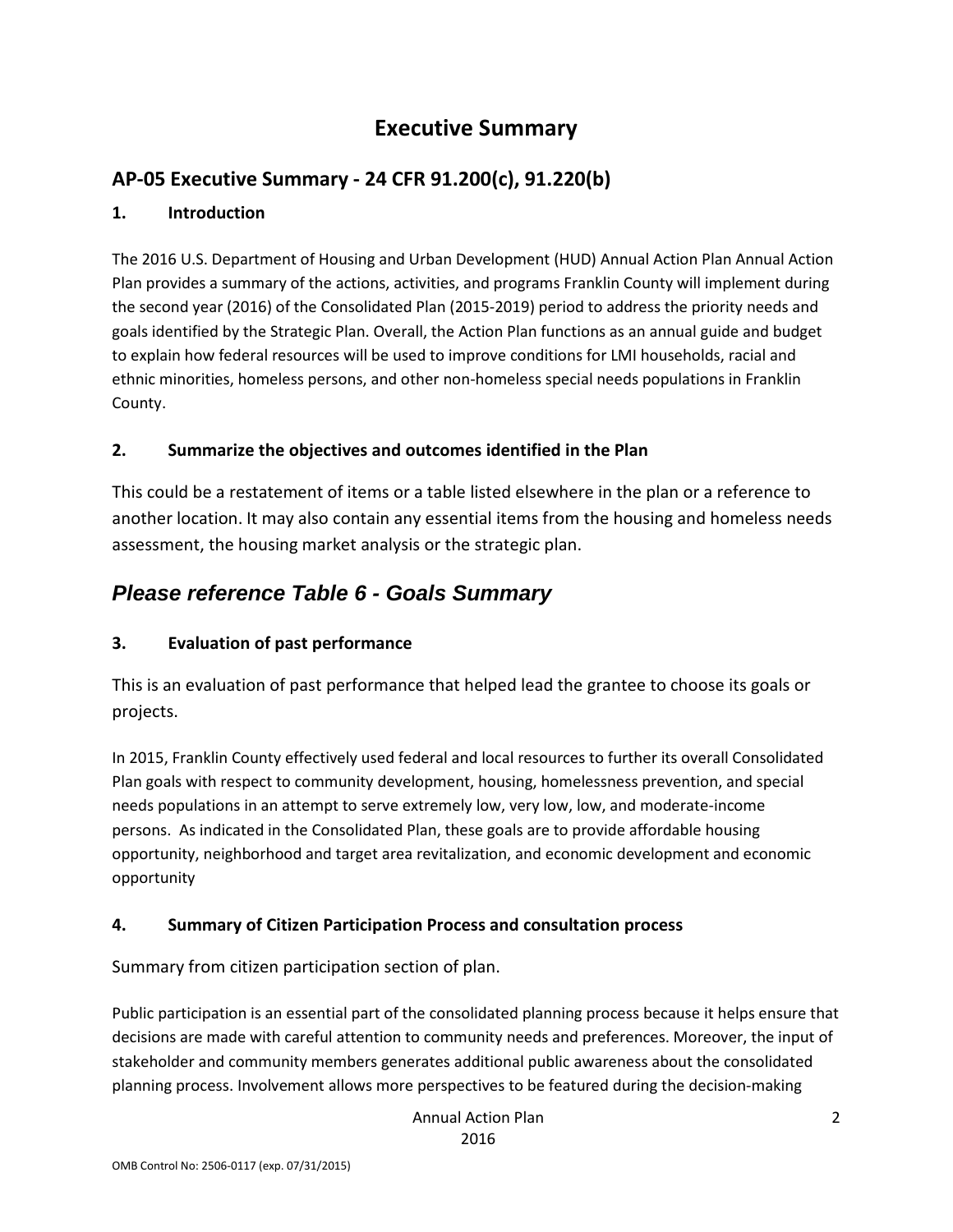process, which gives Franklin County more information to consider in the development of the Consolidated Plan priorities and goals. Receiving input and buy-in from planning officials, stakeholders, and residents of Franklin County plays a significant role in helping the plan take shape.

To this end, a public involvement process was developed to gather targeted feedback from stakeholder groups and provide opportunities for all community residents to participate in the planning process. The major activities of the public involvement process included the provision of a technical assistance workshop, multiple public hearings, a public comment period during which the draft plan could be reviewed, and the ongoing provision of staff support.

#### **5. Summary of public comments**

This could be a brief narrative summary or reference an attached document from the Citizen Participation section of the Con Plan.

The County needs to more adequately fund social service efforts to protect the poor already suffering from cuts to social service programs. The large increase in poverty in Columbus is a sign of failure in how the County has chosen to use its resources. County should direct its focus on helping single women and children. Raise the taxes of the wealthy and cut the taxes of the poor. The County needs to fund more youth services. Youth need structure in their lives; the County has failed to provide them meaningful alternatives. Every dollar that goes to youth services pays for itself ten times over. The County should sponsor a summer youth employment program. It is better to pay for youth services now, than police services later. We have a moral obligation to invest in our children. The County needs to take a more active role in improving its schools. Schools are the number one determinant businesses look at in determining where to locate. The County needs to fund after-school programs. Citizens should have a bigger voice in what the County chooses to fund. County services need to reflect the changes in our population and what are our communities greatest needs. Since the resources from HUD are continuing to decline, the County should look into finding new sources to fund housing and development activities; should consider a permanent funding source working with the State. The County needs to more equitably divide up its resources amoung all County residents, villages, cities and townships. Federal dollars should go to the neighborhoods with the greatest need. We need to leverage our neighborhood resources better. The County needs to realize how important infrastructure is to neighborhoods and from there to the County's tax base. The County needs to do a better job helping homeowners maintain their homes. Senior citizens need help with their homes. The County needs to get rid of dilapidated and vacant deteriorating buildings. The County spends too much money on infrastructure projects and not enough on public services. The County needs to make market rate housing more available to lowincome citizens. The County's efforts to promote green housing is appreciated. matters but the economy and jobs. Nothing matters but the economy and jobs. All our resources should go towards them. All the government nickel and dime efforts will never amount to anything. We're losing our youth. They need structure and substance through programming. Without a summer jobs program what hope do our children have? Regional government should be the first step in reducing the duplication of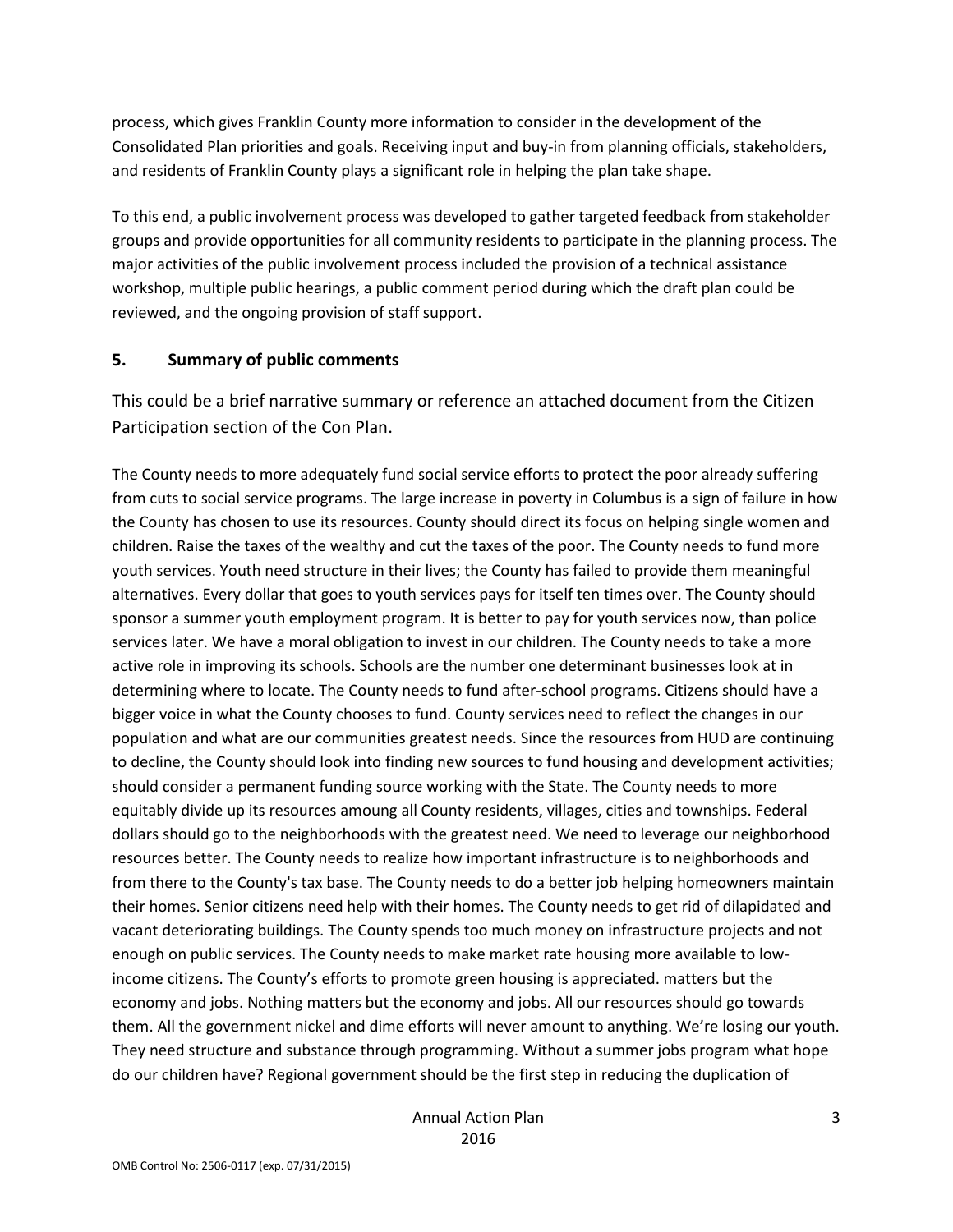services and freeing up resources. I'm proud to live in a community that protects animals. Landlords who allow eroding property to hurt our neighborhoods need to be held accountable. The County and townships need to put together a comprehensive housing plan. I'm tired of all our resources going to support the rich. What about a break for the working class man? Fund construction projects not social services. Construction projects create jobs and social services are hand-outs. Education is critical but we need to find another way to pay for it besides property taxes. Why don't we recognize how critical education is to our future? Does the County have a plan to help neighborhoods in unincorporated areas? Our neighborhoods need police, better infrastructure and more housing dollars. Columbus will never be a strong community until we address all the poor and poverty here. What is the real need for the new courthouse? Why do judges and lawyers deserve such a benefit when there are so many needs in the community?

#### **6. Summary of comments or views not accepted and the reasons for not accepting them**

There were no public comments or views that were not accepted.

#### **7. Summary**

As stated in the Introduction, the 2016 U.S. Department of Housing and Urban Development (HUD) Annual Action Plan Annual Action Plan provides a summary of the actions, activities, and programs Franklin County will implement during the second year (2016) of the Consolidated Plan (2015-2019) period to address the priority needs and goals identified by the Strategic Plan. Overall, the Action Plan functions as an annual guide and budget to explain how federal resources will be used to improve conditions for LMI households, racial and ethnic minorities, homeless persons, and other non-homeless special needs populations in Franklin County.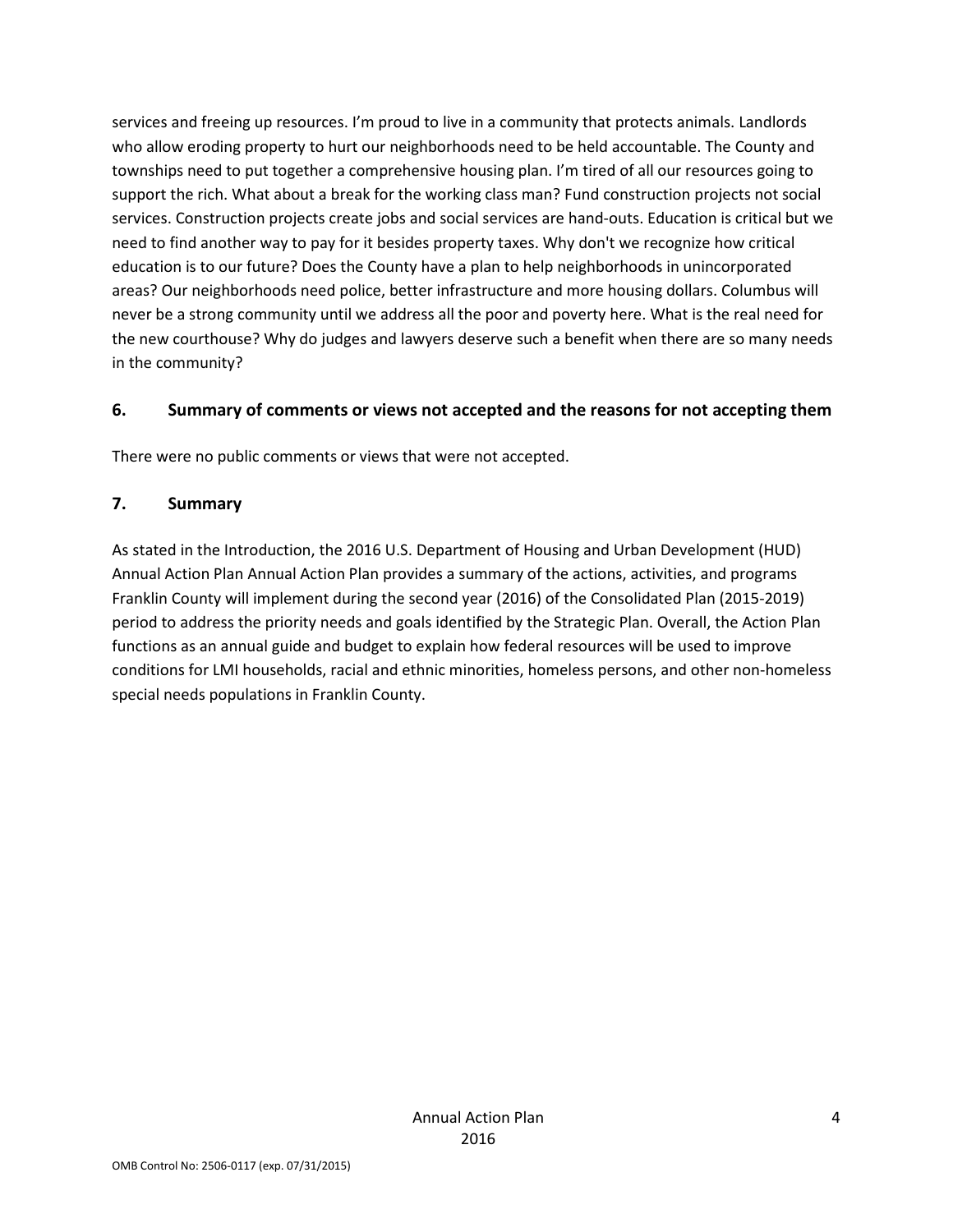## **PR-05 Lead & Responsible Agencies – 91.200(b)**

## **1. Agency/entity responsible for preparing/administering the Consolidated Plan**

Describe the agency/entity responsible for preparing the Consolidated Plan and those responsible for administration of each grant program and funding source.

| <b>Agency Role</b>        | <b>Name</b>            | Department/Agency                        |
|---------------------------|------------------------|------------------------------------------|
|                           |                        |                                          |
| <b>CDBG Administrator</b> | <b>FRANKLIN COUNTY</b> | <b>Economic Development and Planning</b> |
| <b>HOME Administrator</b> | <b>FRANKLIN COUNTY</b> | Economic Development and Planning        |
| <b>ESG Administrator</b>  | <b>FRANKLIN COUNTY</b> | Economic Development and Planning        |

**Table 1 – Responsible Agencies**

## **Narrative (optional)**

The Franklin County Department of Economic Development and Planning is the lead agency of the Consolidated Plan. The Department of Economic Development and Planning administers and implements the County's housing, neighborhood revitalization, economic development, and homeless and human services programs. The primary function of the department includes planning and policy-making, program administration, management of grants and loans, and monitoring and inspection.

The Department of Economic Development and Planning administers the CDBG, HOME, and ESG programs, as well as investment partnerships and several smaller programs.

## **Consolidated Plan Public Contact Information**

Mark Paxson

614-525-5578 / mspaxson@franklincountyohio.gov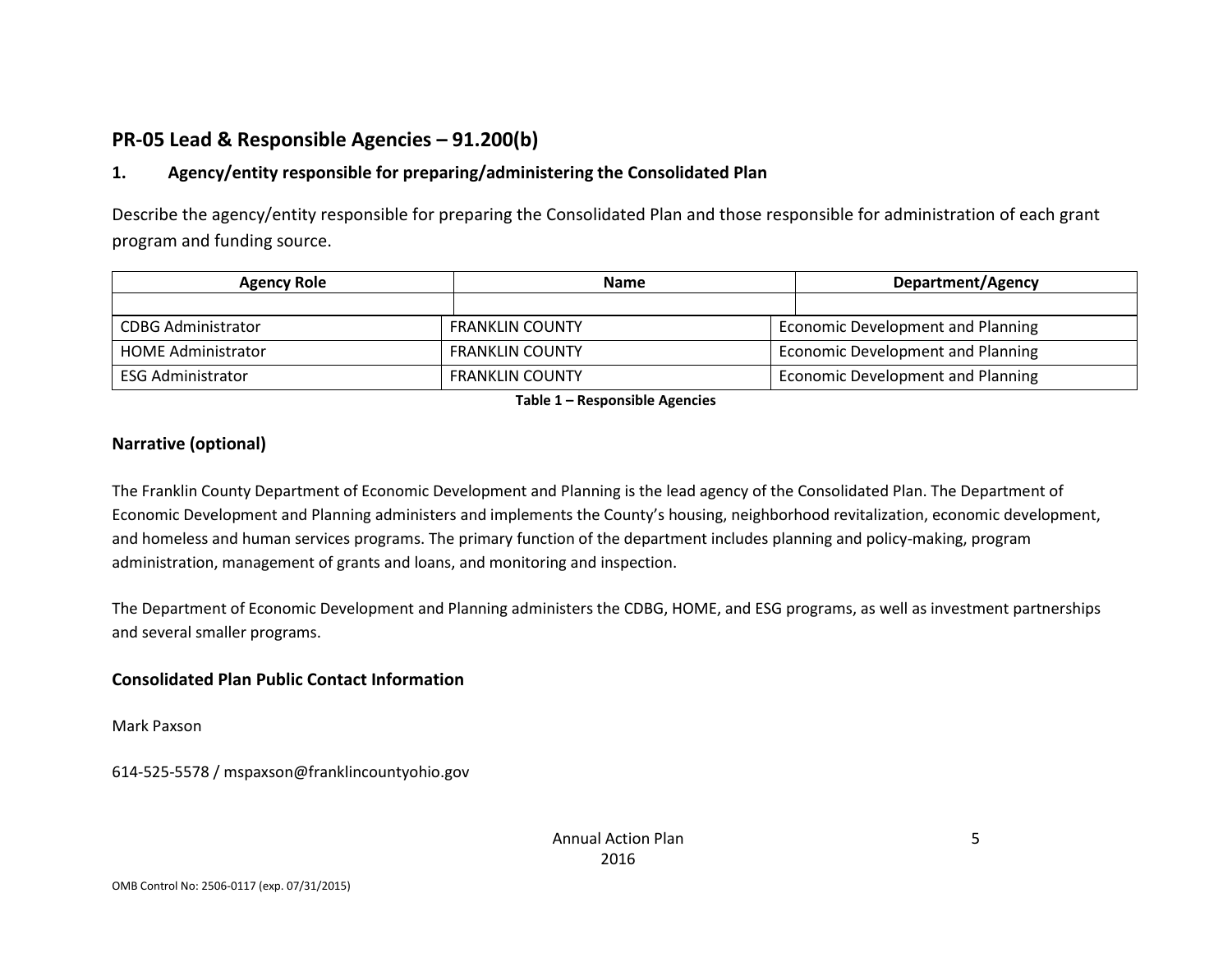#### Grant Administrator

Franklin County Department of Economic Development and Planning

150 South Front Street, Suite 10, Columbus, Ohio 43215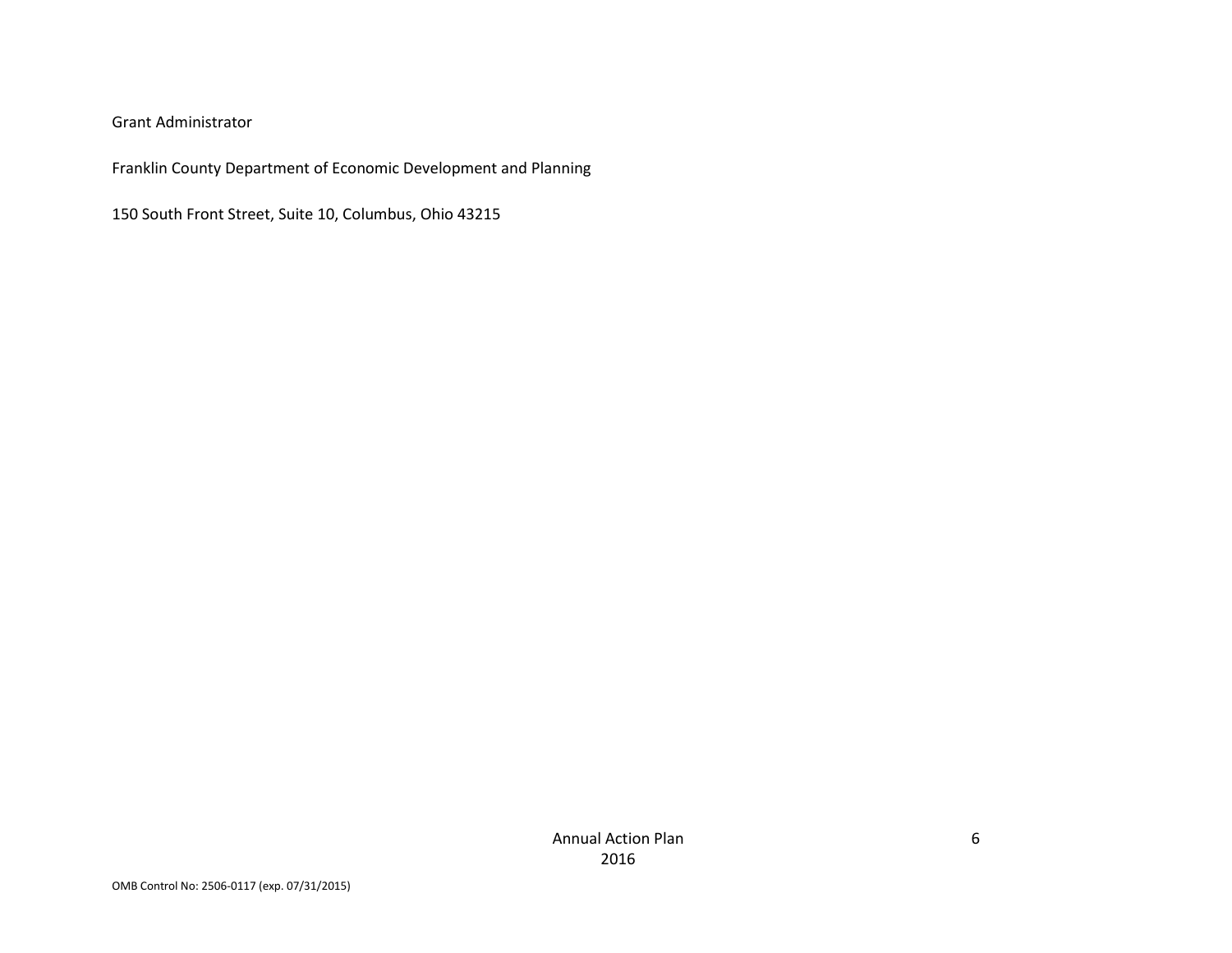## **AP-10 Consultation – 91.100, 91.200(b), 91.215(l)**

#### **1. Introduction**

Franklin County is committed to addressing the community's priority needs in the most efficient and effective way possible. In order to do this, the Department of Development, as the lead agency in the development of the Consolidated Plan, coordinates with other city departments, Columbus Metropolitan Housing Authority (CMHA), Community Shelter Board (CSB, the lead Continuum of Care agency), and other key stakeholders and organizations in central Ohio. By partnering with many different departments, agencies, and organizations the Department of Development is able to utilize the collective knowledge of local subject matter experts to help develop strategies and goals to solve the county's priority needs.

## **Provide a concise summary of the jurisdiction's activities to enhance coordination between public and assisted housing providers and private and governmental health, mental health and service agencies (91.215(I)).**

Franklin County has enhanced its coordination with public and assisted housing providers and private and governmental health, mental health, and service agencies in the following ways:

- The Franklin County and City of Columbus Housing Advisory Board (HAB) is the official board that reviews and approves affordable housing projects applying for County bond financing. In addition, the HAB reviews and comments on proposed city housing bonds as required by the Ohio Revised Code. The County's Housing Bond strategy has been presented to the HAB.
- The Columbus Area Affordable Housing Task Force consists of federal, state, and local government organizations; housing funders; Columbus Metropolitan Housing Authority (CHMA); housing and homeless service providers; and community representatives. The task force meets bi-monthly to monitor and address issues regarding expiring HUD Section 8 contracts in Franklin County and to discuss current and future affordable housing projects.
- The Greater Columbus Infant Mortality Task Force developed a community plan in 2014 to reduce infant mortality by 40 percent and to cut the racial disparity gap in half. Key stakeholders in implementing the plan include the Franklin County Community Health Coordination Infant Mortality Committee, home health care providers, educators, social service agencies, black faith leaders, neighborhood leaders from high-risk areas, expectant and new mothers, Franklin County Public Health, and Columbus Public Health. Recommended housing-related actions include: adopting smoke-free policies in multi-unit housing facilities and other housing settings for high-risk women and families; targeting activities in shelters and low-income housing in highrisk neighborhoods; and expanding these actions to other high-risk settings.

Franklin County is a member of The Community Development (CD) Collaborative of Greater Columbus, which is a non-profit organization that pools resources to provide operating grants and technical

> Annual Action Plan 2016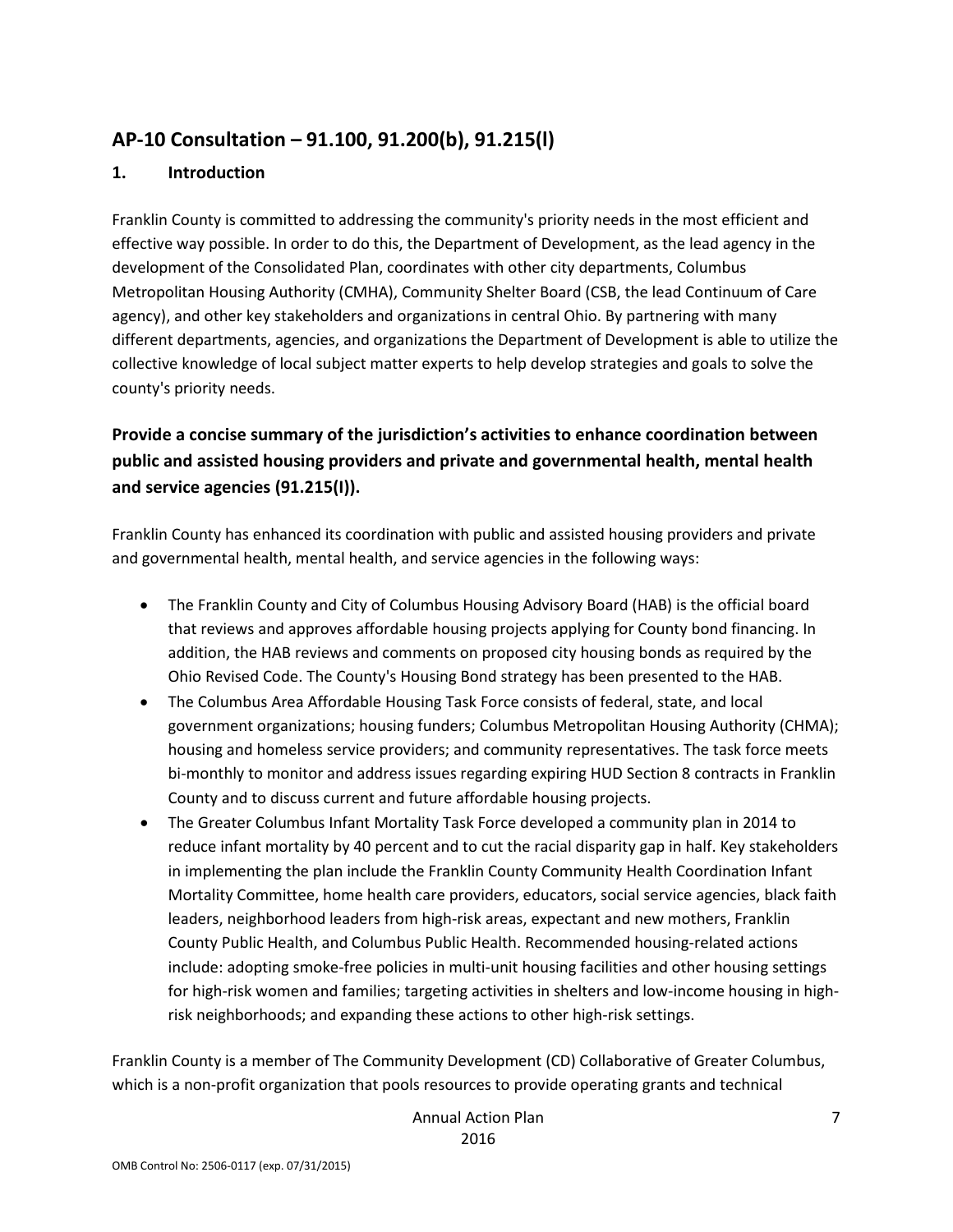assistance to build the capacity of community based non-profit housing developers. The CD Collaborative Board is comprised of various lending institutions such as, the United Way of Central Ohio, The Columbus Foundation, Enterprise Community Partners, Franklin County, and the City of Columbus. Staff for the Collaborative is provided through a contractual relationship with the Affordable Housing Trust for Columbus and Franklin County. Currently five nonprofit community development corporations are funded by the Collaborative.

## **Describe coordination with the Continuum of Care and efforts to address the needs of homeless persons (particularly chronically homeless individuals and families, families with children, veterans, and unaccompanied youth) and persons at risk of homelessness**

The County has representatives on the Continuum of Care (CoC) for Franklin County and the City of Columbus. The local CoC is known as the Rebuilding Lives Funder Collaborative (RLFC) which is staffed by the Community Shelter Board (CSB). Funding, monitoring, and system changes are discussed and determined by the RLFC (CoC).The County provides local general fund and Capital Improvement Bond funds in addition to federal ESG and HOME dollars to CSB as an intermediary agency to fund local nonprofit providers working to prevent homelessness and providing emergency shelter. Efforts also include and encourage initiatives of rapid re-housing and stabilization for individuals and families experiencing homelessness. Additionally, funds can also be used to support the community's Homeless Management Information System (HMIS) to guarantee that the community's plan to end homelessness is based on the most applicable and current homeless data available.

The County also provides local Capital Improvement Bond funds and federal HOME funds to assist in the development of permanent supportive housing for chronically homeless individuals and families.

CSB, along with its partner agencies, is designing and implementing a transformational new system designed to move single adults more quickly into stable housing, stop repeat homelessness, and add more capacity when overflow demands are high to make sure everyone who needs shelter is able to get it. There are three key components: First, a new emergency shelter will address the growing numbers of men, women and families who are experiencing homelessness so no one has to sleep on the streets in Columbus. Second, case managers called Navigators will link with a person when they enter the homeless system and work with them throughout their stay. Third, relationships with key partner agencies will be strengthened and enhanced**.**

## **Describe consultation with the Continuum(s) of Care that serves the jurisdiction's area in determining how to allocate ESG funds, develop performance standards and evaluate outcomes, and develop funding, policies and procedures for the administration of HMIS**

In Columbus and Franklin County the Continuum of Care (CoC) role and responsibilities is fulfilled by a committee called the Rebuilding Lives Funder Collaborative (RLFC). The RLFC provides stewardship for all the strategies developed under the Rebuilding Lives (RL) Plan; provides funding for the capital,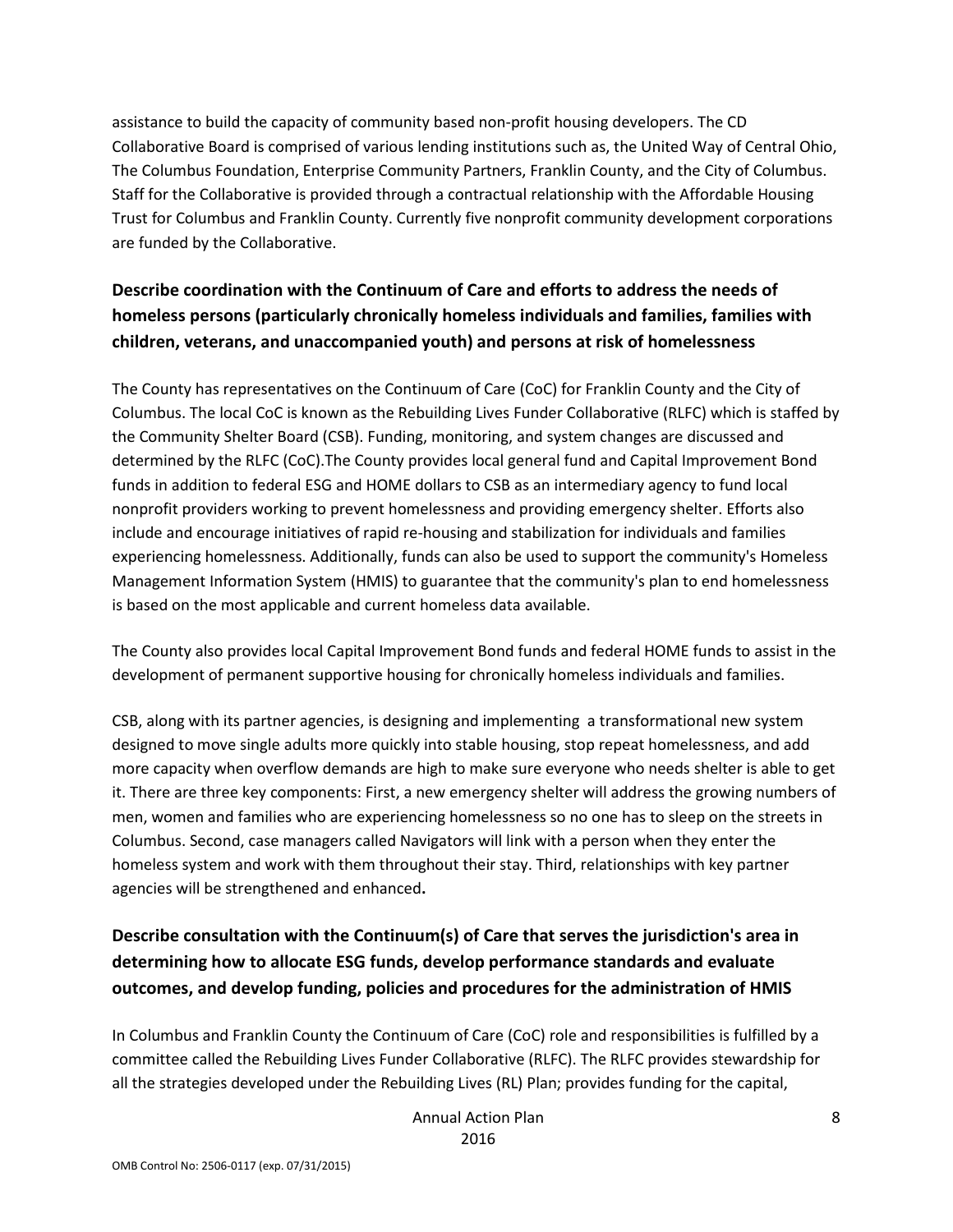services, and operations of supportive housing in Columbus and Franklin County; coordinates activities for the new plan; promotes collaboration to achieve goals and strategies; and secures resources for programs and projects. The County has ongoing membership, representation, and participation in the RLFC.

RLFC (CoC) Planning:

- Receive community and public policy updates relevant to homelessness issues
- Receive updates on the Rebuilding Lives Plan, the local plan to end homelessness
- Plan and conduct a sheltered and unsheltered point-in-time count of homeless persons (delegated to CSB)
- Conduct an annual gaps analysis of the homeless needs and services (delegated to CSB)
- Provide required information to complete the local Consolidated Plan(s) (delegated to CSB)
- Review and act on the annual funding allocations, inclusive of ESG and CoC funds, and establish funding priorities
- Review and act on the HUD CoC Application including all relevant charts and tables
- Review and act on any programs that should be removed from HUD funding and any proposed funding reallocations
- Review and make final determination on provider appeals
- Review and act annually on the proposed new supportive housing bonus project
- Designate a Collaborative Applicant

HMIS Operations:

- Designate a single HMIS for the CoC
- Designate an HMIS Lead
- Ensure consistent participation in HMIS (delegated to CSB)
- Ensure the HMIS compliance with HUD requirements (delegated to CSB)
- Review and approve the HMIS policies and procedures, privacy plan, security plan and data quality plan (delegated to CSB)

**2. Describe Agencies, groups, organizations and others who participated in the process and describe the jurisdictions consultations with housing, social service agencies and other entities**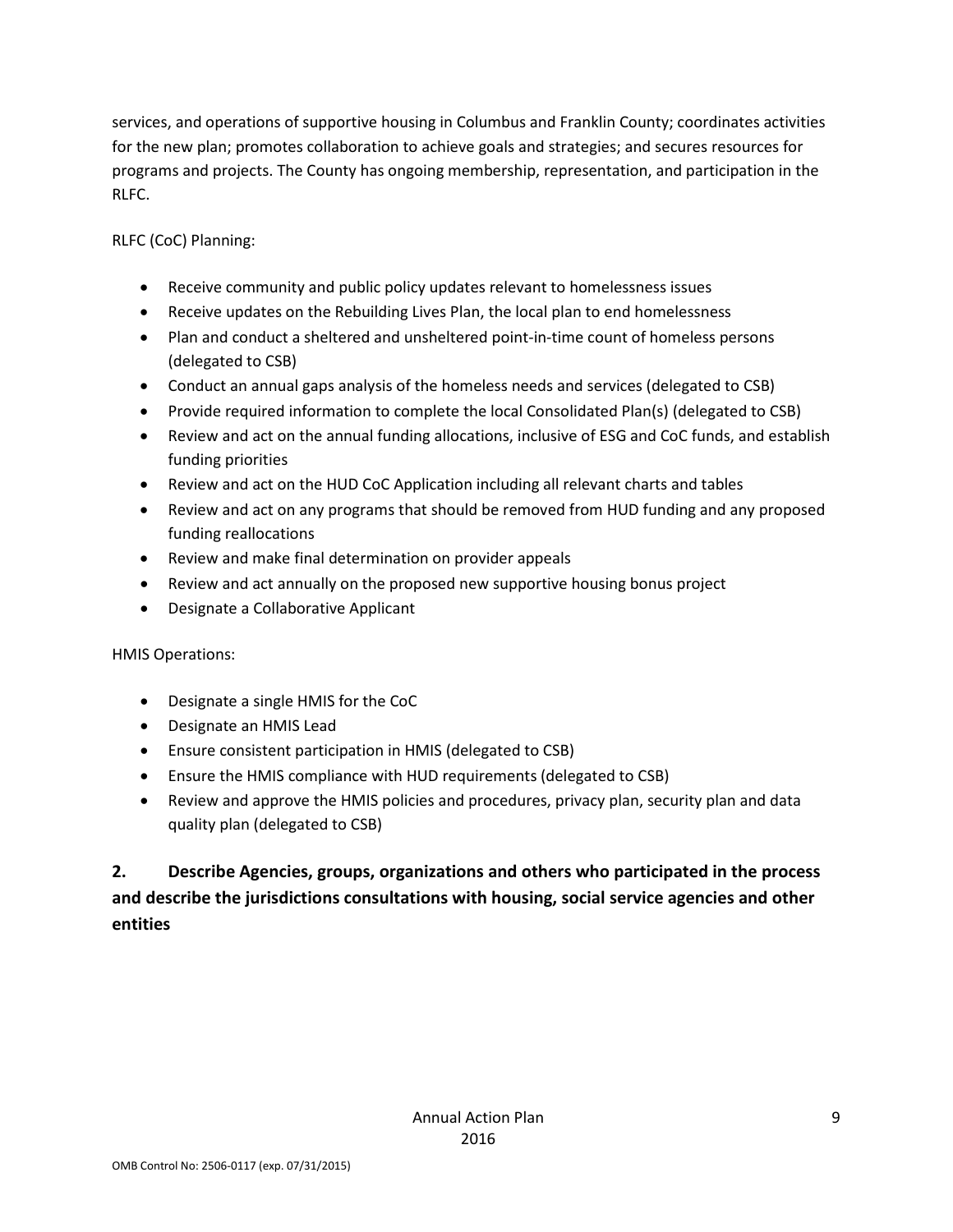| $\mathbf{1}$   | Agency/Group/Organization                                                                                                                           | Albany Park Civic Association                                                |
|----------------|-----------------------------------------------------------------------------------------------------------------------------------------------------|------------------------------------------------------------------------------|
|                | <b>Agency/Group/Organization Type</b>                                                                                                               | <b>Civic Leaders</b>                                                         |
|                | What section of the Plan was addressed by Consultation?                                                                                             | <b>Housing Need Assessment</b>                                               |
|                | How was the Agency/Group/Organization consulted and what<br>are the anticipated outcomes of the consultation or areas for<br>improved coordination? |                                                                              |
| $\overline{2}$ | Agency/Group/Organization                                                                                                                           | Alcohol, Drug, Mental Health<br><b>Board of Franklin County</b>              |
|                | <b>Agency/Group/Organization Type</b>                                                                                                               | Special Needs - substance<br>abuse                                           |
|                | What section of the Plan was addressed by Consultation?                                                                                             | Non-Homeless Special Needs                                                   |
|                | How was the Agency/Group/Organization consulted and what<br>are the anticipated outcomes of the consultation or areas for<br>improved coordination? |                                                                              |
| 3              | Agency/Group/Organization                                                                                                                           | Alvis House Community<br><b>Reentry Center</b>                               |
|                | <b>Agency/Group/Organization Type</b>                                                                                                               | <b>Reentry Services</b>                                                      |
|                | What section of the Plan was addressed by Consultation?                                                                                             | Non-Homeless Special Needs                                                   |
|                | How was the Agency/Group/Organization consulted and what<br>are the anticipated outcomes of the consultation or areas for<br>improved coordination? |                                                                              |
| 4              | Agency/Group/Organization                                                                                                                           | Argyle Park Civic Association                                                |
|                | <b>Agency/Group/Organization Type</b>                                                                                                               | <b>Publicly Funded</b><br>Institution/System of Care<br><b>Civic Leaders</b> |
|                | What section of the Plan was addressed by Consultation?                                                                                             | <b>Housing Need Assessment</b>                                               |
|                | How was the Agency/Group/Organization consulted and what<br>are the anticipated outcomes of the consultation or areas for<br>improved coordination? |                                                                              |
| 5              | Agency/Group/Organization                                                                                                                           | Asian American Community<br>Services                                         |
|                | <b>Agency/Group/Organization Type</b>                                                                                                               | <b>Civic Leaders</b>                                                         |
|                | What section of the Plan was addressed by Consultation?                                                                                             | <b>Housing Need Assessment</b>                                               |

#### **Table 2 – Agencies, groups, organizations who participated**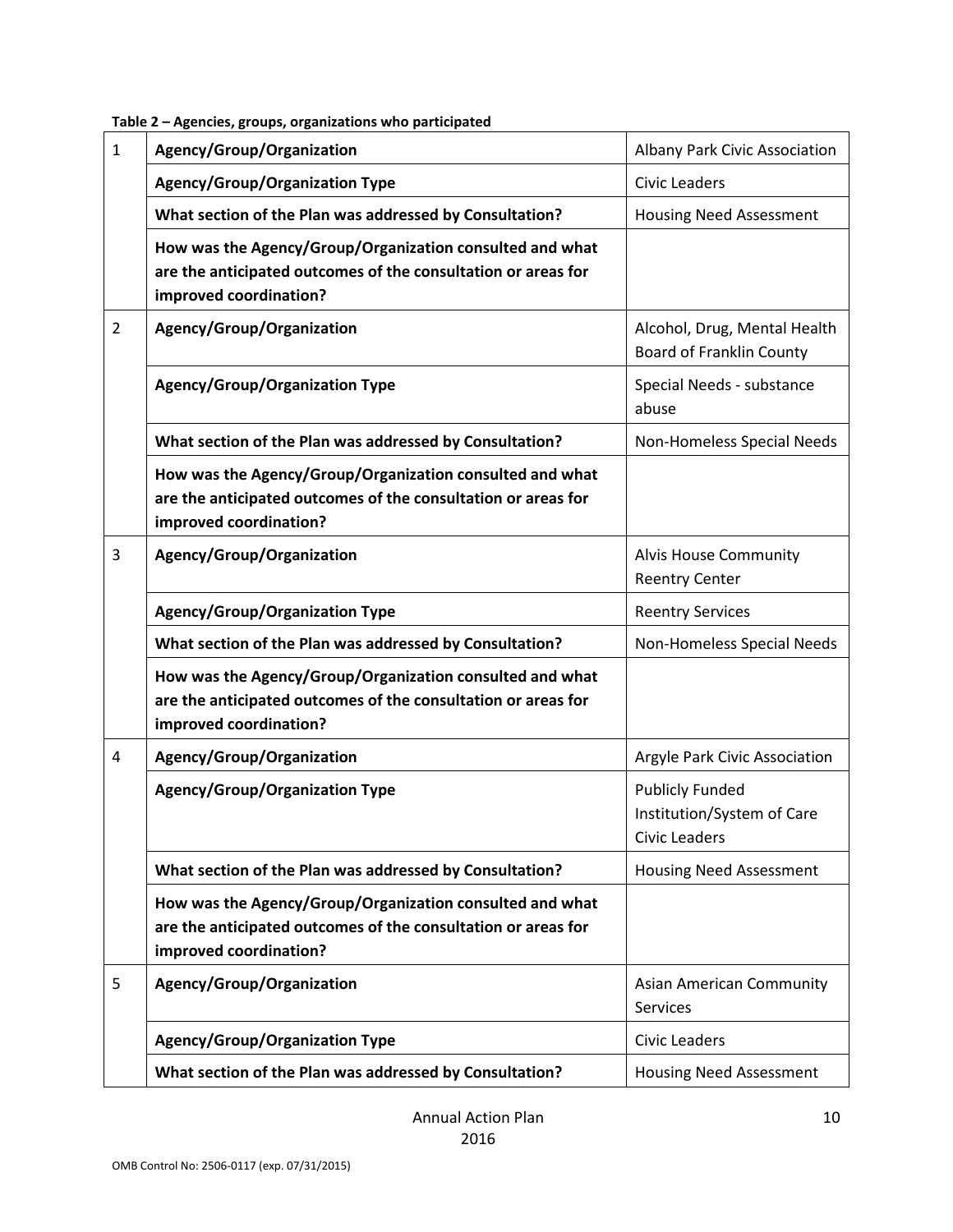|                | How was the Agency/Group/Organization consulted and what<br>are the anticipated outcomes of the consultation or areas for<br>improved coordination? |                                                          |
|----------------|-----------------------------------------------------------------------------------------------------------------------------------------------------|----------------------------------------------------------|
| 6              | Agency/Group/Organization                                                                                                                           | <b>Ballymeade Civic Association</b>                      |
|                | <b>Agency/Group/Organization Type</b>                                                                                                               | <b>Civic Leaders</b>                                     |
|                | What section of the Plan was addressed by Consultation?                                                                                             | <b>Housing Need Assessment</b>                           |
|                | How was the Agency/Group/Organization consulted and what<br>are the anticipated outcomes of the consultation or areas for<br>improved coordination? |                                                          |
| $\overline{7}$ | Agency/Group/Organization                                                                                                                           | <b>Blendon Meadows Civic</b><br>Association              |
|                | <b>Agency/Group/Organization Type</b>                                                                                                               | Civic Leaders                                            |
|                | What section of the Plan was addressed by Consultation?                                                                                             | <b>Housing Need Assessment</b>                           |
|                | How was the Agency/Group/Organization consulted and what<br>are the anticipated outcomes of the consultation or areas for<br>improved coordination? |                                                          |
| 8              | Agency/Group/Organization                                                                                                                           | <b>Bryden Road Homeowners</b><br>Association             |
|                | <b>Agency/Group/Organization Type</b>                                                                                                               | <b>Civic Leaders</b>                                     |
|                | What section of the Plan was addressed by Consultation?                                                                                             | <b>Housing Need Assessment</b><br><b>Market Analysis</b> |
|                | How was the Agency/Group/Organization consulted and what<br>are the anticipated outcomes of the consultation or areas for<br>improved coordination? |                                                          |
| 9              | Agency/Group/Organization                                                                                                                           | Capital Crossroads and<br><b>Discovery District SIDs</b> |
|                | <b>Agency/Group/Organization Type</b>                                                                                                               | <b>Business and Civic Leaders</b>                        |
|                | What section of the Plan was addressed by Consultation?                                                                                             | <b>Economic Development</b>                              |
|                | How was the Agency/Group/Organization consulted and what<br>are the anticipated outcomes of the consultation or areas for<br>improved coordination? |                                                          |
| 10             | Agency/Group/Organization                                                                                                                           | <b>Catholic Social Services</b>                          |
|                | <b>Agency/Group/Organization Type</b>                                                                                                               | Services-homeless<br>Faith Base                          |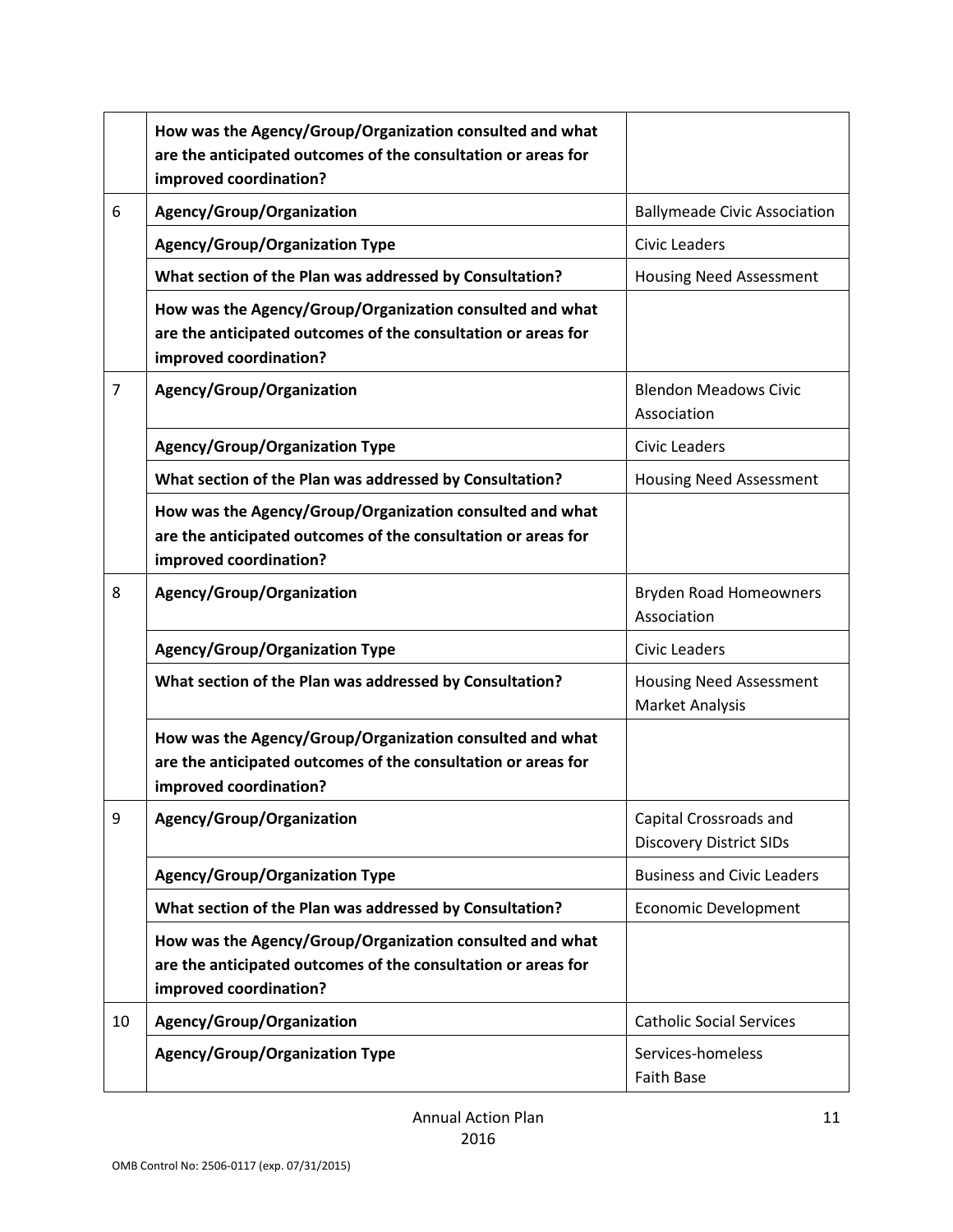|    | What section of the Plan was addressed by Consultation?                                                                                             | <b>Homeless Needs -</b><br><b>Chronically homeless</b>       |
|----|-----------------------------------------------------------------------------------------------------------------------------------------------------|--------------------------------------------------------------|
|    | How was the Agency/Group/Organization consulted and what<br>are the anticipated outcomes of the consultation or areas for<br>improved coordination? |                                                              |
| 11 | Agency/Group/Organization                                                                                                                           | <b>Cedar Run Civic Association</b>                           |
|    | <b>Agency/Group/Organization Type</b>                                                                                                               | Civic Leaders                                                |
|    | What section of the Plan was addressed by Consultation?                                                                                             | <b>Housing Need Assessment</b><br>Market Analysis            |
|    | How was the Agency/Group/Organization consulted and what<br>are the anticipated outcomes of the consultation or areas for<br>improved coordination? |                                                              |
| 12 | Agency/Group/Organization                                                                                                                           | Centro Esperanza Latina                                      |
|    | <b>Agency/Group/Organization Type</b>                                                                                                               | <b>ESL</b>                                                   |
|    | What section of the Plan was addressed by Consultation?                                                                                             | <b>Housing Need Assessment</b><br>Non-Homeless Special Needs |
|    | How was the Agency/Group/Organization consulted and what<br>are the anticipated outcomes of the consultation or areas for<br>improved coordination? |                                                              |
| 13 | Agency/Group/Organization                                                                                                                           | <b>Clinton Estates Civic</b><br>Association                  |
|    | <b>Agency/Group/Organization Type</b>                                                                                                               | Civic Leaders                                                |
|    | What section of the Plan was addressed by Consultation?                                                                                             | <b>Housing Need Assessment</b><br><b>Market Analysis</b>     |
|    | How was the Agency/Group/Organization consulted and what<br>are the anticipated outcomes of the consultation or areas for<br>improved coordination? |                                                              |
| 14 | Agency/Group/Organization                                                                                                                           | <b>Colonial Life</b>                                         |
|    | <b>Agency/Group/Organization Type</b>                                                                                                               | <b>Civic Leaders</b>                                         |
|    | What section of the Plan was addressed by Consultation?                                                                                             | <b>Housing Need Assessment</b><br><b>Market Analysis</b>     |
|    | How was the Agency/Group/Organization consulted and what<br>are the anticipated outcomes of the consultation or areas for<br>improved coordination? |                                                              |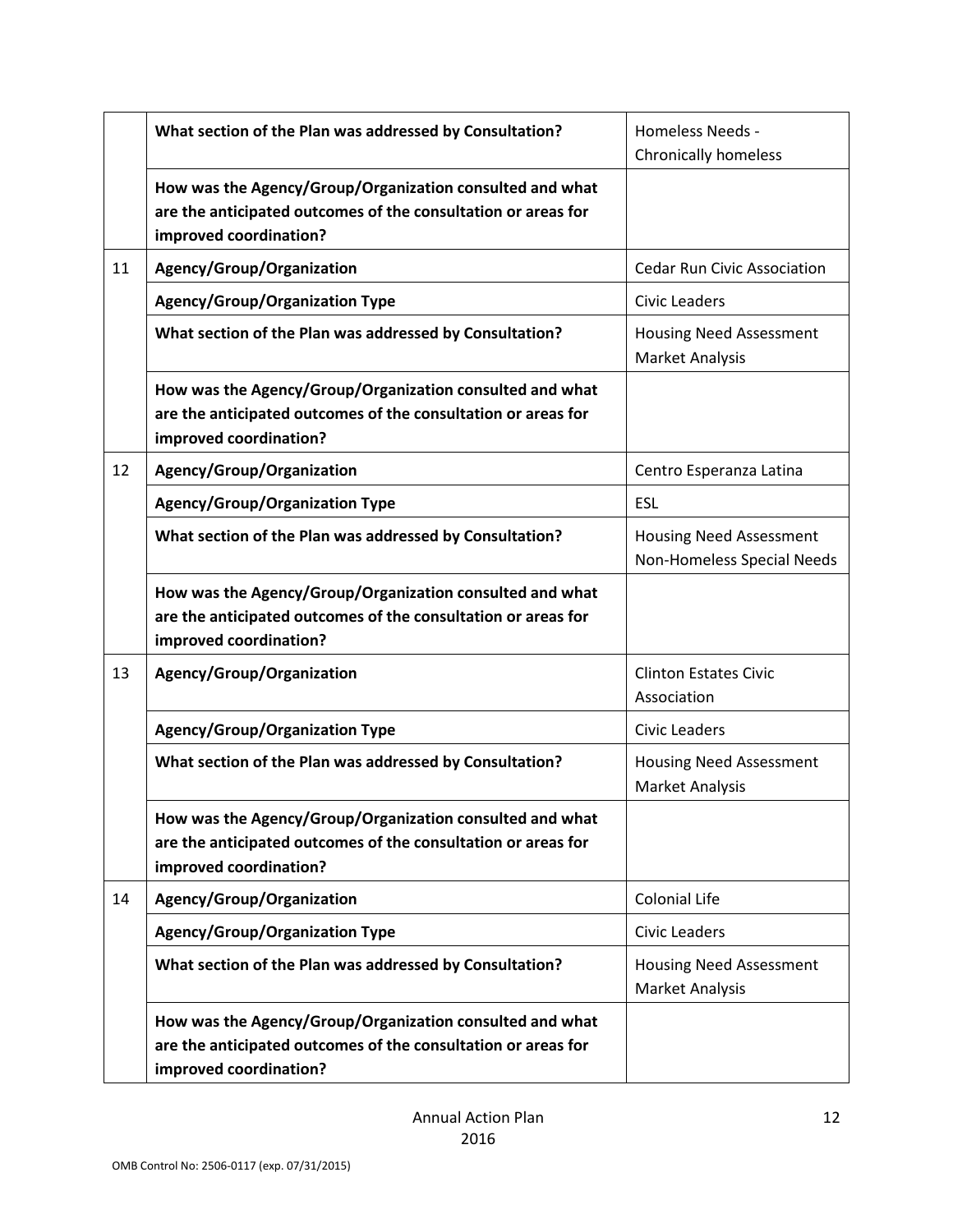| 15 | Agency/Group/Organization                                                                                                                           | <b>Columbus Chamber Of</b><br>Commerce                                                                                                                                                                |
|----|-----------------------------------------------------------------------------------------------------------------------------------------------------|-------------------------------------------------------------------------------------------------------------------------------------------------------------------------------------------------------|
|    | <b>Agency/Group/Organization Type</b>                                                                                                               | <b>Business and Civic Leaders</b>                                                                                                                                                                     |
|    | What section of the Plan was addressed by Consultation?                                                                                             | <b>Economic Development</b>                                                                                                                                                                           |
|    | How was the Agency/Group/Organization consulted and what<br>are the anticipated outcomes of the consultation or areas for<br>improved coordination? |                                                                                                                                                                                                       |
| 16 | Agency/Group/Organization                                                                                                                           | <b>Columbus City Schools</b>                                                                                                                                                                          |
|    | <b>Agency/Group/Organization Type</b>                                                                                                               | Services-Education                                                                                                                                                                                    |
|    | What section of the Plan was addressed by Consultation?                                                                                             | <b>Housing Need Assessment</b><br><b>Market Analysis</b>                                                                                                                                              |
|    | How was the Agency/Group/Organization consulted and what<br>are the anticipated outcomes of the consultation or areas for<br>improved coordination? |                                                                                                                                                                                                       |
| 17 | Agency/Group/Organization                                                                                                                           | Columbus Coalition for the<br>Homeless                                                                                                                                                                |
|    | <b>Agency/Group/Organization Type</b>                                                                                                               | Services-homeless                                                                                                                                                                                     |
|    | What section of the Plan was addressed by Consultation?                                                                                             | <b>Homeless Needs -</b><br><b>Chronically homeless</b><br><b>Homeless Needs - Families</b><br>with children<br><b>Homelessness Needs -</b><br>Veterans<br>Homelessness Needs -<br>Unaccompanied youth |
|    | How was the Agency/Group/Organization consulted and what<br>are the anticipated outcomes of the consultation or areas for<br>improved coordination? |                                                                                                                                                                                                       |
| 18 | Agency/Group/Organization                                                                                                                           | Columbus Metropolitan<br>Library                                                                                                                                                                      |
|    | <b>Agency/Group/Organization Type</b>                                                                                                               | Other government - Local                                                                                                                                                                              |
|    | What section of the Plan was addressed by Consultation?                                                                                             | <b>Housing Need Assessment</b>                                                                                                                                                                        |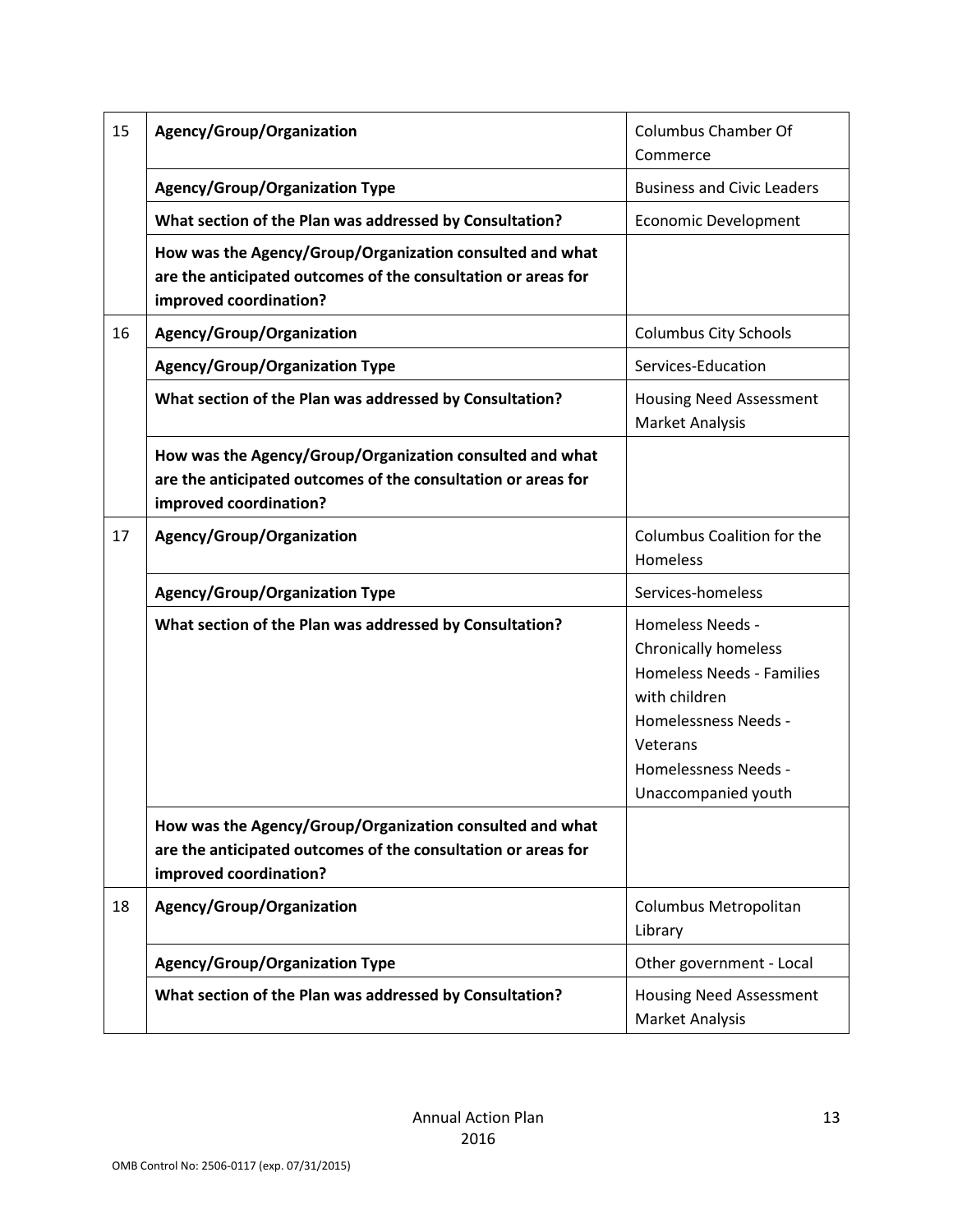|    | How was the Agency/Group/Organization consulted and what<br>are the anticipated outcomes of the consultation or areas for<br>improved coordination? |                                                                                                                                                                                                                                                                                                 |
|----|-----------------------------------------------------------------------------------------------------------------------------------------------------|-------------------------------------------------------------------------------------------------------------------------------------------------------------------------------------------------------------------------------------------------------------------------------------------------|
| 19 | Agency/Group/Organization                                                                                                                           | <b>COLUMBUS URBAN LEAGUE</b>                                                                                                                                                                                                                                                                    |
|    | <b>Agency/Group/Organization Type</b>                                                                                                               | Services - Housing<br>Service-Fair Housing<br>Minority services                                                                                                                                                                                                                                 |
|    | What section of the Plan was addressed by Consultation?                                                                                             | <b>Housing Need Assessment</b><br>Non-Homeless Special Needs<br><b>Market Analysis</b>                                                                                                                                                                                                          |
|    | How was the Agency/Group/Organization consulted and what<br>are the anticipated outcomes of the consultation or areas for<br>improved coordination? |                                                                                                                                                                                                                                                                                                 |
| 20 | Agency/Group/Organization                                                                                                                           | <b>COMMUNITY HOUSING</b><br><b>NETWORK</b>                                                                                                                                                                                                                                                      |
|    | <b>Agency/Group/Organization Type</b>                                                                                                               | Services - Housing                                                                                                                                                                                                                                                                              |
|    | What section of the Plan was addressed by Consultation?                                                                                             | <b>Housing Need Assessment</b><br><b>Homeless Needs -</b><br><b>Chronically homeless</b><br><b>Homeless Needs - Families</b><br>with children<br><b>Homelessness Needs -</b><br>Veterans<br><b>Homelessness Needs -</b><br>Unaccompanied youth<br>Non-Homeless Special Needs<br>Market Analysis |
|    | How was the Agency/Group/Organization consulted and what<br>are the anticipated outcomes of the consultation or areas for<br>improved coordination? |                                                                                                                                                                                                                                                                                                 |
| 21 | Agency/Group/Organization                                                                                                                           | <b>Community Properties of</b><br>Ohio                                                                                                                                                                                                                                                          |
|    | <b>Agency/Group/Organization Type</b>                                                                                                               | Housing<br>Services - Housing                                                                                                                                                                                                                                                                   |
|    | What section of the Plan was addressed by Consultation?                                                                                             | <b>Housing Need Assessment</b><br>Market Analysis<br>affordable housing                                                                                                                                                                                                                         |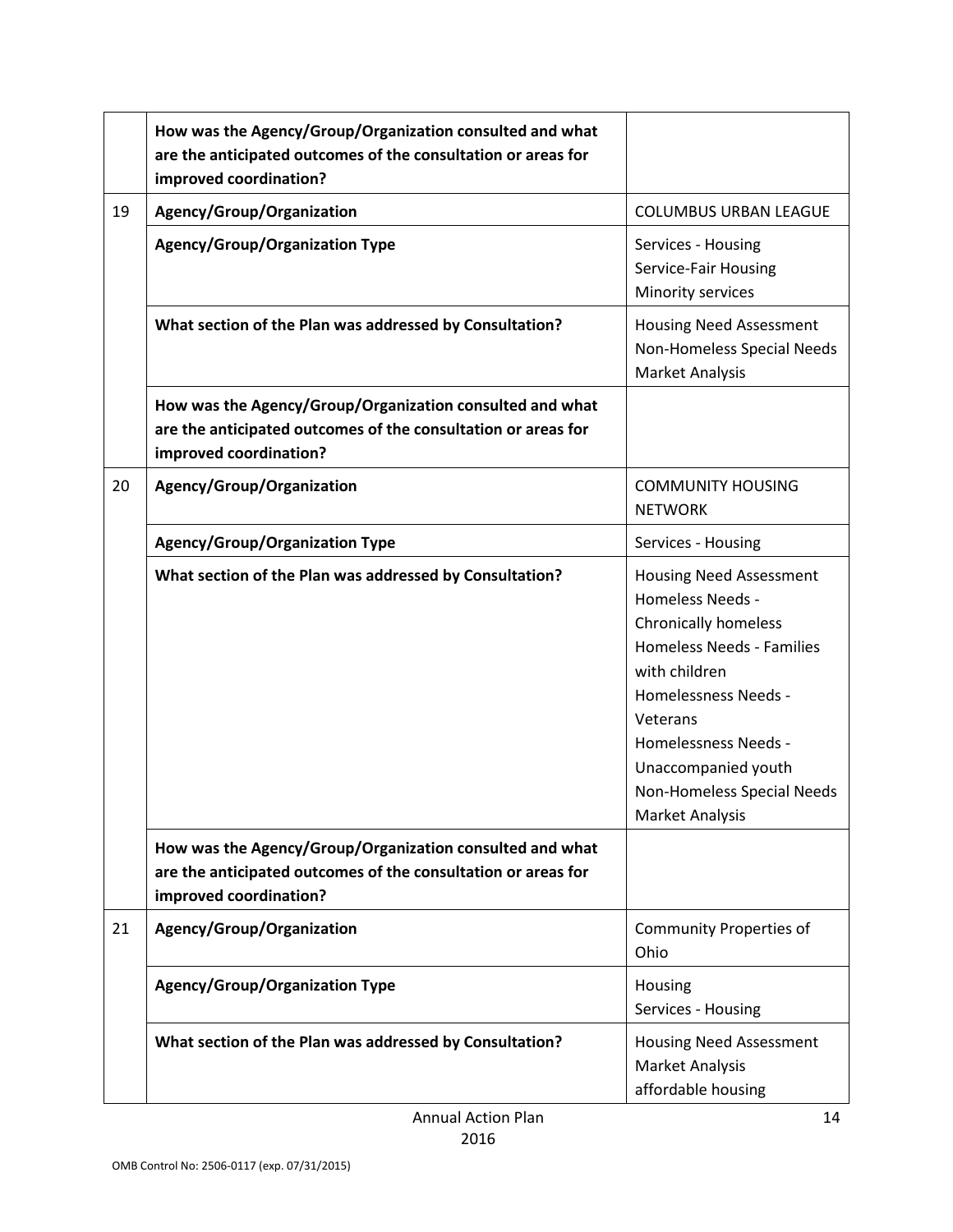|    | How was the Agency/Group/Organization consulted and what<br>are the anticipated outcomes of the consultation or areas for<br>improved coordination? |                                                                                                                                                                                                                                                                                                                                                                                                                                                         |
|----|-----------------------------------------------------------------------------------------------------------------------------------------------------|---------------------------------------------------------------------------------------------------------------------------------------------------------------------------------------------------------------------------------------------------------------------------------------------------------------------------------------------------------------------------------------------------------------------------------------------------------|
| 22 | Agency/Group/Organization                                                                                                                           | Community Refugee and<br><b>Immigration Services (CRIS)</b>                                                                                                                                                                                                                                                                                                                                                                                             |
|    | <b>Agency/Group/Organization Type</b>                                                                                                               | Services - Victims<br>Regional organization                                                                                                                                                                                                                                                                                                                                                                                                             |
|    | What section of the Plan was addressed by Consultation?                                                                                             | Non-Homeless Special Needs                                                                                                                                                                                                                                                                                                                                                                                                                              |
|    | How was the Agency/Group/Organization consulted and what<br>are the anticipated outcomes of the consultation or areas for<br>improved coordination? |                                                                                                                                                                                                                                                                                                                                                                                                                                                         |
| 23 | Agency/Group/Organization                                                                                                                           | <b>Community Research</b><br>Partners                                                                                                                                                                                                                                                                                                                                                                                                                   |
|    | <b>Agency/Group/Organization Type</b>                                                                                                               | Research and evaluation                                                                                                                                                                                                                                                                                                                                                                                                                                 |
|    | What section of the Plan was addressed by Consultation?                                                                                             | <b>Housing Need Assessment</b><br>Lead-based Paint Strategy<br><b>Public Housing Needs</b><br><b>Homelessness Strategy</b><br>Homeless Needs -<br>Chronically homeless<br>Homeless Needs - Families<br>with children<br><b>Homelessness Needs -</b><br>Veterans<br>Homelessness Needs -<br>Unaccompanied youth<br>Non-Homeless Special Needs<br><b>HOPWA Strategy</b><br><b>Economic Development</b><br><b>Market Analysis</b><br>Anti-poverty Strategy |
|    | How was the Agency/Group/Organization consulted and what<br>are the anticipated outcomes of the consultation or areas for<br>improved coordination? |                                                                                                                                                                                                                                                                                                                                                                                                                                                         |
| 24 | Agency/Group/Organization                                                                                                                           | <b>COMMUNITY SHELTER</b><br><b>BOARD</b>                                                                                                                                                                                                                                                                                                                                                                                                                |
|    | <b>Agency/Group/Organization Type</b>                                                                                                               | Services-homeless                                                                                                                                                                                                                                                                                                                                                                                                                                       |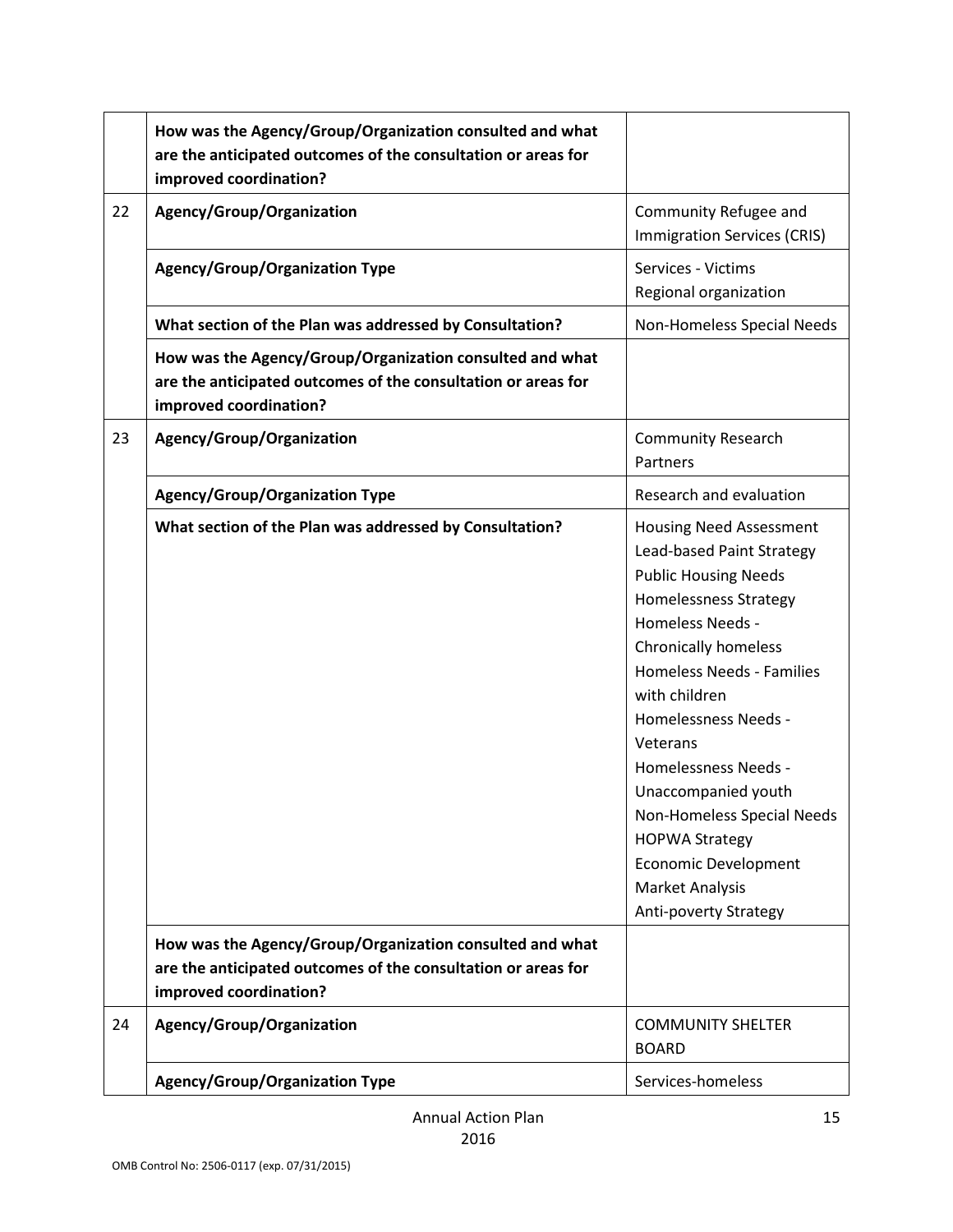|    | What section of the Plan was addressed by Consultation?                                                                                             | <b>Housing Need Assessment</b><br><b>Homelessness Strategy</b><br>Homeless Needs -<br><b>Chronically homeless</b><br><b>Homeless Needs - Families</b><br>with children<br><b>Homelessness Needs -</b><br>Veterans<br>Homelessness Needs -<br>Unaccompanied youth<br><b>Market Analysis</b> |
|----|-----------------------------------------------------------------------------------------------------------------------------------------------------|--------------------------------------------------------------------------------------------------------------------------------------------------------------------------------------------------------------------------------------------------------------------------------------------|
|    | How was the Agency/Group/Organization consulted and what<br>are the anticipated outcomes of the consultation or areas for<br>improved coordination? |                                                                                                                                                                                                                                                                                            |
| 25 | Agency/Group/Organization                                                                                                                           | <b>Create Columbus</b><br>Commission                                                                                                                                                                                                                                                       |
|    | <b>Agency/Group/Organization Type</b>                                                                                                               | <b>Business and Civic Leaders</b>                                                                                                                                                                                                                                                          |
|    | What section of the Plan was addressed by Consultation?                                                                                             | <b>Housing Need Assessment</b><br><b>Market Analysis</b>                                                                                                                                                                                                                                   |
|    | How was the Agency/Group/Organization consulted and what<br>are the anticipated outcomes of the consultation or areas for<br>improved coordination? |                                                                                                                                                                                                                                                                                            |
| 26 | Agency/Group/Organization                                                                                                                           | <b>Creative Housing</b>                                                                                                                                                                                                                                                                    |
|    | <b>Agency/Group/Organization Type</b>                                                                                                               | Housing                                                                                                                                                                                                                                                                                    |
|    | What section of the Plan was addressed by Consultation?                                                                                             | <b>Housing Need Assessment</b><br>Market Analysis                                                                                                                                                                                                                                          |
|    | How was the Agency/Group/Organization consulted and what<br>are the anticipated outcomes of the consultation or areas for<br>improved coordination? |                                                                                                                                                                                                                                                                                            |
| 27 | Agency/Group/Organization                                                                                                                           | Delawanda Residents<br>Association                                                                                                                                                                                                                                                         |
|    | <b>Agency/Group/Organization Type</b>                                                                                                               | <b>Civic Leaders</b>                                                                                                                                                                                                                                                                       |
|    | What section of the Plan was addressed by Consultation?                                                                                             | <b>Housing Need Assessment</b><br><b>Market Analysis</b>                                                                                                                                                                                                                                   |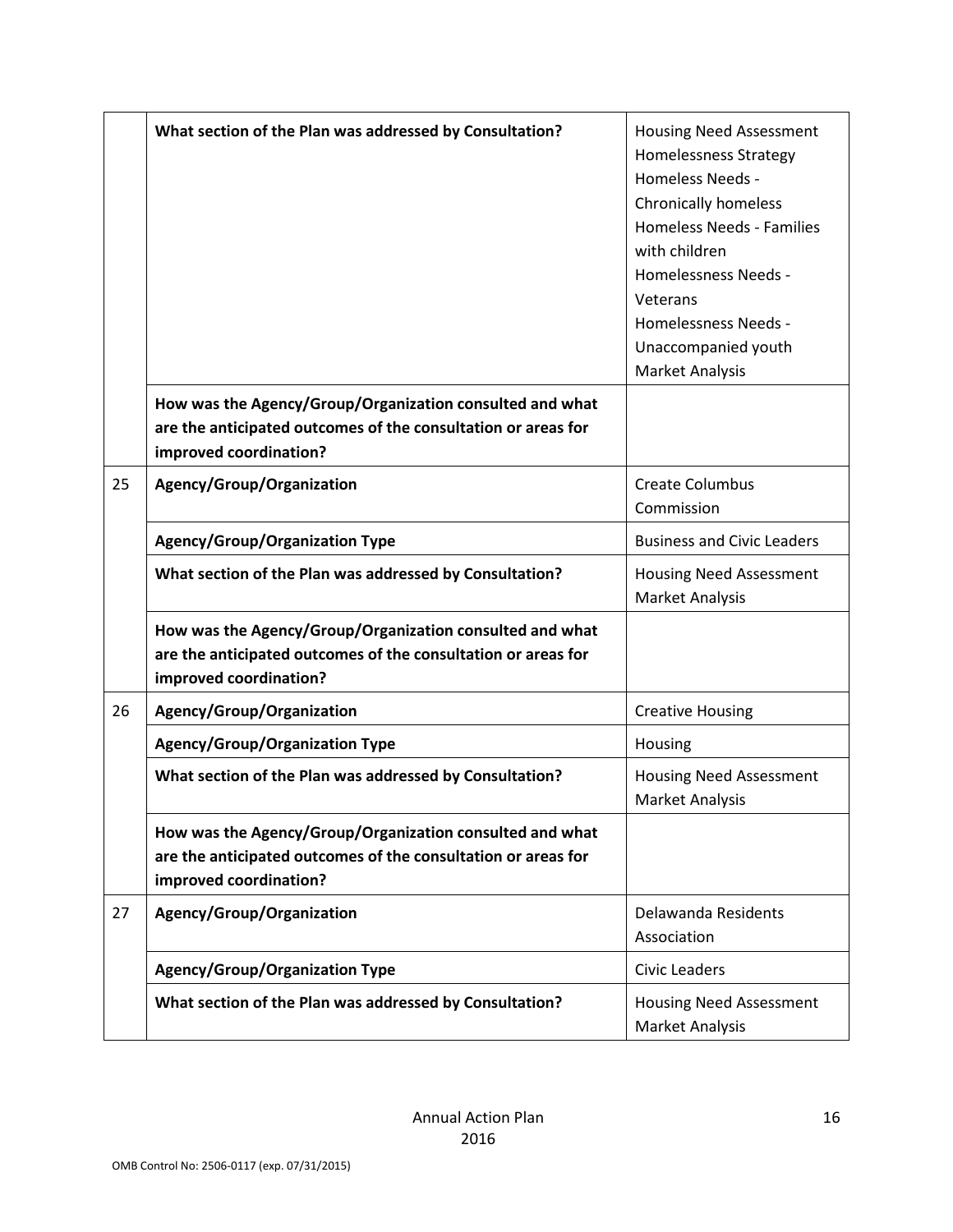|    | How was the Agency/Group/Organization consulted and what<br>are the anticipated outcomes of the consultation or areas for<br>improved coordination? |                                                             |
|----|-----------------------------------------------------------------------------------------------------------------------------------------------------|-------------------------------------------------------------|
| 28 | Agency/Group/Organization                                                                                                                           | Directions for Youth and<br><b>Families</b>                 |
|    | <b>Agency/Group/Organization Type</b>                                                                                                               | <b>Child Welfare Agency</b>                                 |
|    | What section of the Plan was addressed by Consultation?                                                                                             | <b>Housing Need Assessment</b><br>Market Analysis           |
|    | How was the Agency/Group/Organization consulted and what<br>are the anticipated outcomes of the consultation or areas for<br>improved coordination? |                                                             |
| 29 | Agency/Group/Organization                                                                                                                           | <b>Downtown Residents</b><br><b>Association of Columbus</b> |
|    | <b>Agency/Group/Organization Type</b>                                                                                                               | Civic Leaders                                               |
|    | What section of the Plan was addressed by Consultation?                                                                                             | <b>Housing Need Assessment</b><br>Market Analysis           |
|    | How was the Agency/Group/Organization consulted and what<br>are the anticipated outcomes of the consultation or areas for<br>improved coordination? |                                                             |
| 30 | Agency/Group/Organization                                                                                                                           | <b>East Columbus Civic</b><br>Association                   |
|    | <b>Agency/Group/Organization Type</b>                                                                                                               | <b>Civic Leaders</b>                                        |
|    | What section of the Plan was addressed by Consultation?                                                                                             | <b>Housing Need Assessment</b><br>Market Analysis           |
|    | How was the Agency/Group/Organization consulted and what<br>are the anticipated outcomes of the consultation or areas for<br>improved coordination? |                                                             |
| 31 | Agency/Group/Organization                                                                                                                           | Eastgate Garden Civic<br>Association                        |
|    | <b>Agency/Group/Organization Type</b>                                                                                                               | <b>Civic Leaders</b>                                        |
|    | What section of the Plan was addressed by Consultation?                                                                                             | <b>Housing Need Assessment</b><br>Market Analysis           |
|    | How was the Agency/Group/Organization consulted and what<br>are the anticipated outcomes of the consultation or areas for<br>improved coordination? |                                                             |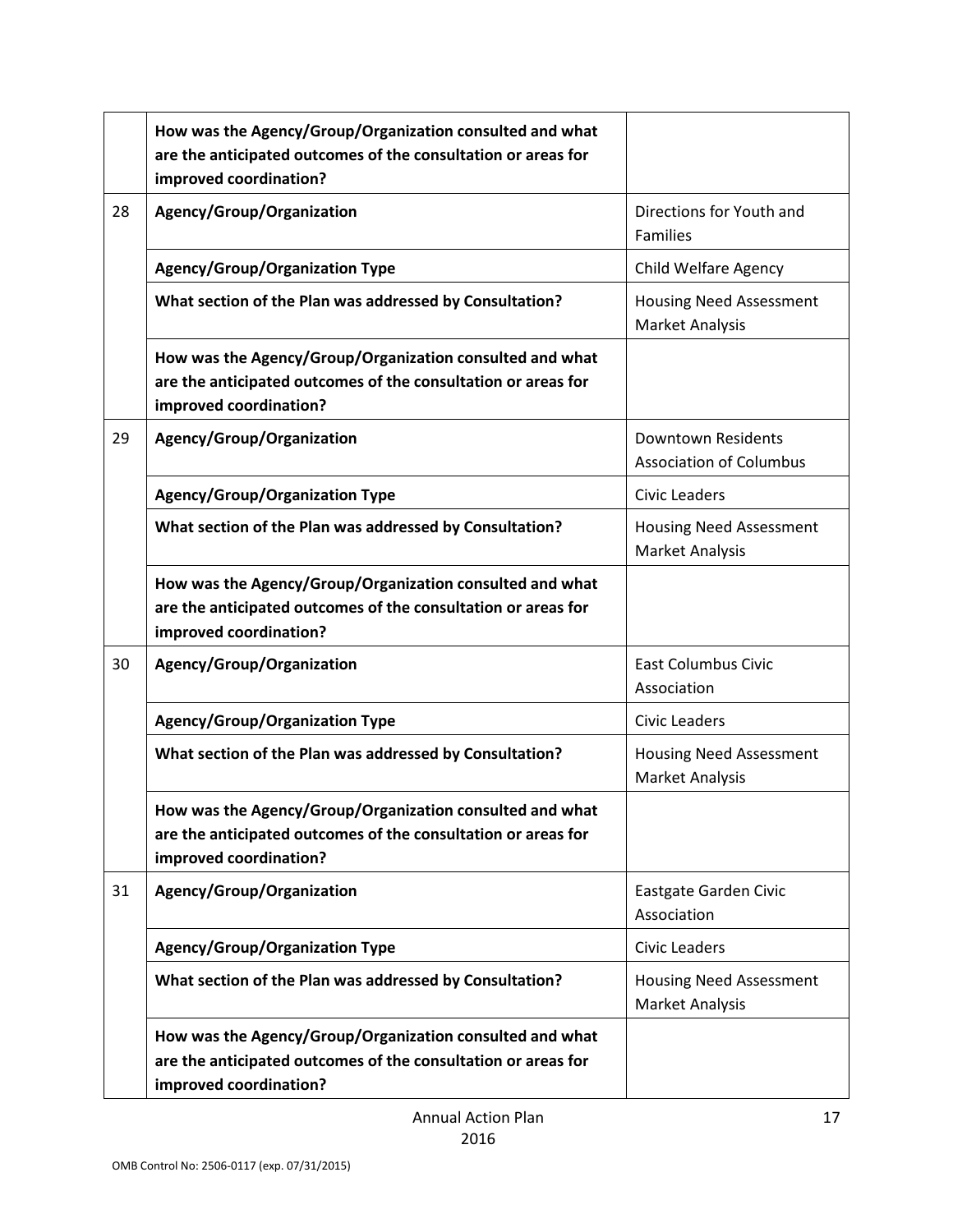| 32 | Agency/Group/Organization                                                                                                                           | <b>Eastmoor Community</b><br>Association                        |
|----|-----------------------------------------------------------------------------------------------------------------------------------------------------|-----------------------------------------------------------------|
|    | <b>Agency/Group/Organization Type</b>                                                                                                               | <b>Civic Leaders</b>                                            |
|    | What section of the Plan was addressed by Consultation?                                                                                             | <b>Housing Need Assessment</b><br><b>Market Analysis</b>        |
|    | How was the Agency/Group/Organization consulted and what<br>are the anticipated outcomes of the consultation or areas for<br>improved coordination? |                                                                 |
| 33 | Agency/Group/Organization                                                                                                                           | <b>ECONOMIC DEVELOPMENT</b><br><b>&amp; COMMUNITY INSTITUTE</b> |
|    | <b>Agency/Group/Organization Type</b>                                                                                                               | <b>Business and Civic Leaders</b>                               |
|    | What section of the Plan was addressed by Consultation?                                                                                             | <b>Economic Development</b>                                     |
|    | How was the Agency/Group/Organization consulted and what<br>are the anticipated outcomes of the consultation or areas for<br>improved coordination? |                                                                 |
| 34 | Agency/Group/Organization                                                                                                                           | <b>Edgewood Civic Association</b>                               |
|    | <b>Agency/Group/Organization Type</b>                                                                                                               | <b>Civic Leaders</b>                                            |
|    | What section of the Plan was addressed by Consultation?                                                                                             | <b>Housing Need Assessment</b><br><b>Market Analysis</b>        |
|    | How was the Agency/Group/Organization consulted and what<br>are the anticipated outcomes of the consultation or areas for<br>improved coordination? |                                                                 |
| 35 | Agency/Group/Organization                                                                                                                           | <b>Far North Columbus</b><br><b>Communities Coalition</b>       |
|    | <b>Agency/Group/Organization Type</b>                                                                                                               | <b>Civic Leaders</b>                                            |
|    | What section of the Plan was addressed by Consultation?                                                                                             | <b>Housing Need Assessment</b><br><b>Market Analysis</b>        |
|    | How was the Agency/Group/Organization consulted and what<br>are the anticipated outcomes of the consultation or areas for<br>improved coordination? |                                                                 |
| 36 | Agency/Group/Organization                                                                                                                           | Far Northwest Linden<br>Neighborhood Association                |
|    | <b>Agency/Group/Organization Type</b>                                                                                                               | <b>Civic Leaders</b>                                            |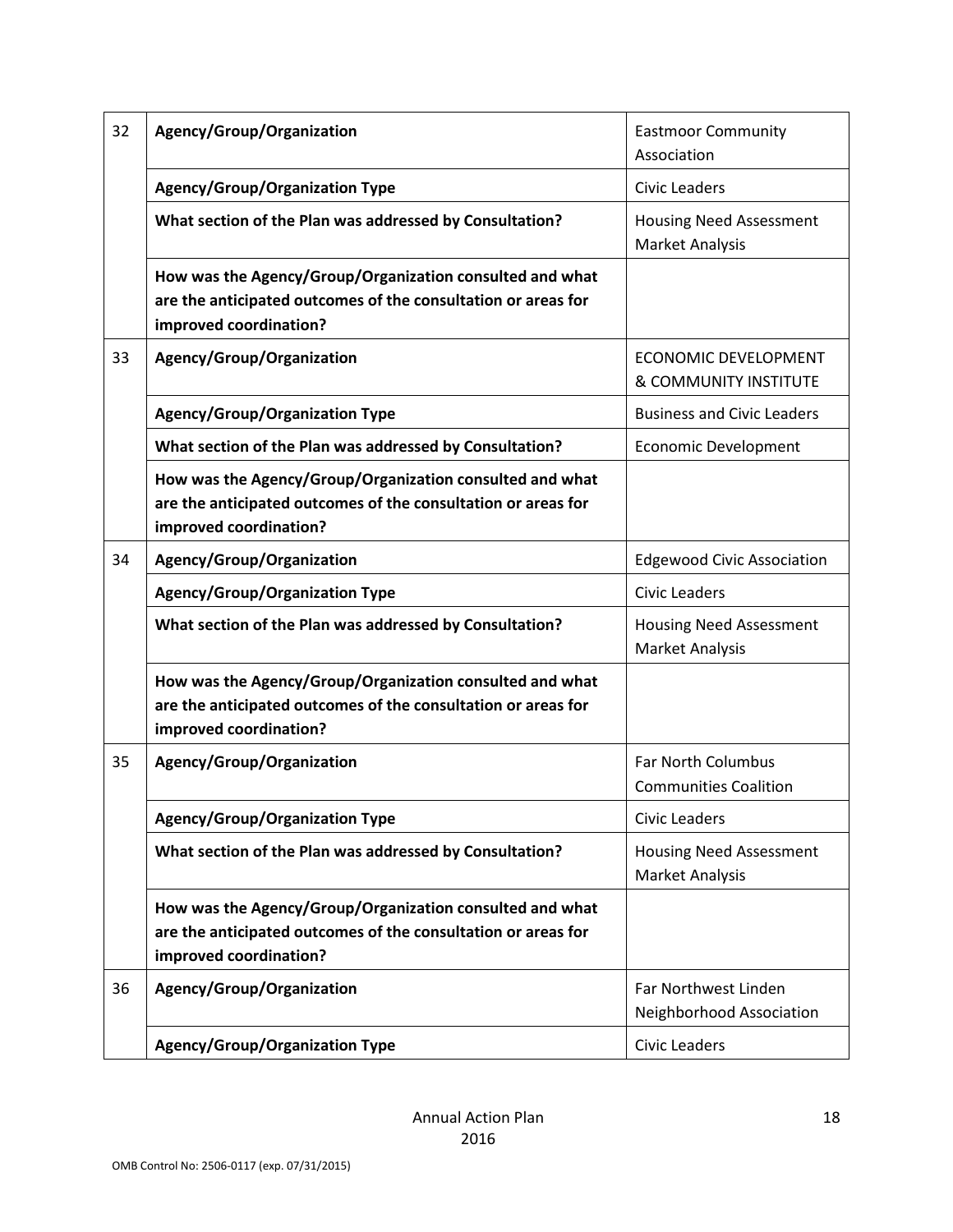|    | What section of the Plan was addressed by Consultation?                                                                                             | <b>Housing Need Assessment</b><br><b>Market Analysis</b>                               |
|----|-----------------------------------------------------------------------------------------------------------------------------------------------------|----------------------------------------------------------------------------------------|
|    | How was the Agency/Group/Organization consulted and what<br>are the anticipated outcomes of the consultation or areas for<br>improved coordination? |                                                                                        |
| 37 | Agency/Group/Organization                                                                                                                           | <b>Far Northwest Coalition</b>                                                         |
|    | <b>Agency/Group/Organization Type</b>                                                                                                               | <b>Civic Leaders</b>                                                                   |
|    | What section of the Plan was addressed by Consultation?                                                                                             | <b>Housing Need Assessment</b><br><b>Market Analysis</b>                               |
|    | How was the Agency/Group/Organization consulted and what<br>are the anticipated outcomes of the consultation or areas for<br>improved coordination? |                                                                                        |
| 38 | Agency/Group/Organization                                                                                                                           | <b>FINANCE FUND CAPITAL</b><br><b>CORPORATION</b>                                      |
|    | <b>Agency/Group/Organization Type</b>                                                                                                               | <b>Business and Civic Leaders</b>                                                      |
|    | What section of the Plan was addressed by Consultation?                                                                                             | <b>Economic Development</b>                                                            |
|    | How was the Agency/Group/Organization consulted and what<br>are the anticipated outcomes of the consultation or areas for<br>improved coordination? |                                                                                        |
| 39 | Agency/Group/Organization                                                                                                                           | <b>First Time Learners</b>                                                             |
|    | <b>Agency/Group/Organization Type</b>                                                                                                               | Services-Education                                                                     |
|    | What section of the Plan was addressed by Consultation?                                                                                             | <b>Housing Need Assessment</b><br>Non-Homeless Special Needs<br><b>Market Analysis</b> |
|    | How was the Agency/Group/Organization consulted and what<br>are the anticipated outcomes of the consultation or areas for<br>improved coordination? |                                                                                        |
| 40 | Agency/Group/Organization                                                                                                                           | Flint Area Citizens Together                                                           |
|    | <b>Agency/Group/Organization Type</b>                                                                                                               | <b>Civic Leaders</b>                                                                   |
|    | What section of the Plan was addressed by Consultation?                                                                                             | <b>Housing Need Assessment</b><br>Market Analysis                                      |
|    | How was the Agency/Group/Organization consulted and what<br>are the anticipated outcomes of the consultation or areas for<br>improved coordination? |                                                                                        |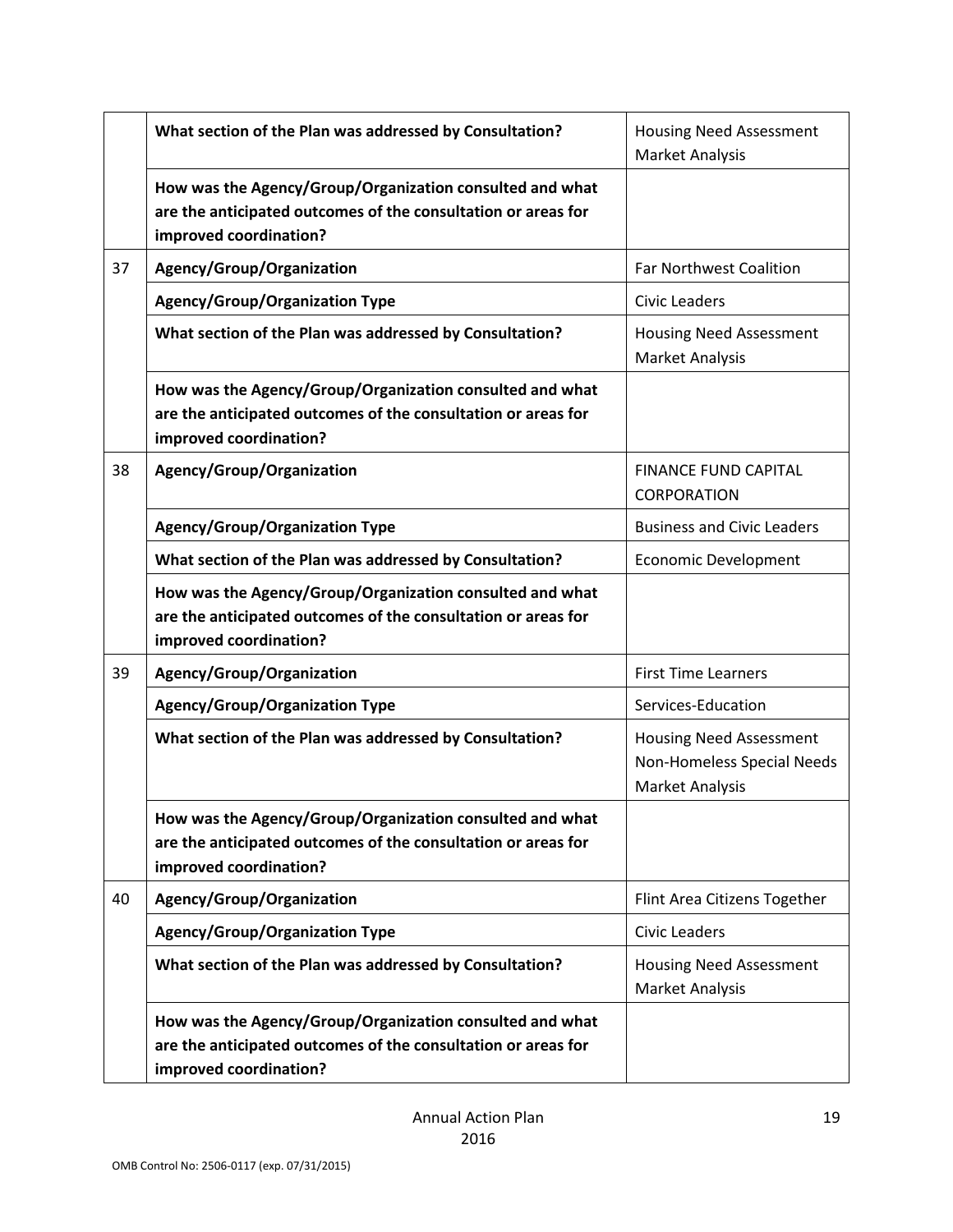| 41 | Agency/Group/Organization                                                                                                                           | Flint Ridge Terrace<br><b>Resident's Association</b>                                                                                                                                                                                                                                                                                                                                                                                                                  |
|----|-----------------------------------------------------------------------------------------------------------------------------------------------------|-----------------------------------------------------------------------------------------------------------------------------------------------------------------------------------------------------------------------------------------------------------------------------------------------------------------------------------------------------------------------------------------------------------------------------------------------------------------------|
|    | <b>Agency/Group/Organization Type</b>                                                                                                               | <b>Civic Leaders</b>                                                                                                                                                                                                                                                                                                                                                                                                                                                  |
|    | What section of the Plan was addressed by Consultation?                                                                                             | <b>Housing Need Assessment</b><br><b>Market Analysis</b>                                                                                                                                                                                                                                                                                                                                                                                                              |
|    | How was the Agency/Group/Organization consulted and what<br>are the anticipated outcomes of the consultation or areas for<br>improved coordination? |                                                                                                                                                                                                                                                                                                                                                                                                                                                                       |
| 42 | Agency/Group/Organization                                                                                                                           | <b>Forest Park Civic Association</b>                                                                                                                                                                                                                                                                                                                                                                                                                                  |
|    | <b>Agency/Group/Organization Type</b>                                                                                                               | <b>Civic Leaders</b>                                                                                                                                                                                                                                                                                                                                                                                                                                                  |
|    | What section of the Plan was addressed by Consultation?                                                                                             | <b>Housing Need Assessment</b><br><b>Market Analysis</b>                                                                                                                                                                                                                                                                                                                                                                                                              |
|    | How was the Agency/Group/Organization consulted and what<br>are the anticipated outcomes of the consultation or areas for<br>improved coordination? |                                                                                                                                                                                                                                                                                                                                                                                                                                                                       |
| 43 | Agency/Group/Organization                                                                                                                           | <b>FRANKLIN COUNTY</b>                                                                                                                                                                                                                                                                                                                                                                                                                                                |
|    | <b>Agency/Group/Organization Type</b>                                                                                                               | Other government - County                                                                                                                                                                                                                                                                                                                                                                                                                                             |
|    | What section of the Plan was addressed by Consultation?                                                                                             | <b>Housing Need Assessment</b><br>Lead-based Paint Strategy<br><b>Public Housing Needs</b><br><b>Homelessness Strategy</b><br>Homeless Needs -<br><b>Chronically homeless</b><br><b>Homeless Needs - Families</b><br>with children<br><b>Homelessness Needs -</b><br>Veterans<br>Homelessness Needs -<br>Unaccompanied youth<br>Non-Homeless Special Needs<br><b>HOPWA Strategy</b><br>Economic Development<br><b>Market Analysis</b><br><b>Anti-poverty Strategy</b> |
|    | How was the Agency/Group/Organization consulted and what<br>are the anticipated outcomes of the consultation or areas for<br>improved coordination? |                                                                                                                                                                                                                                                                                                                                                                                                                                                                       |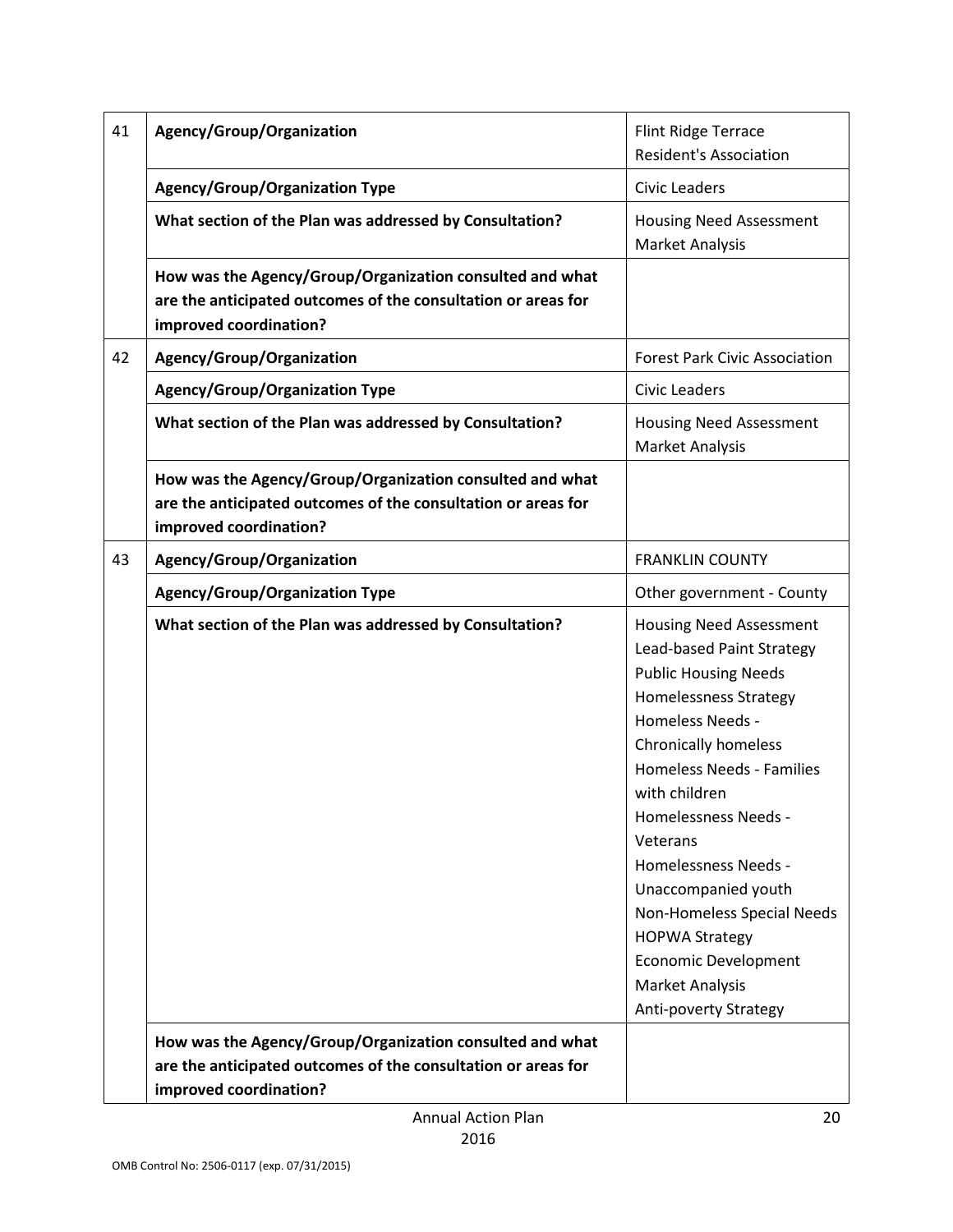| 44 | Agency/Group/Organization                                                                                                                           | Franklin County Board of<br><b>Developmental Disabilities</b>                                                 |
|----|-----------------------------------------------------------------------------------------------------------------------------------------------------|---------------------------------------------------------------------------------------------------------------|
|    | <b>Agency/Group/Organization Type</b>                                                                                                               | Other government - County                                                                                     |
|    | What section of the Plan was addressed by Consultation?                                                                                             | Non-Homeless Special Needs                                                                                    |
|    | How was the Agency/Group/Organization consulted and what<br>are the anticipated outcomes of the consultation or areas for<br>improved coordination? |                                                                                                               |
| 45 | Agency/Group/Organization                                                                                                                           | FRANKLIN COUNTY DEPT. OF<br><b>ENGINEERS</b>                                                                  |
|    | <b>Agency/Group/Organization Type</b>                                                                                                               | Other government - County                                                                                     |
|    | What section of the Plan was addressed by Consultation?                                                                                             | <b>Housing Need Assessment</b><br><b>Market Analysis</b>                                                      |
|    | How was the Agency/Group/Organization consulted and what<br>are the anticipated outcomes of the consultation or areas for<br>improved coordination? |                                                                                                               |
| 46 | Agency/Group/Organization                                                                                                                           | Franklin County Land<br><b>Reutilization Corporation</b>                                                      |
|    | <b>Agency/Group/Organization Type</b>                                                                                                               | Housing                                                                                                       |
|    | What section of the Plan was addressed by Consultation?                                                                                             | <b>Housing Need Assessment</b><br>Lead-based Paint Strategy<br><b>Economic Development</b><br>Market Analysis |
|    | How was the Agency/Group/Organization consulted and what<br>are the anticipated outcomes of the consultation or areas for<br>improved coordination? |                                                                                                               |
| 47 | Agency/Group/Organization                                                                                                                           | Franklin County Public Health                                                                                 |
|    | <b>Agency/Group/Organization Type</b>                                                                                                               | <b>Health Agency</b>                                                                                          |
|    | What section of the Plan was addressed by Consultation?                                                                                             | Non-Homeless Special Needs                                                                                    |
|    | How was the Agency/Group/Organization consulted and what<br>are the anticipated outcomes of the consultation or areas for<br>improved coordination? |                                                                                                               |
| 48 | Agency/Group/Organization                                                                                                                           | Franklin Park Civic<br>Association, Inc.                                                                      |
|    | <b>Agency/Group/Organization Type</b>                                                                                                               | <b>Civic Leaders</b>                                                                                          |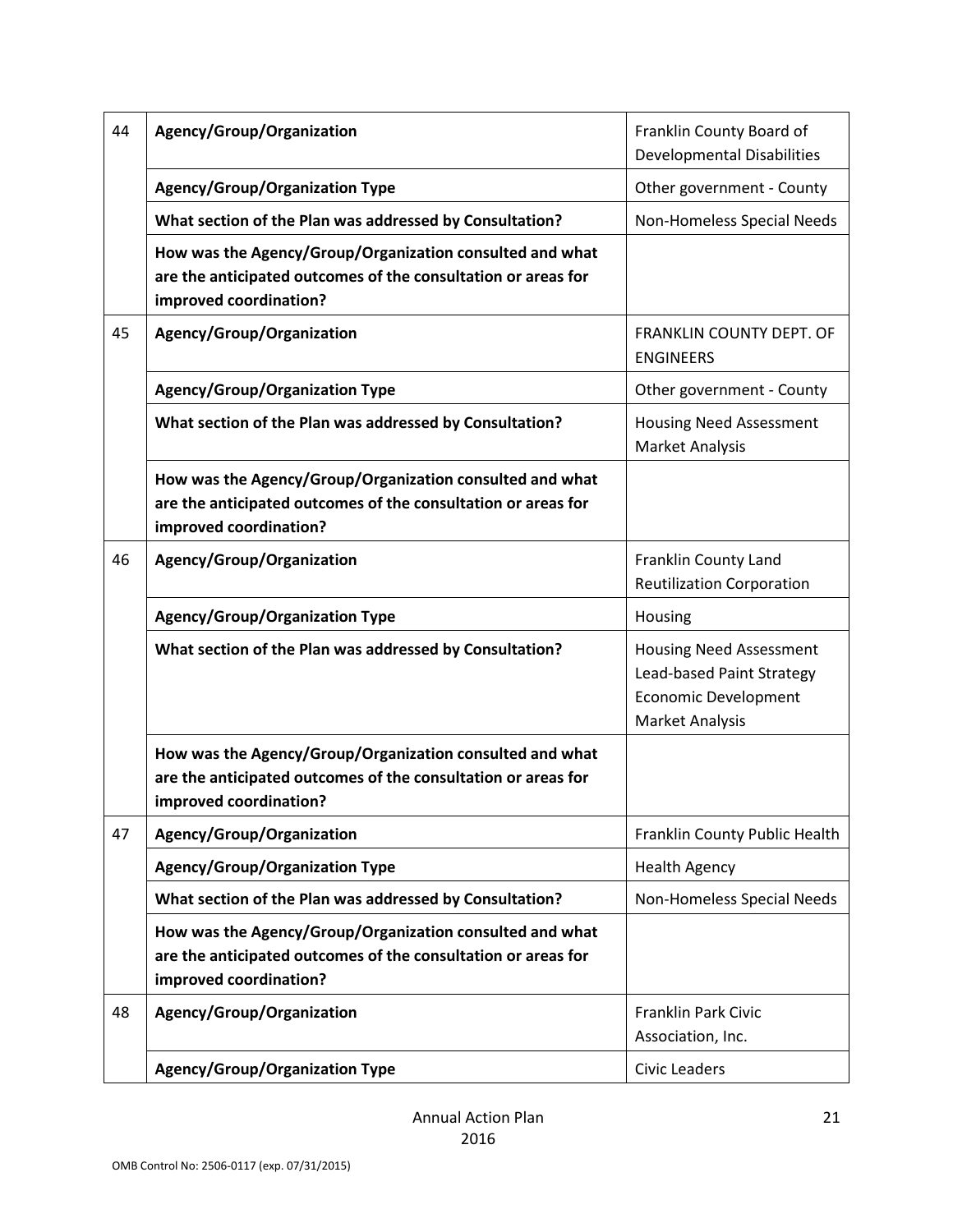|    | What section of the Plan was addressed by Consultation?                                                                                             | <b>Housing Need Assessment</b><br><b>Market Analysis</b>       |
|----|-----------------------------------------------------------------------------------------------------------------------------------------------------|----------------------------------------------------------------|
|    | How was the Agency/Group/Organization consulted and what<br>are the anticipated outcomes of the consultation or areas for<br>improved coordination? |                                                                |
| 49 | Agency/Group/Organization                                                                                                                           | Franklinton Area Neighbors                                     |
|    | <b>Agency/Group/Organization Type</b>                                                                                                               | <b>Civic Leaders</b>                                           |
|    | What section of the Plan was addressed by Consultation?                                                                                             | <b>Housing Need Assessment</b><br><b>Market Analysis</b>       |
|    | How was the Agency/Group/Organization consulted and what<br>are the anticipated outcomes of the consultation or areas for<br>improved coordination? |                                                                |
| 50 | Agency/Group/Organization                                                                                                                           | <b>FRANKLINTON</b><br><b>DEVELOPMENT</b><br><b>ASSOCIATION</b> |
|    | <b>Agency/Group/Organization Type</b>                                                                                                               | Housing<br>Services - Housing                                  |
|    | What section of the Plan was addressed by Consultation?                                                                                             | <b>Housing Need Assessment</b><br>Market Analysis              |
|    | How was the Agency/Group/Organization consulted and what<br>are the anticipated outcomes of the consultation or areas for<br>improved coordination? |                                                                |
| 51 | Agency/Group/Organization                                                                                                                           | <b>Franklinton Ministerial</b><br>Association                  |
|    | <b>Agency/Group/Organization Type</b>                                                                                                               | <b>Faith Based</b>                                             |
|    | What section of the Plan was addressed by Consultation?                                                                                             | <b>Housing Need Assessment</b><br><b>Market Analysis</b>       |
|    | How was the Agency/Group/Organization consulted and what<br>are the anticipated outcomes of the consultation or areas for<br>improved coordination? |                                                                |
| 52 | Agency/Group/Organization                                                                                                                           | Friends of the Hilltop                                         |
|    | <b>Agency/Group/Organization Type</b>                                                                                                               | <b>Civic Leaders</b>                                           |
|    | What section of the Plan was addressed by Consultation?                                                                                             | <b>Housing Need Assessment</b><br>Market Analysis              |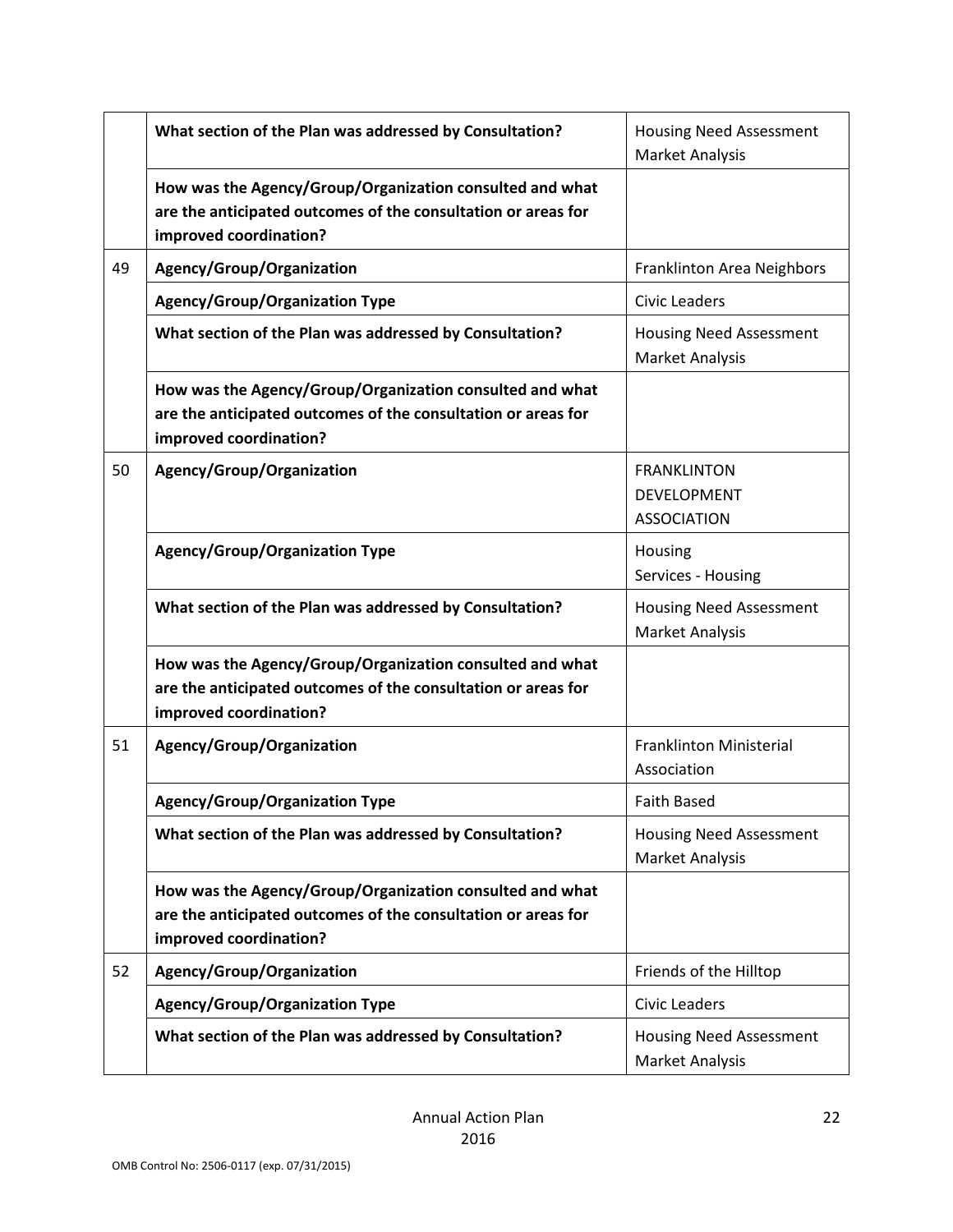|    | How was the Agency/Group/Organization consulted and what<br>are the anticipated outcomes of the consultation or areas for<br>improved coordination? |                                                                                 |
|----|-----------------------------------------------------------------------------------------------------------------------------------------------------|---------------------------------------------------------------------------------|
| 53 | Agency/Group/Organization                                                                                                                           | Friendship Village Residents<br>Association                                     |
|    | <b>Agency/Group/Organization Type</b>                                                                                                               | <b>Civic Leaders</b>                                                            |
|    | What section of the Plan was addressed by Consultation?                                                                                             | <b>Housing Need Assessment</b><br><b>Market Analysis</b>                        |
|    | How was the Agency/Group/Organization consulted and what<br>are the anticipated outcomes of the consultation or areas for<br>improved coordination? |                                                                                 |
| 54 | Agency/Group/Organization                                                                                                                           | <b>Gladden Community House</b>                                                  |
|    | <b>Agency/Group/Organization Type</b>                                                                                                               | Services - Housing<br>Services-homeless<br>Services - Victims                   |
|    | What section of the Plan was addressed by Consultation?                                                                                             | <b>Housing Need Assessment</b><br>Non-Homeless Special Needs<br>Market Analysis |
|    | How was the Agency/Group/Organization consulted and what<br>are the anticipated outcomes of the consultation or areas for<br>improved coordination? |                                                                                 |
| 55 | Agency/Group/Organization                                                                                                                           | Glen Echo Neighbors                                                             |
|    | <b>Agency/Group/Organization Type</b>                                                                                                               | <b>Civic Leaders</b>                                                            |
|    | What section of the Plan was addressed by Consultation?                                                                                             | <b>Housing Need Assessment</b><br>Market Analysis                               |
|    | How was the Agency/Group/Organization consulted and what<br>are the anticipated outcomes of the consultation or areas for<br>improved coordination? |                                                                                 |
| 56 | Agency/Group/Organization                                                                                                                           | <b>Great Western Civic</b><br>Association                                       |
|    | <b>Agency/Group/Organization Type</b>                                                                                                               | <b>Civic Leaders</b>                                                            |
|    | What section of the Plan was addressed by Consultation?                                                                                             | <b>Housing Need Assessment</b><br>Market Analysis                               |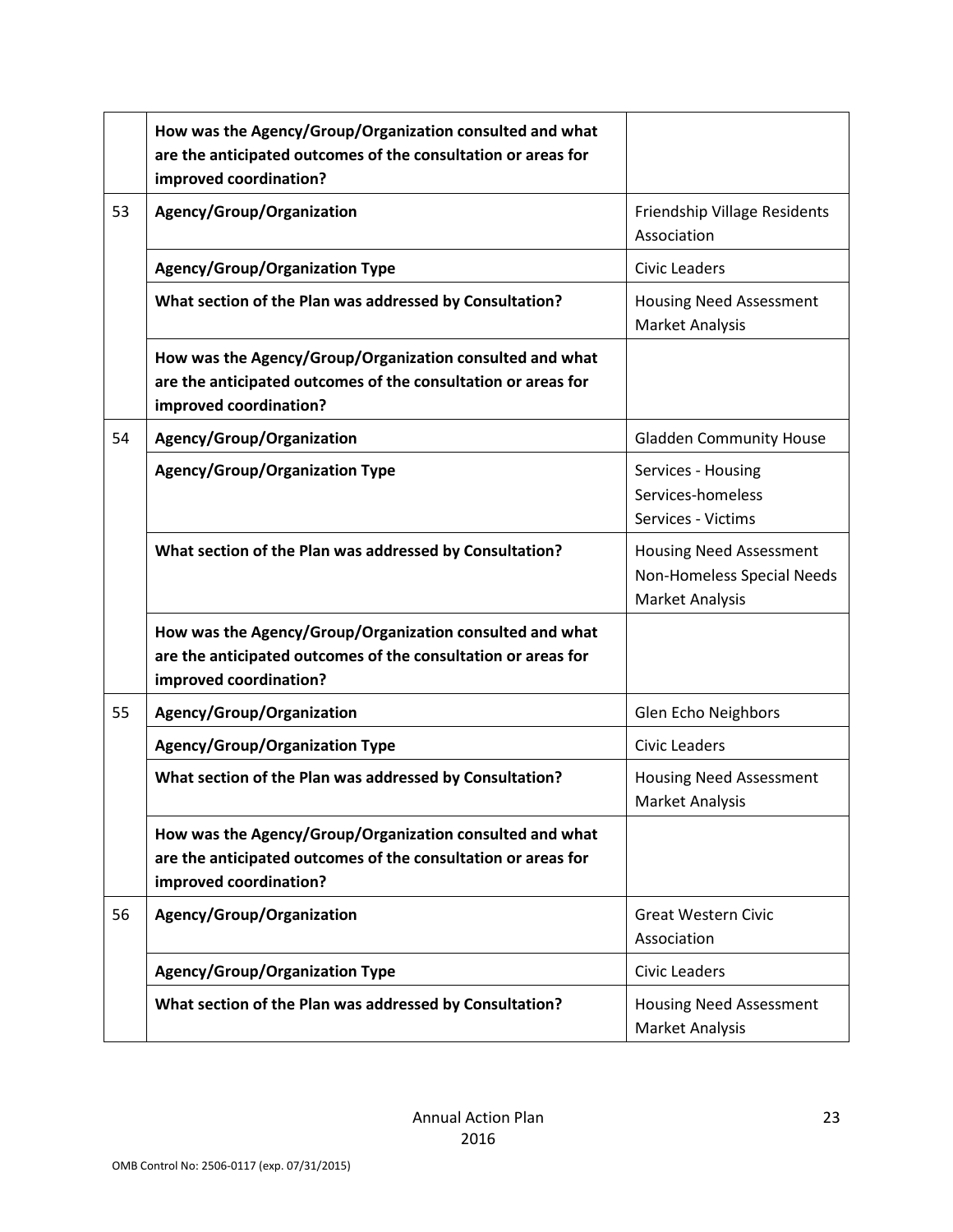|    | How was the Agency/Group/Organization consulted and what<br>are the anticipated outcomes of the consultation or areas for<br>improved coordination? |                                                                   |
|----|-----------------------------------------------------------------------------------------------------------------------------------------------------|-------------------------------------------------------------------|
| 57 | Agency/Group/Organization                                                                                                                           | <b>GREATER LINDEN</b><br><b>DEVELOPMENT</b><br><b>CORPORATION</b> |
|    | <b>Agency/Group/Organization Type</b>                                                                                                               | Services - Housing                                                |
|    | What section of the Plan was addressed by Consultation?                                                                                             | <b>Housing Need Assessment</b><br>Market Analysis                 |
|    | How was the Agency/Group/Organization consulted and what<br>are the anticipated outcomes of the consultation or areas for<br>improved coordination? |                                                                   |
| 58 | Agency/Group/Organization                                                                                                                           | <b>HABITAT FOR HUMANITY</b>                                       |
|    | <b>Agency/Group/Organization Type</b>                                                                                                               | Housing<br>Services - Housing                                     |
|    | What section of the Plan was addressed by Consultation?                                                                                             | <b>Housing Need Assessment</b><br>Market Analysis                 |
|    | How was the Agency/Group/Organization consulted and what<br>are the anticipated outcomes of the consultation or areas for<br>improved coordination? |                                                                   |
| 59 | Agency/Group/Organization                                                                                                                           | Hanford Village Civic<br>Association                              |
|    | <b>Agency/Group/Organization Type</b>                                                                                                               | <b>Civic Leaders</b>                                              |
|    | What section of the Plan was addressed by Consultation?                                                                                             | <b>Housing Need Assessment</b><br><b>Market Analysis</b>          |
|    | How was the Agency/Group/Organization consulted and what<br>are the anticipated outcomes of the consultation or areas for<br>improved coordination? |                                                                   |
| 60 | Agency/Group/Organization                                                                                                                           | <b>Harrison West Society</b>                                      |
|    | <b>Agency/Group/Organization Type</b>                                                                                                               | <b>Civic Leaders</b>                                              |
|    | What section of the Plan was addressed by Consultation?                                                                                             | <b>Housing Need Assessment</b><br>Market Analysis                 |
|    | How was the Agency/Group/Organization consulted and what<br>are the anticipated outcomes of the consultation or areas for<br>improved coordination? |                                                                   |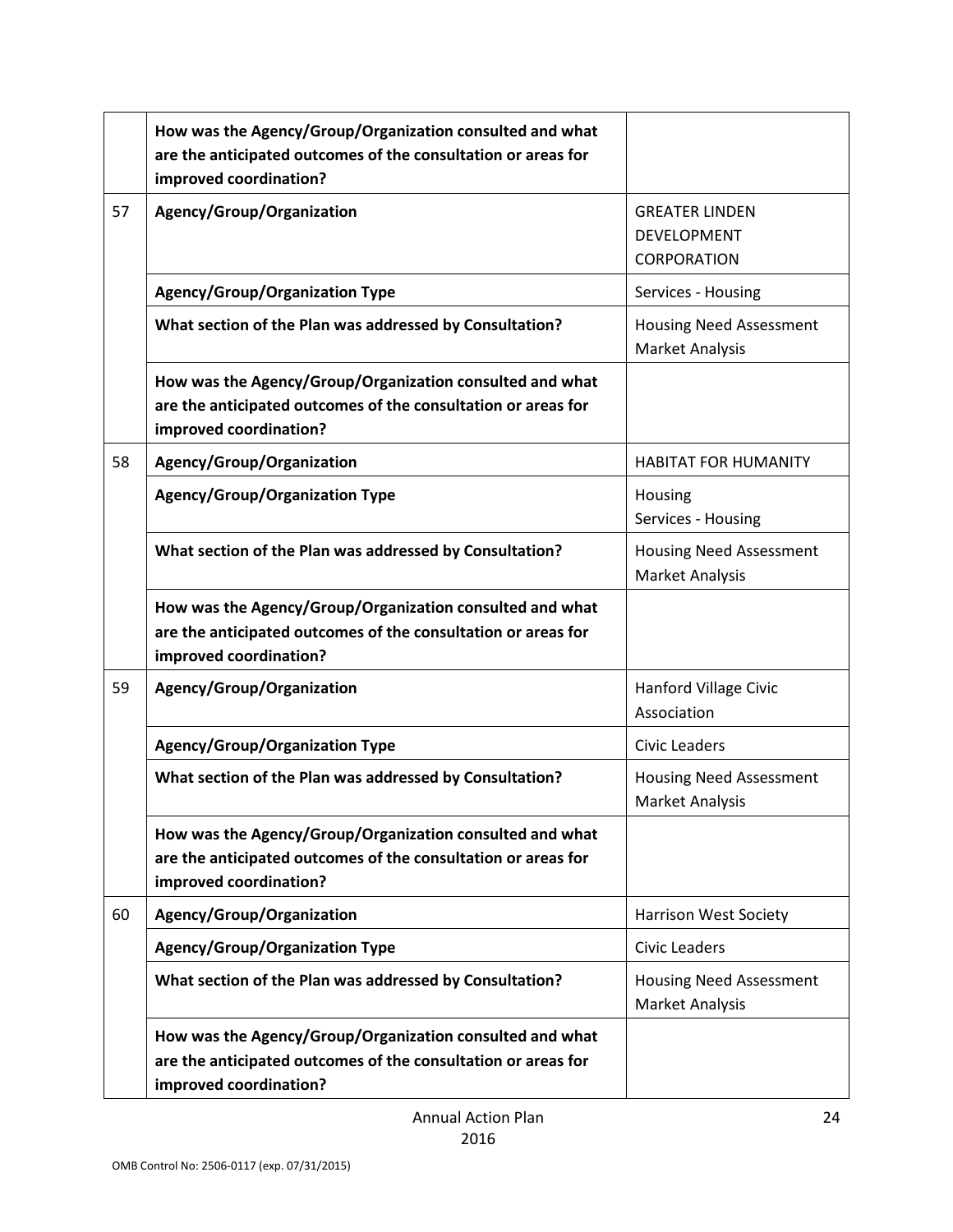| 61 | Agency/Group/Organization                                                                                                                           | <b>Highland West Civic</b><br>Association                |
|----|-----------------------------------------------------------------------------------------------------------------------------------------------------|----------------------------------------------------------|
|    | <b>Agency/Group/Organization Type</b>                                                                                                               | Civic Leaders                                            |
|    | What section of the Plan was addressed by Consultation?                                                                                             | <b>Housing Need Assessment</b><br>Market Analysis        |
|    | How was the Agency/Group/Organization consulted and what<br>are the anticipated outcomes of the consultation or areas for<br>improved coordination? |                                                          |
| 62 | Agency/Group/Organization                                                                                                                           | Hilltop Neighborhood Action<br>Group                     |
|    | <b>Agency/Group/Organization Type</b>                                                                                                               | <b>Civic Leaders</b>                                     |
|    | What section of the Plan was addressed by Consultation?                                                                                             | <b>Housing Need Assessment</b><br>Market Analysis        |
|    | How was the Agency/Group/Organization consulted and what<br>are the anticipated outcomes of the consultation or areas for<br>improved coordination? |                                                          |
| 63 | Agency/Group/Organization                                                                                                                           | Homeport                                                 |
|    | <b>Agency/Group/Organization Type</b>                                                                                                               | Housing<br>Services - Housing<br>Services-Education      |
|    | What section of the Plan was addressed by Consultation?                                                                                             | <b>Housing Need Assessment</b><br><b>Market Analysis</b> |
|    | How was the Agency/Group/Organization consulted and what<br>are the anticipated outcomes of the consultation or areas for<br>improved coordination? |                                                          |
| 64 | Agency/Group/Organization                                                                                                                           | HOMES ON THE HILL<br><b>COMMUNITY</b>                    |
|    | <b>Agency/Group/Organization Type</b>                                                                                                               | Housing<br>Services - Housing<br>Services-Education      |
|    | What section of the Plan was addressed by Consultation?                                                                                             | <b>Housing Need Assessment</b><br><b>Market Analysis</b> |
|    | How was the Agency/Group/Organization consulted and what<br>are the anticipated outcomes of the consultation or areas for<br>improved coordination? |                                                          |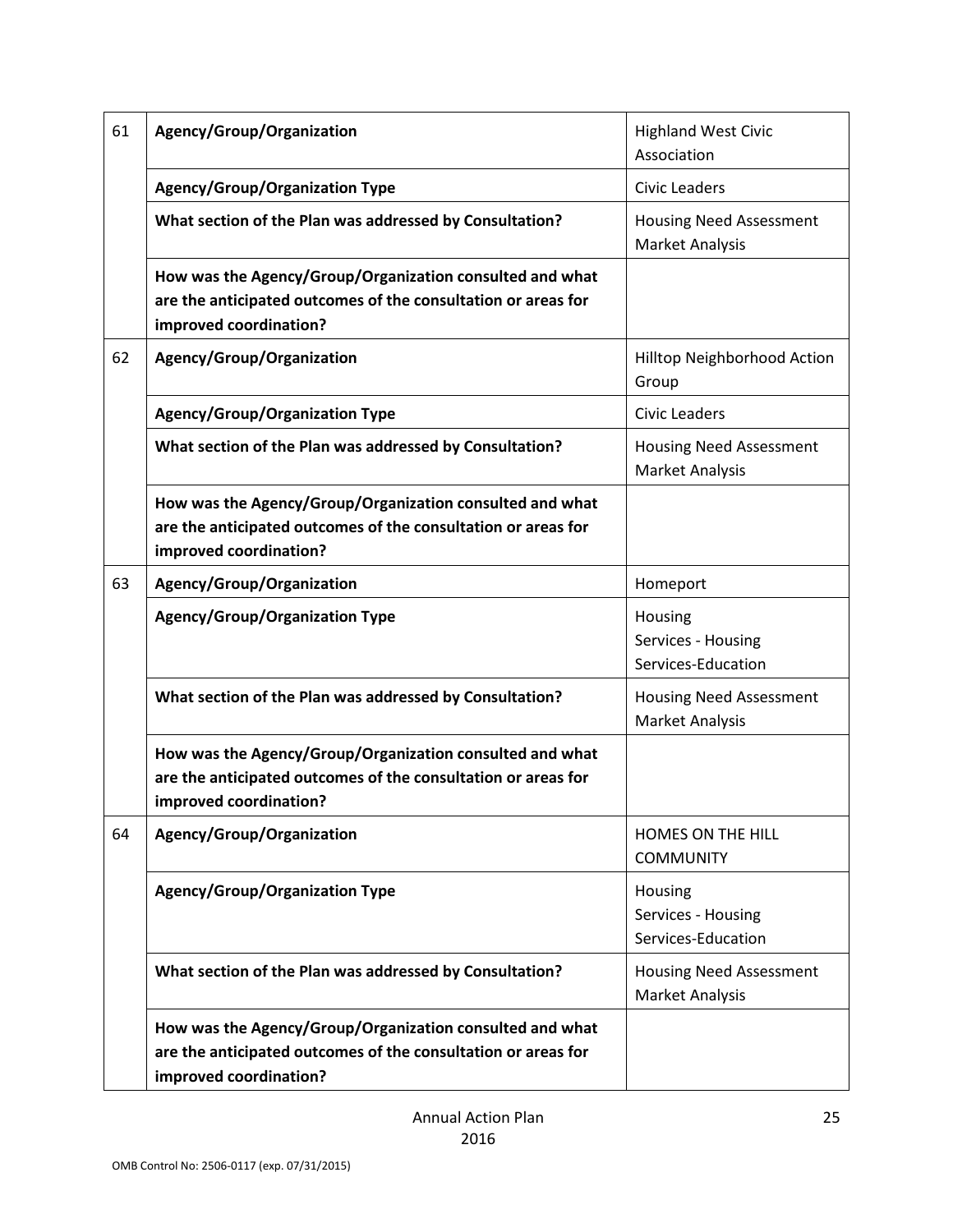| 65 | Agency/Group/Organization                                                                                                                           | <b>IMPACT Community Action</b><br>Agency                 |
|----|-----------------------------------------------------------------------------------------------------------------------------------------------------|----------------------------------------------------------|
|    | <b>Agency/Group/Organization Type</b>                                                                                                               | <b>Civic Leaders</b>                                     |
|    | What section of the Plan was addressed by Consultation?                                                                                             | <b>Housing Need Assessment</b><br><b>Market Analysis</b> |
|    | How was the Agency/Group/Organization consulted and what<br>are the anticipated outcomes of the consultation or areas for<br>improved coordination? |                                                          |
| 66 | Agency/Group/Organization                                                                                                                           | Innis Gardens Village Civic<br>Association               |
|    | <b>Agency/Group/Organization Type</b>                                                                                                               | <b>Civic Leaders</b>                                     |
|    | What section of the Plan was addressed by Consultation?                                                                                             | <b>Housing Need Assessment</b><br><b>Market Analysis</b> |
|    | How was the Agency/Group/Organization consulted and what<br>are the anticipated outcomes of the consultation or areas for<br>improved coordination? |                                                          |
| 67 | Agency/Group/Organization                                                                                                                           | Interfaith Association of<br><b>Central Ohio</b>         |
|    | <b>Agency/Group/Organization Type</b>                                                                                                               | Faith based                                              |
|    | What section of the Plan was addressed by Consultation?                                                                                             | <b>Housing Need Assessment</b><br>Market Analysis        |
|    | How was the Agency/Group/Organization consulted and what<br>are the anticipated outcomes of the consultation or areas for<br>improved coordination? |                                                          |
| 68 | Agency/Group/Organization                                                                                                                           | <b>Italian Village Society</b>                           |
|    | <b>Agency/Group/Organization Type</b>                                                                                                               | <b>Civic Leaders</b>                                     |
|    | What section of the Plan was addressed by Consultation?                                                                                             | <b>Housing Need Assessment</b><br><b>Market Analysis</b> |
|    | How was the Agency/Group/Organization consulted and what<br>are the anticipated outcomes of the consultation or areas for<br>improved coordination? |                                                          |
| 69 | Agency/Group/Organization                                                                                                                           | Karmel Morse Manor Civic<br>Association                  |
|    | <b>Agency/Group/Organization Type</b>                                                                                                               | <b>Civic Leaders</b>                                     |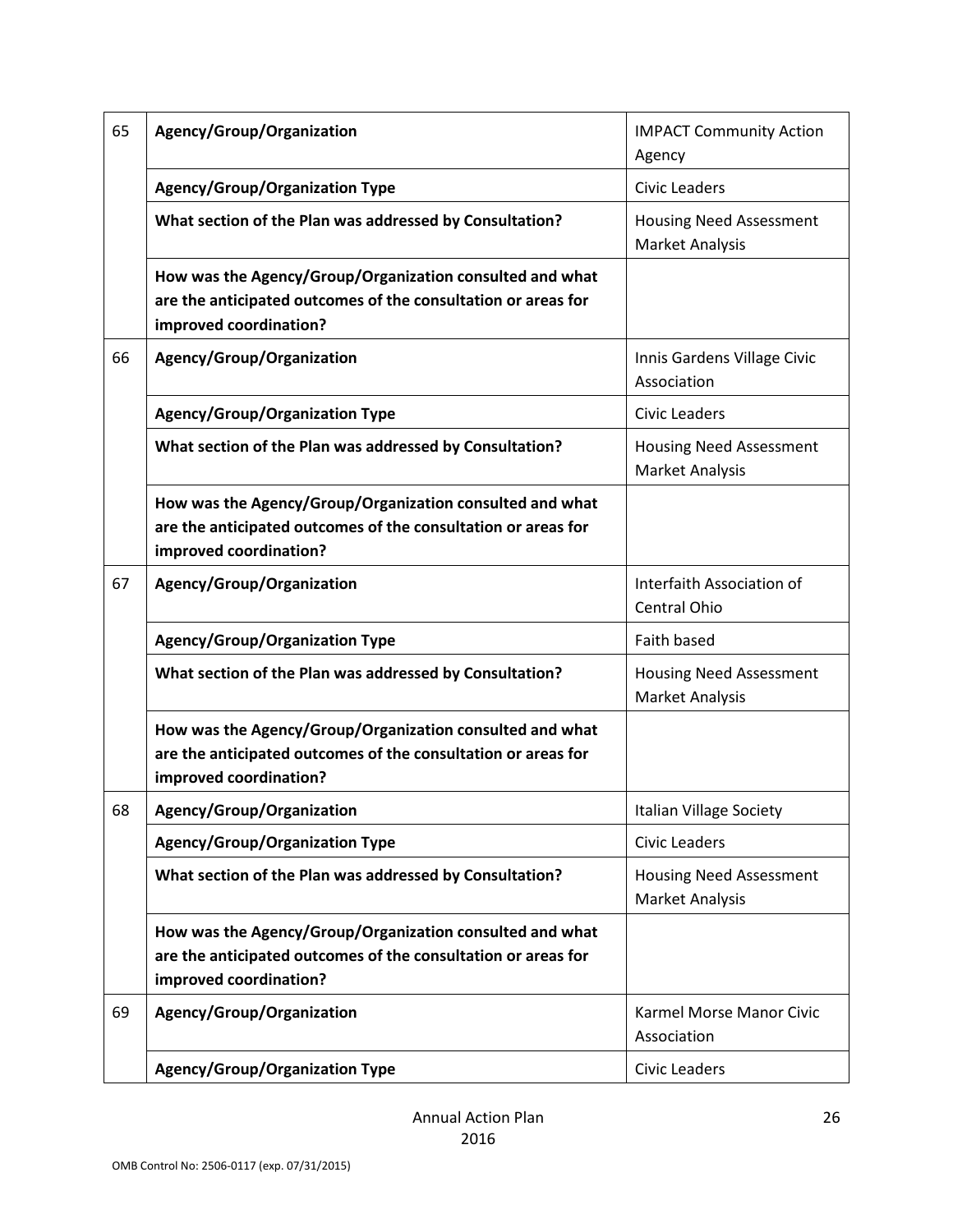|    | What section of the Plan was addressed by Consultation?                                                                                             | <b>Housing Need Assessment</b><br>Market Analysis        |
|----|-----------------------------------------------------------------------------------------------------------------------------------------------------|----------------------------------------------------------|
|    | How was the Agency/Group/Organization consulted and what<br>are the anticipated outcomes of the consultation or areas for<br>improved coordination? |                                                          |
| 70 | Agency/Group/Organization                                                                                                                           | King Thompson                                            |
|    | <b>Agency/Group/Organization Type</b>                                                                                                               | Housing                                                  |
|    | What section of the Plan was addressed by Consultation?                                                                                             | <b>Housing Need Assessment</b><br><b>Market Analysis</b> |
|    | How was the Agency/Group/Organization consulted and what<br>are the anticipated outcomes of the consultation or areas for<br>improved coordination? |                                                          |
| 71 | Agency/Group/Organization                                                                                                                           | Kirwan Institute                                         |
|    | <b>Agency/Group/Organization Type</b>                                                                                                               | Research and evaluation                                  |
|    | What section of the Plan was addressed by Consultation?                                                                                             | <b>Housing Need Assessment</b><br><b>Market Analysis</b> |
|    | How was the Agency/Group/Organization consulted and what<br>are the anticipated outcomes of the consultation or areas for<br>improved coordination? |                                                          |
| 72 | Agency/Group/Organization                                                                                                                           | <b>LOCAL INITIATIVES SUPPORT</b><br><b>GROUP (LISC)</b>  |
|    | <b>Agency/Group/Organization Type</b>                                                                                                               | Regional organization                                    |
|    | What section of the Plan was addressed by Consultation?                                                                                             | <b>Housing Need Assessment</b><br><b>Market Analysis</b> |
|    | How was the Agency/Group/Organization consulted and what<br>are the anticipated outcomes of the consultation or areas for<br>improved coordination? |                                                          |
| 73 | Agency/Group/Organization                                                                                                                           | Maize Morse Tri Area Civic<br>Association                |
|    | <b>Agency/Group/Organization Type</b>                                                                                                               | <b>Civic Leaders</b>                                     |
|    | What section of the Plan was addressed by Consultation?                                                                                             | <b>Housing Need Assessment</b><br>Market Analysis        |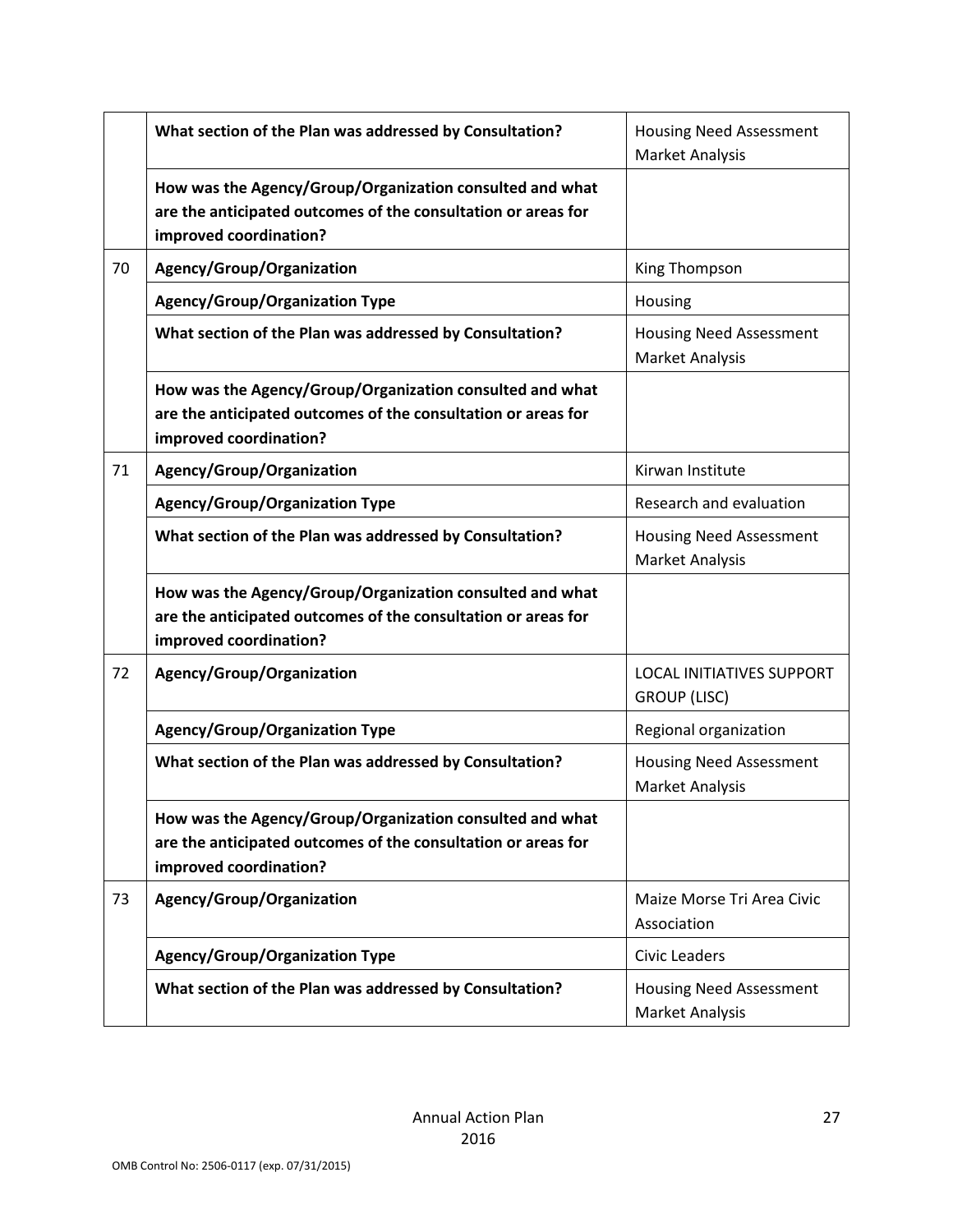|    | How was the Agency/Group/Organization consulted and what<br>are the anticipated outcomes of the consultation or areas for                           |                                                                                                                  |
|----|-----------------------------------------------------------------------------------------------------------------------------------------------------|------------------------------------------------------------------------------------------------------------------|
|    | improved coordination?                                                                                                                              |                                                                                                                  |
| 74 | Agency/Group/Organization                                                                                                                           | Marion-Franklin Area Civic<br>Association                                                                        |
|    | <b>Agency/Group/Organization Type</b>                                                                                                               | <b>Civic Leaders</b>                                                                                             |
|    | What section of the Plan was addressed by Consultation?                                                                                             | <b>Housing Need Assessment</b><br><b>Market Analysis</b>                                                         |
|    | How was the Agency/Group/Organization consulted and what<br>are the anticipated outcomes of the consultation or areas for<br>improved coordination? |                                                                                                                  |
| 75 | Agency/Group/Organization                                                                                                                           | <b>MidEast Area Community</b><br>Collaborative                                                                   |
|    | <b>Agency/Group/Organization Type</b>                                                                                                               | <b>Civic Leaders</b>                                                                                             |
|    | What section of the Plan was addressed by Consultation?                                                                                             | <b>Housing Need Assessment</b><br>Market Analysis                                                                |
|    | How was the Agency/Group/Organization consulted and what<br>are the anticipated outcomes of the consultation or areas for<br>improved coordination? |                                                                                                                  |
| 76 | Agency/Group/Organization                                                                                                                           | <b>MID-OHIO REGIONAL</b><br>PLANNING COMMISSION                                                                  |
|    | <b>Agency/Group/Organization Type</b>                                                                                                               | Housing<br>Regional organization<br>Planning organization                                                        |
|    | What section of the Plan was addressed by Consultation?                                                                                             | <b>Housing Need Assessment</b><br><b>Economic Development</b><br><b>Market Analysis</b><br>Anti-poverty Strategy |
|    | How was the Agency/Group/Organization consulted and what<br>are the anticipated outcomes of the consultation or areas for<br>improved coordination? |                                                                                                                  |
| 77 | Agency/Group/Organization                                                                                                                           | Milo Grogan Collaboration                                                                                        |
|    | <b>Agency/Group/Organization Type</b>                                                                                                               | <b>Civic Leaders</b>                                                                                             |
|    | What section of the Plan was addressed by Consultation?                                                                                             | <b>Housing Need Assessment</b><br>Market Analysis                                                                |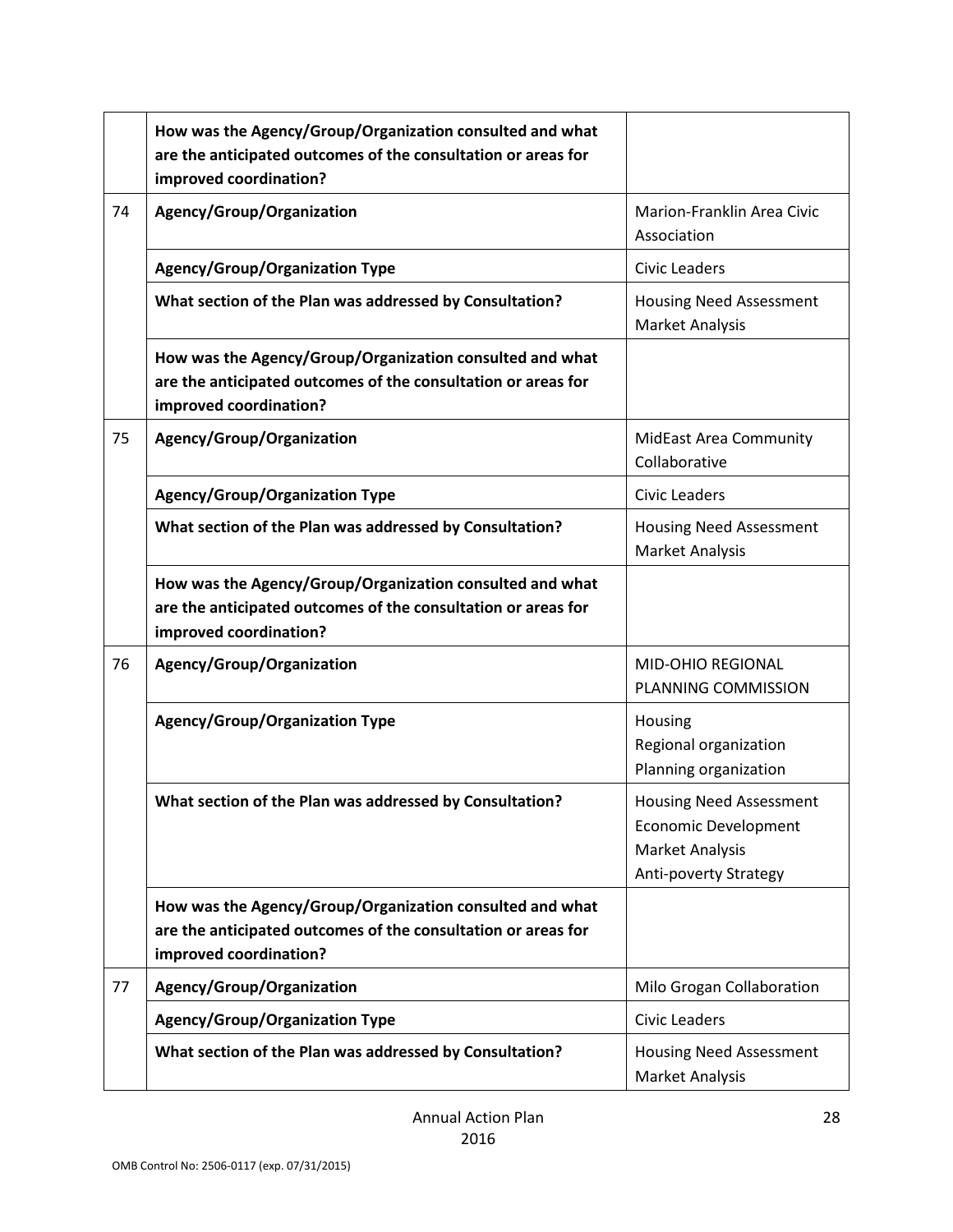|    | How was the Agency/Group/Organization consulted and what<br>are the anticipated outcomes of the consultation or areas for<br>improved coordination? |                                                                                         |
|----|-----------------------------------------------------------------------------------------------------------------------------------------------------|-----------------------------------------------------------------------------------------|
| 78 | Agency/Group/Organization                                                                                                                           | <b>Misty Meadows Civic</b><br>Association                                               |
|    | <b>Agency/Group/Organization Type</b>                                                                                                               | <b>Civic Leaders</b>                                                                    |
|    | What section of the Plan was addressed by Consultation?                                                                                             | <b>Housing Need Assessment</b><br><b>Market Analysis</b>                                |
|    | How was the Agency/Group/Organization consulted and what<br>are the anticipated outcomes of the consultation or areas for<br>improved coordination? |                                                                                         |
| 79 | Agency/Group/Organization                                                                                                                           | <b>Monohan Homeowners</b><br>Association                                                |
|    | <b>Agency/Group/Organization Type</b>                                                                                                               | <b>Civic Leaders</b>                                                                    |
|    | What section of the Plan was addressed by Consultation?                                                                                             | <b>Housing Need Assessment</b><br><b>Market Analysis</b>                                |
|    | How was the Agency/Group/Organization consulted and what<br>are the anticipated outcomes of the consultation or areas for<br>improved coordination? |                                                                                         |
| 80 | Agency/Group/Organization                                                                                                                           | Mt. Vernon Ave Dist.<br><b>Improvement Association</b>                                  |
|    | <b>Agency/Group/Organization Type</b>                                                                                                               | <b>Business and Civic Leaders</b>                                                       |
|    | What section of the Plan was addressed by Consultation?                                                                                             | <b>Housing Need Assessment</b><br><b>Economic Development</b><br><b>Market Analysis</b> |
|    | How was the Agency/Group/Organization consulted and what<br>are the anticipated outcomes of the consultation or areas for<br>improved coordination? |                                                                                         |
| 81 | Agency/Group/Organization                                                                                                                           | Multiethnic Advocates for<br><b>Cultural Competence</b>                                 |
|    | <b>Agency/Group/Organization Type</b>                                                                                                               | Services-Education<br><b>Civic Leaders</b>                                              |
|    | What section of the Plan was addressed by Consultation?                                                                                             | <b>Housing Need Assessment</b><br><b>Market Analysis</b>                                |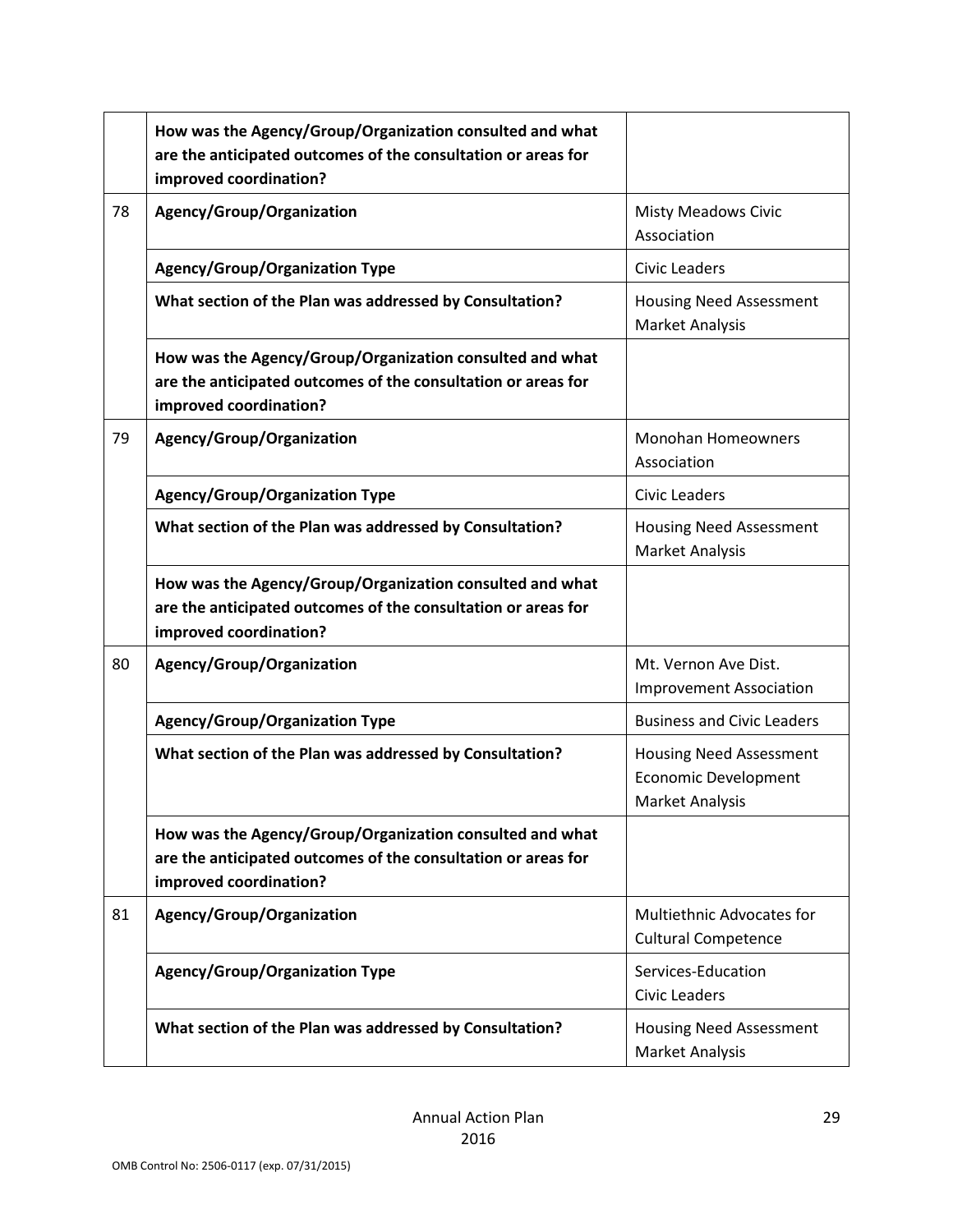|    | How was the Agency/Group/Organization consulted and what<br>are the anticipated outcomes of the consultation or areas for<br>improved coordination? |                                                          |
|----|-----------------------------------------------------------------------------------------------------------------------------------------------------|----------------------------------------------------------|
| 82 | Agency/Group/Organization                                                                                                                           | N.E.C.K.O Neighborhood                                   |
|    | <b>Agency/Group/Organization Type</b>                                                                                                               | <b>Civic Leaders</b>                                     |
|    | What section of the Plan was addressed by Consultation?                                                                                             | <b>Housing Need Assessment</b><br>Market Analysis        |
|    | How was the Agency/Group/Organization consulted and what<br>are the anticipated outcomes of the consultation or areas for<br>improved coordination? |                                                          |
| 83 | Agency/Group/Organization                                                                                                                           | National Affordable Housing<br>Trust                     |
|    | <b>Agency/Group/Organization Type</b>                                                                                                               | Housing<br>Services - Housing                            |
|    | What section of the Plan was addressed by Consultation?                                                                                             | <b>Housing Need Assessment</b><br><b>Market Analysis</b> |
|    | How was the Agency/Group/Organization consulted and what<br>are the anticipated outcomes of the consultation or areas for<br>improved coordination? |                                                          |
| 84 | Agency/Group/Organization                                                                                                                           | <b>National Church Residences</b>                        |
|    | <b>Agency/Group/Organization Type</b>                                                                                                               | Housing<br>Services - Housing<br>Services-Health         |
|    | What section of the Plan was addressed by Consultation?                                                                                             | <b>Housing Need Assessment</b><br>Market Analysis        |
|    | How was the Agency/Group/Organization consulted and what<br>are the anticipated outcomes of the consultation or areas for<br>improved coordination? |                                                          |
| 85 | Agency/Group/Organization                                                                                                                           | Neighbors in Action                                      |
|    | <b>Agency/Group/Organization Type</b>                                                                                                               | <b>Civic Leaders</b>                                     |
|    | What section of the Plan was addressed by Consultation?                                                                                             | <b>Housing Need Assessment</b><br>Market Analysis        |
|    | How was the Agency/Group/Organization consulted and what<br>are the anticipated outcomes of the consultation or areas for<br>improved coordination? |                                                          |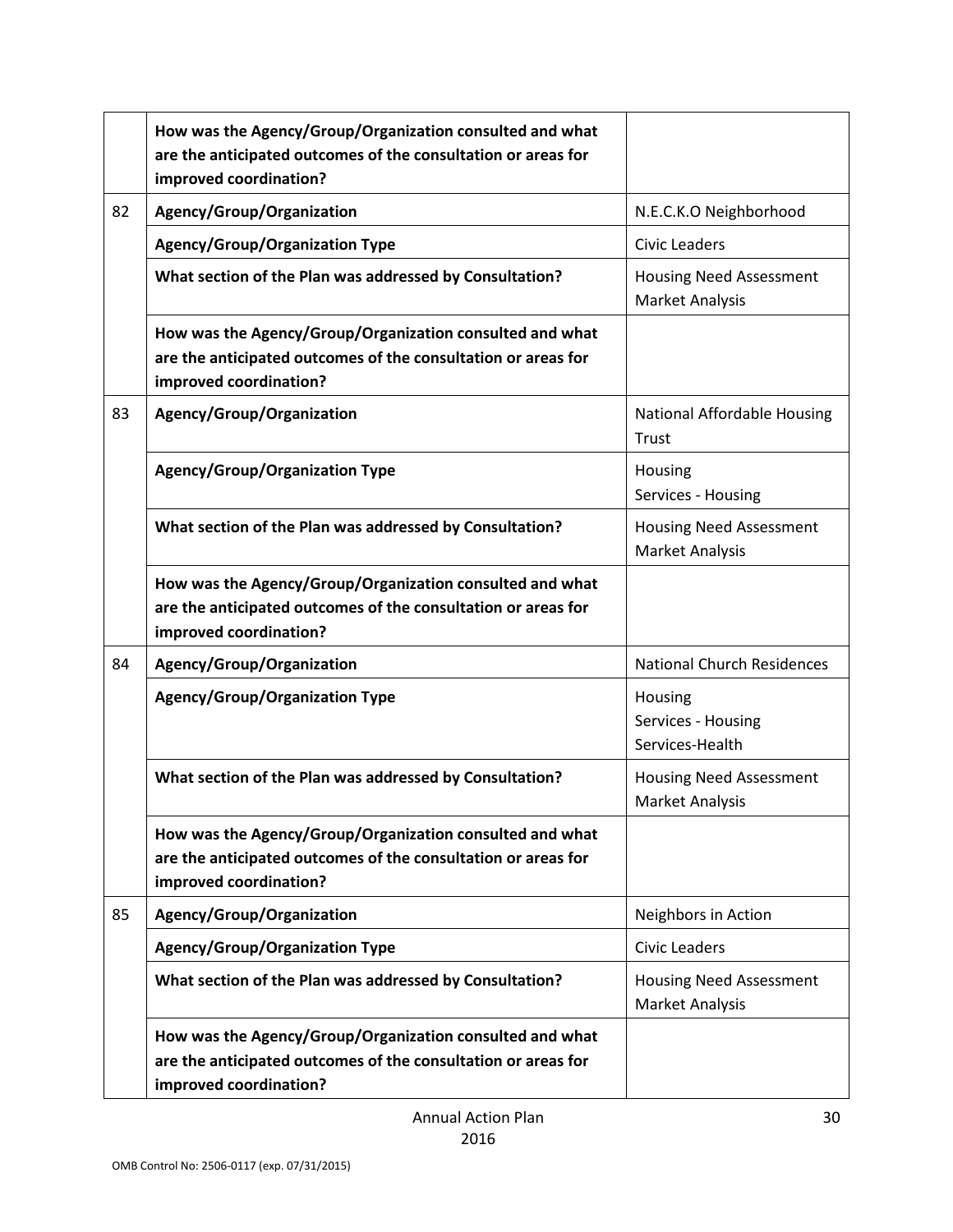| 86 | Agency/Group/Organization                                                                                                                           | <b>North Eastmoor Civic</b><br>Association               |
|----|-----------------------------------------------------------------------------------------------------------------------------------------------------|----------------------------------------------------------|
|    | <b>Agency/Group/Organization Type</b>                                                                                                               | Civic Leaders                                            |
|    | What section of the Plan was addressed by Consultation?                                                                                             | <b>Housing Need Assessment</b><br>Market Analysis        |
|    | How was the Agency/Group/Organization consulted and what<br>are the anticipated outcomes of the consultation or areas for<br>improved coordination? |                                                          |
| 87 | Agency/Group/Organization                                                                                                                           | Northland Community<br>Council                           |
|    | <b>Agency/Group/Organization Type</b>                                                                                                               | <b>Civic Leaders</b>                                     |
|    | What section of the Plan was addressed by Consultation?                                                                                             | <b>Housing Need Assessment</b><br>Market Analysis        |
|    | How was the Agency/Group/Organization consulted and what<br>are the anticipated outcomes of the consultation or areas for<br>improved coordination? |                                                          |
| 88 | Agency/Group/Organization                                                                                                                           | Northwest Civic Association                              |
|    | <b>Agency/Group/Organization Type</b>                                                                                                               | <b>Civic Leaders</b>                                     |
|    | What section of the Plan was addressed by Consultation?                                                                                             | <b>Housing Need Assessment</b><br><b>Market Analysis</b> |
|    | How was the Agency/Group/Organization consulted and what<br>are the anticipated outcomes of the consultation or areas for<br>improved coordination? |                                                          |
| 89 | Agency/Group/Organization                                                                                                                           | Northwood Park<br>Homeowners' Association                |
|    | <b>Agency/Group/Organization Type</b>                                                                                                               | <b>Civic Leaders</b>                                     |
|    | What section of the Plan was addressed by Consultation?                                                                                             | <b>Housing Need Assessment</b><br>Market Analysis        |
|    | How was the Agency/Group/Organization consulted and what<br>are the anticipated outcomes of the consultation or areas for<br>improved coordination? |                                                          |
| 90 | Agency/Group/Organization                                                                                                                           | <b>Ohio Council of Churches</b>                          |
|    | <b>Agency/Group/Organization Type</b>                                                                                                               | Faith based                                              |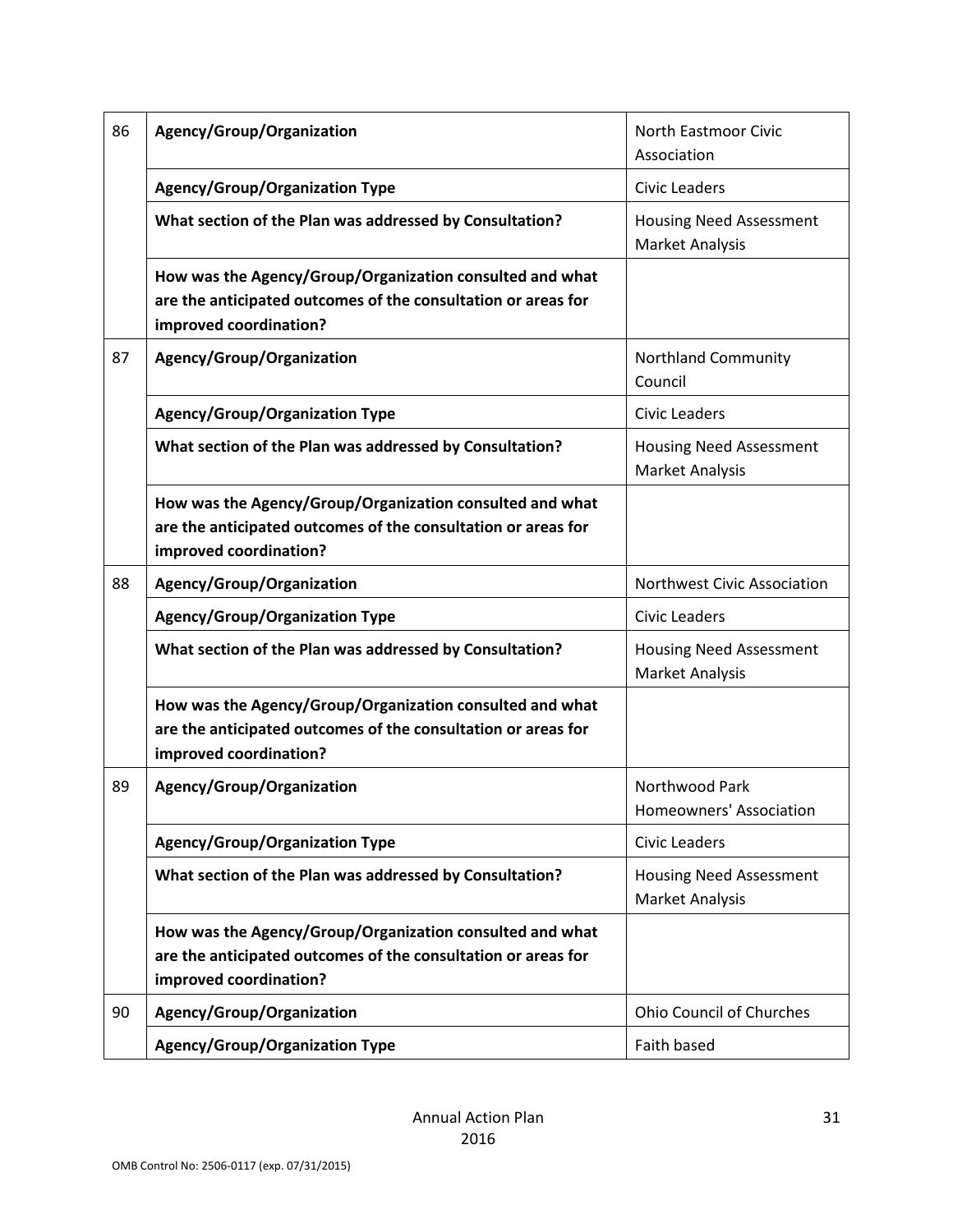|    | What section of the Plan was addressed by Consultation?                                                                                             | <b>Housing Need Assessment</b><br><b>Market Analysis</b>         |
|----|-----------------------------------------------------------------------------------------------------------------------------------------------------|------------------------------------------------------------------|
|    | How was the Agency/Group/Organization consulted and what<br>are the anticipated outcomes of the consultation or areas for<br>improved coordination? |                                                                  |
| 91 | Agency/Group/Organization                                                                                                                           | Ohio Department of<br><b>Transportation (ODOT)</b><br>District 6 |
|    | <b>Agency/Group/Organization Type</b>                                                                                                               | Other government - State                                         |
|    | What section of the Plan was addressed by Consultation?                                                                                             | <b>Economic Development</b>                                      |
|    | How was the Agency/Group/Organization consulted and what<br>are the anticipated outcomes of the consultation or areas for<br>improved coordination? |                                                                  |
| 92 | Agency/Group/Organization                                                                                                                           | Ohio Interfaith Power and<br>Light                               |
|    | <b>Agency/Group/Organization Type</b>                                                                                                               | Faith based                                                      |
|    | What section of the Plan was addressed by Consultation?                                                                                             | <b>Housing Need Assessment</b><br>Market Analysis                |
|    | How was the Agency/Group/Organization consulted and what<br>are the anticipated outcomes of the consultation or areas for<br>improved coordination? |                                                                  |
| 93 | Agency/Group/Organization                                                                                                                           | Olde Oaks Civic Association                                      |
|    | <b>Agency/Group/Organization Type</b>                                                                                                               | <b>Civic Leaders</b>                                             |
|    | What section of the Plan was addressed by Consultation?                                                                                             | <b>Housing Need Assessment</b><br>Market Analysis                |
|    | How was the Agency/Group/Organization consulted and what<br>are the anticipated outcomes of the consultation or areas for<br>improved coordination? |                                                                  |
| 94 | Agency/Group/Organization                                                                                                                           | Olde Sawmill Civic<br>Association                                |
|    | <b>Agency/Group/Organization Type</b>                                                                                                               | <b>Civic Leaders</b>                                             |
|    | What section of the Plan was addressed by Consultation?                                                                                             | <b>Housing Need Assessment</b><br><b>Market Analysis</b>         |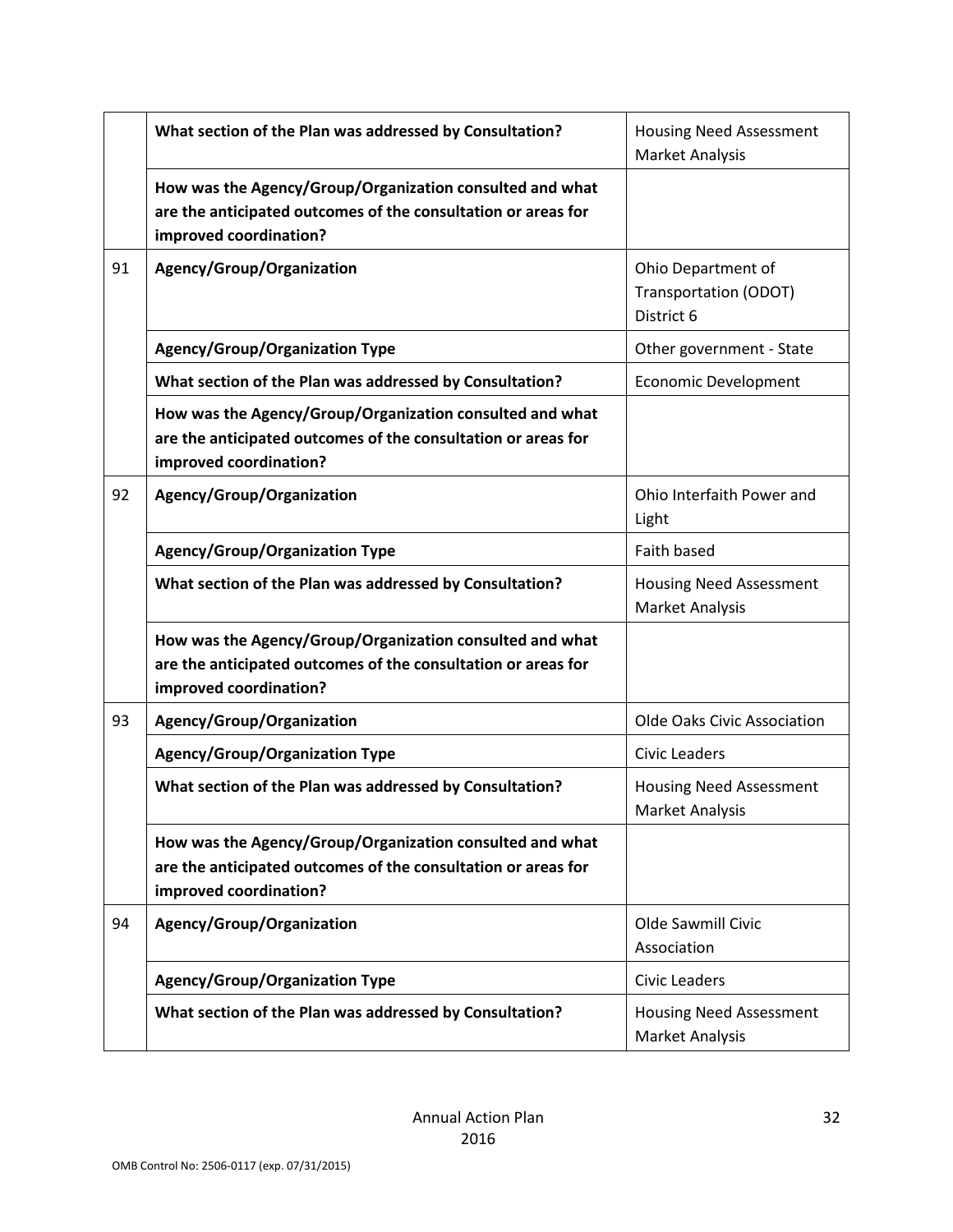|    | How was the Agency/Group/Organization consulted and what<br>are the anticipated outcomes of the consultation or areas for<br>improved coordination? |                                                                        |
|----|-----------------------------------------------------------------------------------------------------------------------------------------------------|------------------------------------------------------------------------|
| 95 | Agency/Group/Organization                                                                                                                           | Olde Town East<br>Neighborhood Association                             |
|    | <b>Agency/Group/Organization Type</b>                                                                                                               | <b>Civic Leaders</b>                                                   |
|    | What section of the Plan was addressed by Consultation?                                                                                             | <b>Housing Need Assessment</b><br><b>Market Analysis</b>               |
|    | How was the Agency/Group/Organization consulted and what<br>are the anticipated outcomes of the consultation or areas for<br>improved coordination? |                                                                        |
| 96 | Agency/Group/Organization                                                                                                                           | <b>Partners Achieving</b><br><b>Community Transformation</b><br>(PACT) |
|    | <b>Agency/Group/Organization Type</b>                                                                                                               | Planning organization                                                  |
|    | What section of the Plan was addressed by Consultation?                                                                                             | <b>Housing Need Assessment</b><br><b>Market Analysis</b>               |
|    | How was the Agency/Group/Organization consulted and what<br>are the anticipated outcomes of the consultation or areas for<br>improved coordination? |                                                                        |
| 97 | Agency/Group/Organization                                                                                                                           | Peacekeepers Civic<br>Association                                      |
|    | <b>Agency/Group/Organization Type</b>                                                                                                               | <b>Civic Leaders</b>                                                   |
|    | What section of the Plan was addressed by Consultation?                                                                                             | <b>Housing Need Assessment</b><br><b>Market Analysis</b>               |
|    | How was the Agency/Group/Organization consulted and what<br>are the anticipated outcomes of the consultation or areas for<br>improved coordination? |                                                                        |
| 98 | Agency/Group/Organization                                                                                                                           | Pine Hills Civic Association                                           |
|    | <b>Agency/Group/Organization Type</b>                                                                                                               | <b>Civic Leaders</b>                                                   |
|    | What section of the Plan was addressed by Consultation?                                                                                             | <b>Housing Need Assessment</b><br><b>Market Analysis</b>               |
|    | How was the Agency/Group/Organization consulted and what<br>are the anticipated outcomes of the consultation or areas for<br>improved coordination? |                                                                        |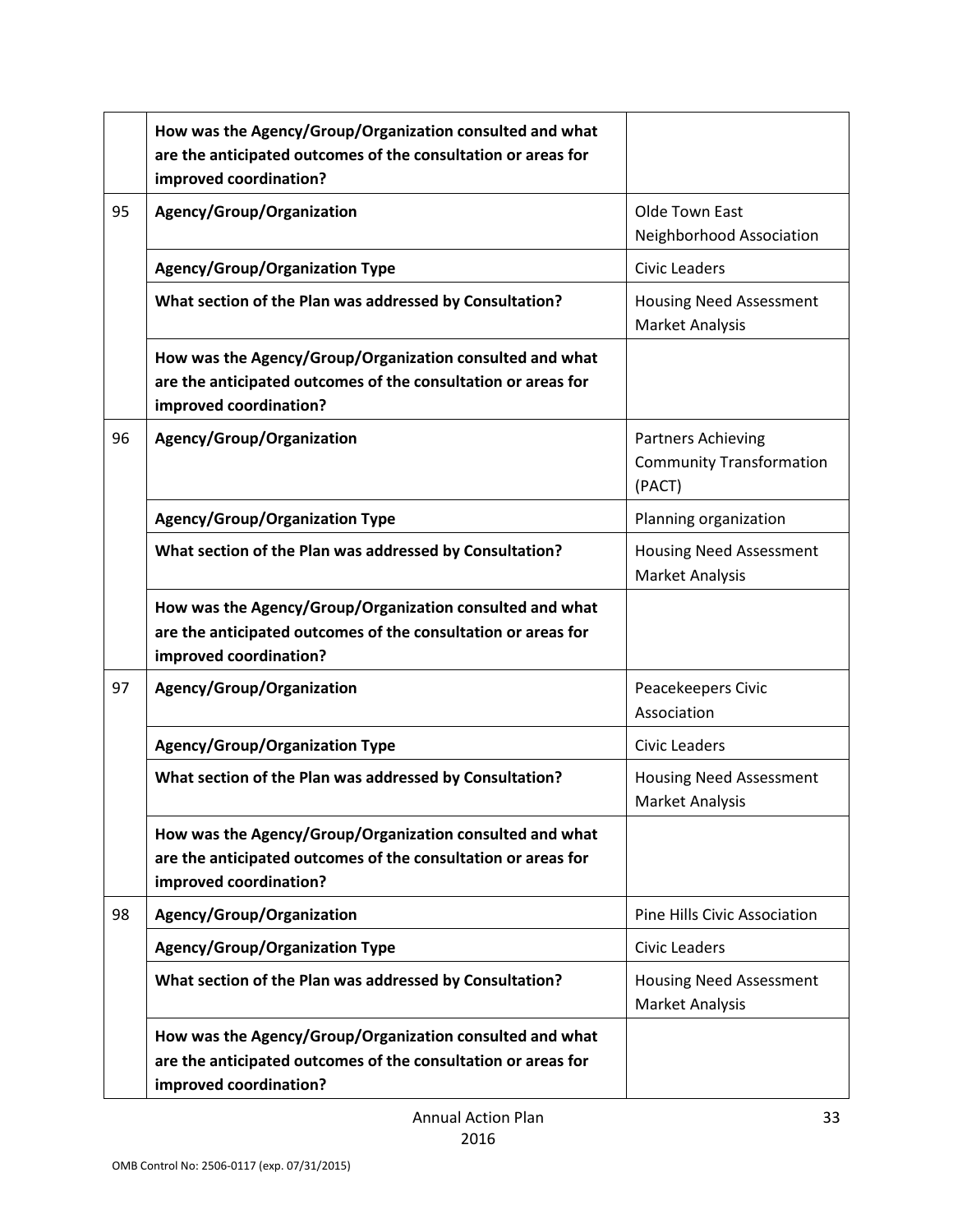| 99  | Agency/Group/Organization                                                                                                                           | <b>PRARIE TOWNSHIP</b>                                           |
|-----|-----------------------------------------------------------------------------------------------------------------------------------------------------|------------------------------------------------------------------|
|     | <b>Agency/Group/Organization Type</b>                                                                                                               | Other government - Local                                         |
|     | What section of the Plan was addressed by Consultation?                                                                                             | <b>Housing Need Assessment</b><br>Market Analysis                |
|     | How was the Agency/Group/Organization consulted and what<br>are the anticipated outcomes of the consultation or areas for<br>improved coordination? |                                                                  |
| 100 | Agency/Group/Organization                                                                                                                           | Radio One                                                        |
|     | <b>Agency/Group/Organization Type</b>                                                                                                               | <b>Business Leaders</b>                                          |
|     | What section of the Plan was addressed by Consultation?                                                                                             | <b>Housing Need Assessment</b><br><b>Market Analysis</b>         |
|     | How was the Agency/Group/Organization consulted and what<br>are the anticipated outcomes of the consultation or areas for<br>improved coordination? |                                                                  |
| 101 | Agency/Group/Organization                                                                                                                           | Salem Area Civic Association                                     |
|     | <b>Agency/Group/Organization Type</b>                                                                                                               | <b>Civic Leaders</b>                                             |
|     | What section of the Plan was addressed by Consultation?                                                                                             | <b>Housing Need Assessment</b><br><b>Market Analysis</b>         |
|     | How was the Agency/Group/Organization consulted and what<br>are the anticipated outcomes of the consultation or areas for<br>improved coordination? |                                                                  |
| 102 | Agency/Group/Organization                                                                                                                           | <b>Saunders Park Property</b><br><b>Owners Civic Association</b> |
|     | <b>Agency/Group/Organization Type</b>                                                                                                               | <b>Civic Leaders</b>                                             |
|     | What section of the Plan was addressed by Consultation?                                                                                             | <b>Housing Need Assessment</b><br><b>Market Analysis</b>         |
|     | How was the Agency/Group/Organization consulted and what<br>are the anticipated outcomes of the consultation or areas for<br>improved coordination? |                                                                  |
| 103 | Agency/Group/Organization                                                                                                                           | <b>Schumacher Place Civic</b><br>Association                     |
|     | <b>Agency/Group/Organization Type</b>                                                                                                               | <b>Civic Leaders</b>                                             |
|     | What section of the Plan was addressed by Consultation?                                                                                             | <b>Housing Need Assessment</b><br>Market Analysis                |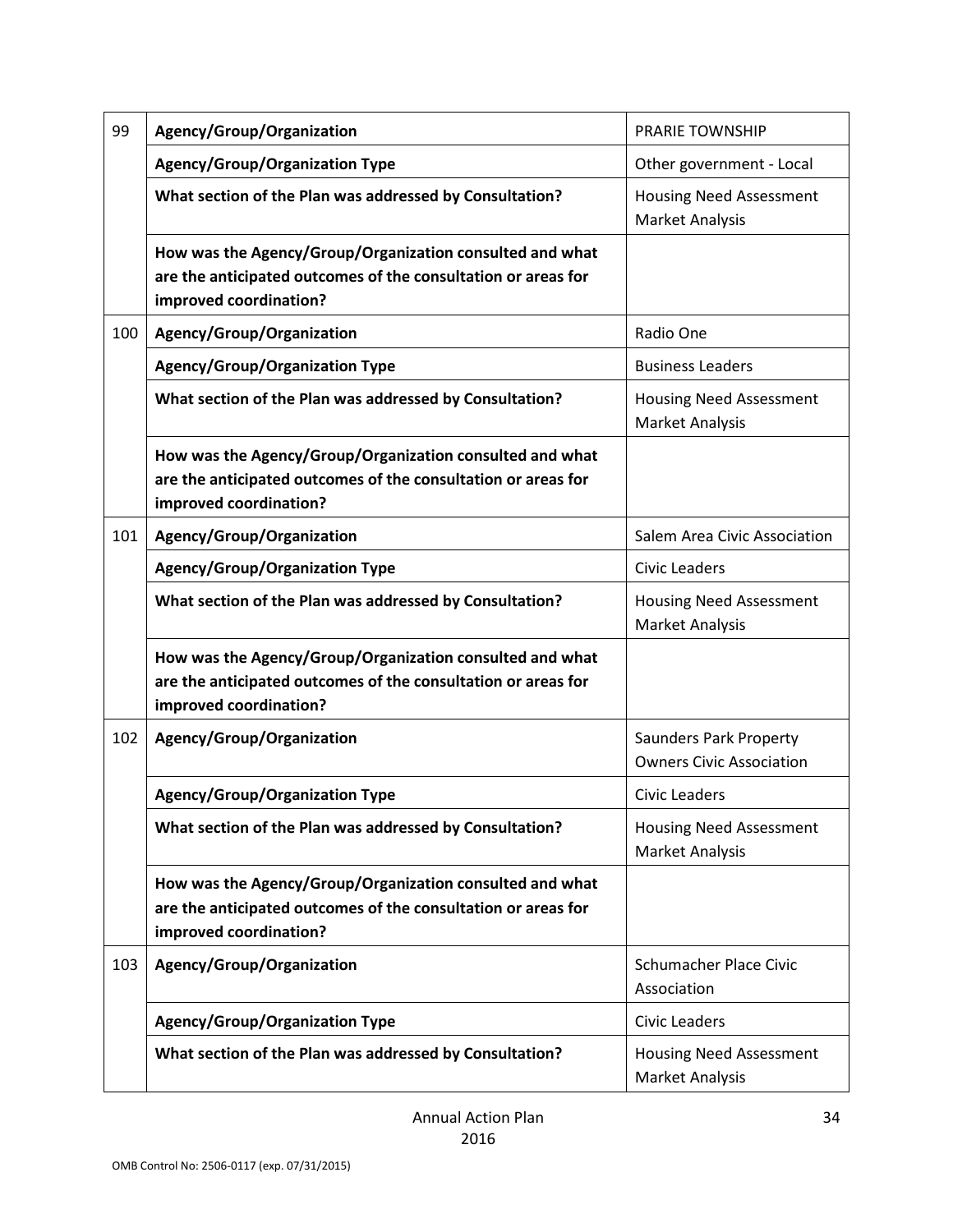|     | How was the Agency/Group/Organization consulted and what<br>are the anticipated outcomes of the consultation or areas for<br>improved coordination? |                                                          |
|-----|-----------------------------------------------------------------------------------------------------------------------------------------------------|----------------------------------------------------------|
| 104 | Agency/Group/Organization                                                                                                                           | <b>Scioto Southland Civic</b><br>Association             |
|     | <b>Agency/Group/Organization Type</b>                                                                                                               | <b>Civic Leaders</b>                                     |
|     | What section of the Plan was addressed by Consultation?                                                                                             | <b>Housing Need Assessment</b><br><b>Market Analysis</b> |
|     | How was the Agency/Group/Organization consulted and what<br>are the anticipated outcomes of the consultation or areas for<br>improved coordination? |                                                          |
| 105 | Agency/Group/Organization                                                                                                                           | <b>Sharon Heights Community</b><br>Association           |
|     | <b>Agency/Group/Organization Type</b>                                                                                                               | <b>Civic Leaders</b>                                     |
|     | What section of the Plan was addressed by Consultation?                                                                                             | <b>Housing Need Assessment</b><br>Market Analysis        |
|     | How was the Agency/Group/Organization consulted and what<br>are the anticipated outcomes of the consultation or areas for<br>improved coordination? |                                                          |
| 106 | Agency/Group/Organization                                                                                                                           | <b>Shepard Community</b><br>Association                  |
|     | <b>Agency/Group/Organization Type</b>                                                                                                               | <b>Civic Leaders</b>                                     |
|     | What section of the Plan was addressed by Consultation?                                                                                             | <b>Housing Need Assessment</b><br>Market Analysis        |
|     | How was the Agency/Group/Organization consulted and what<br>are the anticipated outcomes of the consultation or areas for<br>improved coordination? |                                                          |
| 107 | Agency/Group/Organization                                                                                                                           | <b>Short North Civic Association</b>                     |
|     | <b>Agency/Group/Organization Type</b>                                                                                                               | <b>Civic Leaders</b>                                     |
|     | What section of the Plan was addressed by Consultation?                                                                                             | <b>Housing Need Assessment</b><br><b>Market Analysis</b> |
|     | How was the Agency/Group/Organization consulted and what<br>are the anticipated outcomes of the consultation or areas for<br>improved coordination? |                                                          |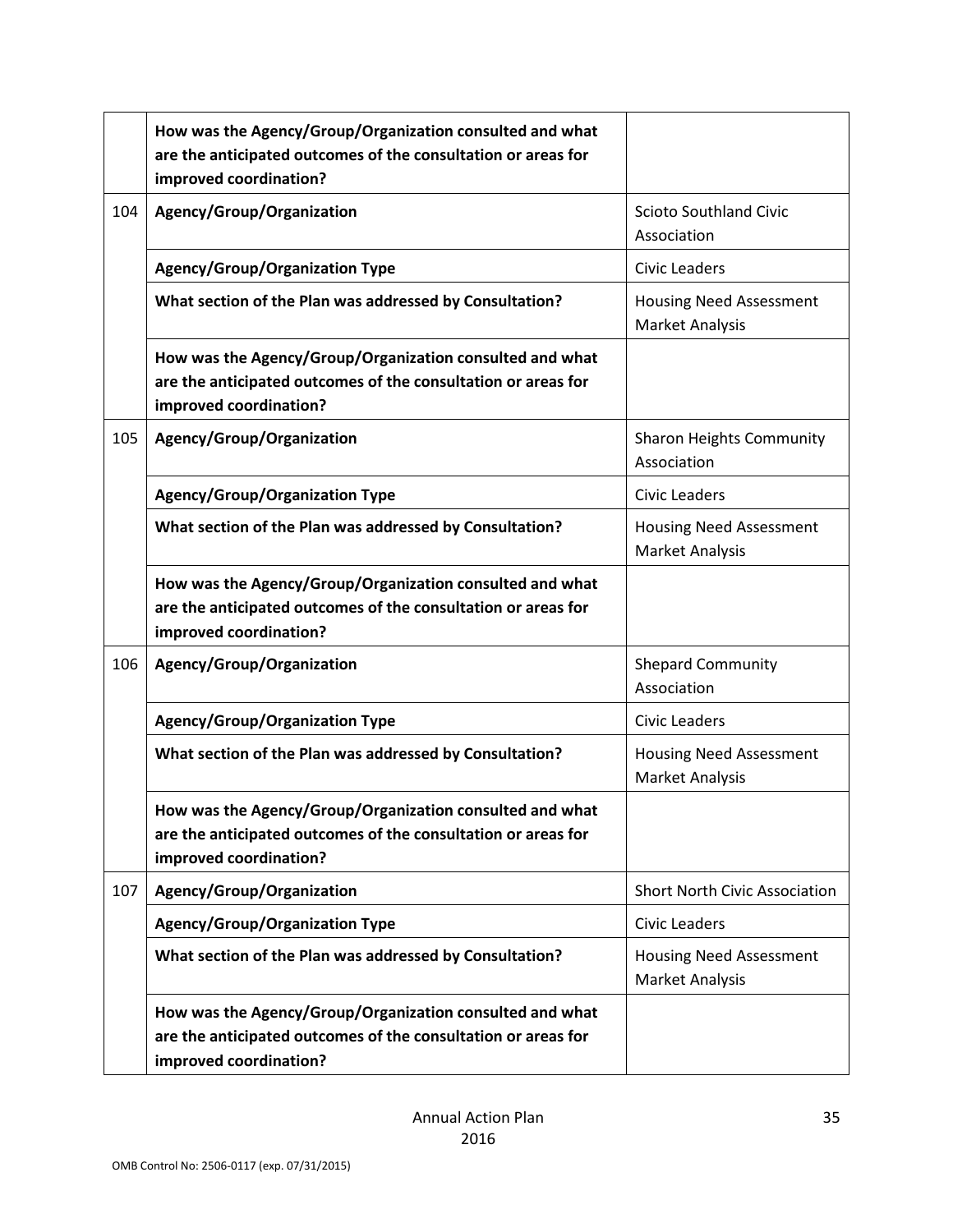| 108 | Agency/Group/Organization                                                                                                                           | <b>Short North Alliance</b>                                                            |
|-----|-----------------------------------------------------------------------------------------------------------------------------------------------------|----------------------------------------------------------------------------------------|
|     | <b>Agency/Group/Organization Type</b>                                                                                                               | <b>Business and Civic Leaders</b>                                                      |
|     | What section of the Plan was addressed by Consultation?                                                                                             | <b>Economic Development</b>                                                            |
|     | How was the Agency/Group/Organization consulted and what<br>are the anticipated outcomes of the consultation or areas for<br>improved coordination? |                                                                                        |
| 109 | Agency/Group/Organization                                                                                                                           | Somali Women and<br>Children's Alliance                                                |
|     | <b>Agency/Group/Organization Type</b>                                                                                                               | Services-Children                                                                      |
|     | What section of the Plan was addressed by Consultation?                                                                                             | <b>Housing Need Assessment</b><br>Non-Homeless Special Needs<br><b>Market Analysis</b> |
|     | How was the Agency/Group/Organization consulted and what<br>are the anticipated outcomes of the consultation or areas for<br>improved coordination? |                                                                                        |
| 110 | Agency/Group/Organization                                                                                                                           | South of Main Civic<br>Association                                                     |
|     | <b>Agency/Group/Organization Type</b>                                                                                                               | <b>Civic Leaders</b>                                                                   |
|     | What section of the Plan was addressed by Consultation?                                                                                             | <b>Housing Need Assessment</b><br>Market Analysis                                      |
|     | How was the Agency/Group/Organization consulted and what<br>are the anticipated outcomes of the consultation or areas for<br>improved coordination? |                                                                                        |
| 111 | Agency/Group/Organization                                                                                                                           | Southeastern Franklin<br>County Chamber of<br>Commerce                                 |
|     | <b>Agency/Group/Organization Type</b>                                                                                                               | <b>Business and Civic Leaders</b>                                                      |
|     | What section of the Plan was addressed by Consultation?                                                                                             | <b>Housing Need Assessment</b><br><b>Economic Development</b><br>Market Analysis       |
|     | How was the Agency/Group/Organization consulted and what<br>are the anticipated outcomes of the consultation or areas for<br>improved coordination? |                                                                                        |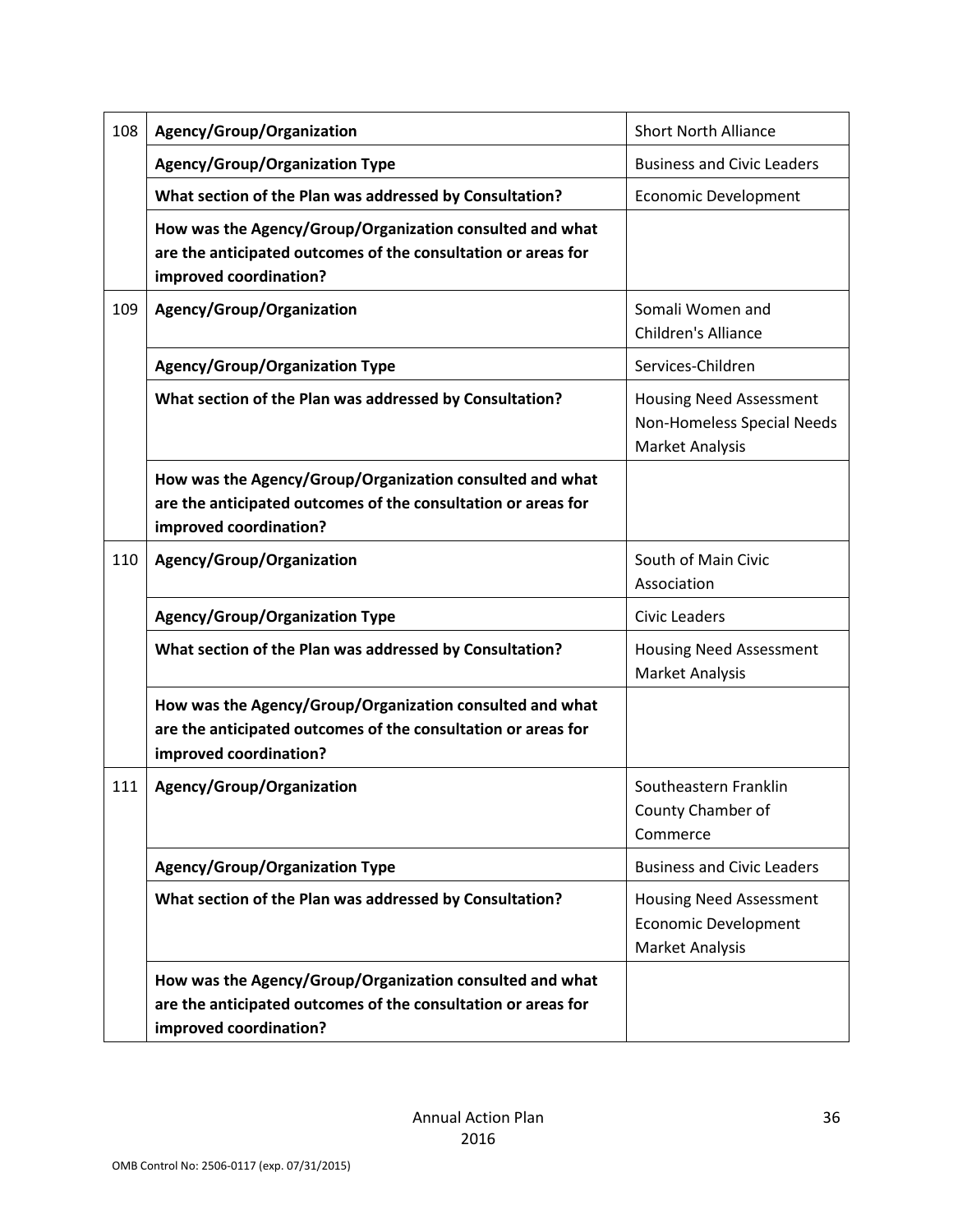| 112 | Agency/Group/Organization                                                                                                                           | Southern Orchards                                                                       |
|-----|-----------------------------------------------------------------------------------------------------------------------------------------------------|-----------------------------------------------------------------------------------------|
|     | <b>Agency/Group/Organization Type</b>                                                                                                               | <b>Civic Leaders</b>                                                                    |
|     | What section of the Plan was addressed by Consultation?                                                                                             | <b>Housing Need Assessment</b><br><b>Market Analysis</b>                                |
|     | How was the Agency/Group/Organization consulted and what<br>are the anticipated outcomes of the consultation or areas for<br>improved coordination? |                                                                                         |
| 113 | Agency/Group/Organization                                                                                                                           | Southside C.A.N                                                                         |
|     | <b>Agency/Group/Organization Type</b>                                                                                                               | <b>Civic Leaders</b>                                                                    |
|     | What section of the Plan was addressed by Consultation?                                                                                             | <b>Housing Need Assessment</b><br><b>Market Analysis</b>                                |
|     | How was the Agency/Group/Organization consulted and what<br>are the anticipated outcomes of the consultation or areas for<br>improved coordination? |                                                                                         |
| 114 | Agency/Group/Organization                                                                                                                           | Southside Neighborhood<br>Liaison                                                       |
|     | <b>Agency/Group/Organization Type</b>                                                                                                               | <b>Business and Civic Leaders</b>                                                       |
|     | What section of the Plan was addressed by Consultation?                                                                                             | <b>Housing Need Assessment</b><br><b>Economic Development</b><br><b>Market Analysis</b> |
|     | How was the Agency/Group/Organization consulted and what<br>are the anticipated outcomes of the consultation or areas for<br>improved coordination? |                                                                                         |
| 115 | Agency/Group/Organization                                                                                                                           | Southwest Civic Association                                                             |
|     | <b>Agency/Group/Organization Type</b>                                                                                                               | <b>Civic Leaders</b>                                                                    |
|     | What section of the Plan was addressed by Consultation?                                                                                             | <b>Housing Need Assessment</b><br><b>Market Analysis</b>                                |
|     | How was the Agency/Group/Organization consulted and what<br>are the anticipated outcomes of the consultation or areas for<br>improved coordination? |                                                                                         |
| 116 | Agency/Group/Organization                                                                                                                           | Stambaugh Elwood Civic<br>Association                                                   |
|     | <b>Agency/Group/Organization Type</b>                                                                                                               | <b>Civic Leaders</b>                                                                    |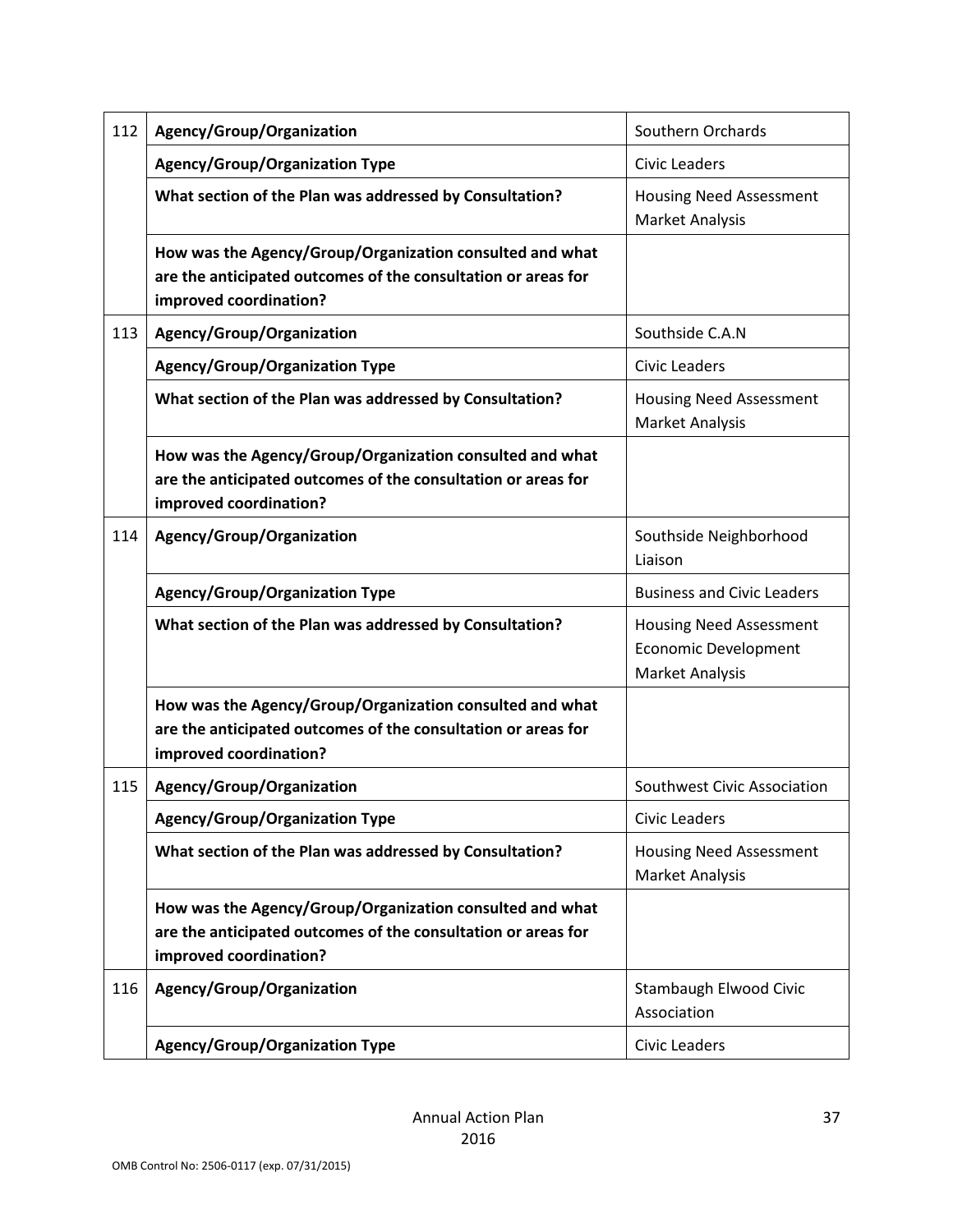|     | What section of the Plan was addressed by Consultation?                                                                                             | <b>Housing Need Assessment</b><br><b>Market Analysis</b>                               |
|-----|-----------------------------------------------------------------------------------------------------------------------------------------------------|----------------------------------------------------------------------------------------|
|     | How was the Agency/Group/Organization consulted and what<br>are the anticipated outcomes of the consultation or areas for<br>improved coordination? |                                                                                        |
| 117 | Agency/Group/Organization                                                                                                                           | Teakwood Heights Civic<br>Association                                                  |
|     | <b>Agency/Group/Organization Type</b>                                                                                                               | <b>Civic Leaders</b>                                                                   |
|     | What section of the Plan was addressed by Consultation?                                                                                             | <b>Housing Need Assessment</b><br>Market Analysis                                      |
|     | How was the Agency/Group/Organization consulted and what<br>are the anticipated outcomes of the consultation or areas for<br>improved coordination? |                                                                                        |
| 118 | Agency/Group/Organization                                                                                                                           | The Columbus Foundation                                                                |
|     | <b>Agency/Group/Organization Type</b>                                                                                                               | <b>Business and Civic Leaders</b><br><b>Community Foundation</b>                       |
|     | What section of the Plan was addressed by Consultation?                                                                                             | <b>Public Housing Needs</b><br><b>Market Analysis</b>                                  |
|     | How was the Agency/Group/Organization consulted and what<br>are the anticipated outcomes of the consultation or areas for<br>improved coordination? |                                                                                        |
| 119 | Agency/Group/Organization                                                                                                                           | The Council on American<br><b>Islamic Relations</b>                                    |
|     | <b>Agency/Group/Organization Type</b>                                                                                                               | Regional organization                                                                  |
|     | What section of the Plan was addressed by Consultation?                                                                                             | <b>Housing Need Assessment</b><br>Non-Homeless Special Needs<br><b>Market Analysis</b> |
|     | How was the Agency/Group/Organization consulted and what<br>are the anticipated outcomes of the consultation or areas for<br>improved coordination? |                                                                                        |
| 120 | Agency/Group/Organization                                                                                                                           | The Hispanic Chamber of<br>Columbus                                                    |
|     | <b>Agency/Group/Organization Type</b>                                                                                                               | <b>Business and Civic Leaders</b>                                                      |
|     | What section of the Plan was addressed by Consultation?                                                                                             | Non-Homeless Special Needs<br><b>Economic Development</b>                              |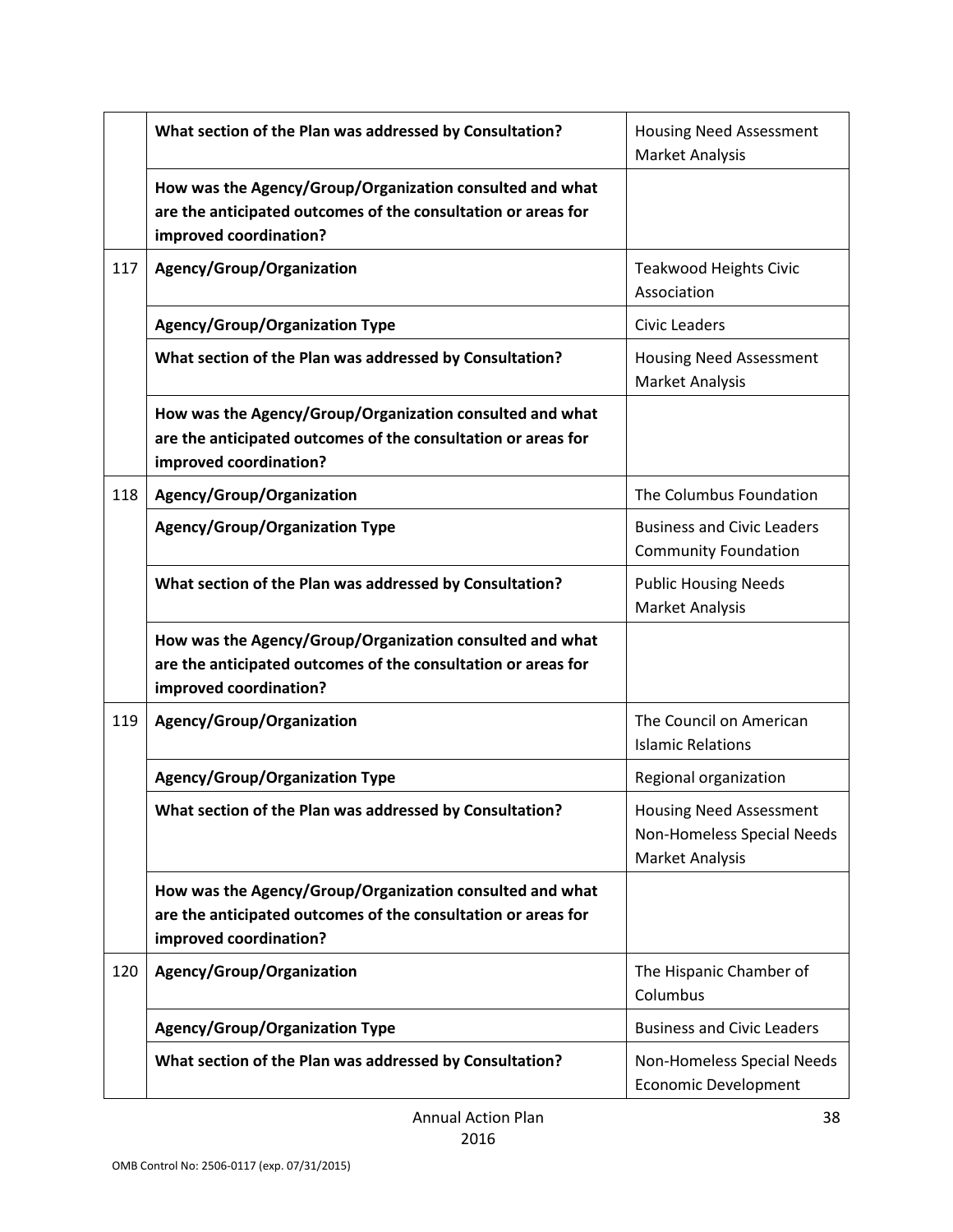|     | How was the Agency/Group/Organization consulted and what<br>are the anticipated outcomes of the consultation or areas for<br>improved coordination? |                                                                                 |
|-----|-----------------------------------------------------------------------------------------------------------------------------------------------------|---------------------------------------------------------------------------------|
| 121 | Agency/Group/Organization                                                                                                                           | The Horn of Africa<br><b>Community Center</b>                                   |
|     | <b>Agency/Group/Organization Type</b>                                                                                                               | Services-Children<br>Services-Education                                         |
|     | What section of the Plan was addressed by Consultation?                                                                                             | <b>Housing Need Assessment</b><br>Non-Homeless Special Needs<br>Market Analysis |
|     | How was the Agency/Group/Organization consulted and what<br>are the anticipated outcomes of the consultation or areas for<br>improved coordination? |                                                                                 |
| 122 | Agency/Group/Organization                                                                                                                           | Ohio Civil Rights Commission<br>(OCRC)                                          |
|     | <b>Agency/Group/Organization Type</b>                                                                                                               | Service-Fair Housing                                                            |
|     | What section of the Plan was addressed by Consultation?                                                                                             | <b>Housing Need Assessment</b><br>Non-Homeless Special Needs<br>Market Analysis |
|     | How was the Agency/Group/Organization consulted and what<br>are the anticipated outcomes of the consultation or areas for<br>improved coordination? |                                                                                 |
| 123 | Agency/Group/Organization                                                                                                                           | The Ohio Hispanic Coalition                                                     |
|     | <b>Agency/Group/Organization Type</b>                                                                                                               | <b>Business and Civic Leaders</b>                                               |
|     | What section of the Plan was addressed by Consultation?                                                                                             | <b>Housing Need Assessment</b><br>Non-Homeless Special Needs<br>Market Analysis |
|     | How was the Agency/Group/Organization consulted and what<br>are the anticipated outcomes of the consultation or areas for<br>improved coordination? |                                                                                 |
| 124 | Agency/Group/Organization                                                                                                                           | <b>Three Rivers Civic</b><br>Association                                        |
|     | <b>Agency/Group/Organization Type</b>                                                                                                               | Civic Leaders                                                                   |
|     | What section of the Plan was addressed by Consultation?                                                                                             | <b>Housing Need Assessment</b><br>Market Analysis                               |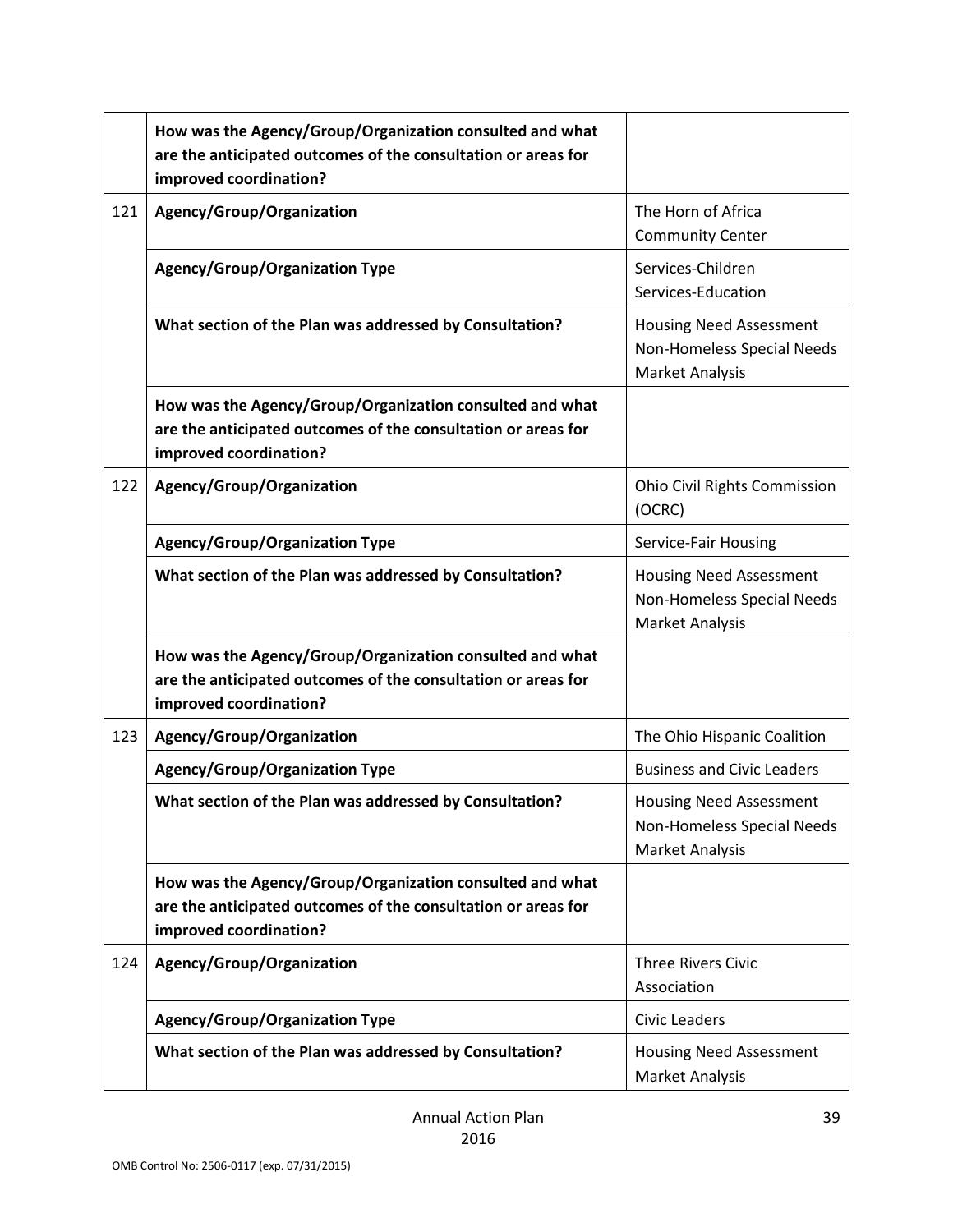|     | How was the Agency/Group/Organization consulted and what<br>are the anticipated outcomes of the consultation or areas for<br>improved coordination? |                                                                                                                                                                                                 |
|-----|-----------------------------------------------------------------------------------------------------------------------------------------------------|-------------------------------------------------------------------------------------------------------------------------------------------------------------------------------------------------|
| 125 | Agency/Group/Organization                                                                                                                           | <b>Touchstone Hospitality</b>                                                                                                                                                                   |
|     | <b>Agency/Group/Organization Type</b>                                                                                                               | <b>Business Leaders</b>                                                                                                                                                                         |
|     | What section of the Plan was addressed by Consultation?                                                                                             | <b>Housing Need Assessment</b><br>Market Analysis                                                                                                                                               |
|     | How was the Agency/Group/Organization consulted and what<br>are the anticipated outcomes of the consultation or areas for<br>improved coordination? |                                                                                                                                                                                                 |
| 126 | Agency/Group/Organization                                                                                                                           | <b>Tussing Area Coalition</b>                                                                                                                                                                   |
|     | <b>Agency/Group/Organization Type</b>                                                                                                               | <b>Civic Leaders</b>                                                                                                                                                                            |
|     | What section of the Plan was addressed by Consultation?                                                                                             | <b>Housing Need Assessment</b><br><b>Market Analysis</b>                                                                                                                                        |
|     | How was the Agency/Group/Organization consulted and what<br>are the anticipated outcomes of the consultation or areas for<br>improved coordination? |                                                                                                                                                                                                 |
| 127 | Agency/Group/Organization                                                                                                                           | United Way of Central Ohio                                                                                                                                                                      |
|     | <b>Agency/Group/Organization Type</b>                                                                                                               | Services-homeless<br>Services-Health<br>Services-Education<br>Services-Employment                                                                                                               |
|     | What section of the Plan was addressed by Consultation?                                                                                             | <b>Housing Need Assessment</b><br><b>Public Housing Needs</b><br>Homelessness Strategy<br>Non-Homeless Special Needs<br><b>Economic Development</b><br>Market Analysis<br>Anti-poverty Strategy |
|     | How was the Agency/Group/Organization consulted and what<br>are the anticipated outcomes of the consultation or areas for<br>improved coordination? |                                                                                                                                                                                                 |
| 128 | Agency/Group/Organization                                                                                                                           | Vasor Village Civic<br>Association                                                                                                                                                              |
|     | <b>Agency/Group/Organization Type</b>                                                                                                               | Civic Leaders                                                                                                                                                                                   |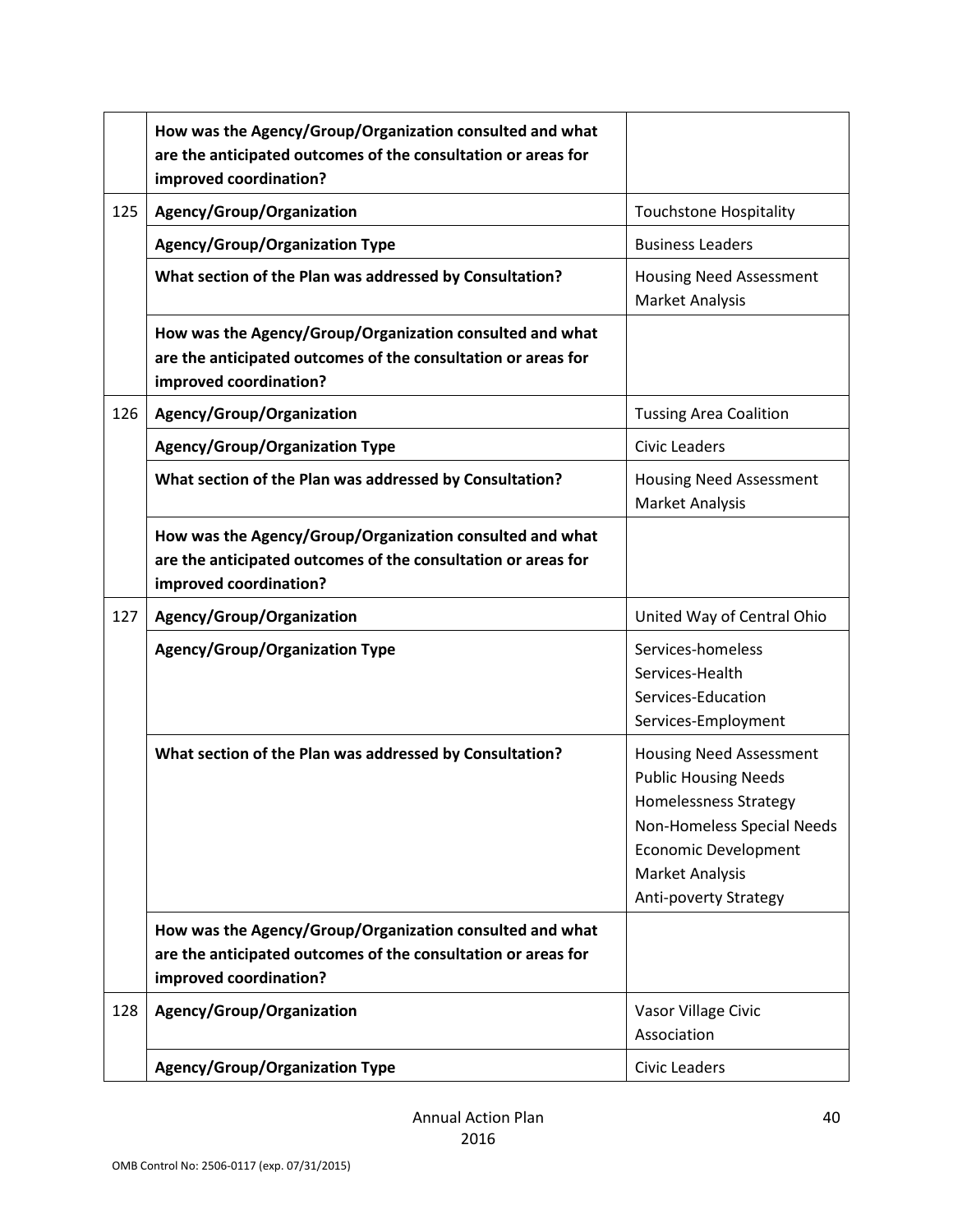|     | What section of the Plan was addressed by Consultation?                                                                                             | <b>Housing Need Assessment</b><br>Market Analysis        |
|-----|-----------------------------------------------------------------------------------------------------------------------------------------------------|----------------------------------------------------------|
|     | How was the Agency/Group/Organization consulted and what<br>are the anticipated outcomes of the consultation or areas for<br>improved coordination? |                                                          |
| 129 | Agency/Group/Organization                                                                                                                           | Victorian Village Society                                |
|     | <b>Agency/Group/Organization Type</b>                                                                                                               | <b>Civic Leaders</b>                                     |
|     | What section of the Plan was addressed by Consultation?                                                                                             | <b>Housing Need Assessment</b><br><b>Market Analysis</b> |
|     | How was the Agency/Group/Organization consulted and what<br>are the anticipated outcomes of the consultation or areas for<br>improved coordination? |                                                          |
| 130 | Agency/Group/Organization                                                                                                                           | Vogt Santer Insights (VSI)                               |
|     | <b>Agency/Group/Organization Type</b>                                                                                                               | Housing<br><b>Business Leaders</b><br>Research           |
|     | What section of the Plan was addressed by Consultation?                                                                                             | <b>Housing Need Assessment</b><br><b>Market Analysis</b> |
|     | How was the Agency/Group/Organization consulted and what<br>are the anticipated outcomes of the consultation or areas for<br>improved coordination? |                                                          |
| 131 | Agency/Group/Organization                                                                                                                           | <b>Walhalla Ravine Association</b>                       |
|     | <b>Agency/Group/Organization Type</b>                                                                                                               | <b>Civic Leaders</b>                                     |
|     | What section of the Plan was addressed by Consultation?                                                                                             | <b>Housing Need Assessment</b><br>Market Analysis        |
|     | How was the Agency/Group/Organization consulted and what<br>are the anticipated outcomes of the consultation or areas for<br>improved coordination? |                                                          |
| 132 | Agency/Group/Organization                                                                                                                           | <b>Westworth Village Civic</b><br>Association            |
|     | <b>Agency/Group/Organization Type</b>                                                                                                               | <b>Civic Leaders</b>                                     |
|     | What section of the Plan was addressed by Consultation?                                                                                             | <b>Housing Need Assessment</b><br><b>Market Analysis</b> |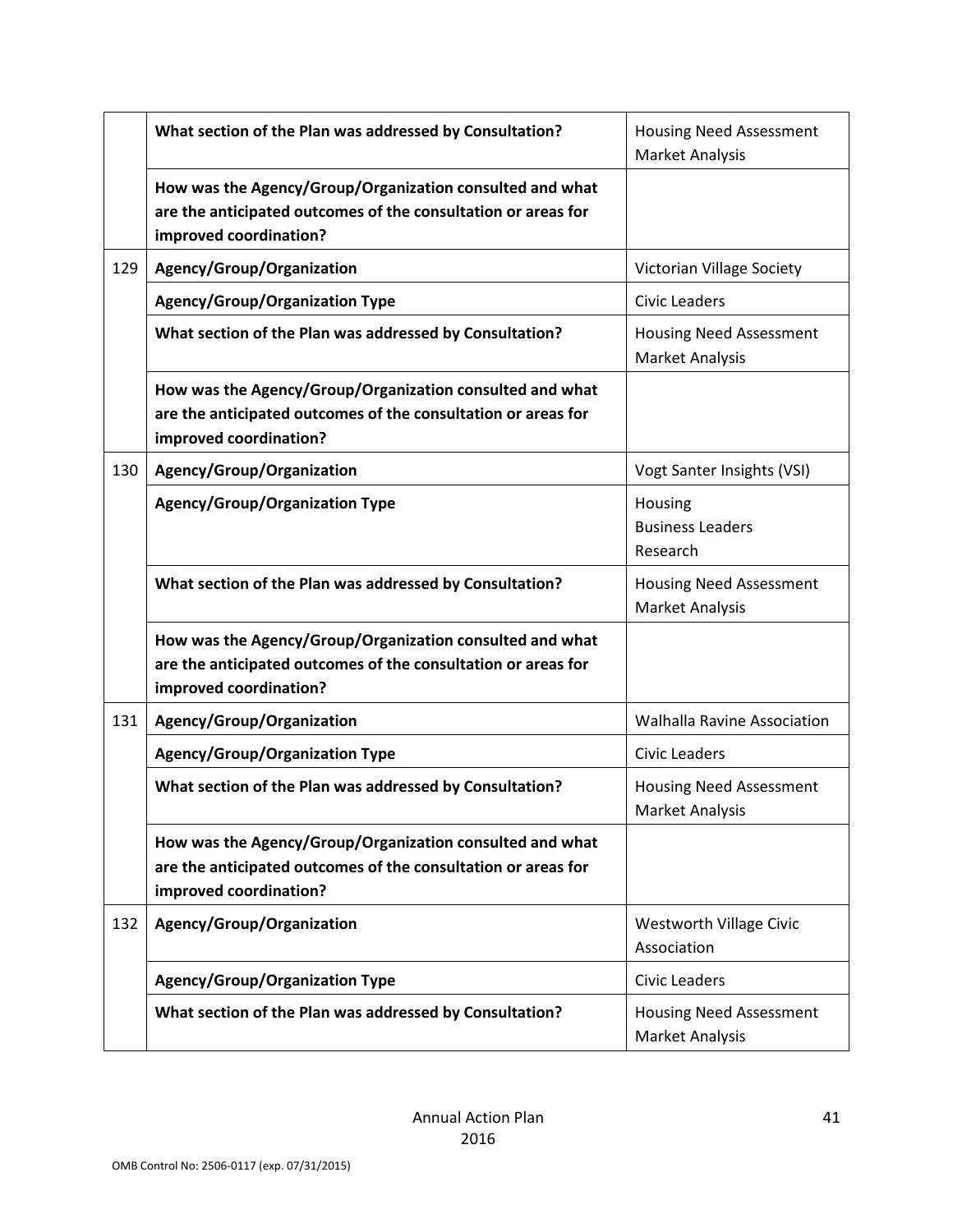|     | How was the Agency/Group/Organization consulted and what<br>are the anticipated outcomes of the consultation or areas for<br>improved coordination? |                                                                                                                                                                                                                                                                                                                                                                                                                                                                                     |
|-----|-----------------------------------------------------------------------------------------------------------------------------------------------------|-------------------------------------------------------------------------------------------------------------------------------------------------------------------------------------------------------------------------------------------------------------------------------------------------------------------------------------------------------------------------------------------------------------------------------------------------------------------------------------|
| 133 | Agency/Group/Organization                                                                                                                           | <b>CITY OF WHITEHALL</b>                                                                                                                                                                                                                                                                                                                                                                                                                                                            |
|     | <b>Agency/Group/Organization Type</b>                                                                                                               | Other government - Local                                                                                                                                                                                                                                                                                                                                                                                                                                                            |
|     | What section of the Plan was addressed by Consultation?                                                                                             | <b>Housing Need Assessment</b><br>Lead-based Paint Strategy<br><b>Public Housing Needs</b><br><b>Homelessness Strategy</b><br><b>Homeless Needs -</b><br><b>Chronically homeless</b><br><b>Homeless Needs - Families</b><br>with children<br><b>Homelessness Needs -</b><br>Veterans<br><b>Homelessness Needs -</b><br>Unaccompanied youth<br>Non-Homeless Special Needs<br><b>HOPWA Strategy</b><br><b>Economic Development</b><br><b>Market Analysis</b><br>Anti-poverty Strategy |
|     | How was the Agency/Group/Organization consulted and what<br>are the anticipated outcomes of the consultation or areas for<br>improved coordination? |                                                                                                                                                                                                                                                                                                                                                                                                                                                                                     |
| 134 | Agency/Group/Organization                                                                                                                           | Willis Park CA and<br>Blockwatch                                                                                                                                                                                                                                                                                                                                                                                                                                                    |
|     | <b>Agency/Group/Organization Type</b>                                                                                                               | <b>Civic Leaders</b>                                                                                                                                                                                                                                                                                                                                                                                                                                                                |
|     | What section of the Plan was addressed by Consultation?                                                                                             | <b>Housing Need Assessment</b><br><b>Homelessness Strategy</b><br><b>Economic Development</b>                                                                                                                                                                                                                                                                                                                                                                                       |
|     | How was the Agency/Group/Organization consulted and what<br>are the anticipated outcomes of the consultation or areas for<br>improved coordination? |                                                                                                                                                                                                                                                                                                                                                                                                                                                                                     |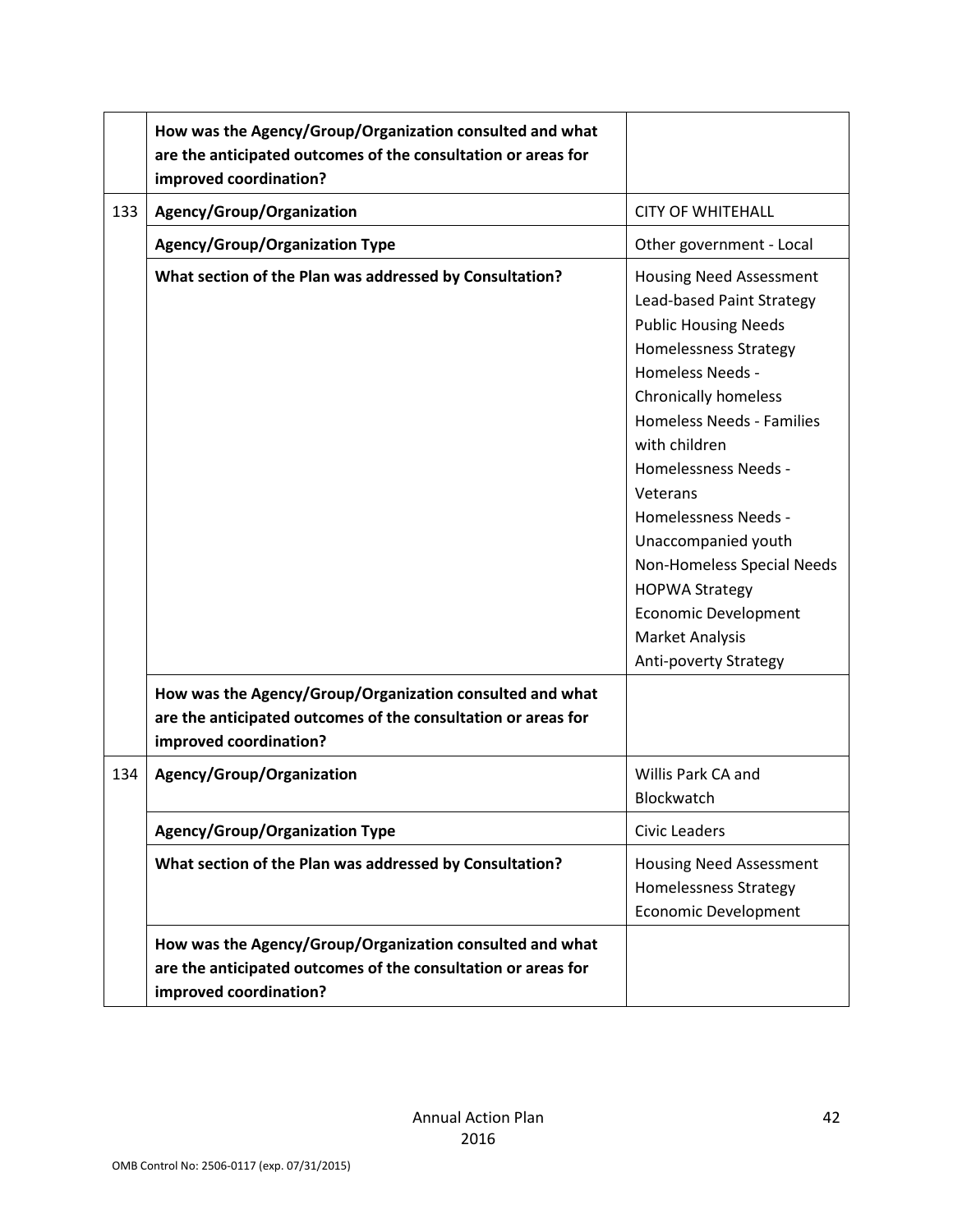| 135 | Agency/Group/Organization                                                                                                                           | YMCA of Central Ohio                                                                                                                                                                                                                                                                                |
|-----|-----------------------------------------------------------------------------------------------------------------------------------------------------|-----------------------------------------------------------------------------------------------------------------------------------------------------------------------------------------------------------------------------------------------------------------------------------------------------|
|     | <b>Agency/Group/Organization Type</b>                                                                                                               | Services-Children<br>Services-Elderly Persons<br>Services-Victims of Domestic<br>Violence<br>Services-homeless<br>Services-Health<br>Services-Education                                                                                                                                             |
|     | What section of the Plan was addressed by Consultation?                                                                                             | <b>Housing Need Assessment</b><br>Homeless Needs -<br><b>Chronically homeless</b><br>Homeless Needs - Families<br>with children<br><b>Homelessness Needs -</b><br>Veterans<br>Homelessness Needs -<br>Unaccompanied youth<br>Non-Homeless Special Needs<br>Market Analysis<br>Anti-poverty Strategy |
|     | How was the Agency/Group/Organization consulted and what<br>are the anticipated outcomes of the consultation or areas for<br>improved coordination? |                                                                                                                                                                                                                                                                                                     |
| 136 | Agency/Group/Organization                                                                                                                           | The Multicultural Center                                                                                                                                                                                                                                                                            |
|     | <b>Agency/Group/Organization Type</b>                                                                                                               | Minority services                                                                                                                                                                                                                                                                                   |
|     | What section of the Plan was addressed by Consultation?                                                                                             | <b>Housing Need Assessment</b><br>Non-Homeless Special Needs<br>Market Analysis                                                                                                                                                                                                                     |
|     | How was the Agency/Group/Organization consulted and what<br>are the anticipated outcomes of the consultation or areas for<br>improved coordination? |                                                                                                                                                                                                                                                                                                     |

## **Identify any Agency Types not consulted and provide rationale for not consulting**

Efforts were made to consult with as broad of a range of agencies as possible; no agency types were specifically excluded from the consultation process.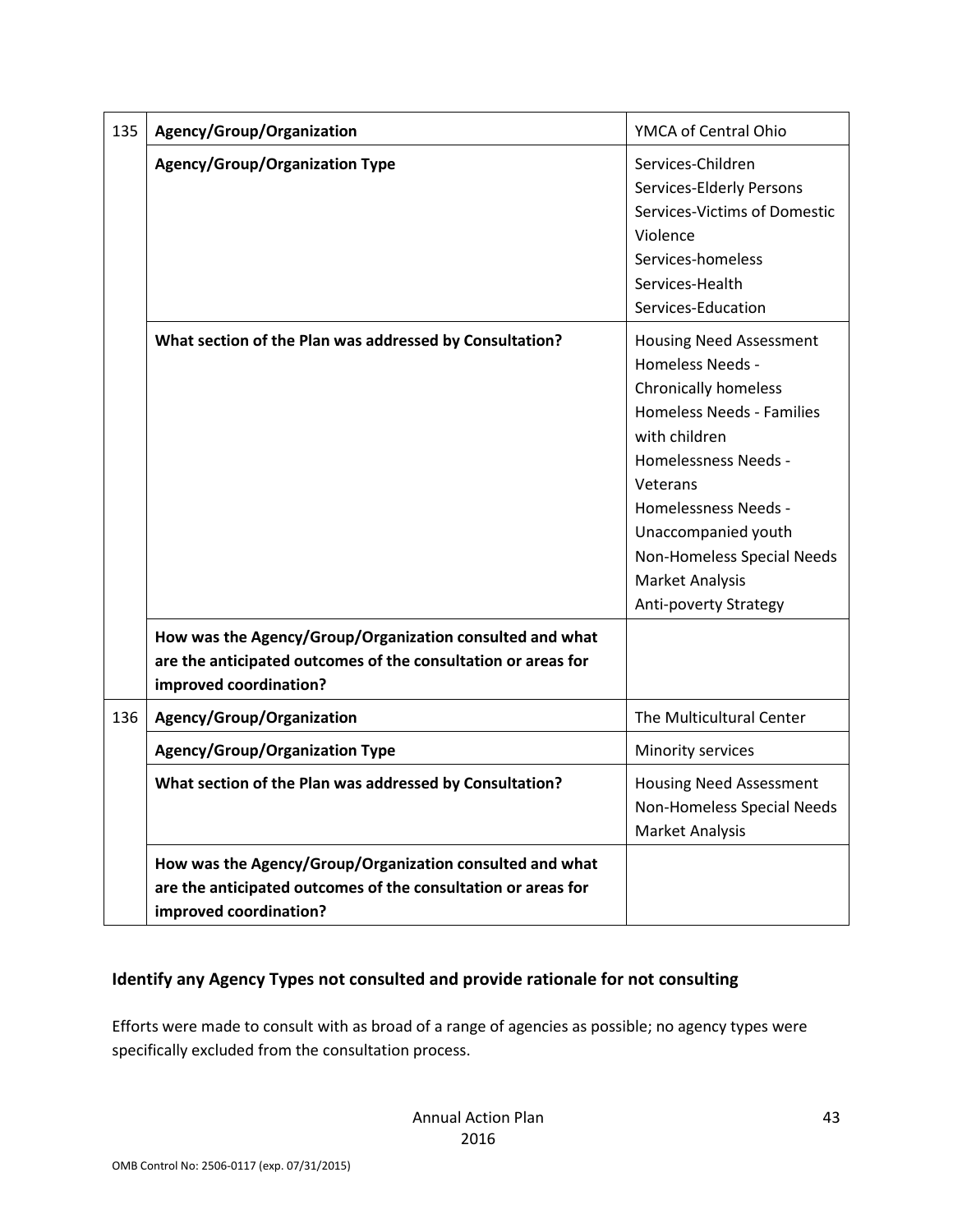| <b>Name of Plan</b> | <b>Lead Organization</b> | How do the goals of your Strategic Plan overlap with the            |
|---------------------|--------------------------|---------------------------------------------------------------------|
|                     |                          | goals of each plan?                                                 |
| Continuum of        | Community                | The goals of the Strategic Plan portion of the Consolidated         |
| Care                | <b>Shelter Board</b>     | Plan were developed in close coordination with those of the         |
|                     |                          | Rebuilding Lives Plan, which is Columbus' Continuum of Care         |
|                     |                          | planning document. The Rebuilding Lives plan is made up of a        |
|                     |                          | comprehensive and interrelated set of strategies to decrease        |
|                     |                          | the number of people who experience homelessness. The               |
|                     |                          | Community Shelter Board works with the County and other             |
|                     |                          | partner agencies on four goals in the Rebuilding Lives plan: 1)     |
|                     |                          | access; 2) crisis response; 3) transition; and 4) advocacy. The     |
|                     |                          | Consolidated Plan's Strategic Goals align with and further          |
|                     |                          | support these goals.                                                |
| PHA 5-Year and      | Columbus                 | CMHA is the City of Columbus and Franklin County's Public           |
| <b>Annual Plan</b>  | Metropolitan             | Housing Authority. The County reviewed CMHA's PHA 5-Year            |
|                     | <b>Housing Authority</b> | and Annual Plan when developing Strategic Goals related to          |
|                     | (CMHA)                   | public housing. The Strategic Plan specifies that Franklin          |
|                     |                          | County is committed to collaborating and cooperating with           |
|                     |                          | CMHA on the redevelopment of public housing sites and units         |
|                     |                          | as outlined in the PHA 5-Year Plan.                                 |
| Analysis of         | Franklin County          | The Analysis of Impediments (AI) to Fair Housing Choice             |
| Impediments to      | and City of              | outlines how Franklin County will take steps to affirmatively       |
| <b>Fair Housing</b> | Columbus                 | further fair housing. The purpose of these actions is to ensure     |
| Choice              |                          | housing choice for all residents of Franklin County by              |
|                     |                          | eliminating housing discrimination on the basis of race, color,     |
|                     |                          | religion, sex, disability, familial status, national origin, sexual |
|                     |                          | orientation, or gender identity. The AI's Fair Housing Action       |
|                     |                          | Plan was considered throughout the Strategic Planning               |
|                     |                          | process, and the goals align with and further support fair          |
|                     |                          | housing.                                                            |

### **Other local/regional/state/federal planning efforts considered when preparing the Plan**

**Table 3 – Other local / regional / federal planning efforts**

**Describe cooperation and coordination with other public entities, including the State and any adjacent units of general local government, in the implementation of the Consolidated Plan (91.215(l))**

In preparing the Consolidated Plan, Franklin County consulted CMHA as the local public housing authority, non-profit and for-profit housing developers, affordable housing professionals, Community Shelter Board as the Continuum of Care lead, and philanthropic organizations to discuss local affordable housing needs and the barriers to LMI residents securing safe, sanitary, and affordable housing. Efforts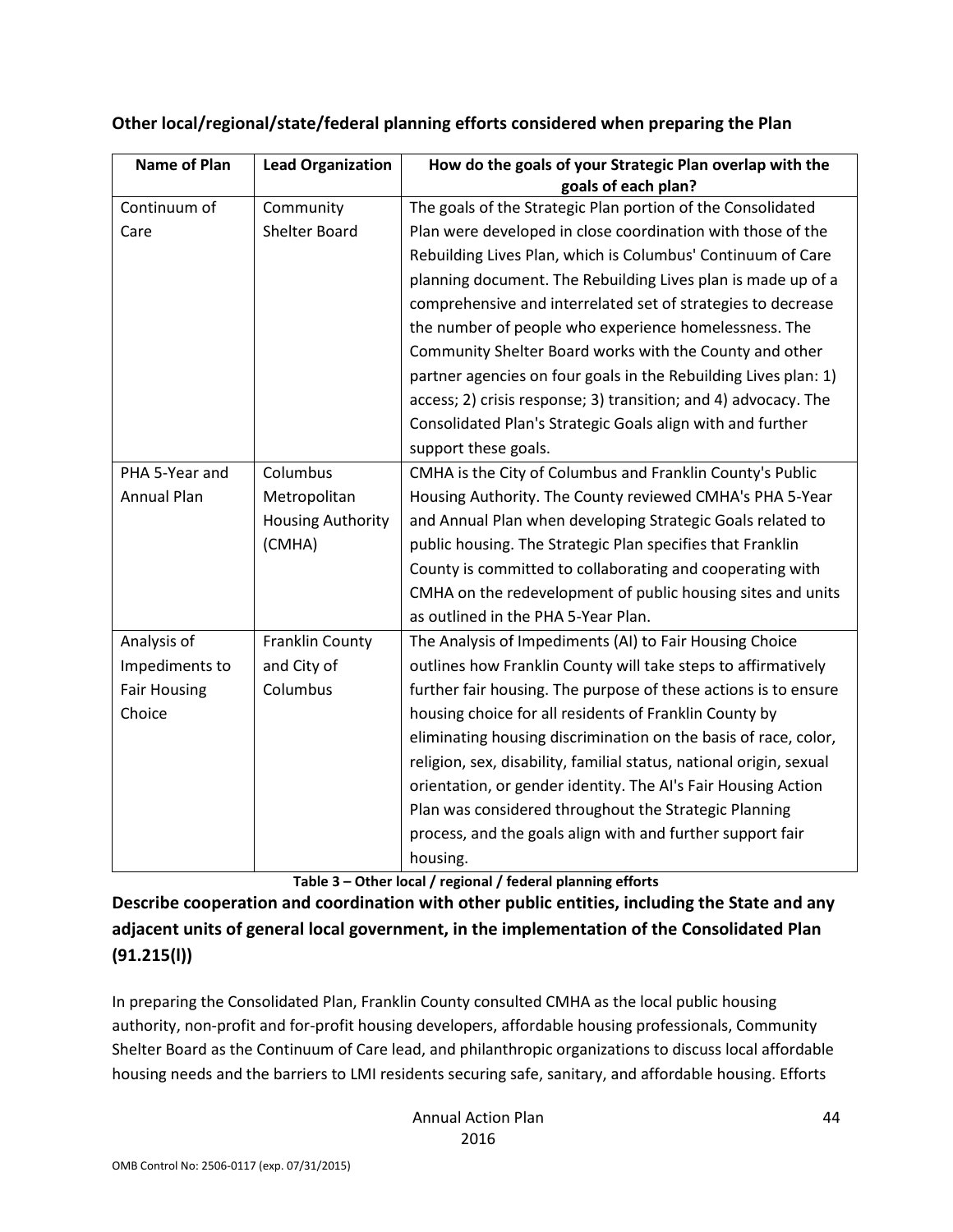were made to coordinate with the City of Columbus to ensure that the Strategic Goals of the County's Consolidated Plan aligned with those of the City's, which was being developed simultaneously. Throughout the planning process, the County was careful to consider other significant local and regional plans to ensure that the Consolidated Plan did not conflict with these efforts. The County also sought direct input from other jurisdictions, both municipalities and townships, within Franklin County, with a particular focus on those with high concentrations of low- and moderate-income and racial/ethnic minority residents.

Aside from coordinating with affordable housing stakeholders, Franklin County consulted with representatives from organizations that focus on the needs of racial and ethnic minorities; immigrants and refugee populations; the elderly; persons with mental, physical, and/or developmental disabilities; persons with alcohol or other drug addictions; persons with HIV/AIDS; and persons released from prison. In addition, the County worked with transportation, workforce, and community and economic development professionals to determine priority non-housing needs.

### **Narrative (optional):**

In order to gather more detailed information about housing, community and economic development, supportive services, the homeless population, and special needs populations of particular importance to the consolidated planning process, eight focus group interviews were conducted with representatives of relevant organizations and stakeholder groups. The purpose of the focus group interviews was to supplement the information gained through the Needs Assessment and Market Analysis, to fill gaps that the previous information could not address. Relevant findings from the focus group interviews are included throughout the Needs Assessment, Market Analysis, and Strategic Plan portions of the Consolidated Plan. A summary of the results of the eight focus group can be found in Apendix V. (note: see Table 2 for a full list of invited and participant organizations).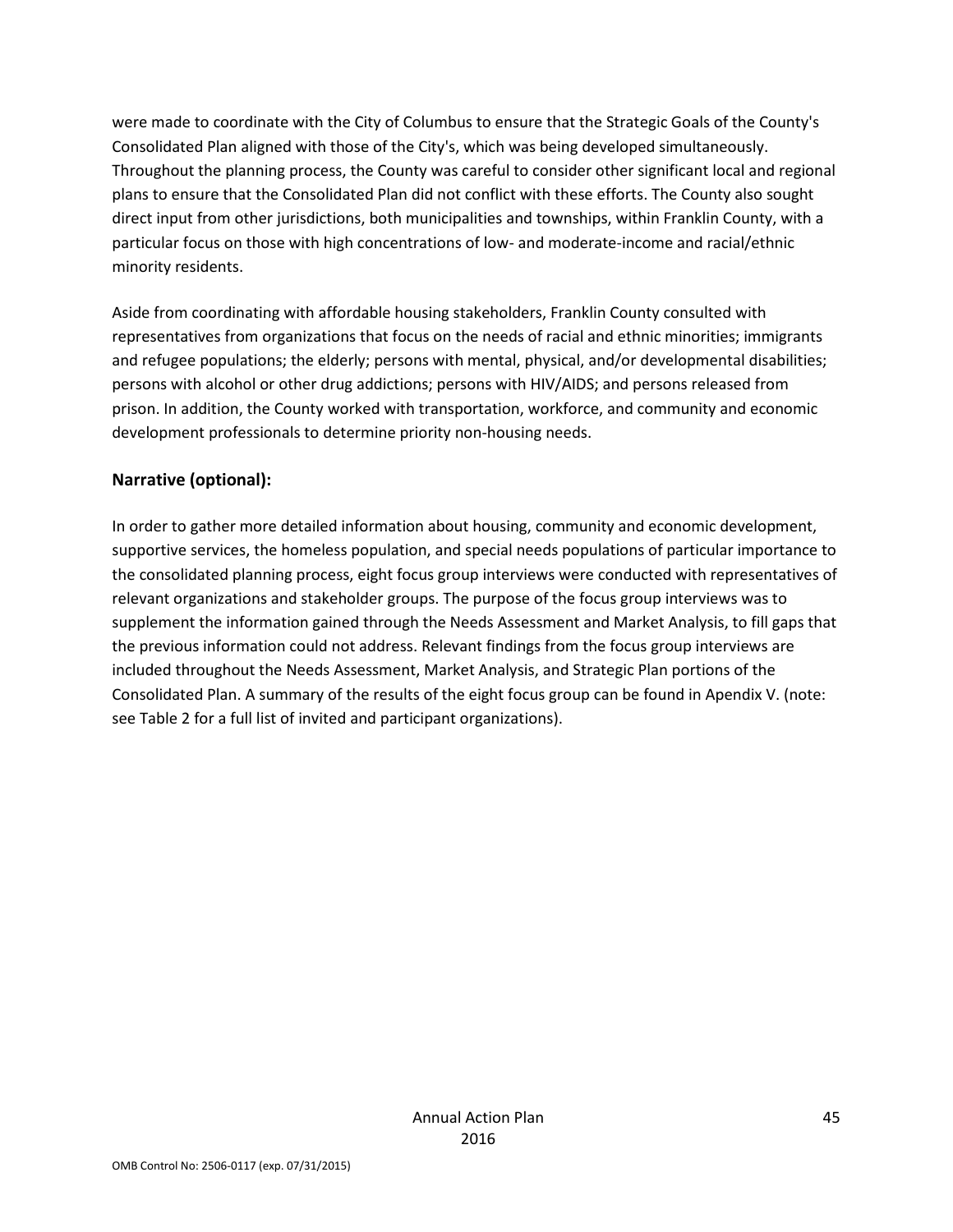## **PR-15 Citizen Participation**

### **1. Summary of citizen participation process/Efforts made to broaden citizen participation Summarize citizen participation process and how it impacted goal-setting**

Public participation is an essential part of the consolidated planning process because it helps ensure that decisions are made with careful attention to community needs and preferences. Moreover, the input of stakeholder and community members generated additional public awareness about the consolidated planning process. Involvement allowed more perspectives to be featured during the decision-making process, which gave Franklin County more information to inform the Consolidated Plan's priorities and goals. Receiving input and buy-in from planning officials, stakeholders, and residents of Franklin County played a significant role in helping the plan take shape.

To this end, a public involvement process was developed to gather targeted feedback from stakeholder groups and provided opportunities for all community residents to participate in the planning process. The major activities of the public involvement process included a survey of Franklin County residents, focus group interviews conducted with key stakeholder groups from the community, a public comment period during which the draft plan could be reviewed, and a public hearing. A full copy of the resident survey can be found in Appendix III and a summary of the resident survey findings can be found in Appendix IV.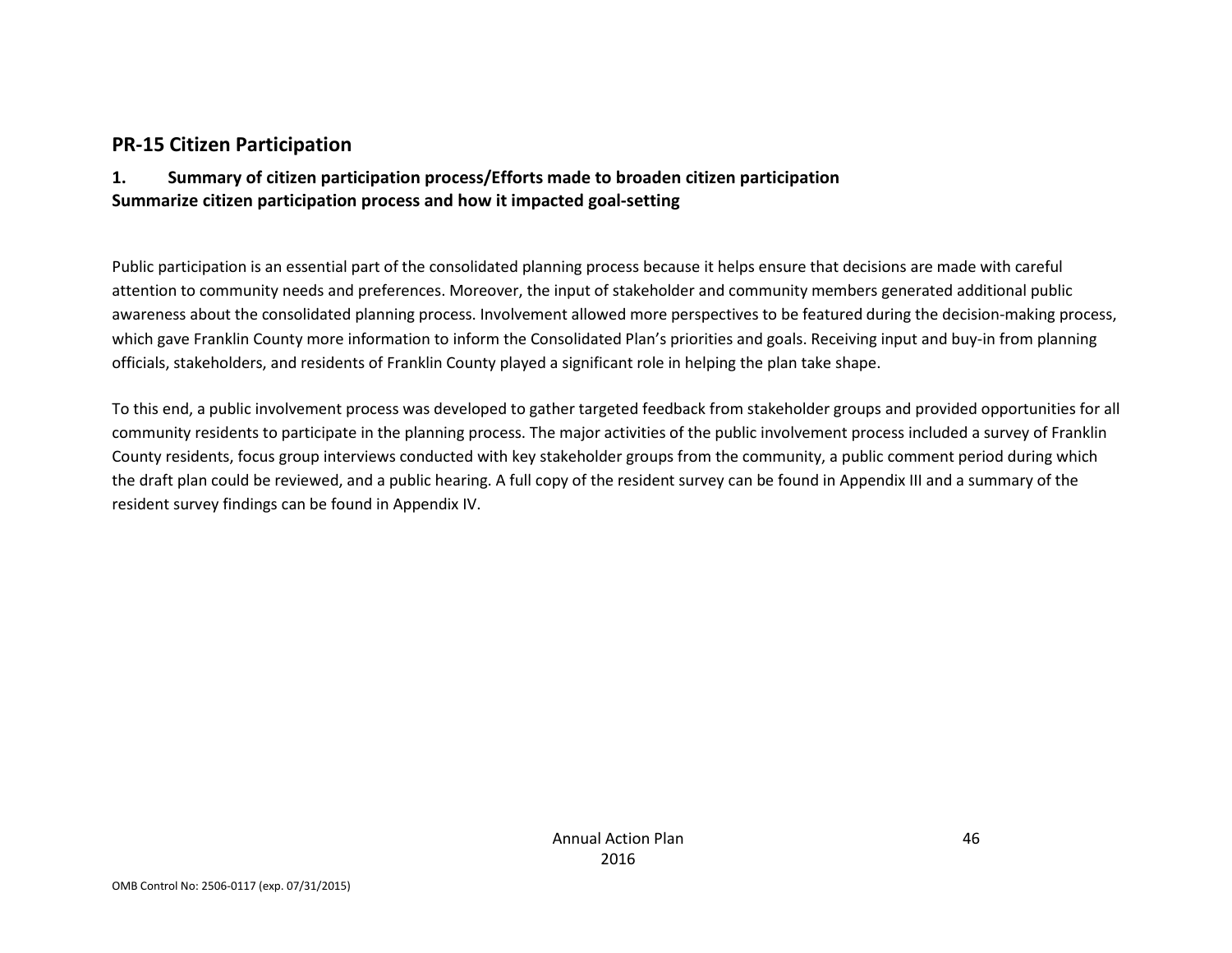## **Citizen Participation Outreach**

| <b>Sort Order</b> | <b>Mode of Outreach</b> | <b>Target of Outreach</b> | Summary of             | Summary of               | <b>Summary of comments</b> | URL (If     |
|-------------------|-------------------------|---------------------------|------------------------|--------------------------|----------------------------|-------------|
|                   |                         |                           | response/attendance    | comments received        | not accepted               | applicable) |
|                   |                         |                           |                        |                          | and reasons                |             |
| $\mathbf{1}$      | Online Survey           | Non-                      | A total of 381         | Results are              | N/A                        |             |
|                   |                         | targeted/broad            | complete responses     | summarized in            |                            |             |
|                   |                         | community                 | were collected.        | Appendix IV.             |                            |             |
|                   |                         |                           | Responses focused      |                          |                            |             |
|                   |                         |                           | on the County's top    |                          |                            |             |
|                   |                         |                           | needs/issues as they   |                          |                            |             |
|                   |                         |                           | relate to affordable   |                          |                            |             |
|                   |                         |                           | housing;               |                          |                            |             |
|                   |                         |                           | neighborhood           |                          |                            |             |
|                   |                         |                           | revitalization; human, |                          |                            |             |
|                   |                         |                           | social, and supportive |                          |                            |             |
|                   |                         |                           | services; community    |                          |                            |             |
|                   |                         |                           | and economic           |                          |                            |             |
|                   |                         |                           | development; and       |                          |                            |             |
|                   |                         |                           | homeless facilities    |                          |                            |             |
|                   |                         |                           | and services.          |                          |                            |             |
| $\overline{2}$    | Newspaper Ad            | Non-                      | Please see the Public  | Please see the           | N/A                        |             |
|                   |                         | targeted/broad            | <b>Comment Summary</b> | <b>Public Comment</b>    |                            |             |
|                   |                         | community                 | in the Executive       | Summary in the           |                            |             |
|                   |                         |                           | Summary                | <b>Executive Summary</b> |                            |             |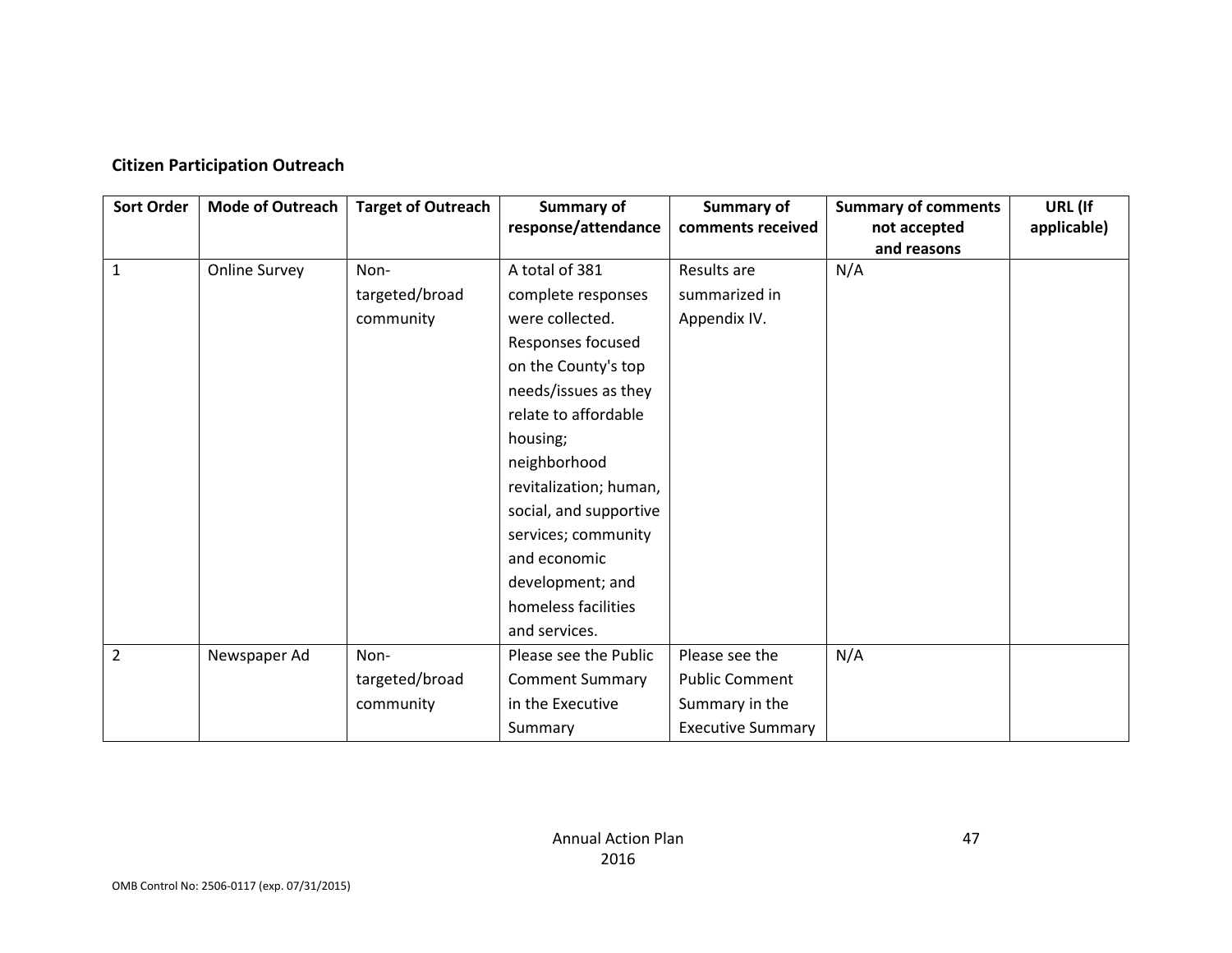| <b>Sort Order</b> | Mode of Outreach      | Target of Outreach | Summary of             | Summary of               | <b>Summary of comments</b> | URL (If     |
|-------------------|-----------------------|--------------------|------------------------|--------------------------|----------------------------|-------------|
|                   |                       |                    | response/attendance    | comments received        | not accepted               | applicable) |
|                   |                       |                    |                        |                          | and reasons                |             |
|                   | <b>Public Hearing</b> | Non-               | Please see the Public  | Please see the           | N/A                        |             |
|                   |                       | targeted/broad     | <b>Comment Summary</b> | <b>Public Comment</b>    |                            |             |
|                   |                       | community          | in the Executive       | Summary in the           |                            |             |
|                   |                       |                    | Summary                | <b>Executive Summary</b> |                            |             |

**Table 4 – Citizen Participation Outreach**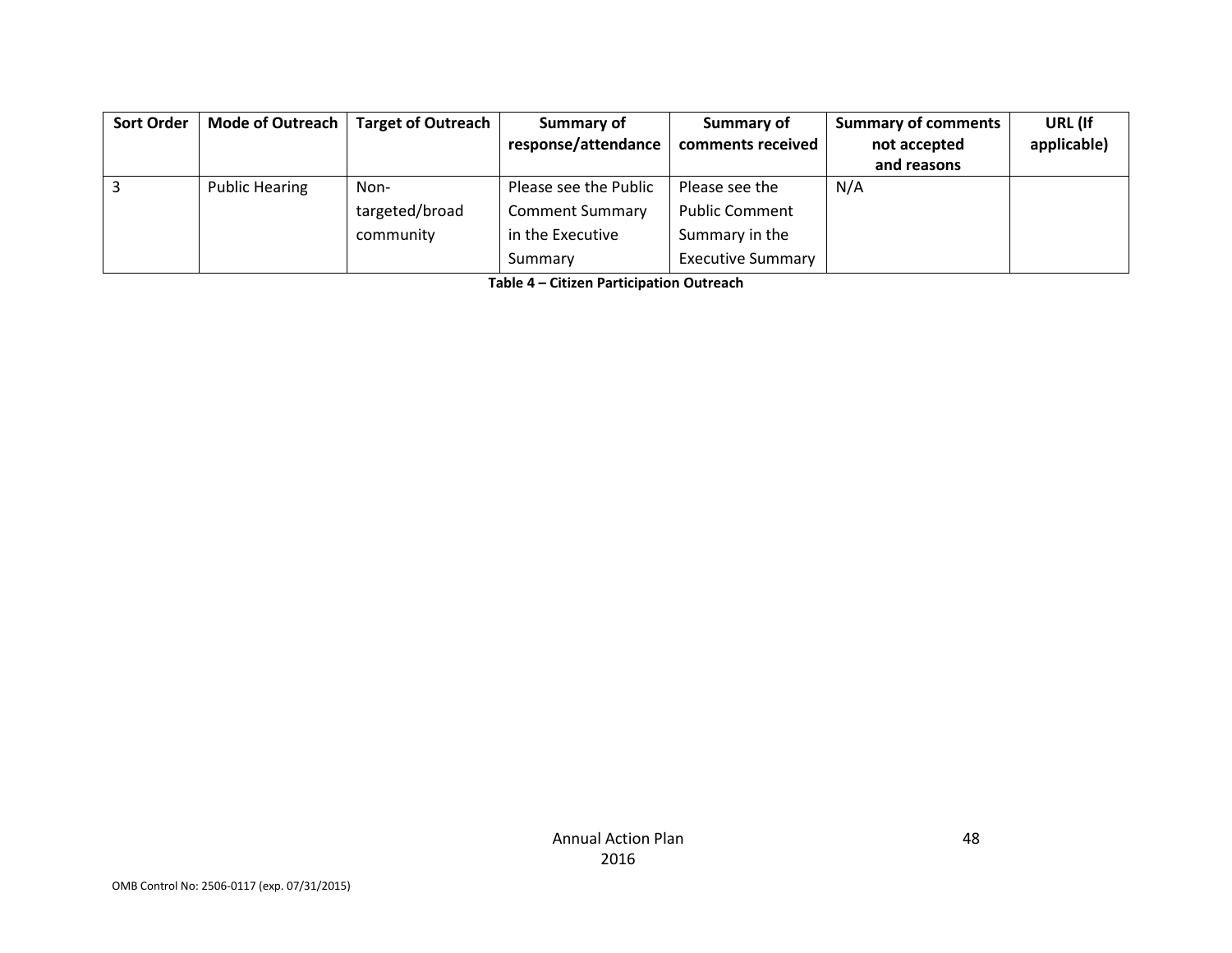## **Expected Resources**

## **AP-15 Expected Resources – 91.220(c) (1, 2)**

### **Introduction**

The Franklin County receives annual entitlement funding from the Community Development Block Grant (CDBG), HOME and Emergency Solutions Grant (ESG) Grant. The CDBG budget is a combination of this entitlement amount, program income, anticipated prior year carryover funds and encumbrance cancellations. The CDBG program income is received from housing loan repayments, economic development loan repayments (including loan repayments from the county's economic development sub recipients), as well as the revenue from several CDBGfunded county programs. These resources are expected to be available to fund county projects that address the priority needs and objectives identified in the Strategic Plan.

The HOME program budget combines the entitlement award with the program income amounts received from housing loan repayments.

### **Priority Table**

| Program | Source       | Uses of Funds | <b>Expected Amount Available Year 1</b> |         |                   |        | Expected         | <b>Narrative Description</b> |
|---------|--------------|---------------|-----------------------------------------|---------|-------------------|--------|------------------|------------------------------|
|         | <b>of</b>    |               | Annual                                  | Program | <b>Prior Year</b> | Total: | <b>Amount</b>    |                              |
|         | <b>Funds</b> |               | <b>Allocation:</b>                      | Income: | <b>Resources:</b> |        | <b>Available</b> |                              |
|         |              |               |                                         |         |                   |        | Reminder         |                              |
|         |              |               |                                         |         |                   |        | of ConPlan       |                              |
|         |              |               |                                         |         |                   |        |                  |                              |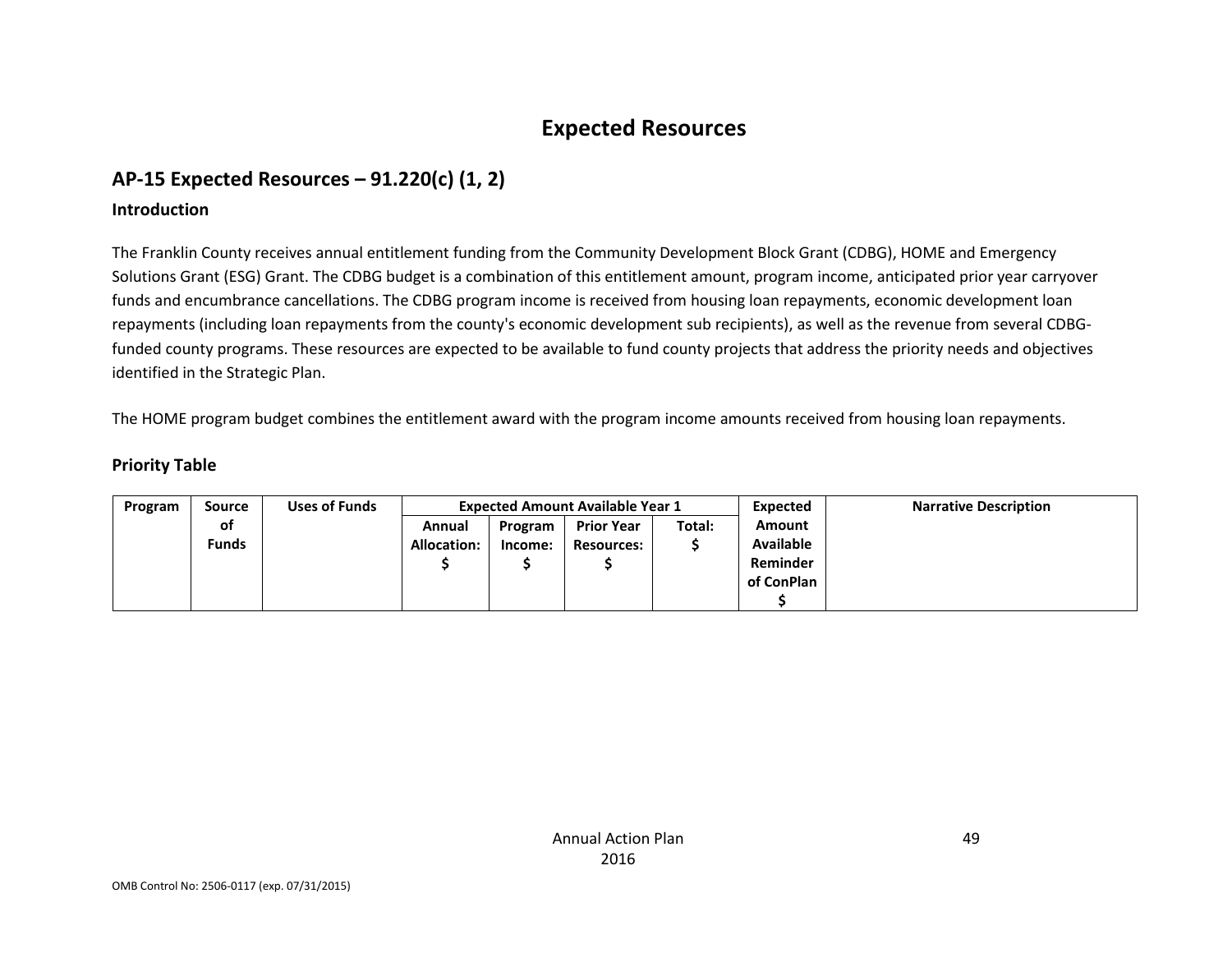| Program     | Source              | <b>Uses of Funds</b>                                                       |                    | <b>Expected Amount Available Year 1</b> |                   | <b>Expected</b> | <b>Narrative Description</b> |                                                                                                            |
|-------------|---------------------|----------------------------------------------------------------------------|--------------------|-----------------------------------------|-------------------|-----------------|------------------------------|------------------------------------------------------------------------------------------------------------|
|             | of                  |                                                                            | Annual             | Program                                 | <b>Prior Year</b> | Total:          | Amount                       |                                                                                                            |
|             | <b>Funds</b>        |                                                                            | <b>Allocation:</b> | Income:                                 | <b>Resources:</b> | \$              | <b>Available</b>             |                                                                                                            |
|             |                     |                                                                            | \$                 | \$                                      | \$                |                 | Reminder                     |                                                                                                            |
|             |                     |                                                                            |                    |                                         |                   |                 | of ConPlan<br>\$             |                                                                                                            |
| <b>CDBG</b> | public -<br>federal | Acquisition<br>Admin and<br>Planning<br>Economic<br>Development<br>Housing |                    |                                         |                   |                 |                              | CDBG funds are used to benefit low and<br>moderate income families or to eliminate<br>blighted conditions. |
|             |                     | Public                                                                     |                    |                                         |                   |                 |                              |                                                                                                            |
|             |                     | Improvements                                                               |                    |                                         |                   |                 |                              |                                                                                                            |
|             |                     | <b>Public Services</b>                                                     | 1,796,411          | 185,167                                 | 94,444            | 2,076,022       | 4,739,939                    |                                                                                                            |
| <b>HOME</b> | public -            | Acquisition                                                                |                    |                                         |                   |                 |                              | HOME funds are used primarily to                                                                           |
|             | federal             | Homebuyer                                                                  |                    |                                         |                   |                 |                              | increase homeownership opportunities                                                                       |
|             |                     | assistance                                                                 |                    |                                         |                   |                 |                              | and the preservation and production of                                                                     |
|             |                     | Homeowner                                                                  |                    |                                         |                   |                 |                              | affordable rental housing. A required 15%                                                                  |
|             |                     | rehab                                                                      |                    |                                         |                   |                 |                              | will fund Community Housing                                                                                |
|             |                     | Multifamily                                                                |                    |                                         |                   |                 |                              | Development Organizations (CHDOs),                                                                         |
|             |                     | rental new                                                                 |                    |                                         |                   |                 |                              | while an optional 5% will provide                                                                          |
|             |                     | construction                                                               |                    |                                         |                   |                 |                              | operating support for CHDO's.                                                                              |
|             |                     | Multifamily                                                                |                    |                                         |                   |                 |                              |                                                                                                            |
|             |                     | rental rehab                                                               |                    |                                         |                   |                 |                              |                                                                                                            |
|             |                     | <b>New</b>                                                                 |                    |                                         |                   |                 |                              |                                                                                                            |
|             |                     | construction for<br>ownership                                              |                    |                                         |                   |                 |                              |                                                                                                            |
|             |                     | <b>TBRA</b>                                                                | 633,726            | 10,000                                  | 125,761           | 769,487         | 2,299,705                    |                                                                                                            |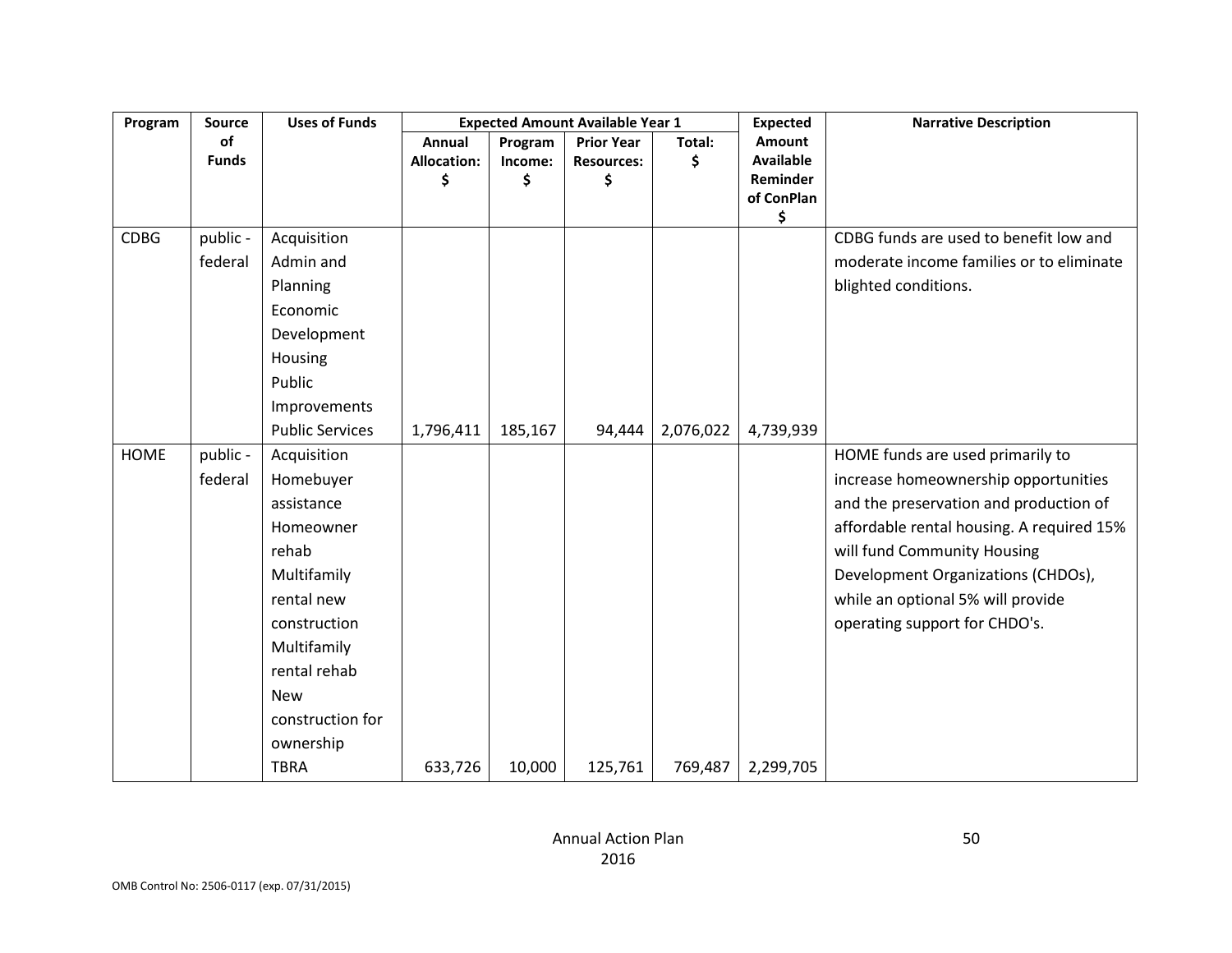| Program<br><b>Source</b> |              | <b>Uses of Funds</b> |                    |         | <b>Expected Amount Available Year 1</b> |         | <b>Expected</b>  | <b>Narrative Description</b>            |
|--------------------------|--------------|----------------------|--------------------|---------|-----------------------------------------|---------|------------------|-----------------------------------------|
|                          | оf           |                      | Annual             | Program | <b>Prior Year</b>                       | Total:  | <b>Amount</b>    |                                         |
|                          | <b>Funds</b> |                      | <b>Allocation:</b> | Income: | <b>Resources:</b>                       | \$      | <b>Available</b> |                                         |
|                          |              |                      | \$                 | \$      | Ş                                       |         | Reminder         |                                         |
|                          |              |                      |                    |         |                                         |         | of ConPlan       |                                         |
| ESG                      | public -     | Conversion and       |                    |         |                                         |         | \$               | ESG funds are used to coordinate and    |
|                          |              |                      |                    |         |                                         |         |                  |                                         |
|                          | federal      | rehab for            |                    |         |                                         |         |                  | stabilize the base funding of emergency |
|                          |              | transitional         |                    |         |                                         |         |                  | shelter programs.                       |
|                          |              | housing              |                    |         |                                         |         |                  |                                         |
|                          |              | Financial            |                    |         |                                         |         |                  |                                         |
|                          |              | Assistance           |                    |         |                                         |         |                  |                                         |
|                          |              | Overnight shelter    |                    |         |                                         |         |                  |                                         |
|                          |              | Rapid re-housing     |                    |         |                                         |         |                  |                                         |
|                          |              | (rental              |                    |         |                                         |         |                  |                                         |
|                          |              | assistance)          |                    |         |                                         |         |                  |                                         |
|                          |              | Rental Assistance    |                    |         |                                         |         |                  |                                         |
|                          |              | Services             |                    |         |                                         |         |                  |                                         |
|                          |              | Transitional         |                    |         |                                         |         |                  |                                         |
|                          |              | housing              | 164,136            | 0       | 0                                       | 164,136 | 514,300          |                                         |

**Table 5 - Expected Resources – Priority Table**

## **Explain how federal funds will leverage those additional resources (private, state and local funds), including a description of how matching requirements will be satisfied**

The creation and maintenance of affordable housing requires the use of both government and private financing and the encouragement of cooperation between the private non-profit, for-profit and the public sector. To the greatest extent practicable, available federal, state and local public and private sector resources are leveraged to generate the maximum benefit from housing activities.

The Affordable Housing Trust for Columbus and Franklin County invests in HOME-eligible county projects. These funds are local dollars dedicated to the development of affordable housing.

51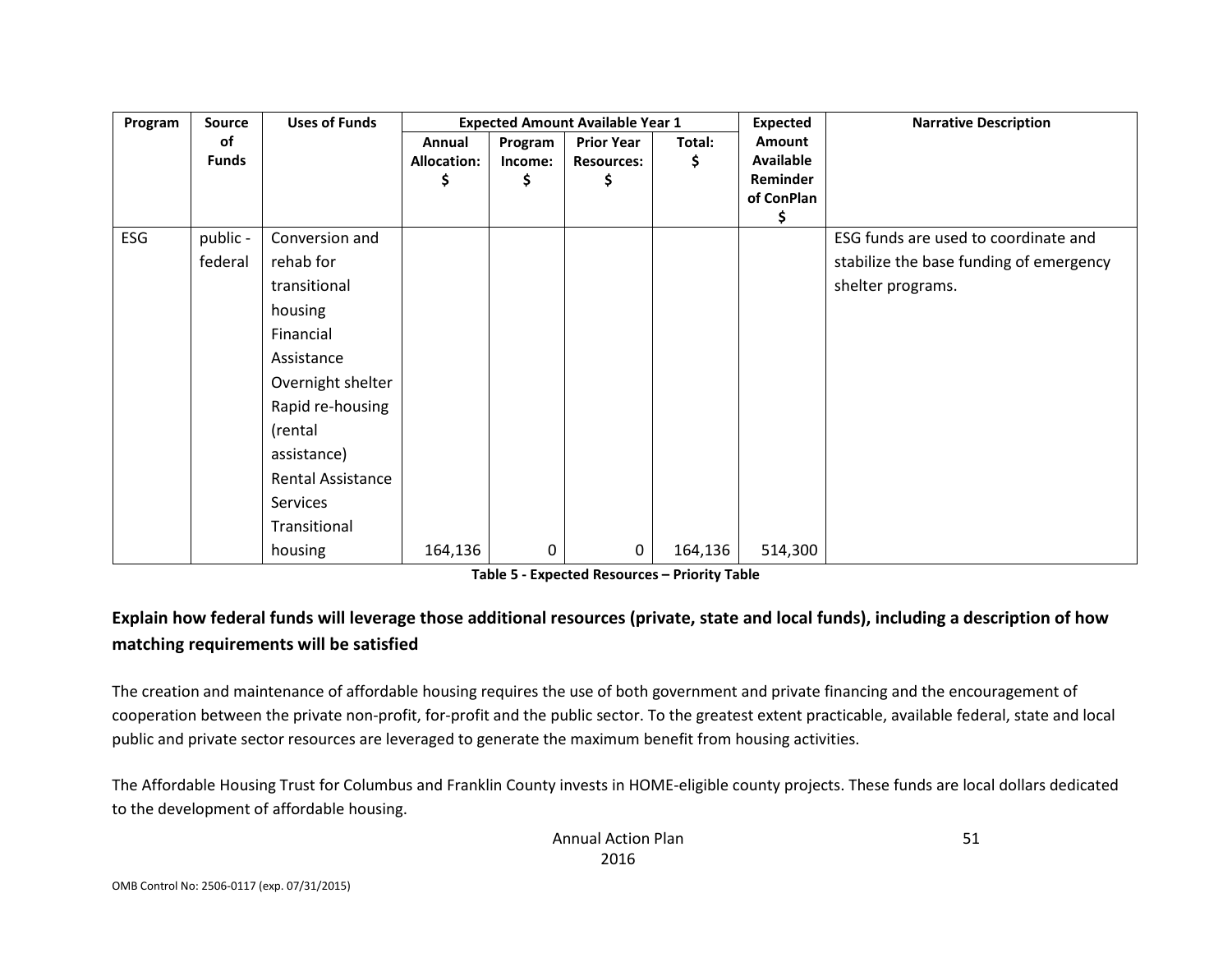CDBG funds are often utilized to provide assistance for business growth and development. There are many allowable uses of the funds including payroll assistance, working capital, purchase of equipment and machinery and renovation of an existing business. Federal funds, provided through a loan or grant, are used to leverage other financial sources and fully fund the project. This additional funding may be provided by the business owner or other public and private partners that may include other funding sources including County, the State of Ohio or other financial institutions.

Each year the county is required to provide a 25% match for all HOME grant expenditures. The County fulfills the HUD Cash Match requirement by providing a 25 percent cash match for every HOME dollar it expends. This match goes towards affordable housing and is matched by a nonfederal source. In 2015, the County has identified \$109,564.55 as its federal cash match amount. The match is easily met by virtue of the County's annual allocation to the Rebuilding Lives effort (in 2016 the contribution will be \$5,150,000 million.)

## **If appropriate, describe publically owned land or property located within the jurisdiction that may be used to address the needs identified in the plan**

The County maintains a land bank which acquires parcels and structures through tax foreclosure and Neighborhood Stabilization Program (NSP) funded acquisitions. The land bank has also received demolition funds through the Neighborhood Stabilization Program, the Ohio Attorney General and the Hardest Hit funds. These cleared sites can then be put to more productive use through low cost acquisition and redevelopment.

### **Discussion**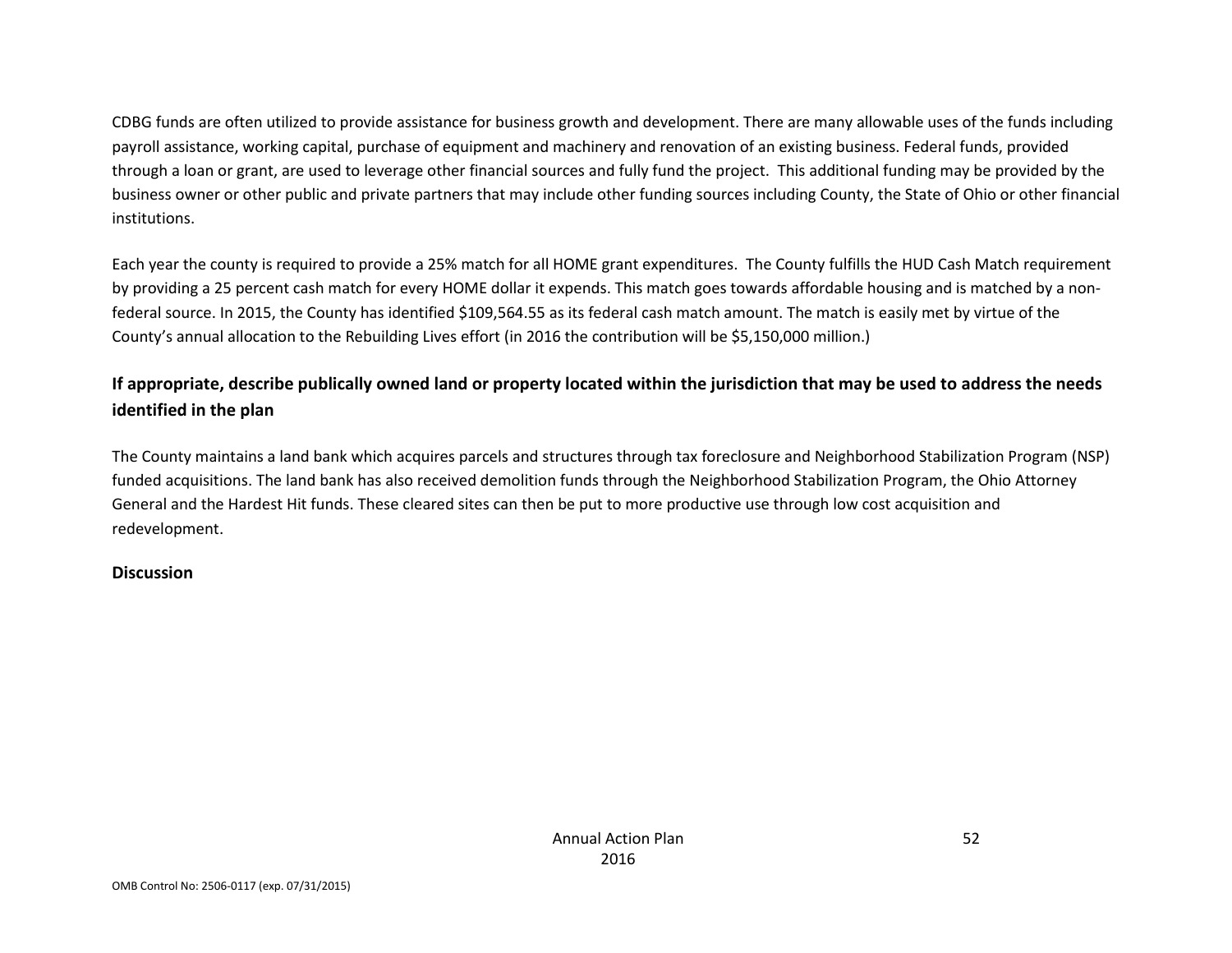# **Annual Goals and Objectives**

## **AP-20 Annual Goals and Objectives - 91.420, 91.220(c)(3)&(e)**

### **Goals Summary Information**

| Sort           | <b>Goal Name</b>     | <b>Start</b> | End  | Category       | Geographic | <b>Needs Addressed</b> | <b>Funding</b> | <b>Goal Outcome Indicator</b>     |
|----------------|----------------------|--------------|------|----------------|------------|------------------------|----------------|-----------------------------------|
| <b>Order</b>   |                      | Year         | Year |                | Area       |                        |                |                                   |
| 1              | Foster economic      | 2015         | 2019 | Affordable     |            | Neighborhood and       | CDBG:          | Jobs created/retained: 30 Jobs    |
|                | development in areas |              |      | <b>Housing</b> |            | Commercial             | \$210,000      |                                   |
|                | of need              |              |      | Non-Housing    |            | Revitalization         |                |                                   |
|                |                      |              |      | Community      |            |                        |                |                                   |
|                |                      |              |      | Development    |            |                        |                |                                   |
| $\overline{2}$ | Promote connectivity | 2015         | 2019 | Affordable     |            | Affordable Housing     | CDBG:          | Other: 1 Other                    |
|                | between housing and  |              |      | <b>Housing</b> |            | Preservation and       | \$10,000       |                                   |
|                | jobs                 |              |      | Non-Housing    |            | Development            |                |                                   |
|                |                      |              |      | Community      |            | Self-sufficiency of    |                |                                   |
|                |                      |              |      | Development    |            | Low Income             |                |                                   |
|                |                      |              |      |                |            | Residents              |                |                                   |
| 3              | Improve access to    | 2015         | 2019 | Non-Housing    |            | Neighborhood and       | CDBG:          | Businesses assisted: 6 Businesses |
|                | healthy food         |              |      | Community      |            | Commercial             | \$90,000       | Assisted                          |
|                |                      |              |      | Development    |            | Revitalization         |                |                                   |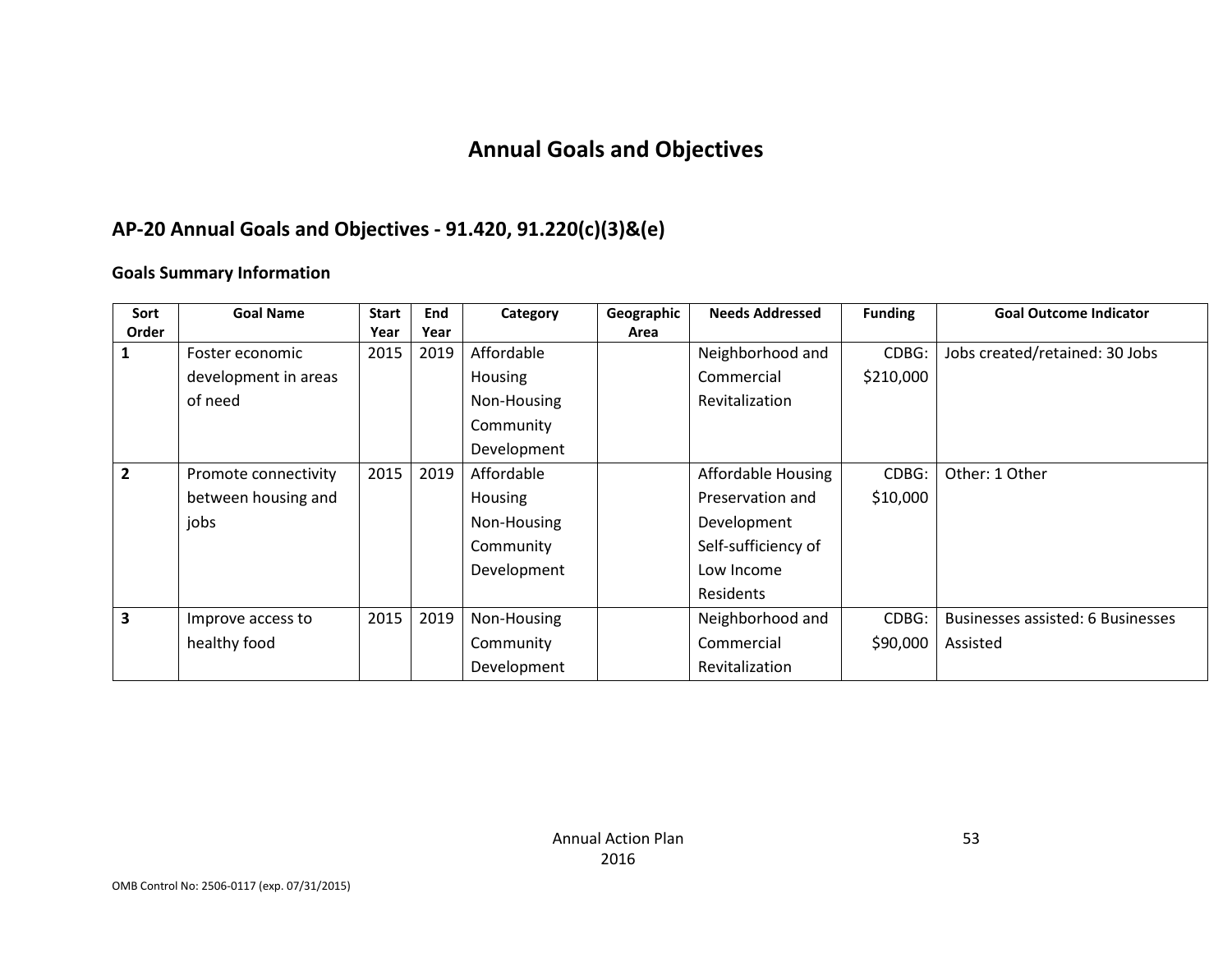| Sort           | <b>Goal Name</b>        | <b>Start</b> | End  | Category             | Geographic | <b>Needs Addressed</b>     | <b>Funding</b> | <b>Goal Outcome Indicator</b>            |
|----------------|-------------------------|--------------|------|----------------------|------------|----------------------------|----------------|------------------------------------------|
| Order          |                         | Year         | Year |                      | Area       |                            |                |                                          |
| 4              | Ensure safe and         | 2015         | 2019 | Affordable           |            | Affordable Housing         | CDBG:          | Rental units rehabilitated: 60           |
|                | sanitary residential    |              |      | Housing              |            | Preservation and           | \$80,000       | Household Housing Unit                   |
|                | properties              |              |      | Non-Homeless         |            | Development                |                |                                          |
|                |                         |              |      | <b>Special Needs</b> |            | Safe and Sanitary          |                |                                          |
|                |                         |              |      |                      |            | Housing                    |                |                                          |
|                |                         |              |      |                      |            | <b>Supportive Service</b>  |                |                                          |
|                |                         |              |      |                      |            | <b>Housing for Special</b> |                |                                          |
|                |                         |              |      |                      |            | <b>Needs</b>               |                |                                          |
|                |                         |              |      |                      |            | <b>Housing Options</b>     |                |                                          |
|                |                         |              |      |                      |            | for Elderly                |                |                                          |
|                |                         |              |      |                      |            | Residents                  |                |                                          |
| 5              | Provide youth           | 2015         | 2019 | Non-Housing          |            | <b>Youth Recreation</b>    | CDBG:          | Other: 2 Other                           |
|                | education & recreation  |              |      | Community            |            | and Education              | \$51,000       |                                          |
|                | activities              |              |      | Development          |            | Opportunities              |                |                                          |
| 6              | Foster opportunities to | 2015         | 2019 | Affordable           |            | <b>Affordable Housing</b>  | CDBG:          | Jobs created/retained: 20 Jobs           |
|                | close skills gap        |              |      | Housing              |            | Preservation and           | \$25,000       | <b>Businesses assisted: 4 Businesses</b> |
|                |                         |              |      | Non-Housing          |            | Development                |                | Assisted                                 |
|                |                         |              |      | Community            |            | Self-sufficiency of        |                |                                          |
|                |                         |              |      | Development          |            | Low Income                 |                |                                          |
|                |                         |              |      |                      |            | Residents                  |                |                                          |
| $\overline{7}$ | Increase employment     | 2015         | 2019 | Affordable           |            | Affordable Housing         | CDBG:          | Jobs created/retained: 5 Jobs            |
|                | opportunities           |              |      | Housing              |            | Preservation and           | \$50,000       |                                          |
|                |                         |              |      | Non-Housing          |            | Development                |                |                                          |
|                |                         |              |      | Community            |            | <b>Equal Access to</b>     |                |                                          |
|                |                         |              |      | Development          |            | Housing                    |                |                                          |
|                |                         |              |      |                      |            | Self-sufficiency of        |                |                                          |
|                |                         |              |      |                      |            | Low Income                 |                |                                          |
|                |                         |              |      |                      |            | Residents                  |                |                                          |

Annual Action Plan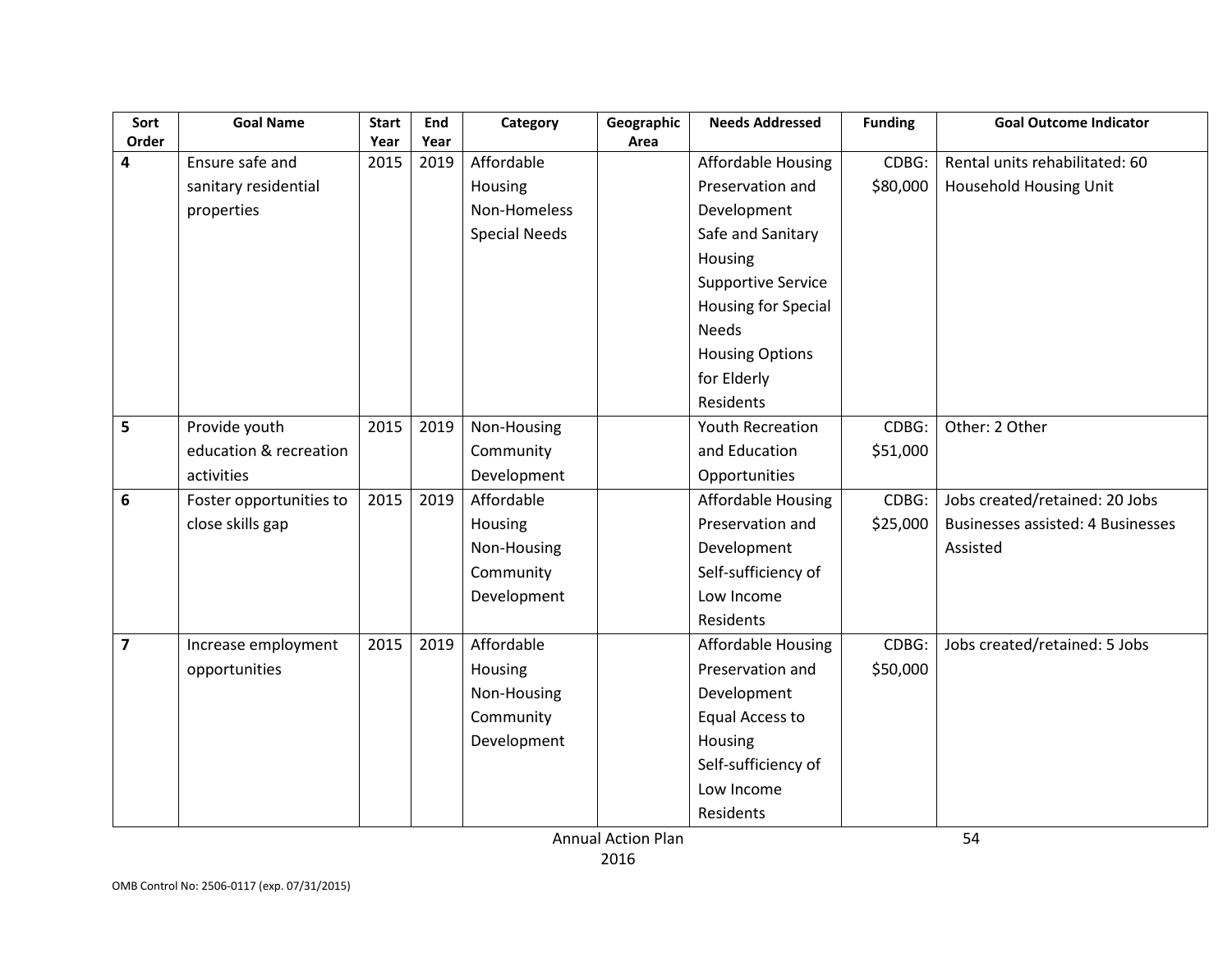| Sort  | <b>Goal Name</b>       | <b>Start</b> | End  | Category    | Geographic | <b>Needs Addressed</b>     | <b>Funding</b> | <b>Goal Outcome Indicator</b>      |
|-------|------------------------|--------------|------|-------------|------------|----------------------------|----------------|------------------------------------|
| Order |                        | Year         | Year |             | Area       |                            |                |                                    |
| 8     | Promote and support    | 2015         | 2019 | Non-Housing |            | <b>Youth Recreation</b>    | CDBG:          | Other: 2 Other                     |
|       | youth programs and     |              |      | Community   |            | and Education              | \$26,000       |                                    |
|       | services               |              |      | Development |            | Opportunities              |                |                                    |
| 9     | Neighborhood and       | 2015         | 2019 | Non-Housing |            | Neighborhood and           | CDBG:          | Public Facility or Infrastructure  |
|       | commercial             |              |      | Community   |            | Commercial                 | \$105,000      | Activities for Low/Moderate Income |
|       | revitalization         |              |      | Development |            | Revitalization             |                | Housing Benefit: 1 Households      |
|       |                        |              |      |             |            | Self-sufficiency of        |                | Assisted                           |
|       |                        |              |      |             |            | Low Income                 |                |                                    |
|       |                        |              |      |             |            | Residents                  |                |                                    |
| 10    | Support infrastructure | 2015         | 2019 | Non-Housing |            | Neighborhood and           | CDBG:          | Public Facility or Infrastructure  |
|       | maintenance and        |              |      | Community   |            | Commercial                 | \$110,000      | Activities other than Low/Moderate |
|       | improvement            |              |      | Development |            | Revitalization             |                | Income Housing Benefit: 1 Persons  |
|       |                        |              |      |             |            | Public                     |                | Assisted                           |
|       |                        |              |      |             |            | Improvement and            |                | Other: 1 Other                     |
|       |                        |              |      |             |            | Infrastructure             |                |                                    |
| 11    | Increase access to     | 2015         | 2019 | Homeless    |            | <b>Homeless Facilities</b> | CDBG:          | Overnight/Emergency                |
|       | homeless               |              |      |             |            | and Services               | \$75,000       | Shelter/Transitional Housing Beds  |
|       | services/facilities    |              |      |             |            |                            | ESG:           | added: 10 Beds                     |
|       |                        |              |      |             |            |                            | \$164,136      | Homelessness Prevention: 2000      |
|       |                        |              |      |             |            |                            |                | Persons Assisted                   |
|       |                        |              |      |             |            |                            |                | Housing for Homeless added: 10     |
|       |                        |              |      |             |            |                            |                | Household Housing Unit             |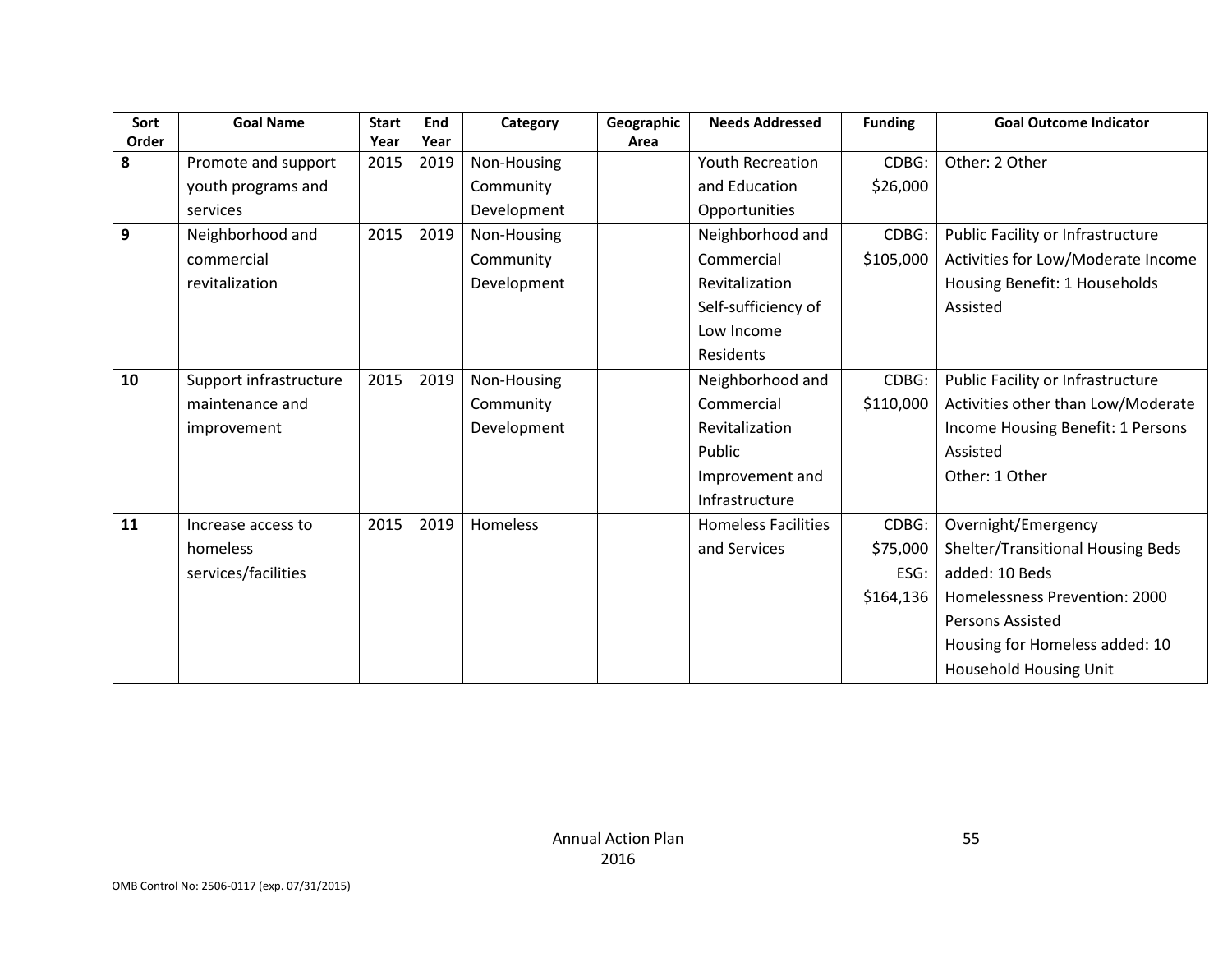| Sort<br>Order | <b>Goal Name</b>        | <b>Start</b><br>Year | End<br>Year | Category             | Geographic<br>Area | <b>Needs Addressed</b>    | <b>Funding</b> | <b>Goal Outcome Indicator</b>  |
|---------------|-------------------------|----------------------|-------------|----------------------|--------------------|---------------------------|----------------|--------------------------------|
| 12            | Reduce infant           | 2015                 | 2019        | Non-Homeless         |                    | <b>Supportive Service</b> | CDBG:          | Other: 1 Other                 |
|               | mortality rate/improve  |                      |             | <b>Special Needs</b> |                    | Housing for Special       | \$10,000       |                                |
|               | birth outcome           |                      |             |                      |                    | <b>Needs</b>              |                |                                |
|               |                         |                      |             |                      |                    | Self-sufficiency of       |                |                                |
|               |                         |                      |             |                      |                    | Low Income                |                |                                |
|               |                         |                      |             |                      |                    | Residents                 |                |                                |
| 13            | Provide supportive      | 2015                 | 2019        | Non-Homeless         |                    | <b>Supportive Service</b> | CDBG:          | HIV/AIDS Housing Operations: 4 |
|               | services to people with |                      |             | <b>Special Needs</b> |                    | Housing for Special       | \$25,000       | Household Housing Unit         |
|               | <b>HIV</b>              |                      |             |                      |                    | <b>Needs</b>              |                |                                |
| 14            | Support programs that   | 2015                 | 2019        | Affordable           |                    | Affordable Housing        | CDBG:          | Rental units rehabilitated: 50 |
|               | promote aging in place  |                      |             | Housing              |                    | Preservation and          | \$50,000       | Household Housing Unit         |
|               |                         |                      |             | Non-Homeless         |                    | Development               |                |                                |
|               |                         |                      |             | <b>Special Needs</b> |                    | Safe and Sanitary         |                |                                |
|               |                         |                      |             |                      |                    | <b>Housing</b>            |                |                                |
|               |                         |                      |             |                      |                    | <b>Housing Options</b>    |                |                                |
|               |                         |                      |             |                      |                    | for Elderly               |                |                                |
|               |                         |                      |             |                      |                    | Residents                 |                |                                |
| 15            | Increase housing with   | 2015                 | 2019        | Affordable           |                    | <b>Supportive Service</b> | HOME:          | Rental units constructed: 80   |
|               | supportive services     |                      |             | Housing              |                    | Housing for Special       | \$500,000      | Household Housing Unit         |
|               |                         |                      |             | Non-Homeless         |                    | <b>Needs</b>              |                |                                |
|               |                         |                      |             | <b>Special Needs</b> |                    |                           |                |                                |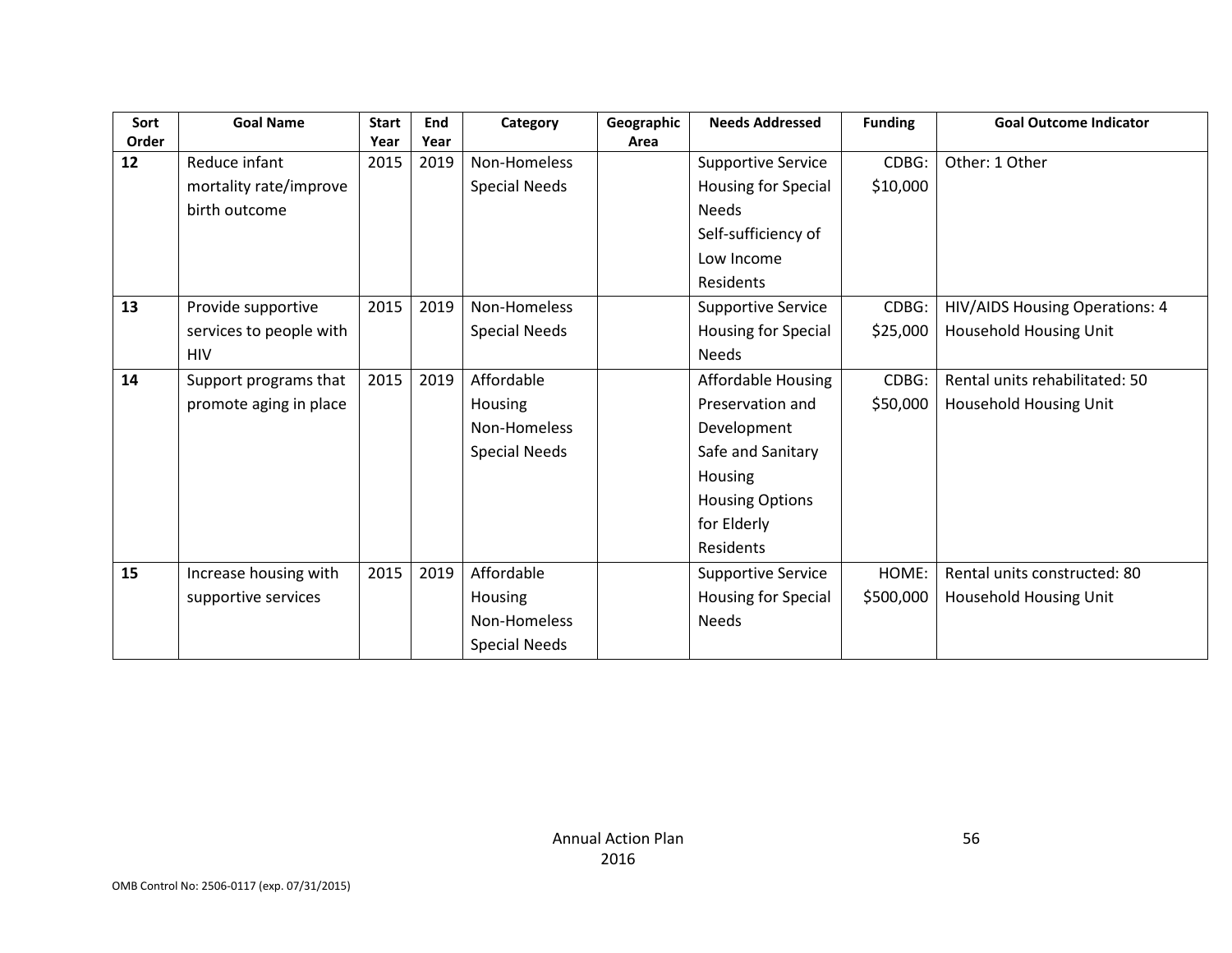| Sort<br>Order | <b>Goal Name</b>       | <b>Start</b> | End          | Category             | Geographic | <b>Needs Addressed</b>     | <b>Funding</b> | <b>Goal Outcome Indicator</b>    |
|---------------|------------------------|--------------|--------------|----------------------|------------|----------------------------|----------------|----------------------------------|
| 16            | Provide housing        | Year<br>2015 | Year<br>2019 | Affordable           | Area       | <b>Affordable Housing</b>  | CDBG:          | Other: 1 Other                   |
|               | options for ineligible |              |              | Housing              |            | Preservation and           | \$40,000       |                                  |
|               |                        |              |              |                      |            |                            |                |                                  |
|               | groups                 |              |              | Non-Homeless         |            | Development                |                |                                  |
|               |                        |              |              | <b>Special Needs</b> |            | Safe and Sanitary          |                |                                  |
|               |                        |              |              |                      |            | Housing                    |                |                                  |
|               |                        |              |              |                      |            | <b>Supportive Service</b>  |                |                                  |
|               |                        |              |              |                      |            | <b>Housing for Special</b> |                |                                  |
|               |                        |              |              |                      |            | <b>Needs</b>               |                |                                  |
| 17            | Assist low/moderate    | 2015         | 2019         | Affordable           |            | <b>Affordable Housing</b>  | CDBG:          | Homeowner Housing Rehabilitated: |
|               | income home owners     |              |              | Housing              |            | Preservation and           | \$700,000      | 60 Household Housing Unit        |
|               |                        |              |              |                      |            | Development                |                |                                  |
| 18            | Expansion &            | 2015         | 2019         | Affordable           |            | <b>Affordable Housing</b>  | HOME:          | Rental units constructed: 10     |
|               | preservation of        |              |              | Housing              |            | Preservation and           | \$150,000      | Household Housing Unit           |
|               | affordable housing     |              |              |                      |            | Development                |                | Homeowner Housing Added: 2       |
|               |                        |              |              |                      |            | Safe and Sanitary          |                | Household Housing Unit           |
|               |                        |              |              |                      |            | Housing                    |                | Homeowner Housing Rehabilitated: |
|               |                        |              |              |                      |            | Self-sufficiency of        |                | 4 Household Housing Unit         |
|               |                        |              |              |                      |            | Low Income                 |                | <b>Housing Code</b>              |
|               |                        |              |              |                      |            | Residents                  |                | Enforcement/Foreclosed Property  |
|               |                        |              |              |                      |            |                            |                | Care: 2 Household Housing Unit   |
| 19            | Support homebuyer      | 2015         | 2019         | Affordable           |            | <b>Affordable Housing</b>  | CDBG:          | Direct Financial Assistance to   |
|               | education programs     |              |              | Housing              |            | Preservation and           | \$135,000      | Homebuyers: 30 Households        |
|               | and services           |              |              |                      |            | Development                |                | Assisted                         |
|               |                        |              |              |                      |            | Safe and Sanitary          |                |                                  |
|               |                        |              |              |                      |            | Housing                    |                |                                  |
|               |                        |              |              |                      |            | Self-sufficiency of        |                |                                  |
|               |                        |              |              |                      |            | Low Income                 |                |                                  |
|               |                        |              |              |                      |            | Residents                  |                |                                  |
|               |                        |              |              |                      |            |                            |                |                                  |

Annual Action Plan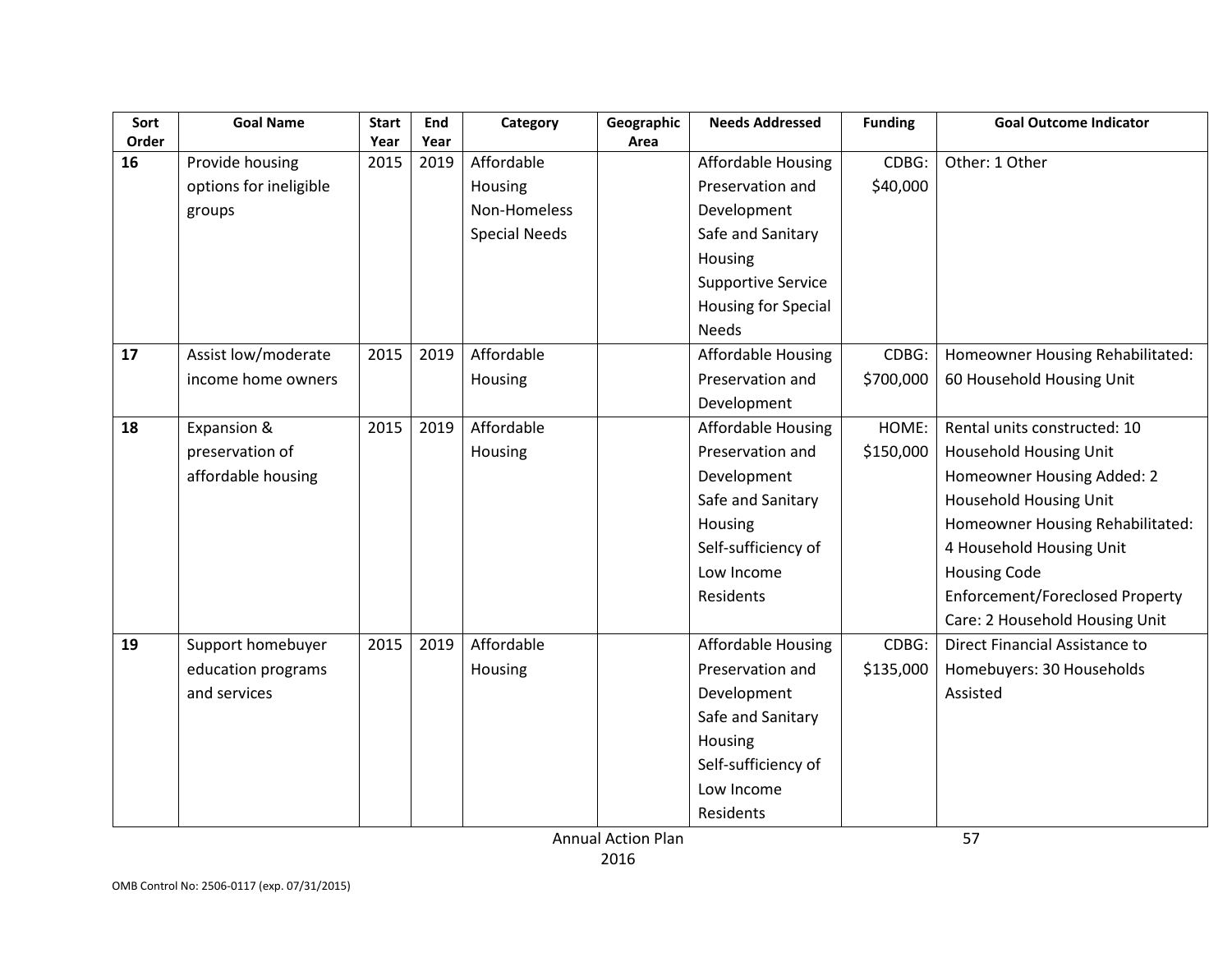| Sort        | <b>Goal Name</b>                  | <b>Start</b> | End  | Category              | Geographic | <b>Needs Addressed</b>     | <b>Funding</b> | <b>Goal Outcome Indicator</b>            |
|-------------|-----------------------------------|--------------|------|-----------------------|------------|----------------------------|----------------|------------------------------------------|
| Order<br>20 |                                   | Year         | Year | Affordable            | Area       |                            | CDBG:          |                                          |
|             | Ensure equal access to            | 2015         | 2019 |                       |            | <b>Equal Access to</b>     |                | Other: 1 Other                           |
|             | housing                           |              |      | Housing               |            | Housing                    | \$142,500      |                                          |
| 21          | <b>Ensure Collaboration &amp;</b> | 2015         | 2019 | <b>Public Housing</b> |            | Affordable Housing         | CDBG:          | Other: 1 Other                           |
|             | cooperation with                  |              |      |                       |            | Preservation and           | \$8,000        |                                          |
|             | <b>CMHA</b>                       |              |      |                       |            | Development                |                |                                          |
|             |                                   |              |      |                       |            | Safe and Sanitary          |                |                                          |
|             |                                   |              |      |                       |            | Housing                    |                |                                          |
| 22          | Assist communities to             | 2015         | 2019 | Non-Housing           |            | Neighborhood and           | CDBG:          | <b>Businesses assisted: 8 Businesses</b> |
|             | build food system                 |              |      | Community             |            | Commercial                 | \$50,000       | Assisted                                 |
|             | security                          |              |      | Development           |            | Revitalization             |                | Other: 100 Other                         |
|             |                                   |              |      |                       |            | <b>Homeless Facilities</b> |                |                                          |
|             |                                   |              |      |                       |            | and Services               |                |                                          |
| 23          | Promote/prioritize the            | 2015         | 2019 | Non-Housing           |            | Neighborhood and           | CDBG:          | Facade treatment/business building       |
|             | use of green                      |              |      | Community             |            | Commercial                 | \$50,000       | rehabilitation: 2 Business               |
|             | infrastructure                    |              |      | Development           |            | Revitalization             |                | Brownfield acres remediated: 1           |
|             |                                   |              |      |                       |            | Public                     |                | Acre                                     |
|             |                                   |              |      |                       |            | Improvement and            |                | Other: 1 Other                           |
|             |                                   |              |      |                       |            | Infrastructure             |                |                                          |
| 24          | <b>Support Property</b>           | 2015         | 2019 | Affordable            |            | Affordable Housing         | CDBG:          | Other: 1 Other                           |
|             | <b>Assessed Clean Energy</b>      |              |      | Housing               |            | Preservation and           | \$16,000       |                                          |
|             | programs                          |              |      |                       |            | Development                |                |                                          |
|             |                                   |              |      |                       |            | Self-sufficiency of        |                |                                          |
|             |                                   |              |      |                       |            | Low Income                 |                |                                          |
|             |                                   |              |      |                       |            | Residents                  |                |                                          |
| 25          | Develop County                    | 2015         | 2019 | Non-Housing           |            | Public                     | CDBG:          | Other: 1 Other                           |
|             | Electric & Gas                    |              |      | Community             |            | Improvement and            | \$2,000        |                                          |
|             | <b>Aggregation Plan</b>           |              |      | Development           |            | Infrastructure             |                |                                          |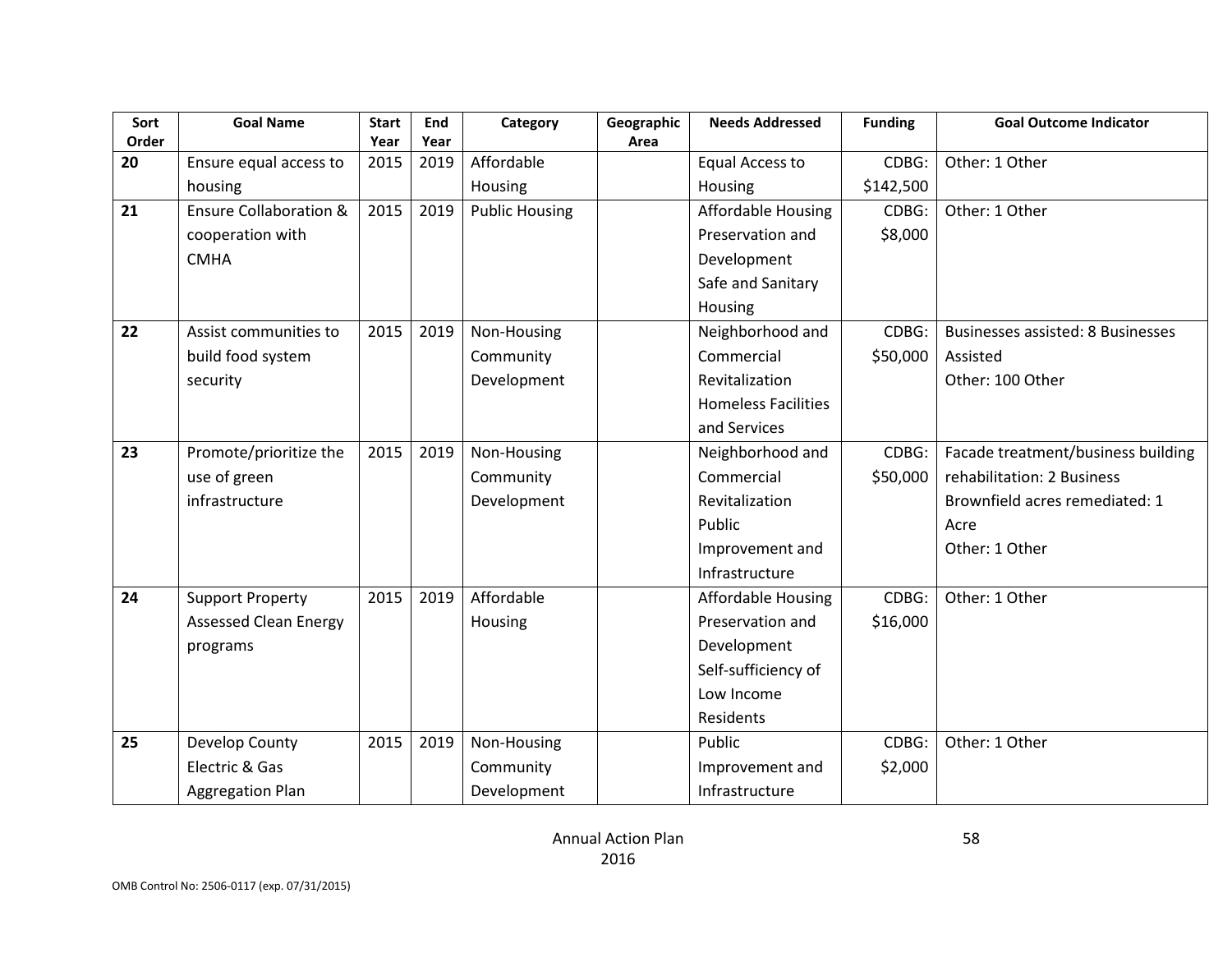| Sort  | <b>Goal Name</b>        | <b>Start</b> | End  | Category       | Geographic | <b>Needs Addressed</b> | <b>Funding</b> | <b>Goal Outcome Indicator</b>            |
|-------|-------------------------|--------------|------|----------------|------------|------------------------|----------------|------------------------------------------|
| Order |                         | Year         | Year |                | Area       |                        |                |                                          |
| 26    | <b>Implement County</b> | 2015         | 2019 | Non-Housing    |            | Public                 | CDBG:          | Other: 1 Other                           |
|       | Electric/Gas            |              |      | Community      |            | Improvement and        | \$2,000        |                                          |
|       | Aggregation Plan        |              |      | Development    |            | Infrastructure         |                |                                          |
| 27    | Implement a             | 2015         | 2019 | Non-Housing    |            | Neighborhood and       | CDBG:          | Brownfield acres remediated: 1           |
|       | neighborhood            |              |      | Community      |            | Commercial             | \$60,000       | Acre                                     |
|       | beautification program  |              |      | Development    |            | Revitalization         |                | Rental units rehabilitated: 20           |
|       |                         |              |      |                |            |                        |                | <b>Household Housing Unit</b>            |
|       |                         |              |      |                |            |                        |                | Homeowner Housing Rehabilitated:         |
|       |                         |              |      |                |            |                        |                | 20 Household Housing Unit                |
|       |                         |              |      |                |            |                        |                | <b>Buildings Demolished: 2 Buildings</b> |
| 28    | Provide direct          | 2015         | 2019 | Affordable     |            | Affordable Housing     | CDBG:          | Facade treatment/business building       |
|       | assistance for energy   |              |      | <b>Housing</b> |            | Preservation and       | \$2,000        | rehabilitation: 2 Business               |
|       | efficiency              |              |      |                |            | Development            |                | Direct Financial Assistance to           |
|       |                         |              |      |                |            | Self-sufficiency of    |                | Homebuyers: 2 Households Assisted        |
|       |                         |              |      |                |            | Low Income             |                |                                          |
|       |                         |              |      |                |            | Residents              |                |                                          |

**Table 6 – Goals Summary**

## **Goal Descriptions**

| <b>Goal Name</b>           | Foster economic development in areas of need                                                                                                                                                                                                         |
|----------------------------|------------------------------------------------------------------------------------------------------------------------------------------------------------------------------------------------------------------------------------------------------|
| Goal<br><b>Description</b> | Funds will be used to provide support to ongoing efforts to revitalize business districts in neighborhoods of economic need.<br>The revitalization of business districts grows the local economy, increases tax revenues, and can provide employment |
|                            | opportunities for residents living in low to moderate income areas.                                                                                                                                                                                  |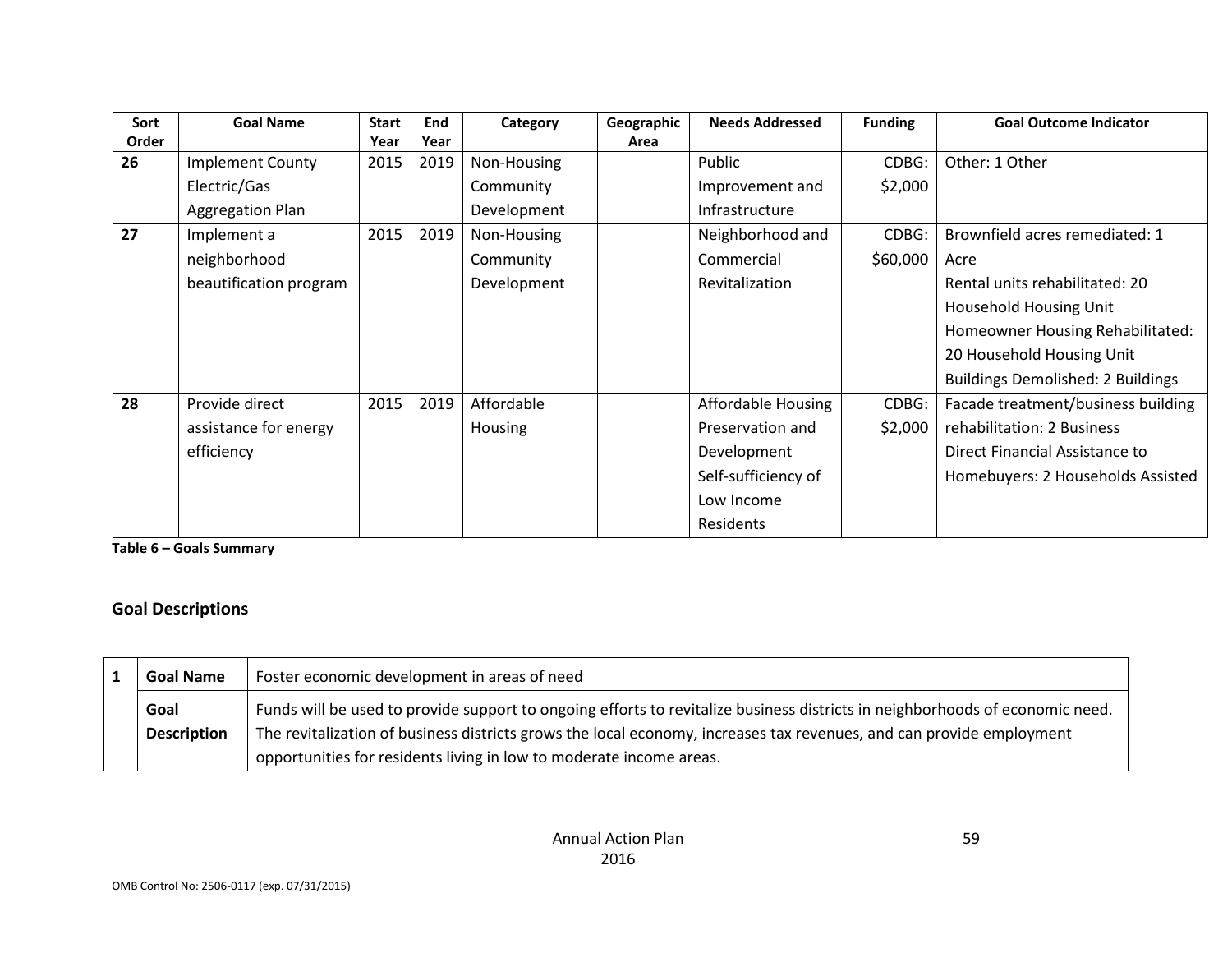| $\overline{2}$ | <b>Goal Name</b>           | Promote connectivity between housing and jobs                                                                                                                                                                                                                                      |
|----------------|----------------------------|------------------------------------------------------------------------------------------------------------------------------------------------------------------------------------------------------------------------------------------------------------------------------------|
|                | Goal<br><b>Description</b> | Funds will be used to maintain and improve infrastructure that provides greater transportation options and connectivity<br>between job centers and areas with a concentration of LMI households.                                                                                   |
| 3              | <b>Goal Name</b>           | Improve access to healthy food                                                                                                                                                                                                                                                     |
|                | Goal<br><b>Description</b> | Funds will be used to ensure that low to moderate income households have adequate access to healthy food options.                                                                                                                                                                  |
| 4              | <b>Goal Name</b>           | Ensure safe and sanitary residential properties                                                                                                                                                                                                                                    |
|                | Goal<br><b>Description</b> | Funds will be used to clean up blighted structures and properties to ensure that vacant, abandoned, or neglected properties<br>do not pose health, safety, or financial threats to residents and communities.                                                                      |
| 5              | <b>Goal Name</b>           | Provide youth education & recreation activities                                                                                                                                                                                                                                    |
|                | Goal<br><b>Description</b> | The purpose of this goal is to provide educational and recreational opportunities to youth through after-school and summer<br>activities and other programs.                                                                                                                       |
| 6              | <b>Goal Name</b>           | Foster opportunities to close skills gap                                                                                                                                                                                                                                           |
|                | Goal<br><b>Description</b> | Funds will be used for programs that foster workforce development opportunities that close the skills gap for low to<br>moderate income residents. This includes programs that have a long-range goal of helping low and moderate income<br>families begin to move out of poverty. |
| $\overline{7}$ | <b>Goal Name</b>           | Increase employment opportunities                                                                                                                                                                                                                                                  |
|                | Goal<br><b>Description</b> | Funds will be used to incentivize the creation, expansion, or relocation of business that create new job opportunities for LMI<br>residents.                                                                                                                                       |
| 8              | <b>Goal Name</b>           | Promote and support youth programs and services                                                                                                                                                                                                                                    |
|                | Goal<br><b>Description</b> | Funds will be used to support programs and activities that are designed to benefit the county's youth population, especially<br>those living in LMI households.                                                                                                                    |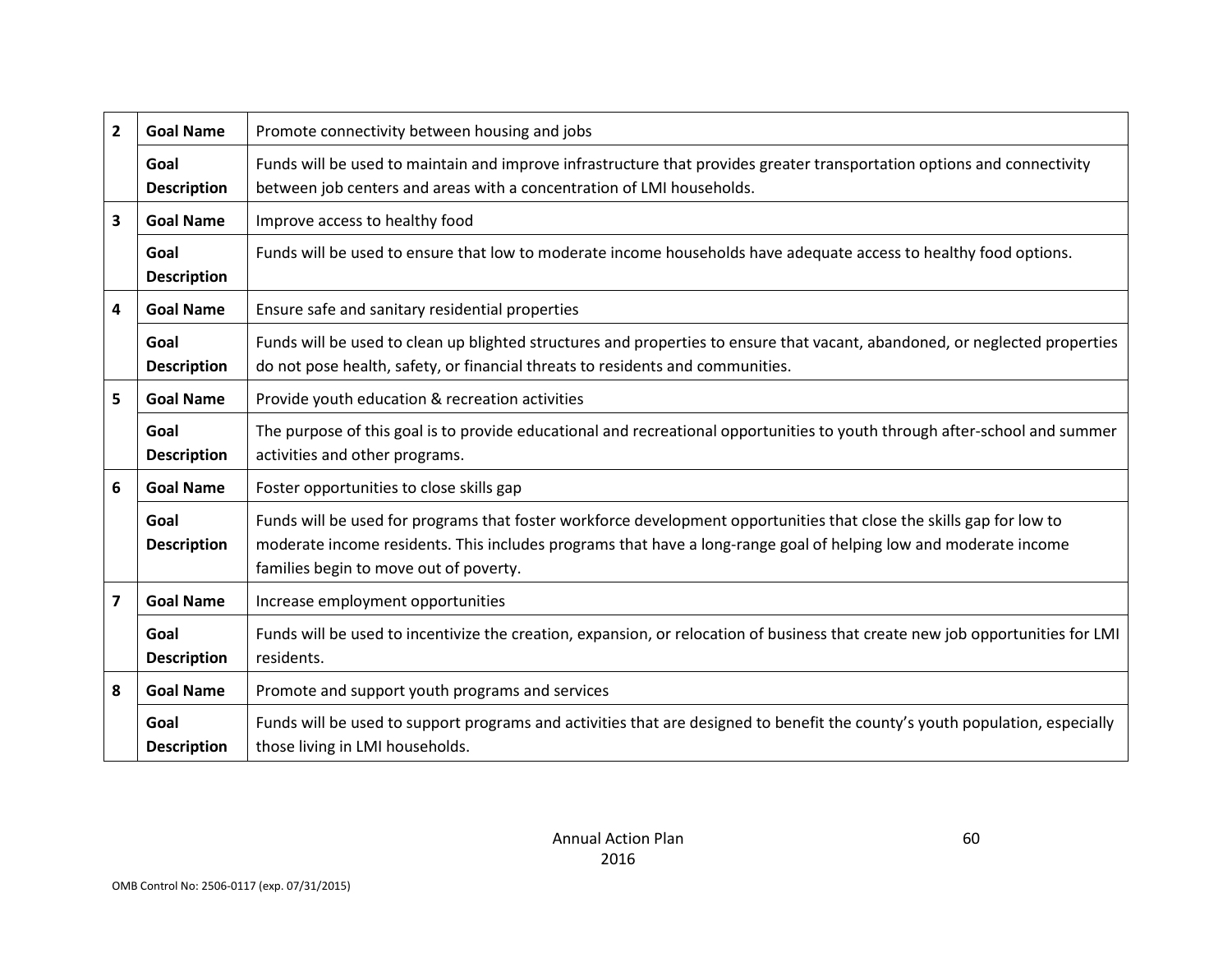| 9  | <b>Goal Name</b>           | Neighborhood and commercial revitalization                                                                                                                                                                                                                                                                                                                                                                                                                                                           |
|----|----------------------------|------------------------------------------------------------------------------------------------------------------------------------------------------------------------------------------------------------------------------------------------------------------------------------------------------------------------------------------------------------------------------------------------------------------------------------------------------------------------------------------------------|
|    | Goal<br><b>Description</b> | Franklin County is dedicated to ensuring that its communities provide residents a high quality of life. Funds will be used for<br>programs that are designed to restore County-owned vacant land and properties to productive use to ensure that they do<br>not negatively the communities in which they are found.                                                                                                                                                                                  |
|    |                            | Funds will also be used to identify low to moderate income neighborhoods that lack access to places of employment,<br>grocery stores, and other necessary business services. Funds will also support the revitalization of business districts in these<br>neighborhoods to provide essential business services to these areas.                                                                                                                                                                       |
| 10 | <b>Goal Name</b>           | Support infrastructure maintenance and improvement                                                                                                                                                                                                                                                                                                                                                                                                                                                   |
|    | Goal<br><b>Description</b> | Funds will be used to support the ongoing maintenance of and improvements to infrastructure that is vital to the health of<br>the county's economy and residents.                                                                                                                                                                                                                                                                                                                                    |
| 11 | <b>Goal Name</b>           | Increase access to homeless services/facilities                                                                                                                                                                                                                                                                                                                                                                                                                                                      |
|    | Goal<br><b>Description</b> | Funds will be used to support ongoing efforts to homelessness prevention and homeless services. The Community Shelter<br>Board along with its partner agencies are designing and implementing a transformational new system designed to move<br>single adults more quickly into stable housing, stop repeat homelessness, and add more capacity when overflow demands<br>are high to make sure everyone who needs shelter is able to get it.                                                         |
| 12 | <b>Goal Name</b>           | Reduce infant mortality rate/improve birth outcome                                                                                                                                                                                                                                                                                                                                                                                                                                                   |
|    | Goal<br><b>Description</b> | The purpose of this goal is support programs and activities that address the social determinates that influence infant<br>mortality rates and improve birth outcomes (low birth weight and premature births).                                                                                                                                                                                                                                                                                        |
| 13 | <b>Goal Name</b>           | Provide supportive services to people with HIV                                                                                                                                                                                                                                                                                                                                                                                                                                                       |
|    | Goal<br><b>Description</b> | Funds will be used to provide supportive housing services that meet the needs of persons living with HIV/AIDS. The goal<br>within HIV prevention and care is to diagnose all PLWHA, so that they know their status. Then, link these individuals to<br>consistent, high-quality medical care, so that they can achieve viral suppression. Once an individual is virally suppressed,<br>the chances of them spreading the infection is substantially reduced, thus there become fewer new infections. |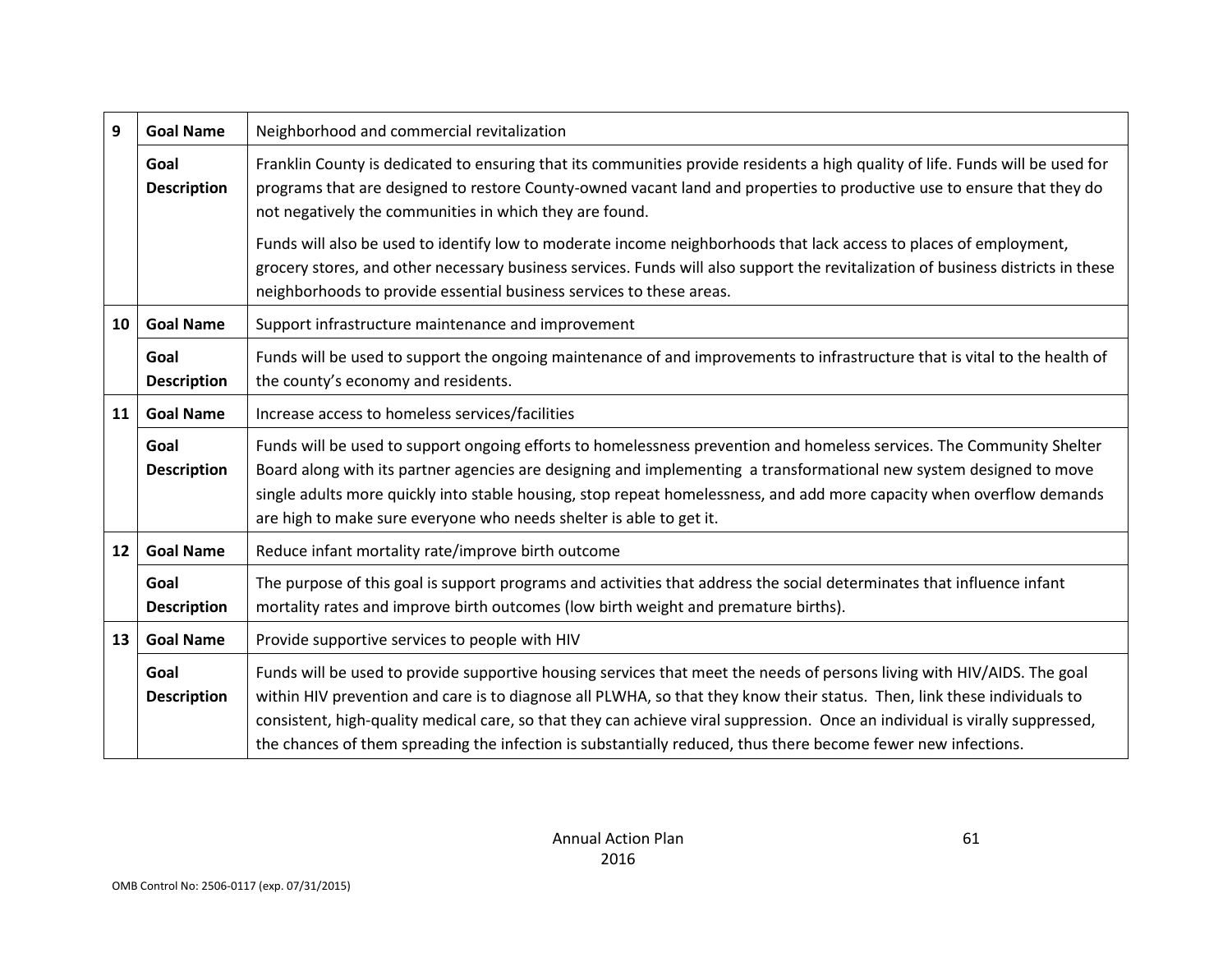| 14 | <b>Goal Name</b>           | Support programs that promote aging in place                                                                                                                                                                                                                                                                                                                                                                                                                                                                                                                                                                                                                                                              |
|----|----------------------------|-----------------------------------------------------------------------------------------------------------------------------------------------------------------------------------------------------------------------------------------------------------------------------------------------------------------------------------------------------------------------------------------------------------------------------------------------------------------------------------------------------------------------------------------------------------------------------------------------------------------------------------------------------------------------------------------------------------|
|    | Goal<br><b>Description</b> | Funding will be used for programs that provide housing assistance to elderly residents, such as minor home repairs,<br>modifications that enable accessibility, and other activities that provide the elderly safe and suitable living conditions, more<br>housing options, and the opportunity to age in place.                                                                                                                                                                                                                                                                                                                                                                                          |
| 15 | <b>Goal Name</b>           | Increase housing with supportive services                                                                                                                                                                                                                                                                                                                                                                                                                                                                                                                                                                                                                                                                 |
|    | Goal<br><b>Description</b> | The primary aim of this goal is to increase housing with supportive services for special needs populations. Funds will be used<br>to increase the number of housing units that offer supportive services that meet the needs of special needs populations.<br>Special Needs populations, such as persons with mental, physical and/developmental disabilities, veteran, persons addicted<br>to alcohol or other drugs, and persons released from prison often have housing and supportive service needs that are<br>unique to their circumstance. Connecting these individuals to the appropriate supportive services often increases the<br>likelihood that they will remain in safe and stable housing. |
| 16 | <b>Goal Name</b>           | Provide housing options for ineligible groups                                                                                                                                                                                                                                                                                                                                                                                                                                                                                                                                                                                                                                                             |
|    | Goal<br><b>Description</b> | The aim of this goal is to increase housing options for groups ineligible for public housing (i.e. ex-offenders). Certain<br>populations, such as undocumented immigrants, persons released from jail/prison, and registered sex offenders may not be<br>eligible for public housing and may experience additional barriers to securing affordable housing.                                                                                                                                                                                                                                                                                                                                               |
| 17 | <b>Goal Name</b>           | Assist low/moderate income home owners                                                                                                                                                                                                                                                                                                                                                                                                                                                                                                                                                                                                                                                                    |
|    | Goal<br><b>Description</b> | The purpose of this goal is to assist low and moderate income owner-occupied homes to remain in their homes in a safe<br>and sound environment. Funds will be used to assist low and moderate income owner-occupied households to remain in<br>their homes in a safe and sound environment, including increased funding for housing rehabilitation programs.                                                                                                                                                                                                                                                                                                                                              |
| 18 | <b>Goal Name</b>           | Expansion & preservation of affordable housing                                                                                                                                                                                                                                                                                                                                                                                                                                                                                                                                                                                                                                                            |
|    | Goal<br><b>Description</b> | The focus of this goal is to incentivize the preservation and expansion of healthy, affordable, and environmentally friendly<br>housing. Funds will be used to increase the number of affordable, safe and sanitary housing units.                                                                                                                                                                                                                                                                                                                                                                                                                                                                        |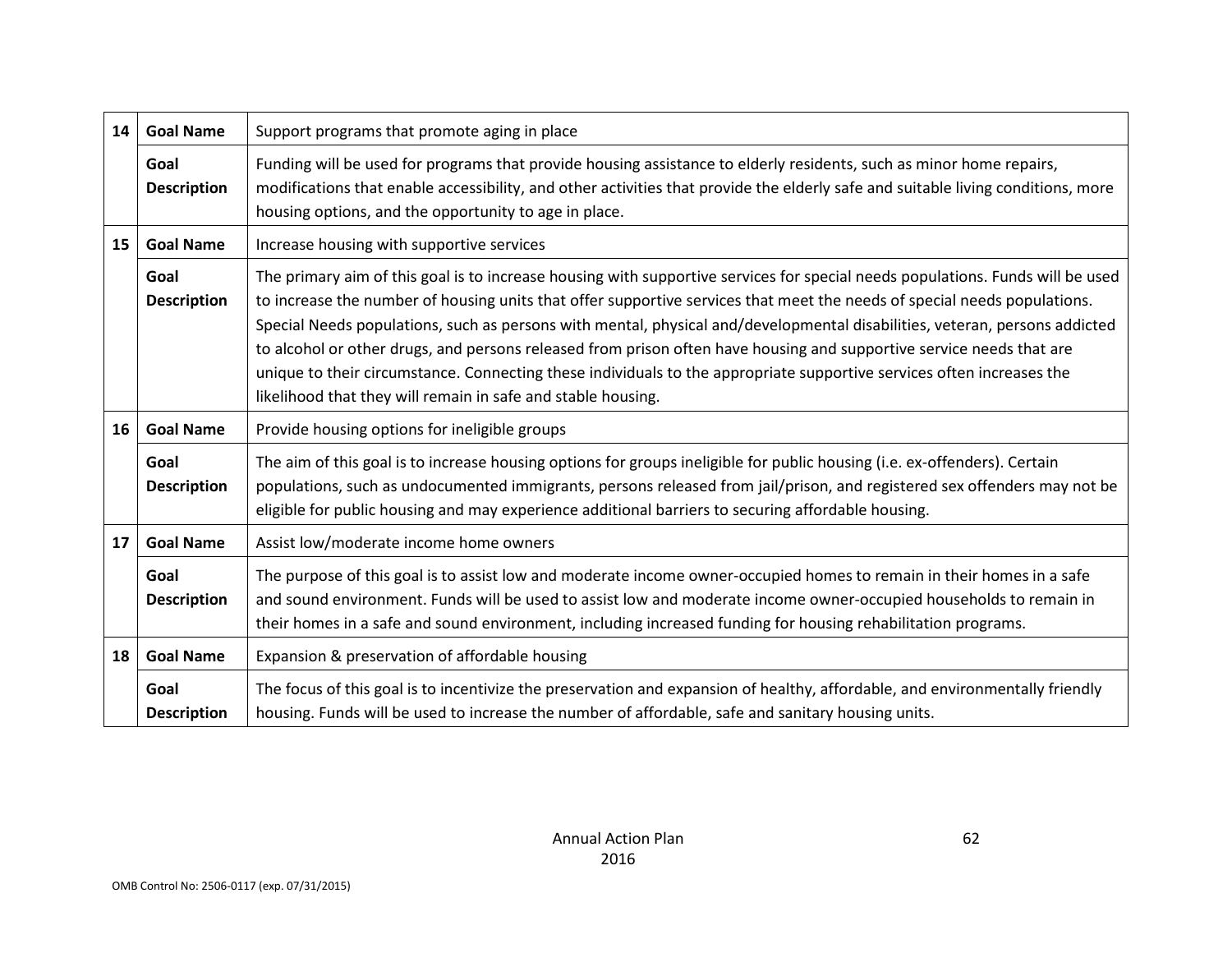| 19                                                                           | <b>Goal Name</b>                                   | Support homebuyer education programs and services                                                                                                                                                                                                                                                                                                                                                                                                                                                                               |  |
|------------------------------------------------------------------------------|----------------------------------------------------|---------------------------------------------------------------------------------------------------------------------------------------------------------------------------------------------------------------------------------------------------------------------------------------------------------------------------------------------------------------------------------------------------------------------------------------------------------------------------------------------------------------------------------|--|
|                                                                              | Goal<br><b>Description</b>                         | Funds will be used on programs and activities that equip homebuyers with skills and knowledge for successful<br>homeownership. This includes increasing the number of households receiving housing counseling (pre and post) and down-<br>payment assistance.                                                                                                                                                                                                                                                                   |  |
| 20                                                                           | <b>Goal Name</b><br>Ensure equal access to housing |                                                                                                                                                                                                                                                                                                                                                                                                                                                                                                                                 |  |
|                                                                              | Goal<br><b>Description</b>                         | The focus of this goal is to increase funding for fair and affirmative housing services and to decrease the number of<br>discriminatory housing actions or behaviors in the County. Funds will be used for programs that work to ensure that all<br>residents have equal opportunities to access safe, sanitary, and affordable housing and that no populations should<br>experience disproportionately greater needs for or barriers to housing. Funds will be used to support and further fair<br>housing laws and standards. |  |
| <b>Goal Name</b><br>21<br>Ensure Collaboration & cooperation with CMHA       |                                                    |                                                                                                                                                                                                                                                                                                                                                                                                                                                                                                                                 |  |
|                                                                              | Goal<br><b>Description</b>                         | The County will be represented on CMHA boards.                                                                                                                                                                                                                                                                                                                                                                                                                                                                                  |  |
| <b>Goal Name</b><br>22<br>Assist communities to build food system security   |                                                    |                                                                                                                                                                                                                                                                                                                                                                                                                                                                                                                                 |  |
|                                                                              | Goal<br><b>Description</b>                         | Funds will be used to increase the number and capacity of functioning food banks, pantries, and community kitchens by<br>supporting cost of staff, supplies, utilities, maintenance, and insurance. Local food systems secure our community in case of<br>emergency/disaster.                                                                                                                                                                                                                                                   |  |
| 23<br><b>Goal Name</b><br>Promote/prioritize the use of green infrastructure |                                                    |                                                                                                                                                                                                                                                                                                                                                                                                                                                                                                                                 |  |
|                                                                              | Goal<br><b>Description</b>                         | Funds will be used to increased footage of green space for recreation and support the development of environmentally<br>friendly commercial buildings and infrastructure.                                                                                                                                                                                                                                                                                                                                                       |  |
| 24                                                                           | <b>Goal Name</b>                                   | Support Property Assessed Clean Energy programs                                                                                                                                                                                                                                                                                                                                                                                                                                                                                 |  |
|                                                                              | Goal<br><b>Description</b>                         | Funds will be used to increase the percentage of households receiving Energy Efficient Improvements to low-mod<br>residential homes.                                                                                                                                                                                                                                                                                                                                                                                            |  |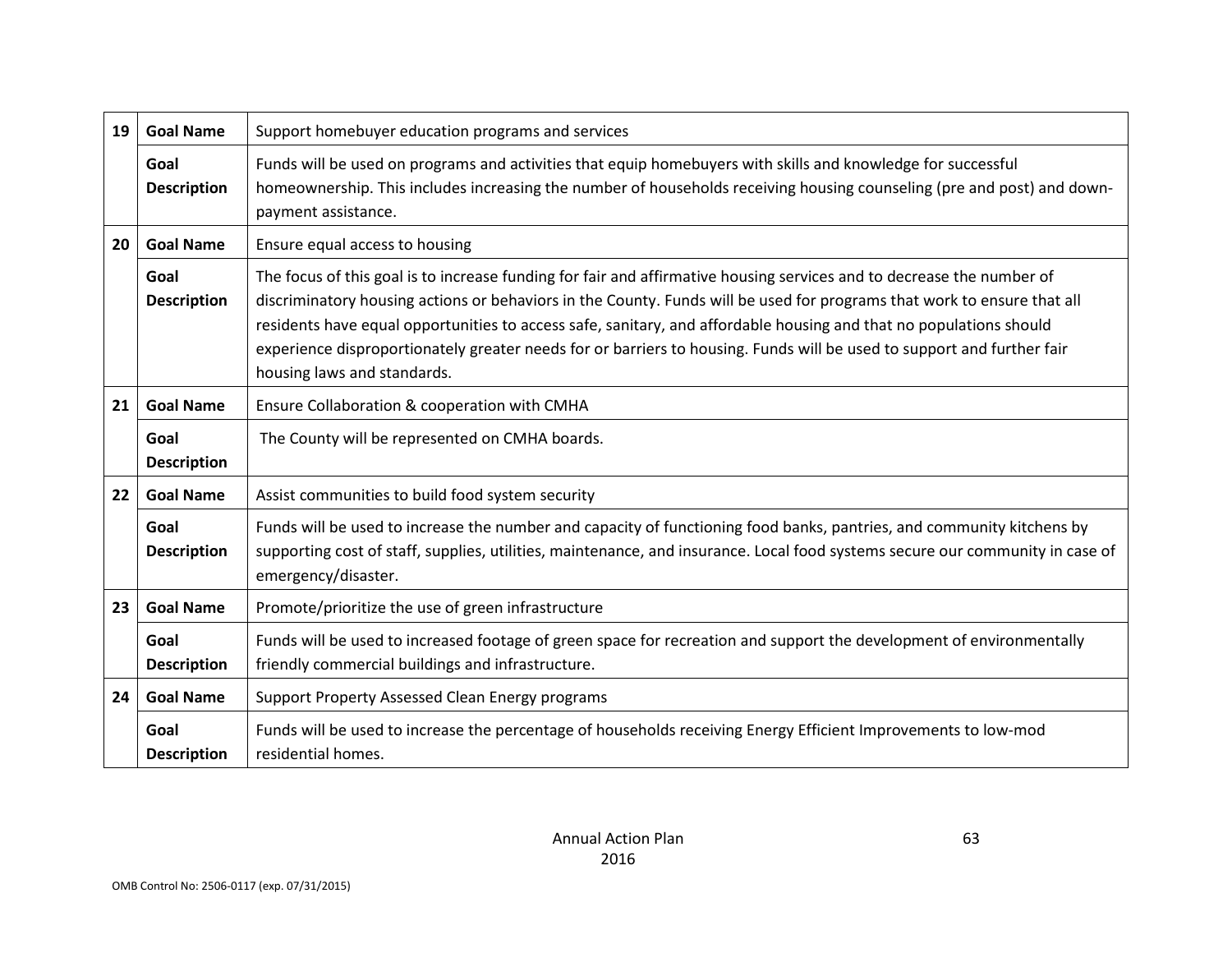| 25                                                                        | <b>Goal Name</b>                                                   | Develop County Electric & Gas Aggregation Plan                                                                                                                                                                              |  |
|---------------------------------------------------------------------------|--------------------------------------------------------------------|-----------------------------------------------------------------------------------------------------------------------------------------------------------------------------------------------------------------------------|--|
|                                                                           | Goal<br><b>Description</b>                                         | Funds will be used to collaborate on and adopt a Franklin County Electric & Gas Plan by 2019.                                                                                                                               |  |
| 26                                                                        | <b>Goal Name</b><br>Implement County Electric/Gas Aggregation Plan |                                                                                                                                                                                                                             |  |
|                                                                           | Goal<br><b>Description</b>                                         | Funds will be used to ensure that elements of plan have been implemented, funded or both by 2019.                                                                                                                           |  |
| 27<br><b>Goal Name</b><br>Implement a neighborhood beautification program |                                                                    |                                                                                                                                                                                                                             |  |
|                                                                           | Goal<br><b>Description</b>                                         | Funds will be used to adopt a beautification plan by 2019.                                                                                                                                                                  |  |
| 28<br>Provide direct assistance for energy efficiency<br><b>Goal Name</b> |                                                                    |                                                                                                                                                                                                                             |  |
|                                                                           | Goal<br><b>Description</b><br>エントレン ヨー・ウェット ちょうしょしょうしょう            | The purpose of this goal is to provide direct homeownership assistance to subsidize energy efficiency improvements. Funds<br>will be used to increased percentage of households with audited Energy Efficient Improvements. |  |

**Table 7 – Goal Descriptions**

## **Estimate the number of extremely low-income, low-income, and moderate-income families to whom the jurisdiction will provide affordable housing as defined by HOME 91.215(b):**

272 total families (a family may be interpreted as a single individual residing in a unit) - 127 extremely low income; 70 low income and 75 moderate income.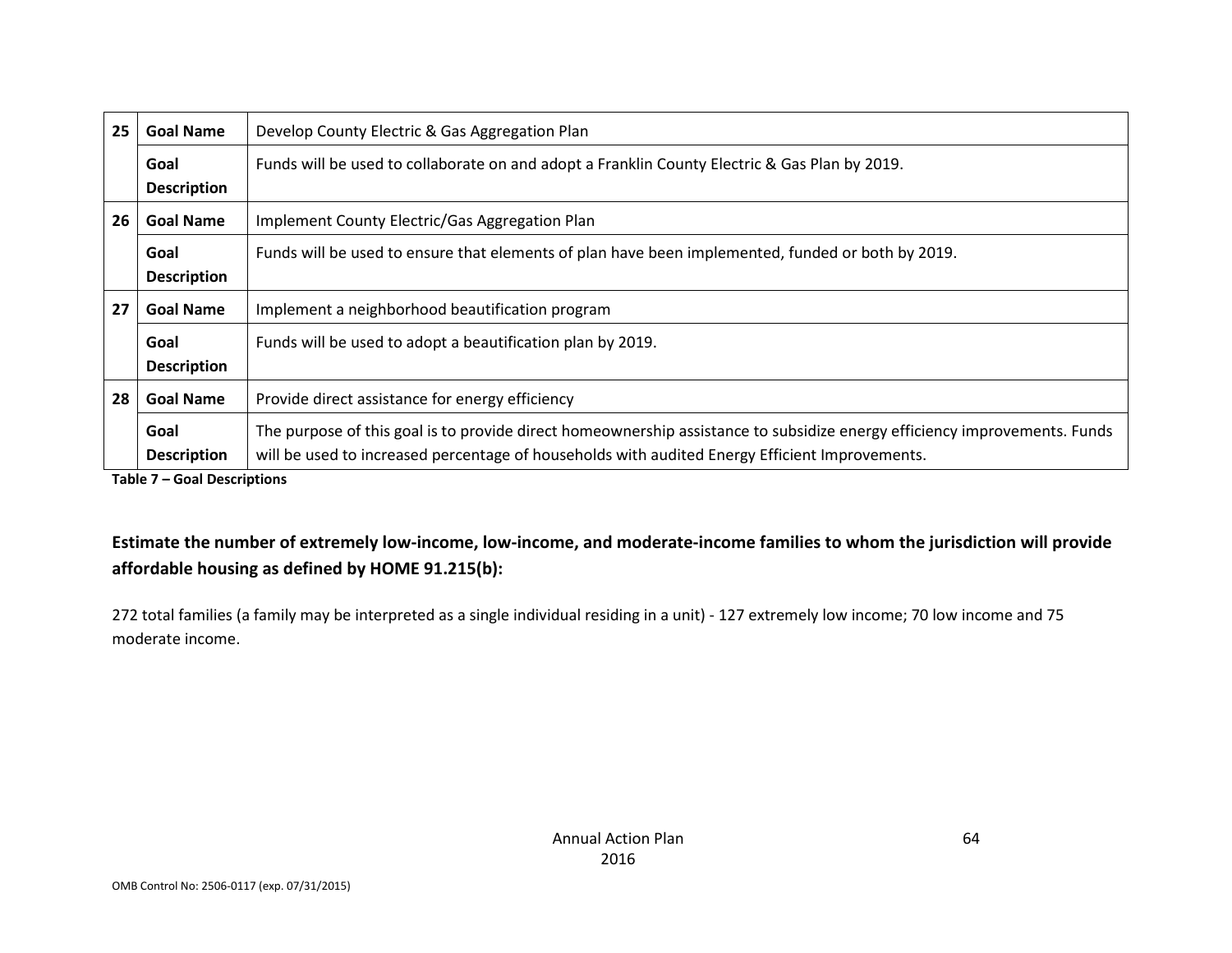## **AP-35 Projects – 91.220(d)**

### **Introduction**

Given the limited nature of resources, Franklin County prioritizes the needs identified through the Consolidated Planning process to direct the allocation of funds in a manner that maximizes community impact. Needs were prioritized in a Strategic Planning session during which the results of the Needs Assessment and Market Analysis were shared. This information was used to determine priority needs and develop the Strategic Plan Goals. Through the county's budgeting process the following projects were funded to implement the Strategic Plan Goals.

| #              | <b>Project Name</b>                                    |
|----------------|--------------------------------------------------------|
| 1              | Home Rehab - Urgent Repair                             |
| $\overline{2}$ | Elderly & Disabled Minor Home Repair                   |
| 3              | First-time Homebuyers Downpayment Assistance           |
| 4              | Microenterprise Loan Program                           |
| 5              | Microenterprise Business Development Program           |
| 6              | Fresh Foods Initiative - United Way                    |
| 7              | <b>Respite Connections</b>                             |
| 8              | Lemonade Stand                                         |
| 9              | <b>Housing Retention Specialist</b>                    |
| 10             | Lifecare Alliance - Nutritional Program                |
| 11             | Rebuilding Together - Tool Loan Library                |
| 12             | <b>HOTH- Housing Counseling</b>                        |
| 13             | <b>MOBILE</b>                                          |
| 14             | Home Prosperity                                        |
| 15             | <b>Community Gardens</b>                               |
| 16             | <b>Individual Development Accounts</b>                 |
| 17             | Stepping off to College IDA                            |
| 18             | City of Whitehall (San Jose Lane Curb and Gutter)      |
| 19             | Clinton Township (Aubrey Road Street Project)          |
| 20             | CDBG & HOME Program Administration                     |
| 21             | <b>Fair Housing Services</b>                           |
| 22             | <b>Housing Advisory Board</b>                          |
| 23             | <b>Homelessness Outreach</b>                           |
| 24             | CHDO Development, Operating & Technical Assistance     |
| 25             | Youth Council - Franklin County Jobs & Family Services |
| 26             | HQS Inspections - HOME Portfolio                       |
| 27             | County HOME Rental Construction Program                |
| 28             | <b>Emergency Solutions Grant</b>                       |

**Table 8 – Project Information**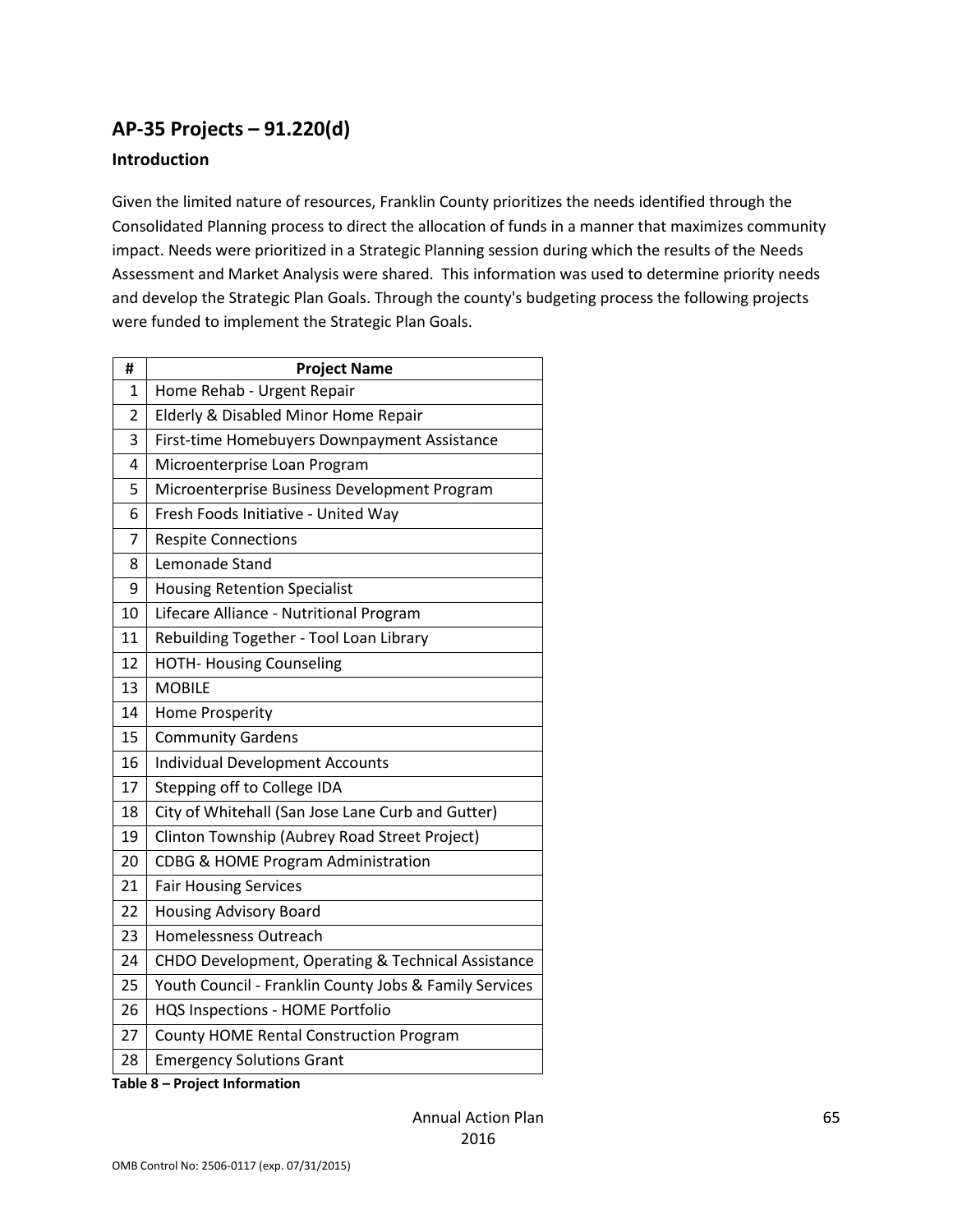### **Describe the reasons for allocation priorities and any obstacles to addressing underserved needs**

The allocation priorities are a product of communities priorities, analysis and citizen input. Generally speaking, the CDBG, HOME and ESG funds will continue to fund the same category of programs as in 2015. There is a great need for the rehabilitation of both owner and renter-occupied housing in Franklin County. The county has a large and growing inventory of vacant and abandoned housing units that could be returned to the market if they were rehabilitated. Along with the need for large-scale intensive rehabilitation, there is a large demand for repair assistance. In terms of obstacles, the demand for housing rehabilitation and repair services far outpaces available funding.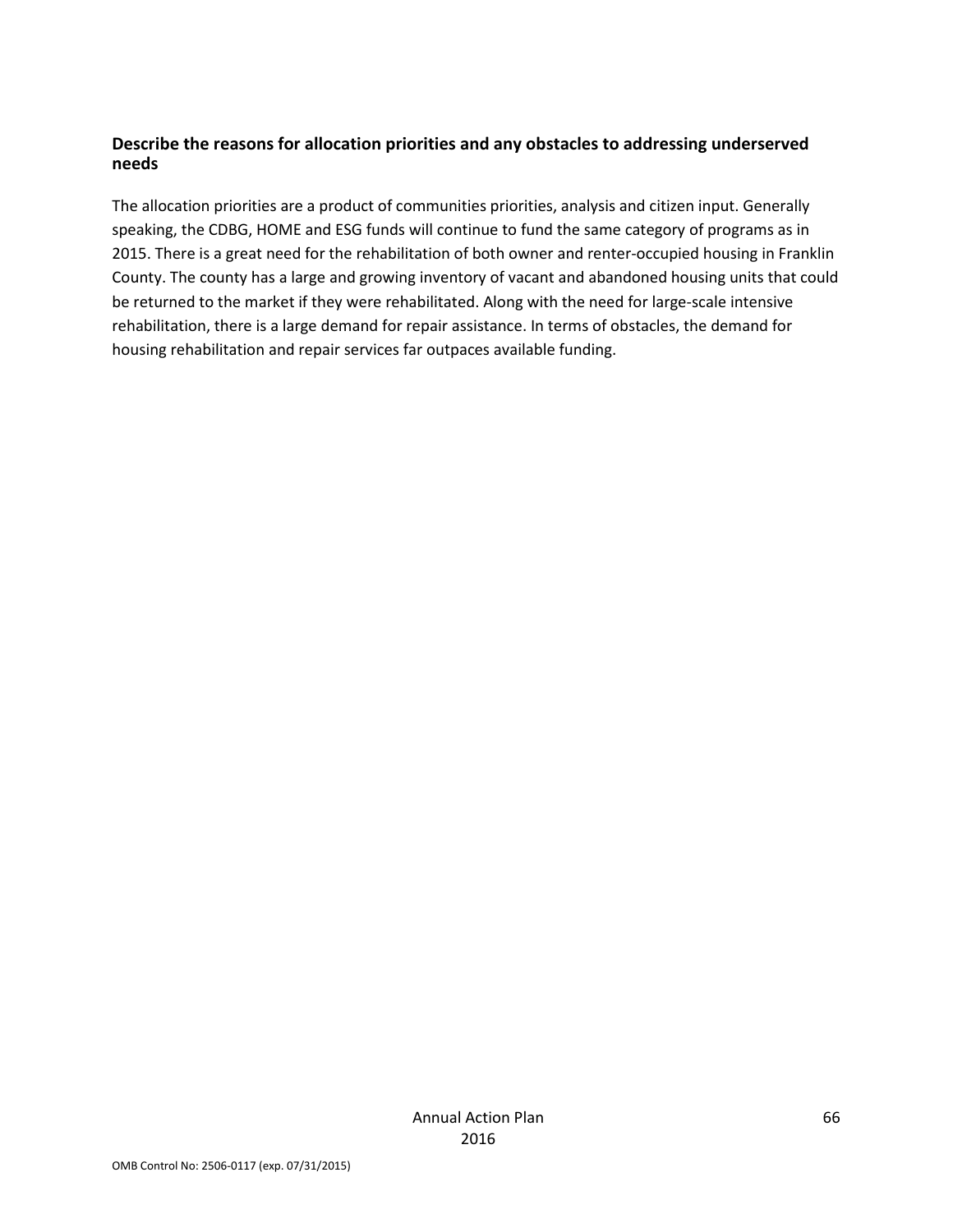## **Projects**

# **AP-38 Projects Summary**

### **Project Summary Information**

### **Table 9 – Project Summary**

| $\mathbf{1}$ | <b>Project Name</b>                                                                                  | Home Rehab - Urgent Repair                                                                                                                                                                                                                                                                                                                                       |
|--------------|------------------------------------------------------------------------------------------------------|------------------------------------------------------------------------------------------------------------------------------------------------------------------------------------------------------------------------------------------------------------------------------------------------------------------------------------------------------------------|
|              | <b>Target Area</b>                                                                                   | County wide                                                                                                                                                                                                                                                                                                                                                      |
|              | <b>Goals Supported</b>                                                                               | Expansion & preservation of affordable housing                                                                                                                                                                                                                                                                                                                   |
|              | <b>Needs Addressed</b>                                                                               | Affordable Housing Preservation and Development<br>Safe and Sanitary Housing<br>Supportive Service Housing for Special Needs                                                                                                                                                                                                                                     |
|              | <b>Funding</b>                                                                                       | CDBG: \$700,000                                                                                                                                                                                                                                                                                                                                                  |
|              | <b>Description</b>                                                                                   | Description: This allocation provides funding for (3) separate emergency repair assistance programs: the<br>Urgent Repair program to address emergency housing conditions; the Sewer Repair program to address<br>emergency health conditions and the Handicapped Accessibility program to address accessibility issues<br>for occupants. Location: County-wide. |
|              | <b>Target Date</b>                                                                                   | 12/31/0016                                                                                                                                                                                                                                                                                                                                                       |
|              | <b>Estimate the number and type</b><br>of families that will benefit<br>from the proposed activities | 70 LMI home-owner households.                                                                                                                                                                                                                                                                                                                                    |
|              | <b>Location Description</b>                                                                          | Franklin County                                                                                                                                                                                                                                                                                                                                                  |
|              | <b>Planned Activities</b>                                                                            | Vendor will provide direct services.                                                                                                                                                                                                                                                                                                                             |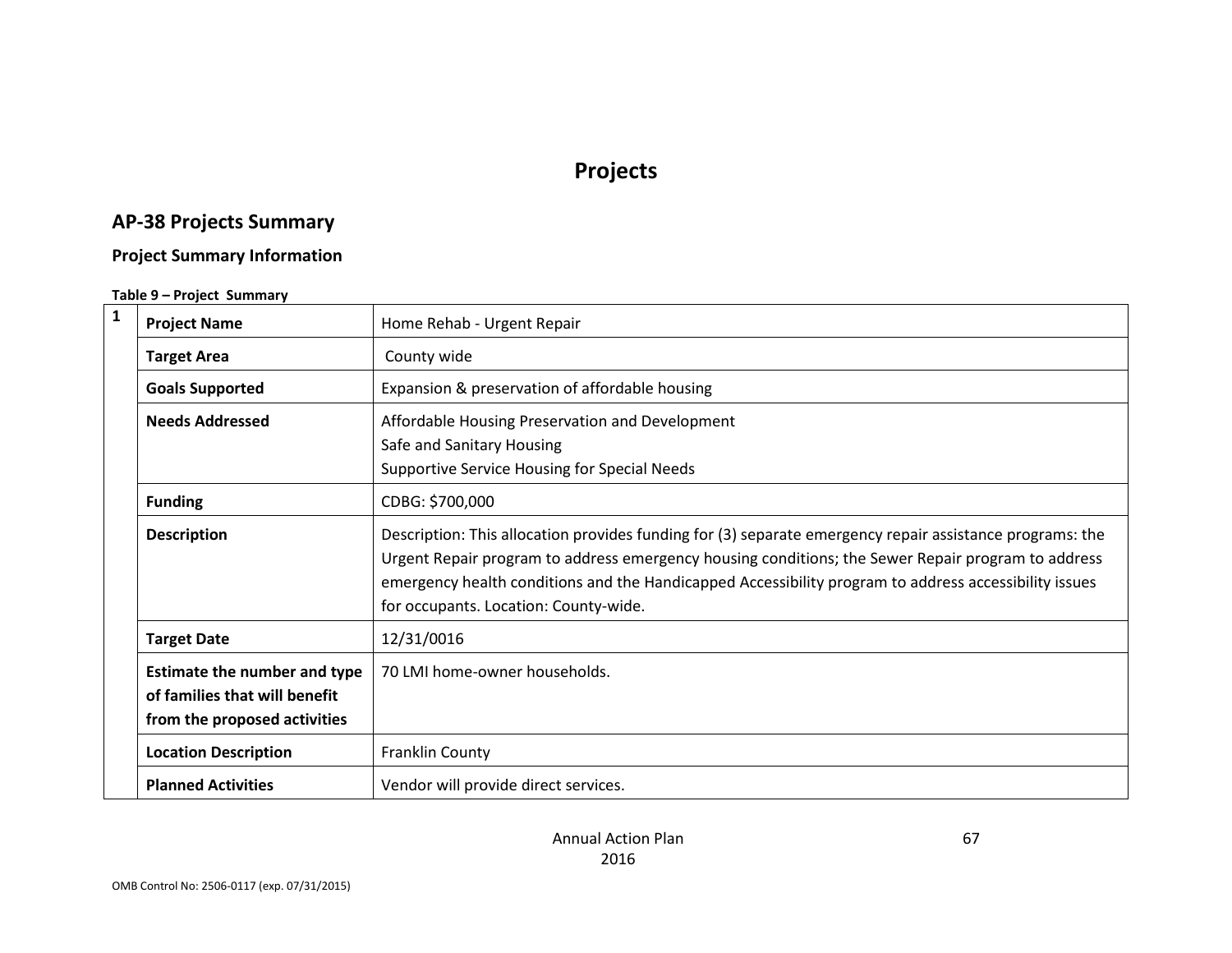| $\overline{2}$          | <b>Project Name</b>                                                                                  | Elderly & Disabled Minor Home Repair                                                                                                                                                                                                                                      |
|-------------------------|------------------------------------------------------------------------------------------------------|---------------------------------------------------------------------------------------------------------------------------------------------------------------------------------------------------------------------------------------------------------------------------|
|                         | <b>Target Area</b>                                                                                   | County wide                                                                                                                                                                                                                                                               |
|                         | <b>Goals Supported</b>                                                                               | Expansion & preservation of affordable housing                                                                                                                                                                                                                            |
|                         | <b>Needs Addressed</b>                                                                               | Affordable Housing Preservation and Development<br>Safe and Sanitary Housing<br>Supportive Service Housing for Special Needs                                                                                                                                              |
|                         | <b>Funding</b>                                                                                       | CDBG: \$80,000                                                                                                                                                                                                                                                            |
|                         | <b>Description</b>                                                                                   | Description: This allocation will provide minor home maintenance and repair services to elderly and<br>disabled homeowner-occupants in Franklin County. Eligible homeowners may receive up to \$1,000 in<br>home repairs within one calendar year. Location: County-wide. |
|                         | <b>Target Date</b>                                                                                   | 12/31/0016                                                                                                                                                                                                                                                                |
|                         | <b>Estimate the number and type</b><br>of families that will benefit<br>from the proposed activities | 75 LMI elderly and disabled households                                                                                                                                                                                                                                    |
|                         | <b>Location Description</b>                                                                          | Franklin County                                                                                                                                                                                                                                                           |
|                         | <b>Planned Activities</b>                                                                            | Home repair and rehabilitation activities to address code violations, including accessibility modifications,<br>emergency repairs, and the prevention of vacant property.                                                                                                 |
| $\overline{\mathbf{3}}$ | <b>Project Name</b>                                                                                  | First-time Homebuyers Downpayment Assistance                                                                                                                                                                                                                              |
|                         | <b>Target Area</b>                                                                                   | County wide                                                                                                                                                                                                                                                               |
|                         | <b>Goals Supported</b>                                                                               | Assist low/moderate income home owners<br>Support homebuyer education programs and services<br>Ensure equal access to housing                                                                                                                                             |
|                         | <b>Needs Addressed</b>                                                                               | <b>Equal Access to Housing</b><br>Self-sufficiency of Low Income Residents                                                                                                                                                                                                |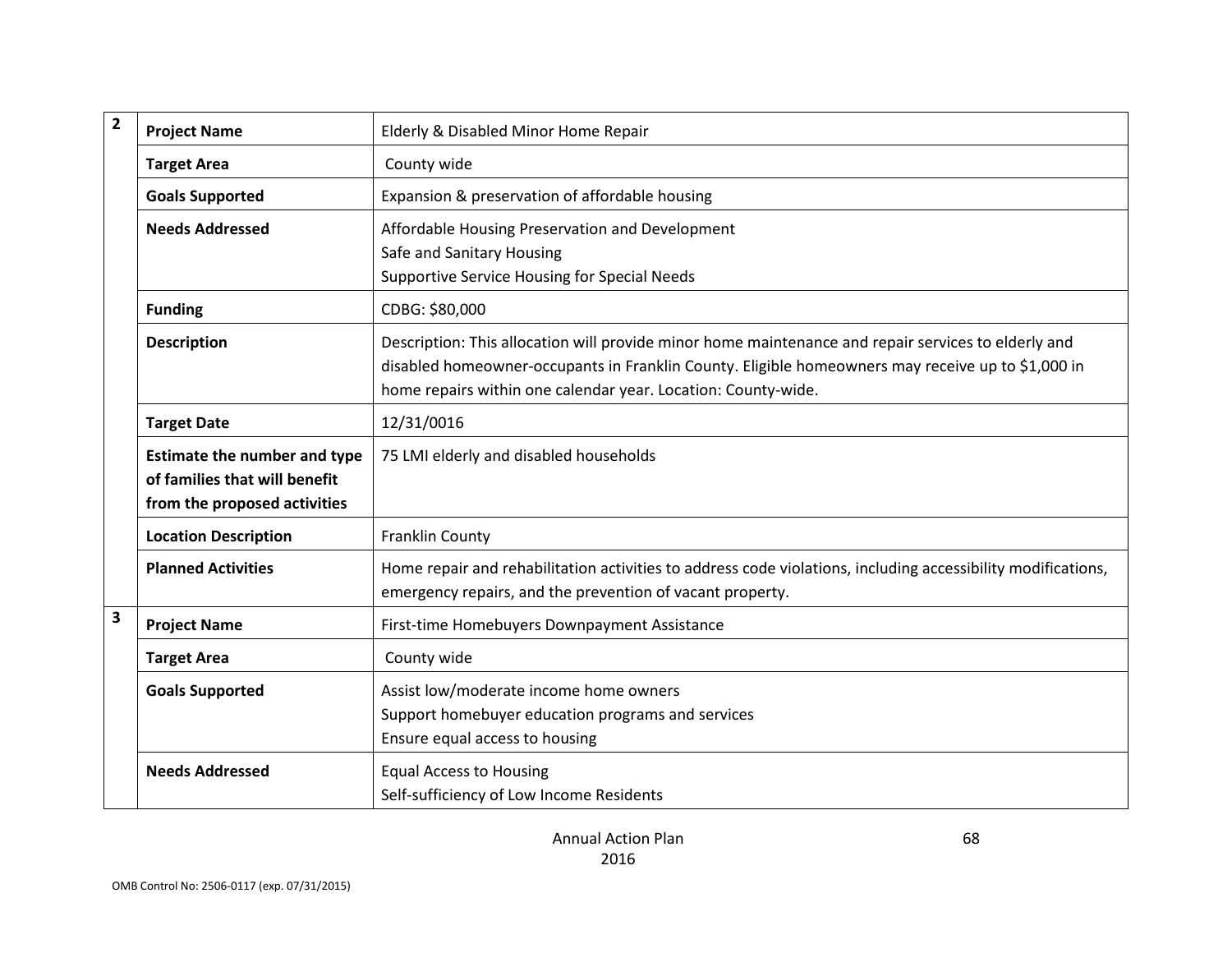|                | <b>Funding</b>                                                                                       | CDBG: \$100,000                                                                                                                                                                                                                                                                                                                                                                                                                                                                                                                                                                                                |
|----------------|------------------------------------------------------------------------------------------------------|----------------------------------------------------------------------------------------------------------------------------------------------------------------------------------------------------------------------------------------------------------------------------------------------------------------------------------------------------------------------------------------------------------------------------------------------------------------------------------------------------------------------------------------------------------------------------------------------------------------|
|                | <b>Description</b>                                                                                   | The County's First-time Homebuyer Downpayment Assistance program is administered by the Columbus<br>Housing Partnership. This allocation also pays for the clients participation in a homebuyer counseling<br>program, which that client must successfully complete in order to access the downpayment assistance.<br>Location: County-wide.                                                                                                                                                                                                                                                                   |
|                | <b>Target Date</b>                                                                                   | 12/31/0016                                                                                                                                                                                                                                                                                                                                                                                                                                                                                                                                                                                                     |
|                | <b>Estimate the number and type</b><br>of families that will benefit<br>from the proposed activities | 13 LMI households                                                                                                                                                                                                                                                                                                                                                                                                                                                                                                                                                                                              |
|                | <b>Location Description</b>                                                                          | Franklin County                                                                                                                                                                                                                                                                                                                                                                                                                                                                                                                                                                                                |
|                | <b>Planned Activities</b>                                                                            | Vendor will provide direct services.                                                                                                                                                                                                                                                                                                                                                                                                                                                                                                                                                                           |
| $\overline{4}$ | <b>Project Name</b>                                                                                  | Microenterprise Loan Program                                                                                                                                                                                                                                                                                                                                                                                                                                                                                                                                                                                   |
|                | <b>Target Area</b>                                                                                   | County wide                                                                                                                                                                                                                                                                                                                                                                                                                                                                                                                                                                                                    |
|                | <b>Goals Supported</b>                                                                               | Foster economic development in areas of need                                                                                                                                                                                                                                                                                                                                                                                                                                                                                                                                                                   |
|                | <b>Needs Addressed</b>                                                                               | Self-sufficiency of Low Income Residents                                                                                                                                                                                                                                                                                                                                                                                                                                                                                                                                                                       |
|                | <b>Funding</b>                                                                                       | CDBG: \$120,000                                                                                                                                                                                                                                                                                                                                                                                                                                                                                                                                                                                                |
|                | <b>Description</b>                                                                                   | This allocation to the Economic & Community Development Institute provides a microenterprise revolving<br>loan program for low and moderate income business owners who employ 1-5 employees. The activities<br>funded under this contract include: the screening of eligible clients, certifying the completion of a<br>required, corresponding business education course, the underwriting of loans, the servicing of loans<br>during repayment period and the management of the revolving loan fund account. To qualify owner<br>applicant household earnings must not exceed 80% of the area median income. |
|                | <b>Target Date</b>                                                                                   | 12/31/0016                                                                                                                                                                                                                                                                                                                                                                                                                                                                                                                                                                                                     |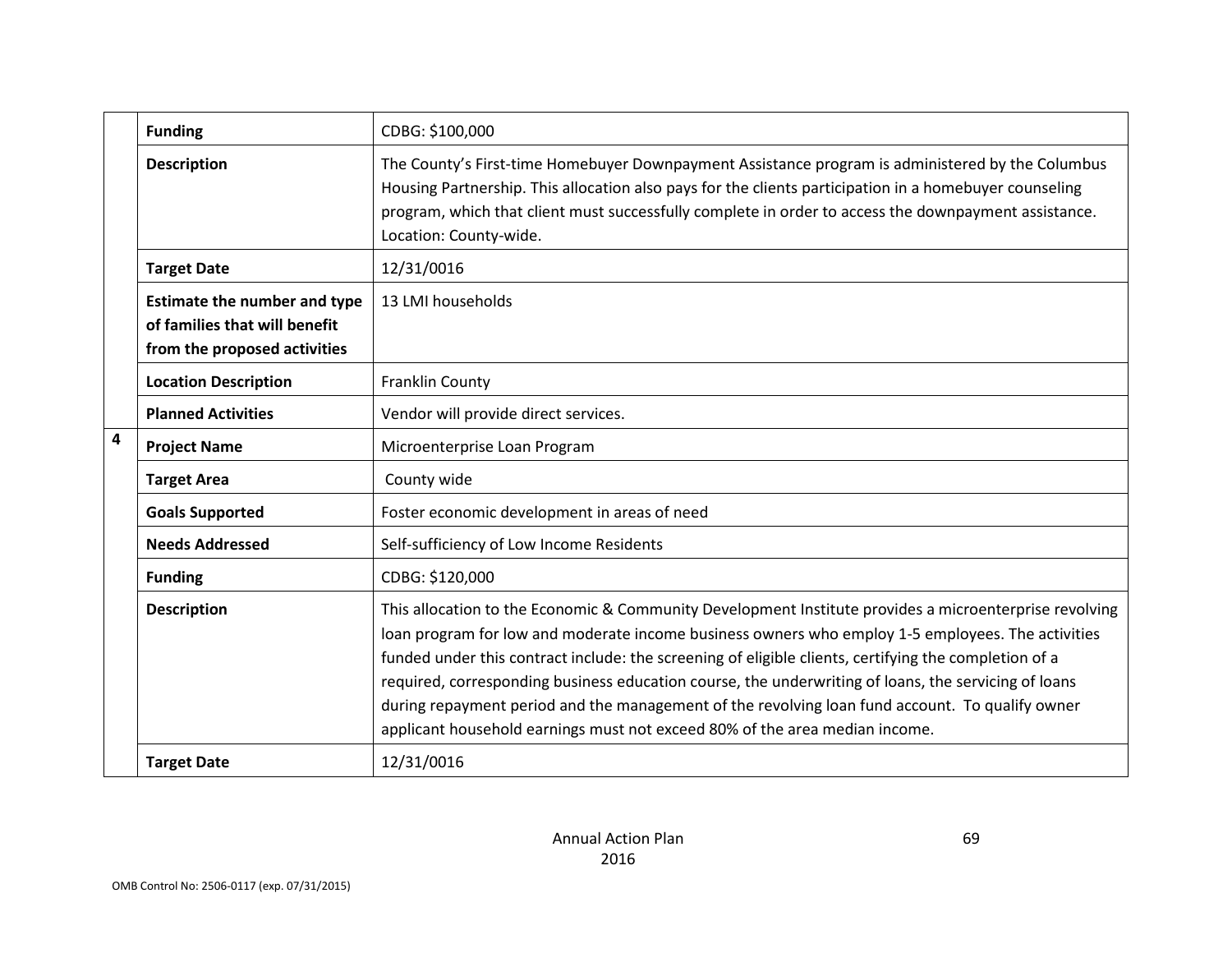|   | <b>Estimate the number and type</b><br>of families that will benefit<br>from the proposed activities | 20 businesses will be assisted                                                                                                                                                                                                                                                                                                                                                                                                                                                      |
|---|------------------------------------------------------------------------------------------------------|-------------------------------------------------------------------------------------------------------------------------------------------------------------------------------------------------------------------------------------------------------------------------------------------------------------------------------------------------------------------------------------------------------------------------------------------------------------------------------------|
|   | <b>Location Description</b>                                                                          | Franklin County                                                                                                                                                                                                                                                                                                                                                                                                                                                                     |
|   | <b>Planned Activities</b>                                                                            | Vendor will provide loan services to qualifying businesses.                                                                                                                                                                                                                                                                                                                                                                                                                         |
| 5 | <b>Project Name</b>                                                                                  | Microenterprise Business Development Program                                                                                                                                                                                                                                                                                                                                                                                                                                        |
|   | <b>Target Area</b>                                                                                   | County wide                                                                                                                                                                                                                                                                                                                                                                                                                                                                         |
|   | <b>Goals Supported</b>                                                                               | Foster economic development in areas of need<br>Increase employment opportunities                                                                                                                                                                                                                                                                                                                                                                                                   |
|   | <b>Needs Addressed</b>                                                                               | Self-sufficiency of Low Income Residents                                                                                                                                                                                                                                                                                                                                                                                                                                            |
|   | <b>Funding</b>                                                                                       | CDBG: \$75,000                                                                                                                                                                                                                                                                                                                                                                                                                                                                      |
|   | <b>Description</b>                                                                                   | This allocation to Increase, Inc. provides an entrepreneurial development training program. The program<br>is comprised of four courses: (1) Personal Finance; (2) Intro to Business; (3) Developing Your Business Plan<br>and (4) Advanced Management Seminars in Financial Management; Sales & Marketing; Human Resource<br>Management and Business taxes. To qualify owner applicant household earnings must not exceed 80% of<br>the area median income. Location: County wide. |
|   | <b>Target Date</b>                                                                                   | 12/31/0016                                                                                                                                                                                                                                                                                                                                                                                                                                                                          |
|   | <b>Estimate the number and type</b><br>of families that will benefit<br>from the proposed activities | 60 businesses will be assisted.                                                                                                                                                                                                                                                                                                                                                                                                                                                     |
|   | <b>Location Description</b>                                                                          | Franklin County                                                                                                                                                                                                                                                                                                                                                                                                                                                                     |
|   | <b>Planned Activities</b>                                                                            | Vendor will provide business development services to clients.                                                                                                                                                                                                                                                                                                                                                                                                                       |
| 6 | <b>Project Name</b>                                                                                  | Fresh Foods Initiative - United Way                                                                                                                                                                                                                                                                                                                                                                                                                                                 |
|   | <b>Target Area</b>                                                                                   | Western Franklin County/Franklinton                                                                                                                                                                                                                                                                                                                                                                                                                                                 |

70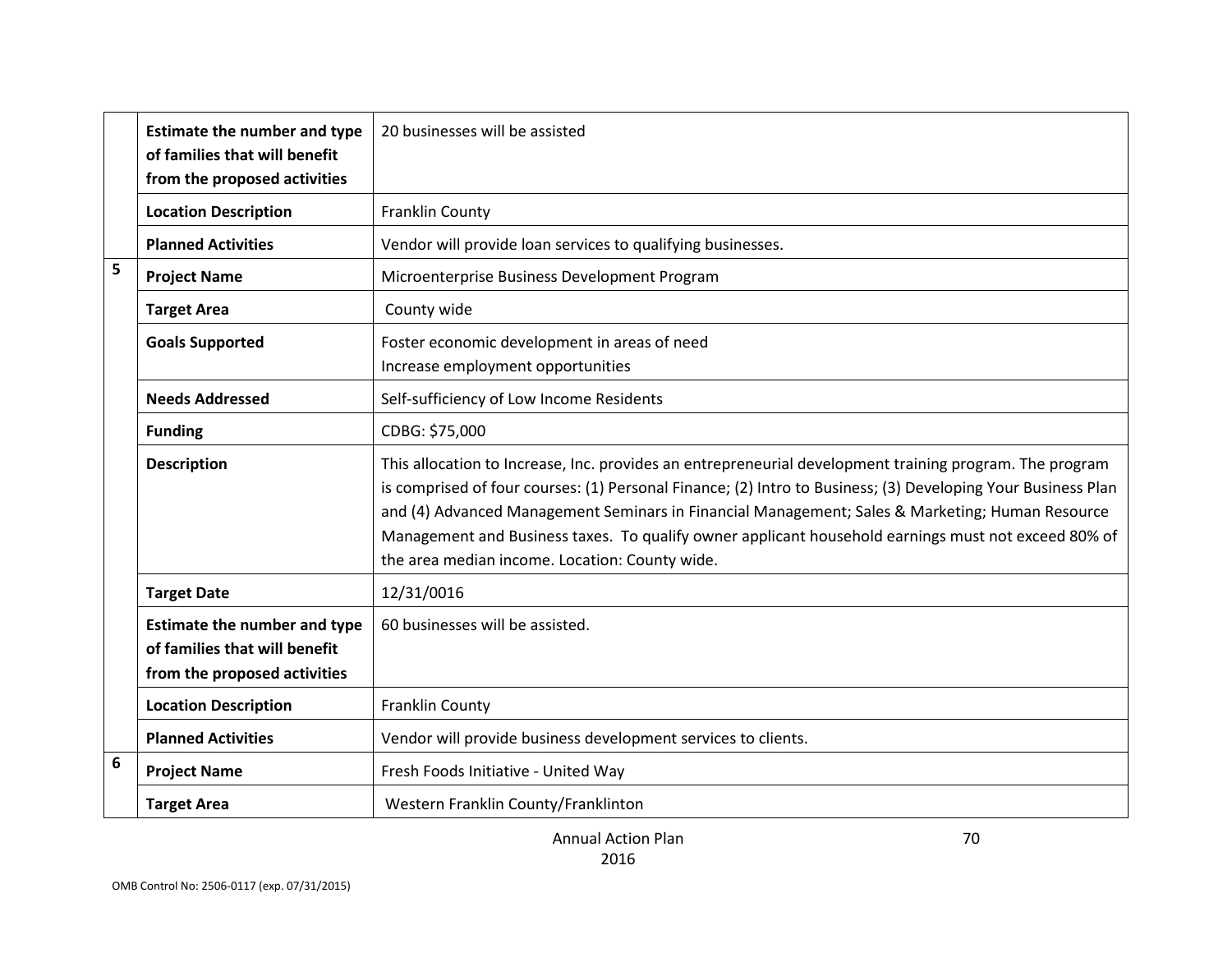|                | <b>Goals Supported</b>                                                                               | Foster economic development in areas of need<br>Improve access to healthy food<br>Neighborhood and commercial revitalization<br>Assist communities to build food system security                              |
|----------------|------------------------------------------------------------------------------------------------------|---------------------------------------------------------------------------------------------------------------------------------------------------------------------------------------------------------------|
|                | <b>Needs Addressed</b>                                                                               | Neighborhood and Commercial Revitalization<br>Self-sufficiency of Low Income Residents                                                                                                                        |
|                | <b>Funding</b>                                                                                       | CDBG: \$50,000                                                                                                                                                                                                |
|                | <b>Description</b>                                                                                   | This allocation to the United Way of Central Ohio will attempt to link local grocers with businesses located<br>in low-income neighborhoods to provide fresh foods to local residents. Location: County wide. |
|                | <b>Target Date</b>                                                                                   | 12/31/0016                                                                                                                                                                                                    |
|                | <b>Estimate the number and type</b><br>of families that will benefit<br>from the proposed activities | Vendor will provide services to 12 businesses.                                                                                                                                                                |
|                | <b>Location Description</b>                                                                          | <b>Franklin County</b>                                                                                                                                                                                        |
|                | <b>Planned Activities</b>                                                                            | United Way of Central Ohio will attempt to link local grocers with businesses located in low-income<br>neighborhoods to provide fresh foods to local residents.                                               |
| $\overline{7}$ | <b>Project Name</b>                                                                                  | <b>Respite Connections</b>                                                                                                                                                                                    |
|                | <b>Target Area</b>                                                                                   | County wide                                                                                                                                                                                                   |
|                | <b>Goals Supported</b>                                                                               | Foster opportunities to close skills gap<br>Increase employment opportunities                                                                                                                                 |
|                | <b>Needs Addressed</b>                                                                               | Self-sufficiency of Low Income Residents                                                                                                                                                                      |
|                | <b>Funding</b>                                                                                       | CDBG: \$50,000                                                                                                                                                                                                |
|                | <b>Description</b>                                                                                   | Respite Connections provides training and job sourcing services to individuals with disabilities. Location:<br>County wide.                                                                                   |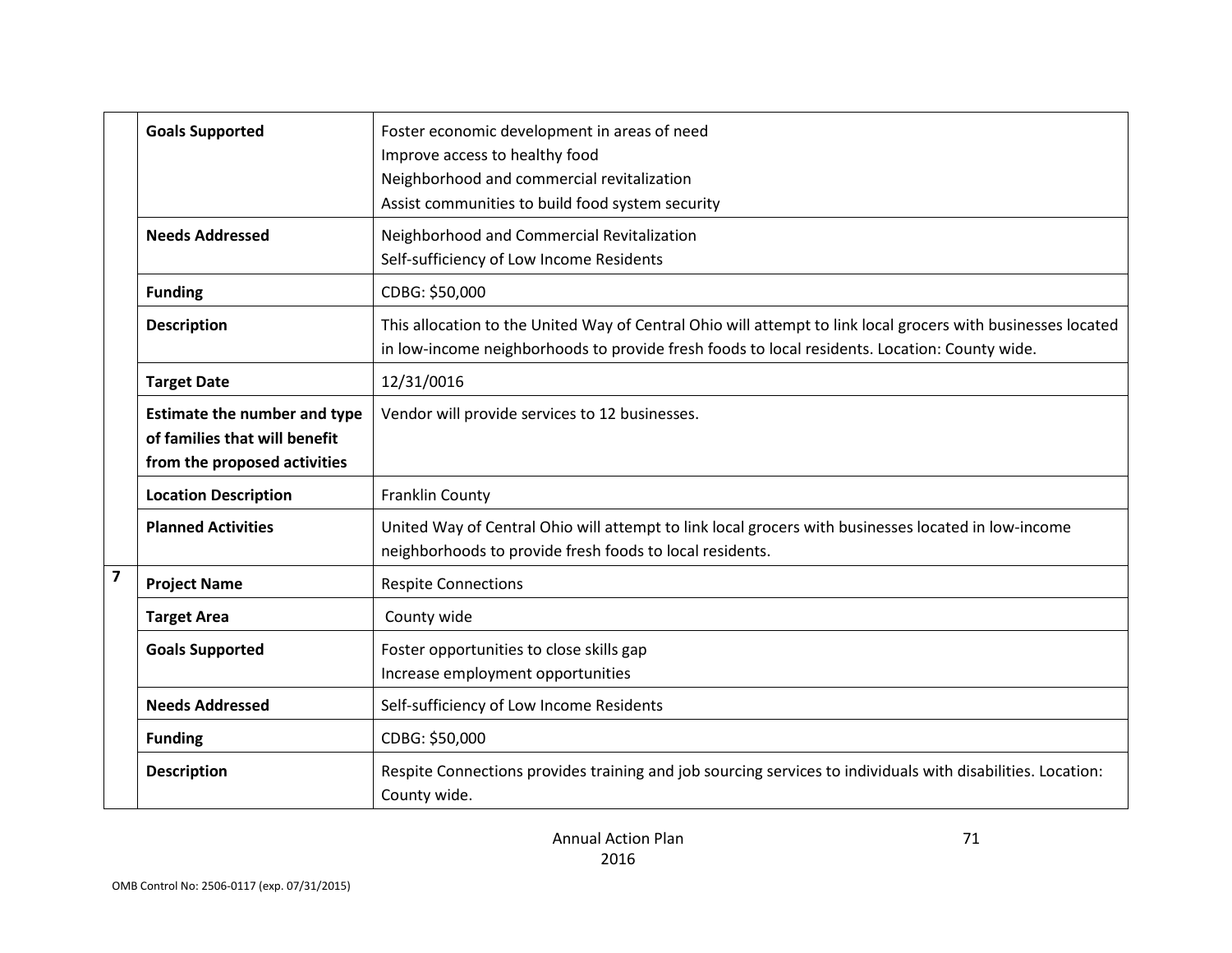|   | <b>Target Date</b>                                                                                   | 12/31/0016                                                                                                                                                                                                                                                                                                                                                                                                                                                                                                                                                                                                                      |
|---|------------------------------------------------------------------------------------------------------|---------------------------------------------------------------------------------------------------------------------------------------------------------------------------------------------------------------------------------------------------------------------------------------------------------------------------------------------------------------------------------------------------------------------------------------------------------------------------------------------------------------------------------------------------------------------------------------------------------------------------------|
|   | <b>Estimate the number and type</b><br>of families that will benefit<br>from the proposed activities | 70 disabled individuals will receive training services.                                                                                                                                                                                                                                                                                                                                                                                                                                                                                                                                                                         |
|   | <b>Location Description</b>                                                                          | Franklin County                                                                                                                                                                                                                                                                                                                                                                                                                                                                                                                                                                                                                 |
|   | <b>Planned Activities</b>                                                                            | Vendor will provide training services.                                                                                                                                                                                                                                                                                                                                                                                                                                                                                                                                                                                          |
| 8 | <b>Project Name</b>                                                                                  | Lemonade Stand                                                                                                                                                                                                                                                                                                                                                                                                                                                                                                                                                                                                                  |
|   | <b>Target Area</b>                                                                                   | Southern Franklin County                                                                                                                                                                                                                                                                                                                                                                                                                                                                                                                                                                                                        |
|   | <b>Goals Supported</b>                                                                               | Foster economic development in areas of need<br>Provide youth education & recreation activities<br>Promote and support youth programs and services                                                                                                                                                                                                                                                                                                                                                                                                                                                                              |
|   | <b>Needs Addressed</b>                                                                               | Self-sufficiency of Low Income Residents<br>Youth Recreation and Education Opportunities                                                                                                                                                                                                                                                                                                                                                                                                                                                                                                                                        |
|   | <b>Funding</b>                                                                                       | CDBG: \$15,000                                                                                                                                                                                                                                                                                                                                                                                                                                                                                                                                                                                                                  |
|   | <b>Description</b>                                                                                   | Implementation, marketing, and administration of Youth Lemonade Stand Day, a youth entrepreneur<br>initiative designed to teach youth how to start, own and operate their own micro-business by operating a<br>lemonade stand. Participating youths will have business mentors who will help foster business skills. The<br>program will help youth set goals, develop a business plan, secure investors, create a product, make profit<br>and give back to their community. Youths, ages 5 through 18 years old in underserved neighborhoods, will<br>be the primary audience recruited to participate. Location: County wide. |
|   | <b>Target Date</b>                                                                                   | 12/31/0016                                                                                                                                                                                                                                                                                                                                                                                                                                                                                                                                                                                                                      |
|   | <b>Estimate the number and type</b><br>of families that will benefit<br>from the proposed activities | 400 youth will participate in training/Lemonade Stand day.                                                                                                                                                                                                                                                                                                                                                                                                                                                                                                                                                                      |
|   | <b>Location Description</b>                                                                          | Franklin County                                                                                                                                                                                                                                                                                                                                                                                                                                                                                                                                                                                                                 |
|   |                                                                                                      | 72<br><b>Annual Action Plan</b>                                                                                                                                                                                                                                                                                                                                                                                                                                                                                                                                                                                                 |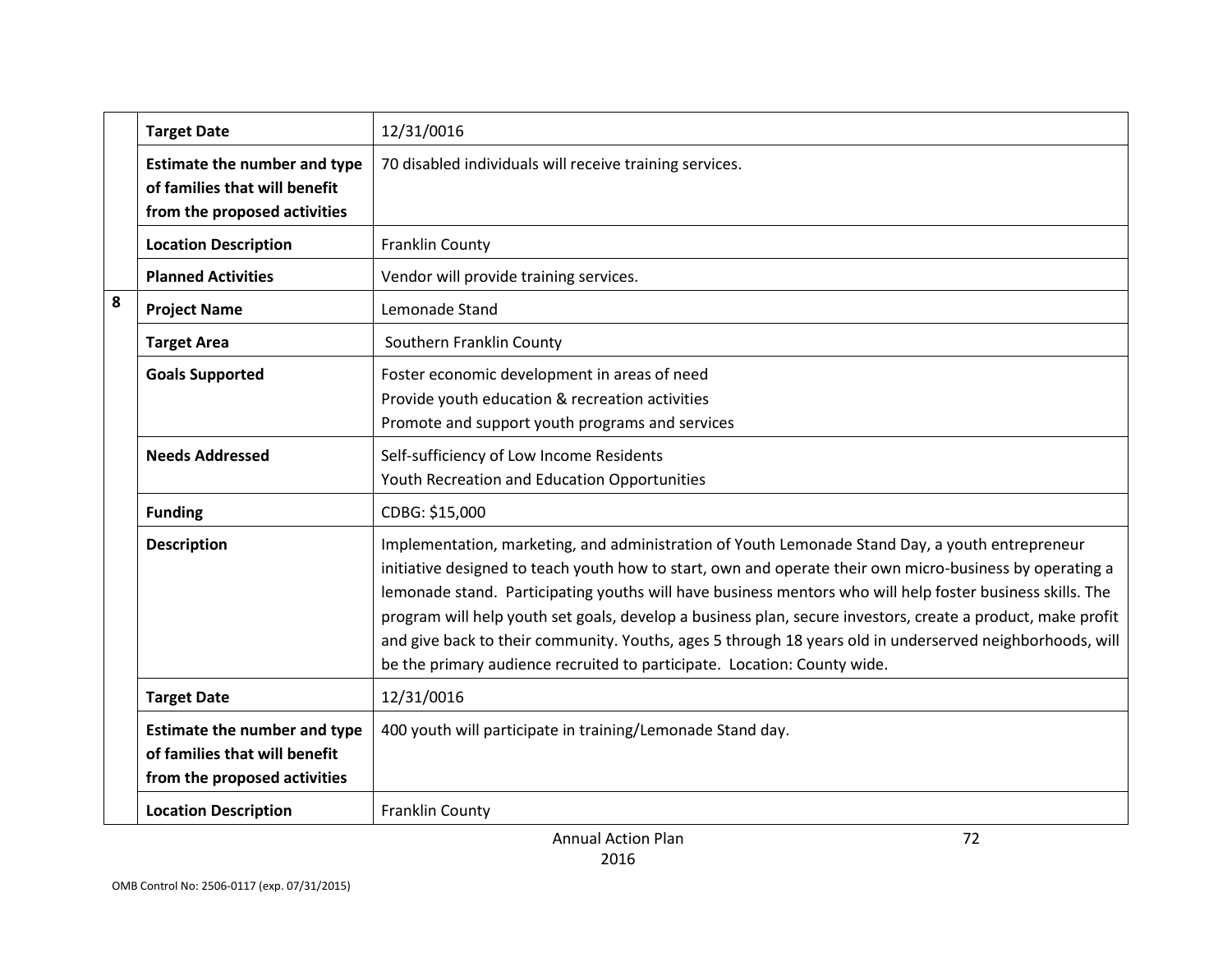|                  | <b>Planned Activities</b>           | Vendor will facilitate training and event.                                                                       |
|------------------|-------------------------------------|------------------------------------------------------------------------------------------------------------------|
| $\boldsymbol{9}$ | <b>Project Name</b>                 | <b>Housing Retention Specialist</b>                                                                              |
|                  | <b>Target Area</b>                  | County wide                                                                                                      |
|                  | <b>Goals Supported</b>              | Ensure safe and sanitary residential properties                                                                  |
|                  |                                     | Support programs that promote aging in place                                                                     |
|                  |                                     | Increase housing with supportive services                                                                        |
|                  |                                     | Provide housing options for ineligible groups                                                                    |
|                  |                                     | Assist low/moderate income home owners                                                                           |
|                  |                                     | Support homebuyer education programs and services                                                                |
|                  |                                     | Ensure equal access to housing                                                                                   |
|                  |                                     | Ensure Collaboration & cooperation with CMHA                                                                     |
|                  | <b>Needs Addressed</b>              | Safe and Sanitary Housing                                                                                        |
|                  |                                     | Housing Options for Elderly Residents                                                                            |
|                  |                                     | <b>Equal Access to Housing</b>                                                                                   |
|                  |                                     | Self-sufficiency of Low Income Residents                                                                         |
|                  | <b>Funding</b>                      | CDBG: \$52,500                                                                                                   |
|                  | <b>Description</b>                  | This allocation to the Community Housing Network provides housing retention services to low income               |
|                  |                                     | tenant households that have a history of mental illness, addiction and homelessness. Services include:           |
|                  |                                     | training classes, the monitoring of tenants, financial counseling, conflict resolution, assistance with critical |
|                  |                                     | needs, advocacy within the ADAMH system and referral to vocational services. Location: County wide.              |
|                  | <b>Target Date</b>                  | 12/31/0016                                                                                                       |
|                  | <b>Estimate the number and type</b> | 220 LMI households will be served.                                                                               |
|                  | of families that will benefit       |                                                                                                                  |
|                  | from the proposed activities        |                                                                                                                  |
|                  | <b>Location Description</b>         | Franklin County                                                                                                  |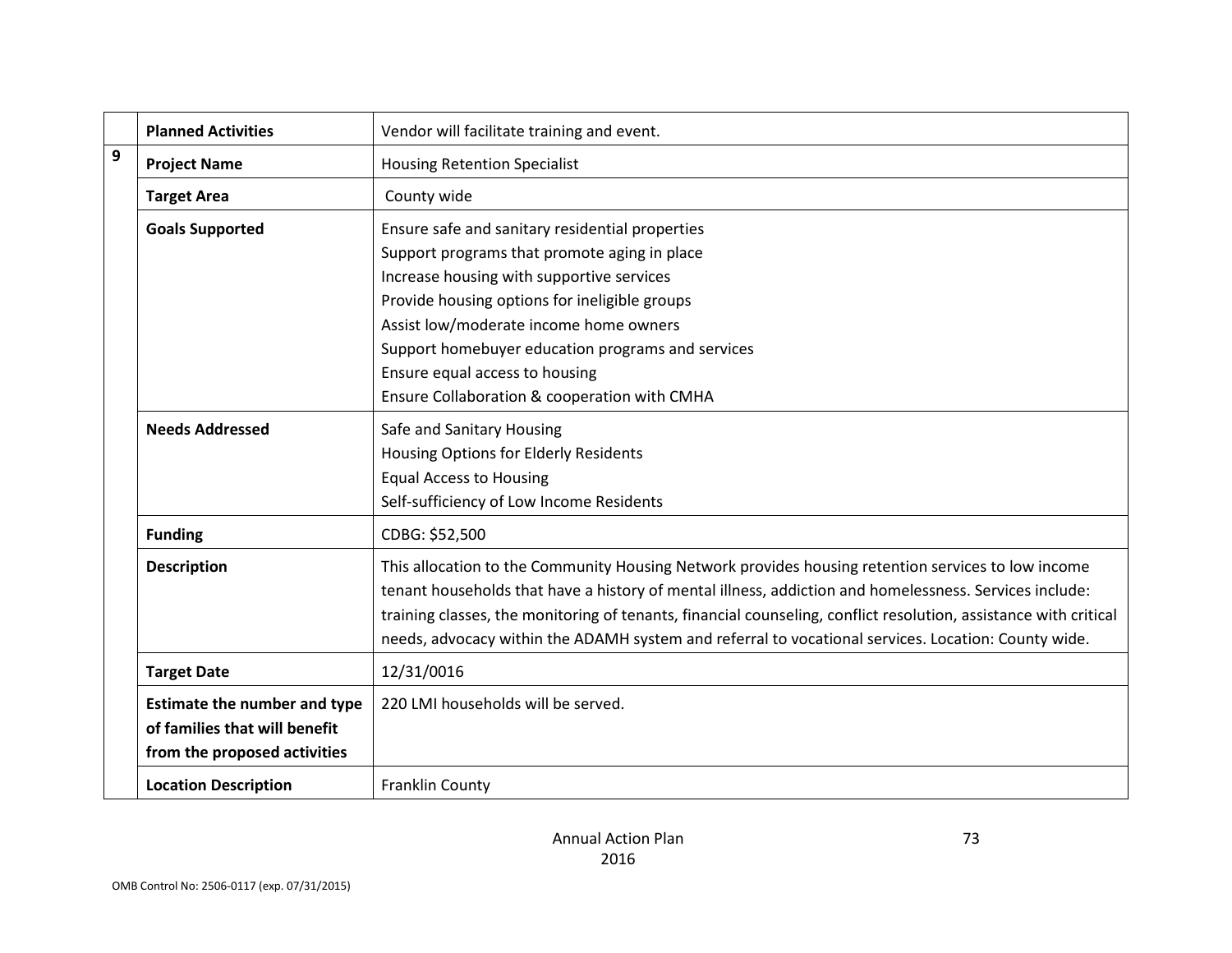|    | <b>Planned Activities</b>                                                                            | Vendor administers/mediates landlord client arbitration.                                                                                                                                |
|----|------------------------------------------------------------------------------------------------------|-----------------------------------------------------------------------------------------------------------------------------------------------------------------------------------------|
| 10 | <b>Project Name</b>                                                                                  | Lifecare Alliance - Nutritional Program                                                                                                                                                 |
|    | <b>Target Area</b>                                                                                   | County wide                                                                                                                                                                             |
|    | <b>Goals Supported</b>                                                                               | Improve access to healthy food<br>Increase access to homeless services/facilities<br>Provide supportive services to people with HIV<br>Assist communities to build food system security |
|    | <b>Needs Addressed</b>                                                                               | Supportive Service Housing for Special Needs<br>Self-sufficiency of Low Income Residents<br><b>Homeless Facilities and Services</b>                                                     |
|    | <b>Funding</b>                                                                                       | CDBG: \$40,000                                                                                                                                                                          |
|    | <b>Description</b>                                                                                   | This allocation to the Lifecare Alliance provides nutritional services to eligible individuals. Location:<br>County wide.                                                               |
|    | <b>Target Date</b>                                                                                   | 12/31/0016                                                                                                                                                                              |
|    | <b>Estimate the number and type</b><br>of families that will benefit<br>from the proposed activities | 650 low and moderate income individuals will be served.                                                                                                                                 |
|    | <b>Location Description</b>                                                                          | Franklin County                                                                                                                                                                         |
|    | <b>Planned Activities</b>                                                                            | Vendor administers the nutritional program.                                                                                                                                             |
| 11 | <b>Project Name</b>                                                                                  | Rebuilding Together - Tool Loan Library                                                                                                                                                 |
|    | <b>Target Area</b>                                                                                   | County wide and special project in one yet to be determined neighborhood                                                                                                                |
|    | <b>Goals Supported</b>                                                                               | Assist low/moderate income home owners<br>Implement a neighborhood beautification program                                                                                               |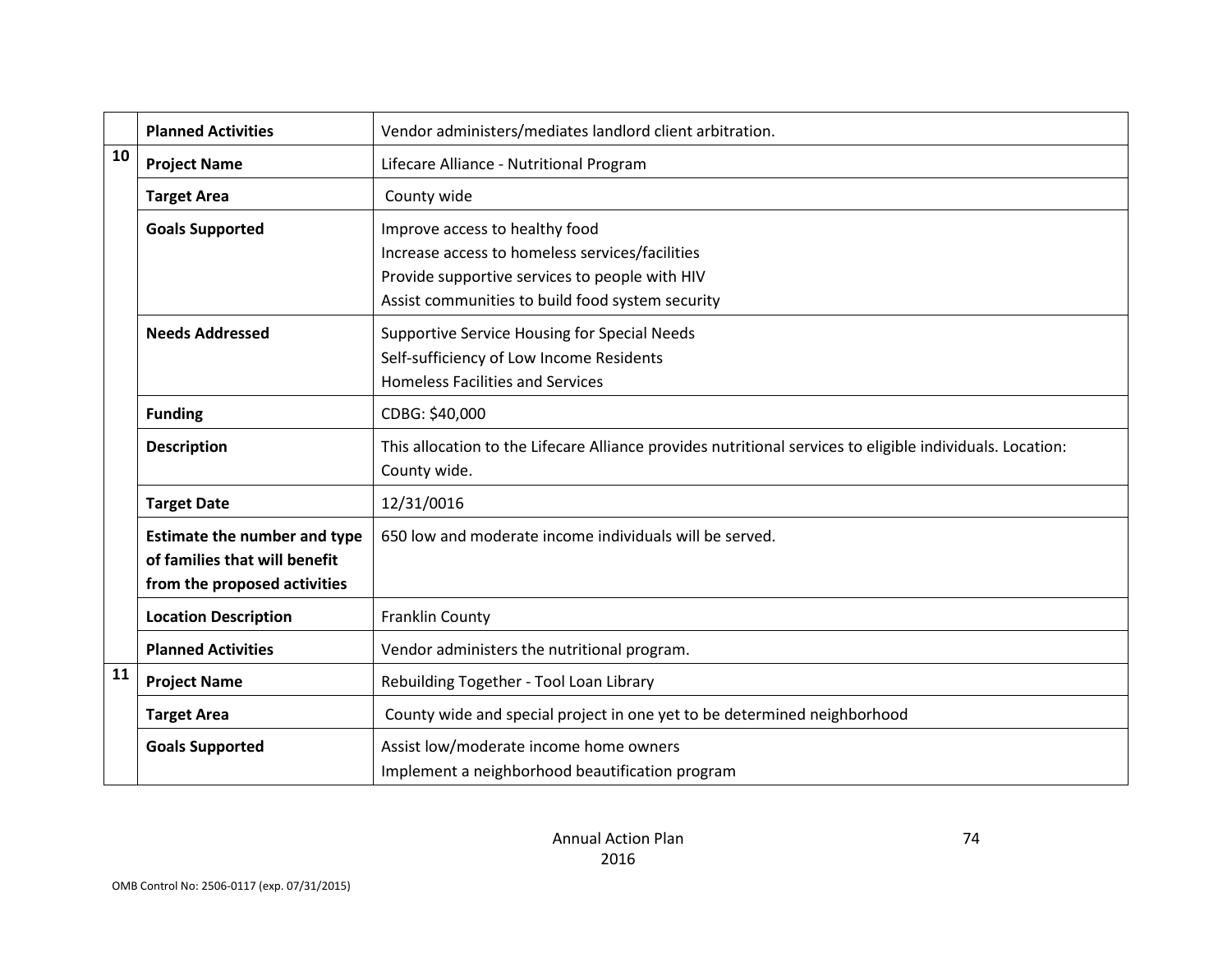|    | <b>Needs Addressed</b>                                                                               | Neighborhood and Commercial Revitalization                                                                                                                                                                                     |
|----|------------------------------------------------------------------------------------------------------|--------------------------------------------------------------------------------------------------------------------------------------------------------------------------------------------------------------------------------|
|    |                                                                                                      | Self-sufficiency of Low Income Residents                                                                                                                                                                                       |
|    | <b>Funding</b>                                                                                       | CDBG: \$50,000                                                                                                                                                                                                                 |
|    | <b>Description</b>                                                                                   | The Rebuilding Together provides a tool bank for low-income County residents. Location: County wide.                                                                                                                           |
|    | <b>Target Date</b>                                                                                   | 12/31/0016                                                                                                                                                                                                                     |
|    | <b>Estimate the number and type</b><br>of families that will benefit<br>from the proposed activities | 800 LMI individuals will utilize the tool bank.                                                                                                                                                                                |
|    | <b>Location Description</b>                                                                          | Franklin County                                                                                                                                                                                                                |
|    | <b>Planned Activities</b>                                                                            | The vendor will administer the program                                                                                                                                                                                         |
| 12 | <b>Project Name</b>                                                                                  | <b>HOTH- Housing Counseling</b>                                                                                                                                                                                                |
|    | <b>Target Area</b>                                                                                   | County wide                                                                                                                                                                                                                    |
|    | <b>Goals Supported</b>                                                                               | Promote connectivity between housing and jobs<br>Assist low/moderate income home owners<br>Support homebuyer education programs and services<br>Ensure equal access to housing<br>Ensure Collaboration & cooperation with CMHA |
|    | <b>Needs Addressed</b>                                                                               | Affordable Housing Preservation and Development<br>Safe and Sanitary Housing<br>Housing Options for Elderly Residents<br><b>Equal Access to Housing</b><br>Self-sufficiency of Low Income Residents                            |
|    | <b>Funding</b>                                                                                       | CDBG: \$15,000                                                                                                                                                                                                                 |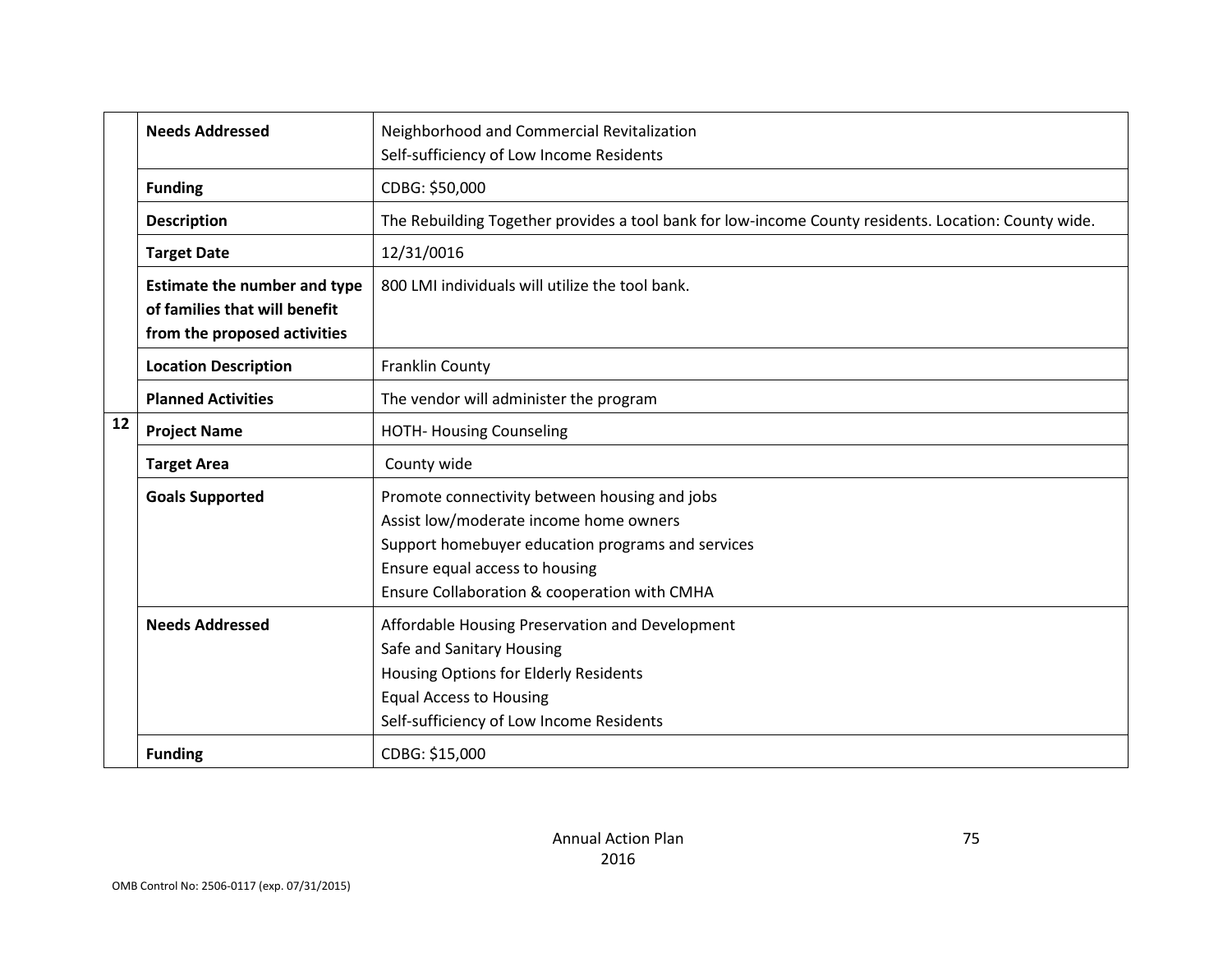|    | <b>Description</b>                                                                                   | Administered by Homes on the Hill, this program will provide housing counseling (in conjunction with<br>homeownership) to eligible homeowners and potential homeowners advising those clients in regards to<br>defaults, foreclosures and credit issues. Location: County wide. |
|----|------------------------------------------------------------------------------------------------------|---------------------------------------------------------------------------------------------------------------------------------------------------------------------------------------------------------------------------------------------------------------------------------|
|    | <b>Target Date</b>                                                                                   | 12/31/0016                                                                                                                                                                                                                                                                      |
|    | <b>Estimate the number and type</b><br>of families that will benefit<br>from the proposed activities | 50 individuals will be served.                                                                                                                                                                                                                                                  |
|    | <b>Location Description</b>                                                                          | <b>Franklin County</b>                                                                                                                                                                                                                                                          |
|    | <b>Planned Activities</b>                                                                            | Vendor will administer the counseling.                                                                                                                                                                                                                                          |
| 13 | <b>Project Name</b>                                                                                  | <b>MOBILE</b>                                                                                                                                                                                                                                                                   |
|    | <b>Target Area</b>                                                                                   | County wide                                                                                                                                                                                                                                                                     |
|    | <b>Goals Supported</b>                                                                               | Ensure safe and sanitary residential properties<br>Support programs that promote aging in place<br>Increase housing with supportive services<br>Assist low/moderate income home owners<br>Ensure equal access to housing                                                        |
|    | <b>Needs Addressed</b>                                                                               | Safe and Sanitary Housing<br>Supportive Service Housing for Special Needs<br>Housing Options for Elderly Residents<br><b>Equal Access to Housing</b><br>Self-sufficiency of Low Income Residents                                                                                |
|    | <b>Funding</b>                                                                                       | CDBG: \$25,000                                                                                                                                                                                                                                                                  |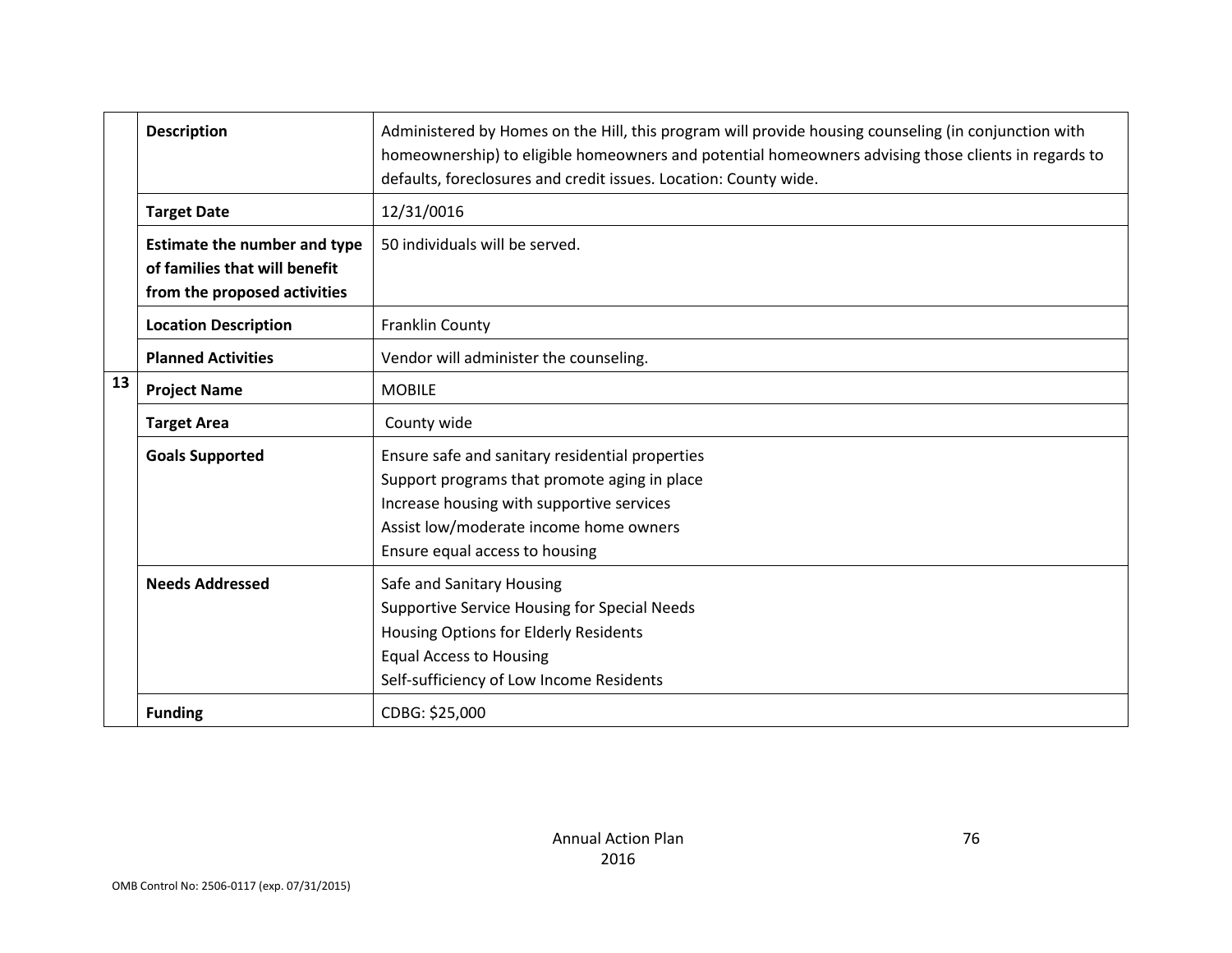|    | <b>Description</b>                                                                                   | The contract with the Mid-Ohio Board for an Independent Living Environment (M.O.B.I.L.E) provides<br>hearing enhancement equipment for low-income deaf residents of Franklin County. Under the auspices of<br>the contract M.O.B.I.L.E will: publicize the program; determine the eligibility of applicants; verify the<br>equipment needs of eligible applicants; take receipt of the equipment and be responsible for its delivery<br>and installation and will perform routine follow-up. Location: County wide. |
|----|------------------------------------------------------------------------------------------------------|---------------------------------------------------------------------------------------------------------------------------------------------------------------------------------------------------------------------------------------------------------------------------------------------------------------------------------------------------------------------------------------------------------------------------------------------------------------------------------------------------------------------|
|    | <b>Target Date</b>                                                                                   | 12/31/0016                                                                                                                                                                                                                                                                                                                                                                                                                                                                                                          |
|    | <b>Estimate the number and type</b><br>of families that will benefit<br>from the proposed activities | 20 hearing impaired individuals will be served.                                                                                                                                                                                                                                                                                                                                                                                                                                                                     |
|    | <b>Location Description</b>                                                                          | Franklin County                                                                                                                                                                                                                                                                                                                                                                                                                                                                                                     |
|    | <b>Planned Activities</b>                                                                            | Vendor will implement program.                                                                                                                                                                                                                                                                                                                                                                                                                                                                                      |
| 14 | <b>Project Name</b>                                                                                  | <b>Home Prosperity</b>                                                                                                                                                                                                                                                                                                                                                                                                                                                                                              |
|    | <b>Target Area</b>                                                                                   | Cities of Whitehall, Reynoldsburg and Grove City                                                                                                                                                                                                                                                                                                                                                                                                                                                                    |
|    | <b>Goals Supported</b>                                                                               | Promote connectivity between housing and jobs<br>Assist low/moderate income home owners<br>Support homebuyer education programs and services                                                                                                                                                                                                                                                                                                                                                                        |
|    | <b>Needs Addressed</b>                                                                               | <b>Equal Access to Housing</b><br>Self-sufficiency of Low Income Residents                                                                                                                                                                                                                                                                                                                                                                                                                                          |
|    | <b>Funding</b>                                                                                       | CDBG: \$35,000                                                                                                                                                                                                                                                                                                                                                                                                                                                                                                      |
|    | <b>Description</b>                                                                                   | Ohio State University Extension Office Ãc¿¿ a pre-purchase homeownership workshop series to assist<br>low income residents in the Cities of Whitehall, Reynoldsburg and Grove City to reach their goal of<br>becoming homeowners.                                                                                                                                                                                                                                                                                   |
|    | <b>Target Date</b>                                                                                   | 12/31/0016                                                                                                                                                                                                                                                                                                                                                                                                                                                                                                          |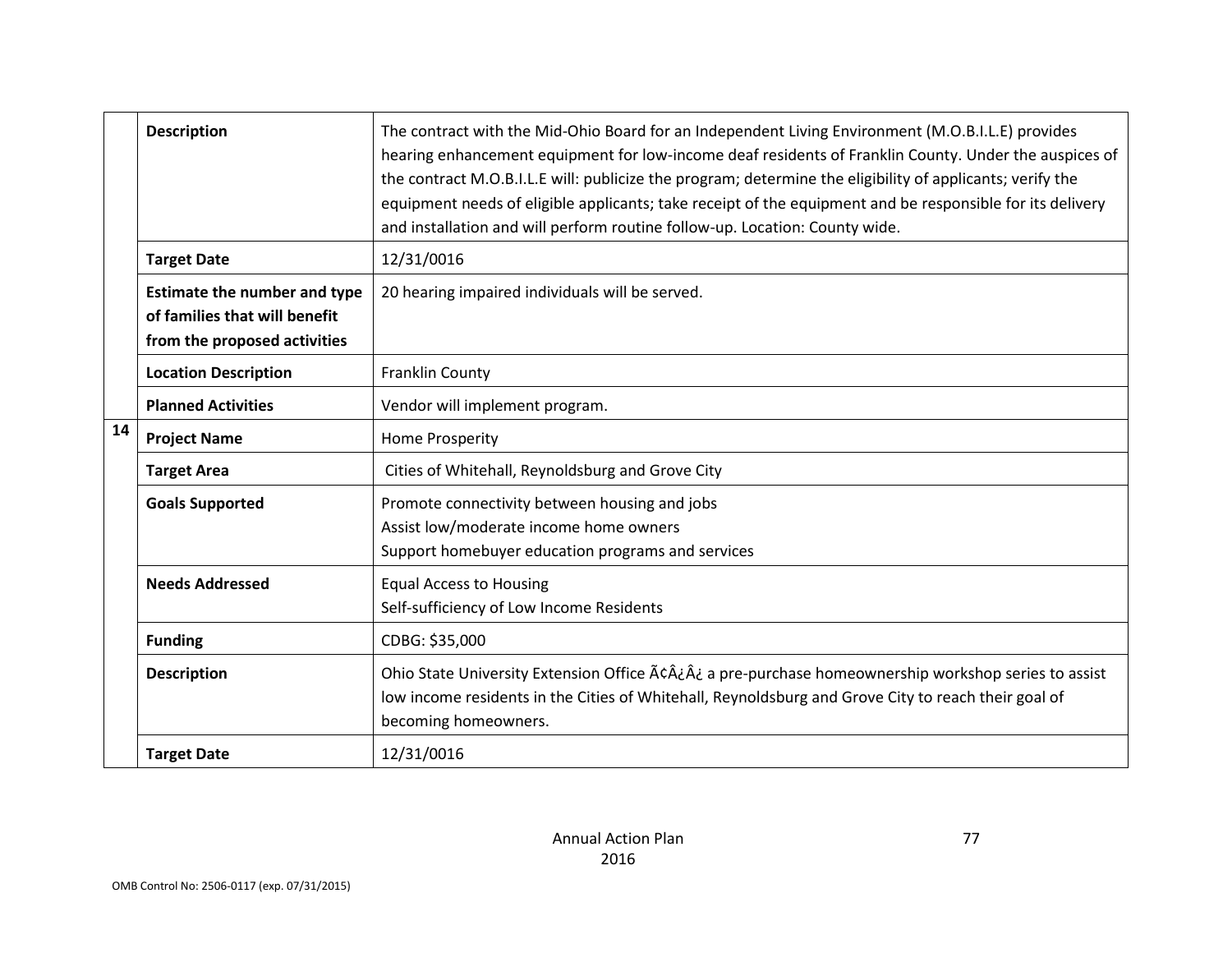|    | <b>Estimate the number and type</b><br>of families that will benefit<br>from the proposed activities | 250 families will be provided assistance                                                                                                                                               |
|----|------------------------------------------------------------------------------------------------------|----------------------------------------------------------------------------------------------------------------------------------------------------------------------------------------|
|    | <b>Location Description</b>                                                                          | Cities of Whitehall, Grove City and Reynoldsburg.                                                                                                                                      |
|    | <b>Planned Activities</b>                                                                            | Vendor will implement program.                                                                                                                                                         |
| 15 | <b>Project Name</b>                                                                                  | <b>Community Gardens</b>                                                                                                                                                               |
|    | <b>Target Area</b>                                                                                   | County wide                                                                                                                                                                            |
|    | <b>Goals Supported</b>                                                                               | Improve access to healthy food<br>Neighborhood and commercial revitalization<br>Assist communities to build food system security<br>Promote/prioritize the use of green infrastructure |
|    | <b>Needs Addressed</b>                                                                               | Neighborhood and Commercial Revitalization<br>Self-sufficiency of Low Income Residents<br>Public Improvement and Infrastructure                                                        |
|    | <b>Funding</b>                                                                                       | CDBG: \$25,000                                                                                                                                                                         |
|    | <b>Description</b>                                                                                   | Franklin Park Conservatory - provides community garden grants for low-to-moderate income<br>neighborhoods in Franklin County, outside the city of Columbus.                            |
|    | <b>Target Date</b>                                                                                   | 12/31/0016                                                                                                                                                                             |
|    | <b>Estimate the number and type</b><br>of families that will benefit<br>from the proposed activities | 500 families                                                                                                                                                                           |
|    | <b>Location Description</b>                                                                          | Franklin County                                                                                                                                                                        |
|    | <b>Planned Activities</b>                                                                            | Vendor will implement program.                                                                                                                                                         |
| 16 | <b>Project Name</b>                                                                                  | Individual Development Accounts                                                                                                                                                        |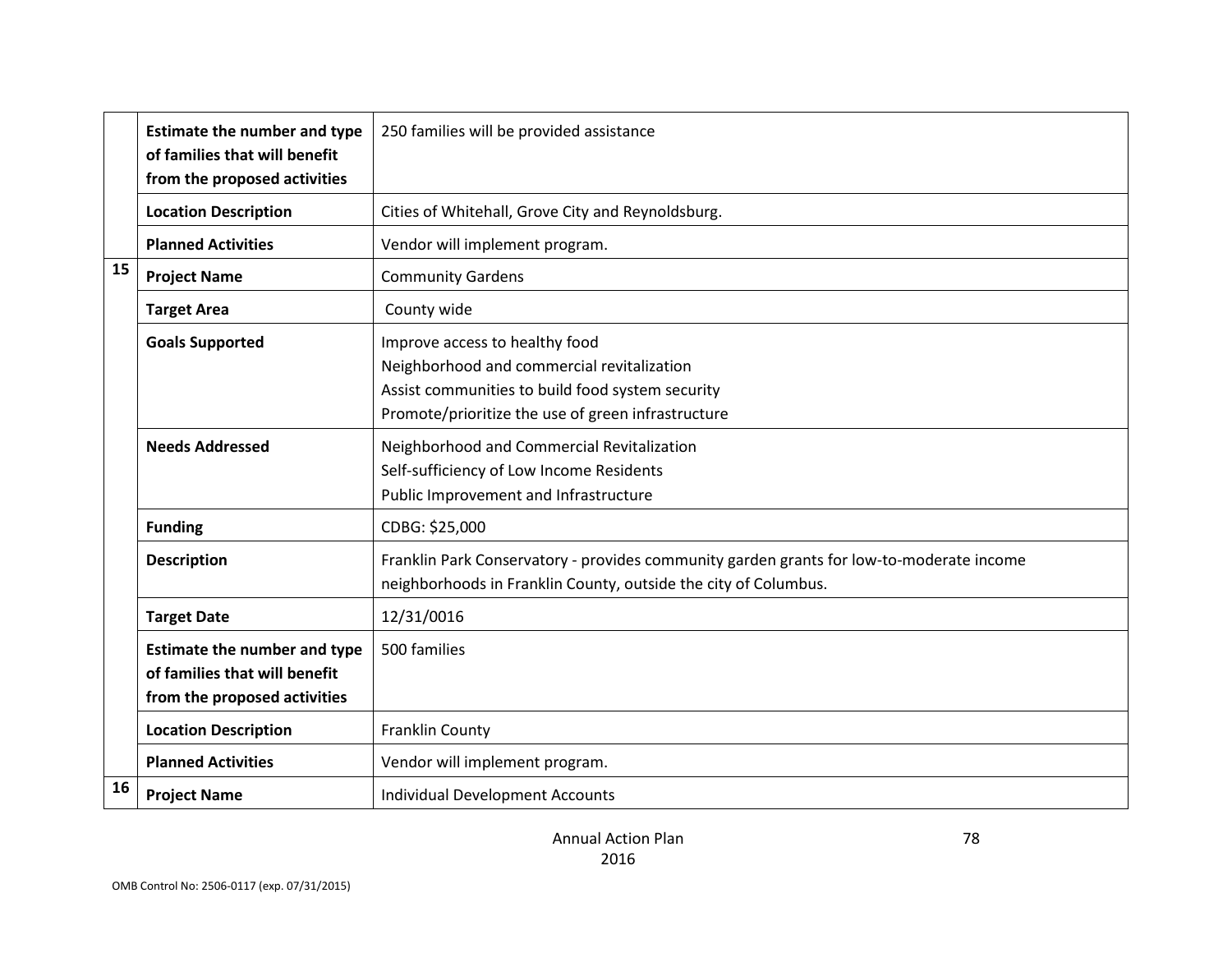|    | <b>Target Area</b>                                                                                   | County wide                                                                                                                                                                                                                                                                                                                                                   |
|----|------------------------------------------------------------------------------------------------------|---------------------------------------------------------------------------------------------------------------------------------------------------------------------------------------------------------------------------------------------------------------------------------------------------------------------------------------------------------------|
|    | <b>Goals Supported</b>                                                                               | Foster economic development in areas of need                                                                                                                                                                                                                                                                                                                  |
|    | <b>Needs Addressed</b>                                                                               | Self-sufficiency of Low Income Residents                                                                                                                                                                                                                                                                                                                      |
|    | <b>Funding</b>                                                                                       | CDBG: \$25,000                                                                                                                                                                                                                                                                                                                                                |
|    | <b>Description</b>                                                                                   | This program through the East Columbus Development Company supports Individual Development<br>accounts (IDA)s which are savings accounts paid into by qualifying individuals that are matched by public<br>and private sources designed to assist the participant in escaping poverty and achieve wealth through<br>asset acquisition. Location: County wide. |
|    | <b>Target Date</b>                                                                                   | 12/31/0016                                                                                                                                                                                                                                                                                                                                                    |
|    | <b>Estimate the number and type</b><br>of families that will benefit<br>from the proposed activities | 40 participants will be served.                                                                                                                                                                                                                                                                                                                               |
|    | <b>Location Description</b>                                                                          | Franklin County                                                                                                                                                                                                                                                                                                                                               |
|    | <b>Planned Activities</b>                                                                            | Vendor administers program.                                                                                                                                                                                                                                                                                                                                   |
| 17 | <b>Project Name</b>                                                                                  | Stepping off to College IDA                                                                                                                                                                                                                                                                                                                                   |
|    | <b>Target Area</b>                                                                                   | County wide                                                                                                                                                                                                                                                                                                                                                   |
|    | <b>Goals Supported</b>                                                                               | Foster economic development in areas of need<br>Provide youth education & recreation activities<br>Foster opportunities to close skills gap<br>Promote and support youth programs and services                                                                                                                                                                |
|    | <b>Needs Addressed</b>                                                                               | Self-sufficiency of Low Income Residents<br>Youth Recreation and Education Opportunities                                                                                                                                                                                                                                                                      |
|    | <b>Funding</b>                                                                                       | CDBG: \$26,000                                                                                                                                                                                                                                                                                                                                                |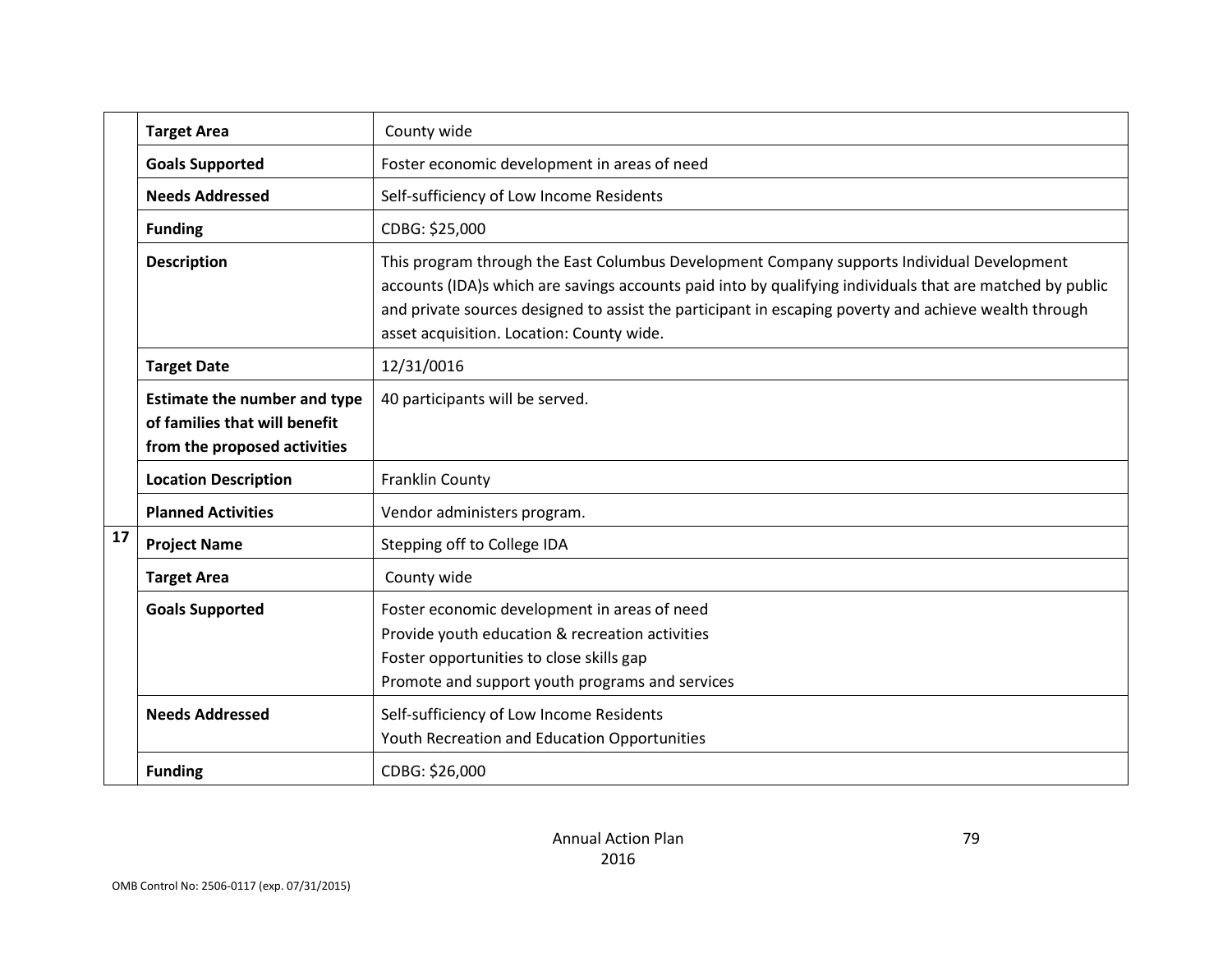|    | <b>Description</b>                                                                                   | This program through the East Columbus Development Company supports Individual Development<br>accounts (IDA)s for students prepping for college, providing them with laptops after they successfully pass<br>a curriculum. Location: County wide. |
|----|------------------------------------------------------------------------------------------------------|---------------------------------------------------------------------------------------------------------------------------------------------------------------------------------------------------------------------------------------------------|
|    | <b>Target Date</b>                                                                                   | 12/31/0016                                                                                                                                                                                                                                        |
|    | <b>Estimate the number and type</b><br>of families that will benefit<br>from the proposed activities | 12 students                                                                                                                                                                                                                                       |
|    | <b>Location Description</b>                                                                          | Franklin County                                                                                                                                                                                                                                   |
|    | <b>Planned Activities</b>                                                                            | Vendor administers program.                                                                                                                                                                                                                       |
| 18 | <b>Project Name</b>                                                                                  | City of Whitehall (San Jose Lane Curb and Gutter)                                                                                                                                                                                                 |
|    | <b>Target Area</b>                                                                                   | City of Whitehall                                                                                                                                                                                                                                 |
|    | <b>Goals Supported</b>                                                                               | Neighborhood and commercial revitalization<br>Support infrastructure maintenance and improvement                                                                                                                                                  |
|    | <b>Needs Addressed</b>                                                                               | Public Improvement and Infrastructure                                                                                                                                                                                                             |
|    | <b>Funding</b>                                                                                       | CDBG: \$110,000                                                                                                                                                                                                                                   |
|    | <b>Description</b>                                                                                   | CDBG funds will be used for street and gutter project in the City of Whitehall (San Jose lane.) Location:<br>City of Whitehall.                                                                                                                   |
|    | <b>Target Date</b>                                                                                   | 12/31/0016                                                                                                                                                                                                                                        |
|    | <b>Estimate the number and type</b><br>of families that will benefit<br>from the proposed activities | 5 residential blocks will be served.                                                                                                                                                                                                              |
|    | <b>Location Description</b>                                                                          | Franklin County                                                                                                                                                                                                                                   |
|    | <b>Planned Activities</b>                                                                            | Vendor administers program.                                                                                                                                                                                                                       |
| 19 | <b>Project Name</b>                                                                                  | Clinton Township (Aubrey Road Street Project)                                                                                                                                                                                                     |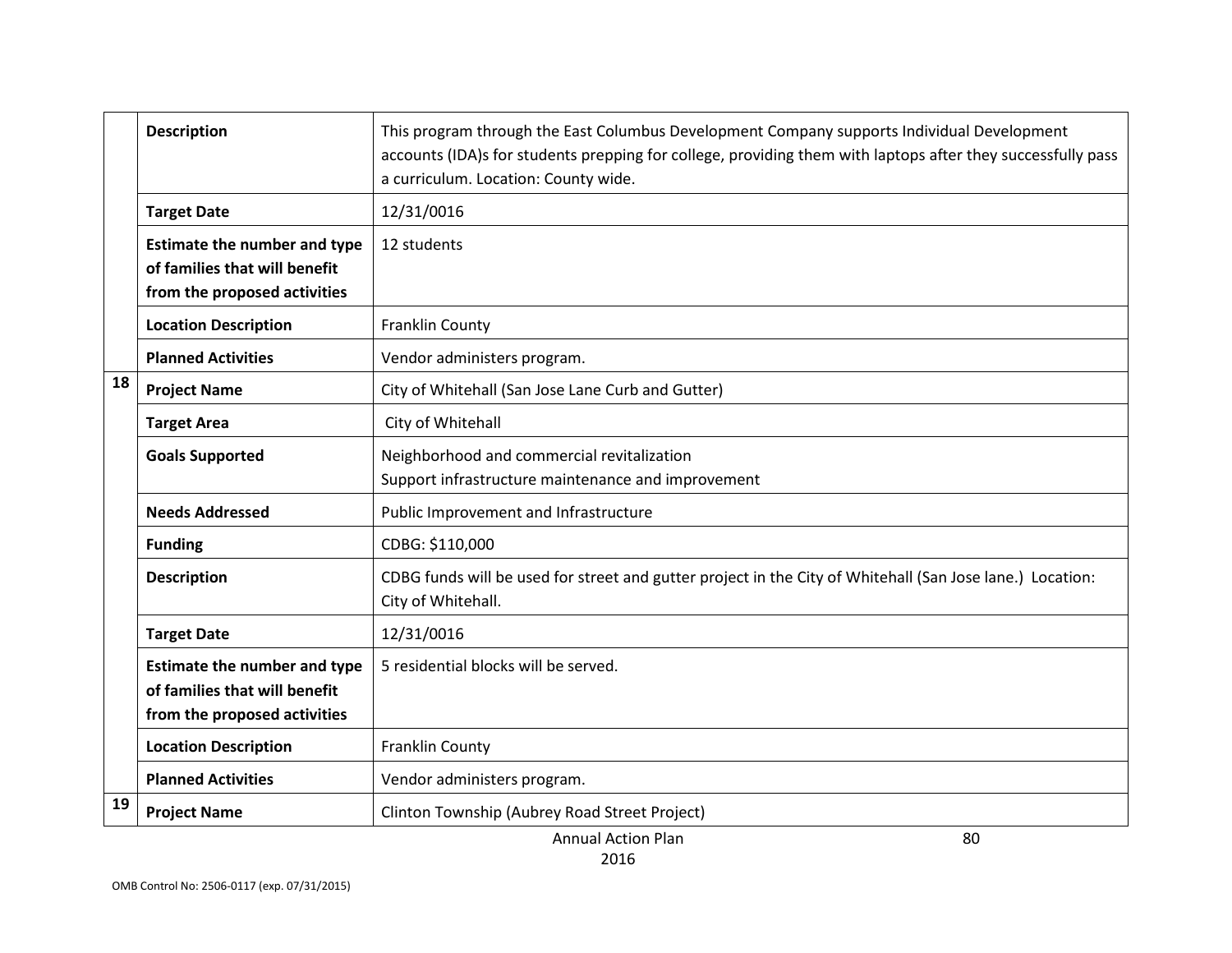|    | <b>Target Area</b>                                                                                   | <b>Clinton Township</b>                                                                                                                                           |
|----|------------------------------------------------------------------------------------------------------|-------------------------------------------------------------------------------------------------------------------------------------------------------------------|
|    | <b>Goals Supported</b>                                                                               | Neighborhood and commercial revitalization<br>Support infrastructure maintenance and improvement                                                                  |
|    | <b>Needs Addressed</b>                                                                               | Neighborhood and Commercial Revitalization<br>Public Improvement and Infrastructure                                                                               |
|    | <b>Funding</b>                                                                                       | CDBG: \$105,000                                                                                                                                                   |
|    | <b>Description</b>                                                                                   | CDBG funds will be used for a street project in Clinton Township (Aubrey Road.) Location: Clinton<br>Township.                                                    |
|    | <b>Target Date</b>                                                                                   | 12/31/0016                                                                                                                                                        |
|    | <b>Estimate the number and type</b><br>of families that will benefit<br>from the proposed activities | 2 residential blocks will be served.                                                                                                                              |
|    | <b>Location Description</b>                                                                          | Franklin County                                                                                                                                                   |
|    | <b>Planned Activities</b>                                                                            | Vendor administers program.                                                                                                                                       |
| 20 | <b>Project Name</b>                                                                                  | CDBG & HOME Program Administration                                                                                                                                |
|    | <b>Target Area</b>                                                                                   |                                                                                                                                                                   |
|    | <b>Goals Supported</b>                                                                               |                                                                                                                                                                   |
|    | <b>Needs Addressed</b>                                                                               |                                                                                                                                                                   |
|    | <b>Funding</b>                                                                                       | CDBG: \$170,000<br>HOME: \$50,000                                                                                                                                 |
|    | <b>Description</b>                                                                                   | This allocation provides funds for the overall administration, management, monitoring, budgeting, and<br>evaluation of the CDBG and HOME programs. Location: N/A. |
|    | <b>Target Date</b>                                                                                   | 12/31/0016                                                                                                                                                        |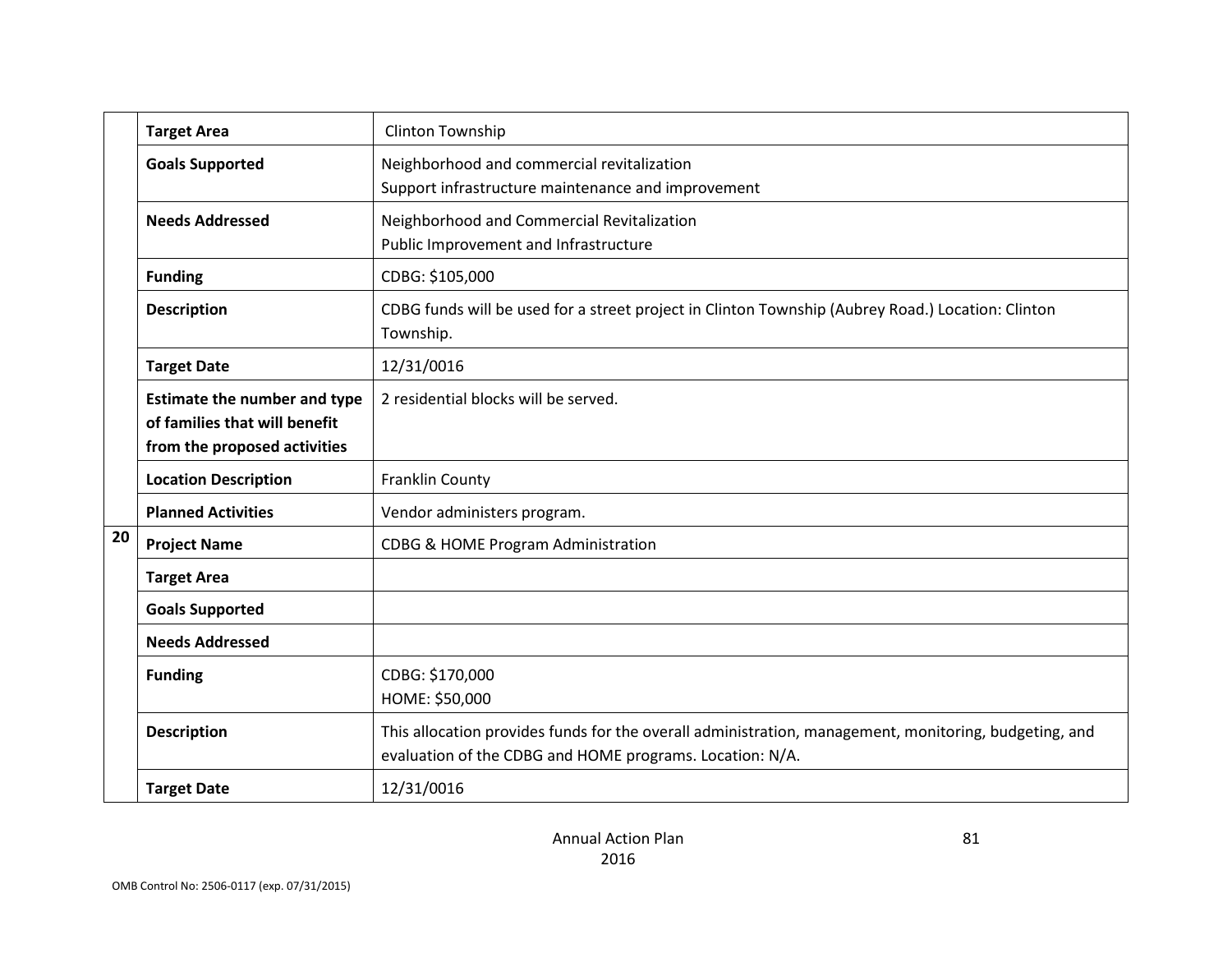|    | <b>Estimate the number and type</b><br>of families that will benefit<br>from the proposed activities |                                                                                                                                                                                                                                                                                   |
|----|------------------------------------------------------------------------------------------------------|-----------------------------------------------------------------------------------------------------------------------------------------------------------------------------------------------------------------------------------------------------------------------------------|
|    | <b>Location Description</b>                                                                          | Franklin County                                                                                                                                                                                                                                                                   |
|    | <b>Planned Activities</b>                                                                            | Program Administration                                                                                                                                                                                                                                                            |
| 21 | <b>Project Name</b>                                                                                  | <b>Fair Housing Services</b>                                                                                                                                                                                                                                                      |
|    | <b>Target Area</b>                                                                                   | County wide                                                                                                                                                                                                                                                                       |
|    | <b>Goals Supported</b>                                                                               | Ensure safe and sanitary residential properties<br>Provide housing options for ineligible groups<br>Assist low/moderate income home owners<br>Support homebuyer education programs and services<br>Ensure equal access to housing<br>Ensure Collaboration & cooperation with CMHA |
|    | <b>Needs Addressed</b>                                                                               | <b>Equal Access to Housing</b>                                                                                                                                                                                                                                                    |
|    | <b>Funding</b>                                                                                       | CDBG: \$90,000                                                                                                                                                                                                                                                                    |
|    | <b>Description</b>                                                                                   | This allocation to the Columbus Urban League provides for fair housing services to the community<br>including education, advocacy, testing and enforcement of fair housing laws and implementation of the<br>community Fair Housing Plan. Location: County-wide.                  |
|    | <b>Target Date</b>                                                                                   | 12/31/0016                                                                                                                                                                                                                                                                        |
|    | <b>Estimate the number and type</b><br>of families that will benefit<br>from the proposed activities | 5,000 individuals will receive fair housing services                                                                                                                                                                                                                              |
|    | <b>Location Description</b>                                                                          | Franklin County                                                                                                                                                                                                                                                                   |
|    | <b>Planned Activities</b>                                                                            | Vendor administers program.                                                                                                                                                                                                                                                       |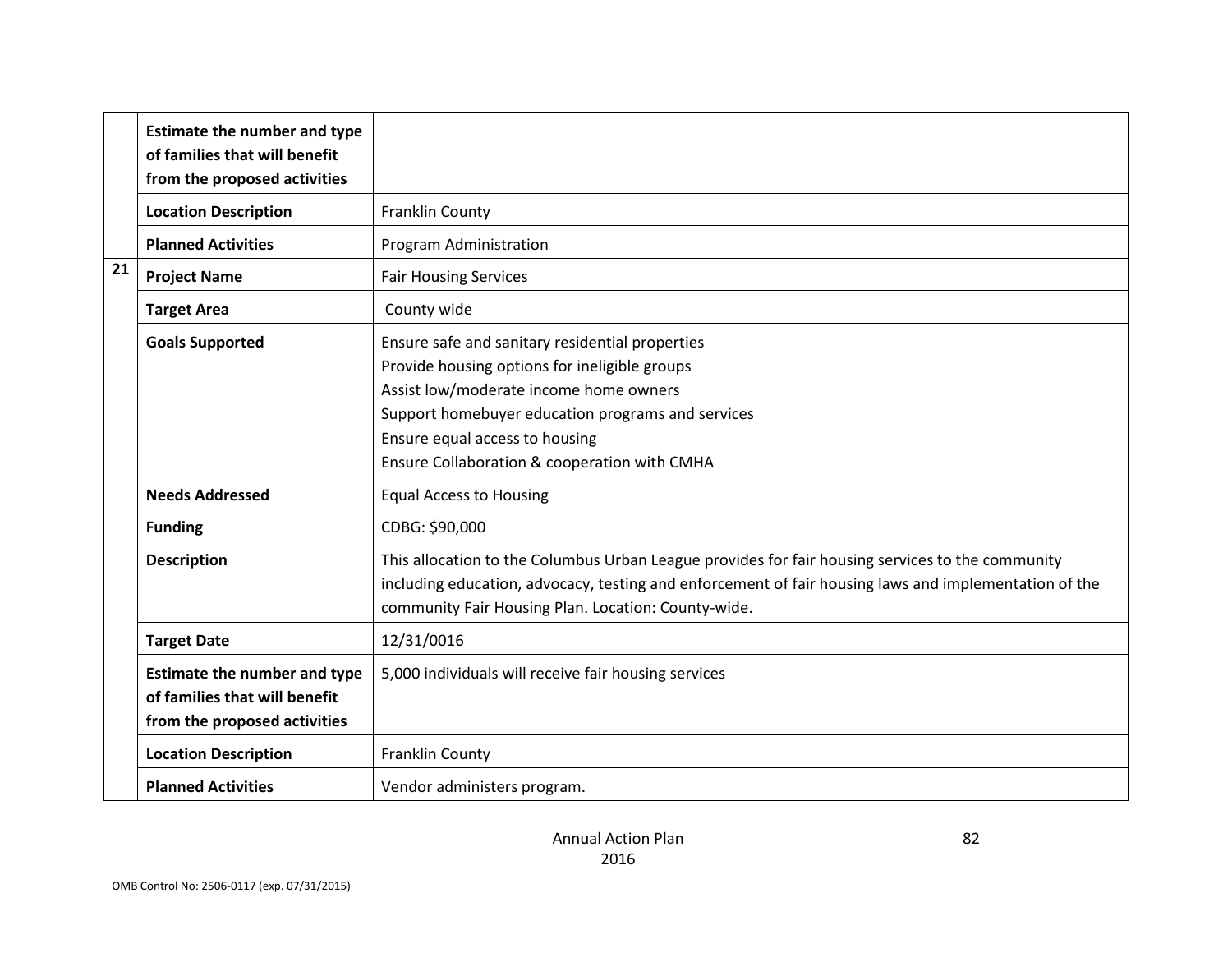| 22 | <b>Project Name</b>                                                                                  | <b>Housing Advisory Board</b>                                                                                                                                                                                                                                                                                                                                         |
|----|------------------------------------------------------------------------------------------------------|-----------------------------------------------------------------------------------------------------------------------------------------------------------------------------------------------------------------------------------------------------------------------------------------------------------------------------------------------------------------------|
|    | <b>Target Area</b>                                                                                   | County wide                                                                                                                                                                                                                                                                                                                                                           |
|    | <b>Goals Supported</b>                                                                               | Assist low/moderate income home owners<br>Expansion & preservation of affordable housing                                                                                                                                                                                                                                                                              |
|    | <b>Needs Addressed</b>                                                                               | Affordable Housing Preservation and Development                                                                                                                                                                                                                                                                                                                       |
|    | <b>Funding</b>                                                                                       | CDBG: \$10,000                                                                                                                                                                                                                                                                                                                                                        |
|    | <b>Description</b>                                                                                   | The Housing Advisory Board (HAB) was established to help expand and preserve the supply of affordable<br>housing throughout Franklin County. HAB serves that end by reviewing and making recommendations on<br>bond projects to the Franklin County Board of Commissioners and monitoring those subsequently,<br>successfully funded projects. Location: County-wide. |
|    | <b>Target Date</b>                                                                                   | 12/31/0016                                                                                                                                                                                                                                                                                                                                                            |
|    | <b>Estimate the number and type</b><br>of families that will benefit<br>from the proposed activities | 200 housing units will benefit from bond proceeds.                                                                                                                                                                                                                                                                                                                    |
|    | <b>Location Description</b>                                                                          | Franklin County                                                                                                                                                                                                                                                                                                                                                       |
|    | <b>Planned Activities</b>                                                                            | Vendor administers program.                                                                                                                                                                                                                                                                                                                                           |
| 23 | <b>Project Name</b>                                                                                  | Homelessness Outreach                                                                                                                                                                                                                                                                                                                                                 |
|    | <b>Target Area</b>                                                                                   | County wide                                                                                                                                                                                                                                                                                                                                                           |
|    | <b>Goals Supported</b>                                                                               | Provide supportive services to people with HIV<br>Increase housing with supportive services<br>Provide housing options for ineligible groups<br>Ensure equal access to housing                                                                                                                                                                                        |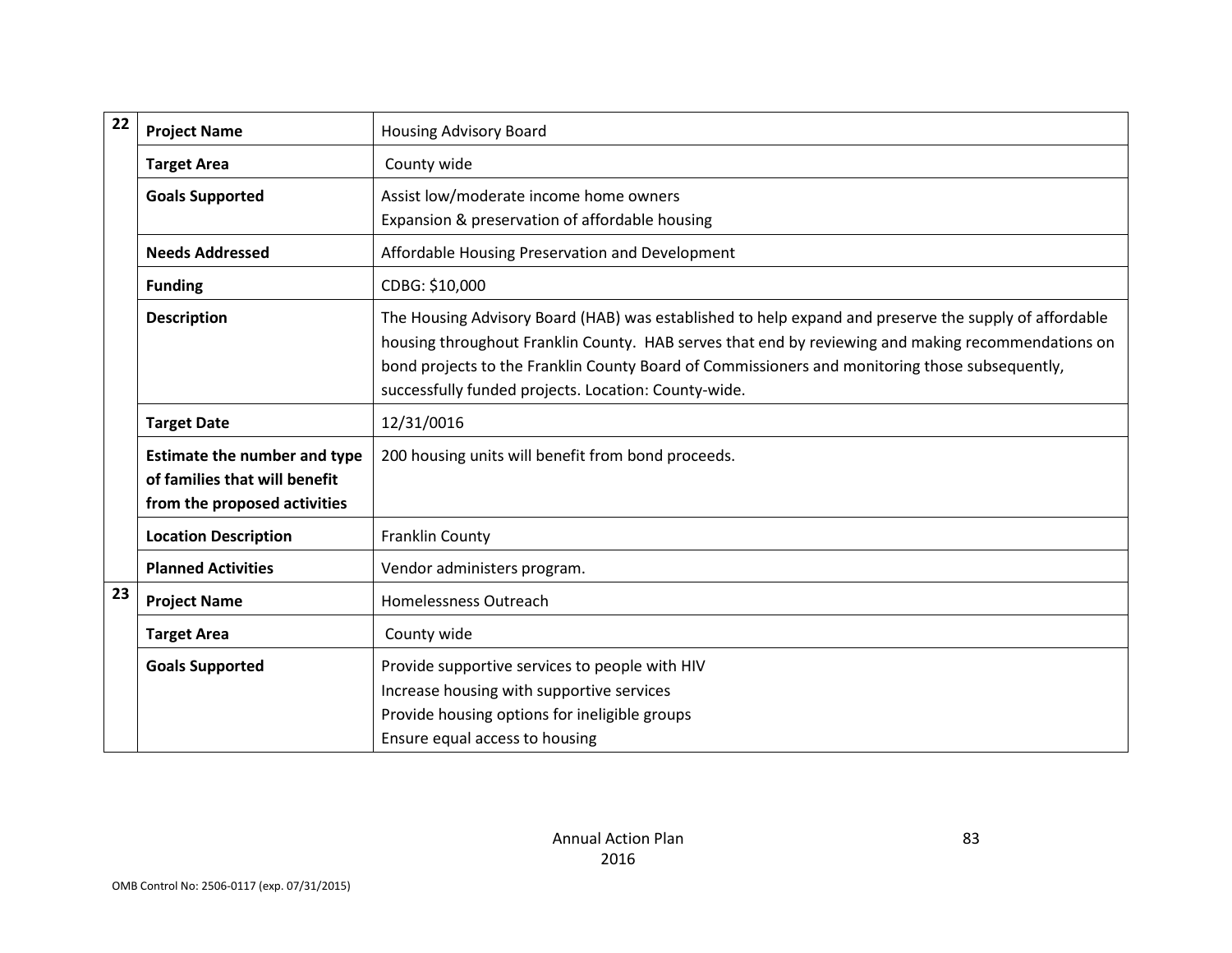|    | <b>Needs Addressed</b>                                                                               | Safe and Sanitary Housing<br>Supportive Service Housing for Special Needs<br>Housing Options for Elderly Residents<br><b>Homeless Facilities and Services</b>                                                                                                                                                                                                                  |
|----|------------------------------------------------------------------------------------------------------|--------------------------------------------------------------------------------------------------------------------------------------------------------------------------------------------------------------------------------------------------------------------------------------------------------------------------------------------------------------------------------|
|    | <b>Funding</b>                                                                                       | CDBG: \$75,000                                                                                                                                                                                                                                                                                                                                                                 |
|    | <b>Description</b>                                                                                   | Community Shelter Board Ãc¿¿ provides homelessness outreach services to individuals and families at<br>risk of or currently experiencing homelessness.                                                                                                                                                                                                                         |
|    | <b>Target Date</b>                                                                                   | 12/31/0016                                                                                                                                                                                                                                                                                                                                                                     |
|    | <b>Estimate the number and type</b><br>of families that will benefit<br>from the proposed activities | 1,500 individuals will receive permanent, supportive or technical assistance services                                                                                                                                                                                                                                                                                          |
|    | <b>Location Description</b>                                                                          | Franklin County.                                                                                                                                                                                                                                                                                                                                                               |
|    | <b>Planned Activities</b>                                                                            | Vendor administers program                                                                                                                                                                                                                                                                                                                                                     |
| 24 | <b>Project Name</b>                                                                                  | CHDO Development, Operating & Technical Assistance                                                                                                                                                                                                                                                                                                                             |
|    | <b>Target Area</b>                                                                                   | County wide                                                                                                                                                                                                                                                                                                                                                                    |
|    | <b>Goals Supported</b>                                                                               | Promote connectivity between housing and jobs<br>Increase housing with supportive services<br>Provide housing options for ineligible groups<br>Assist low/moderate income home owners<br>Expansion & preservation of affordable housing<br>Support homebuyer education programs and services<br>Ensure equal access to housing<br>Ensure Collaboration & cooperation with CMHA |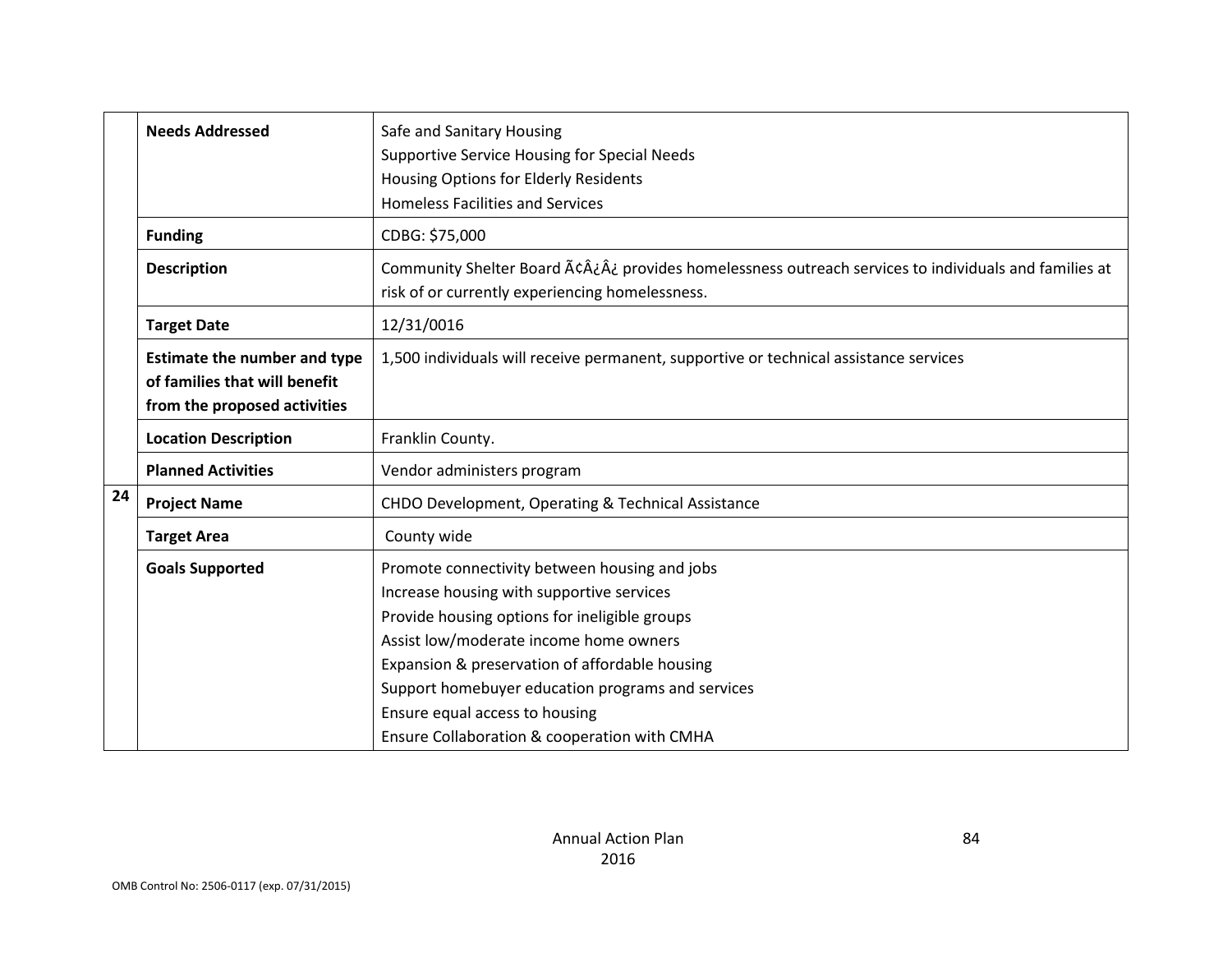|    | <b>Needs Addressed</b>                                                                               | Affordable Housing Preservation and Development<br>Safe and Sanitary Housing<br>Supportive Service Housing for Special Needs<br><b>Housing Options for Elderly Residents</b><br><b>Equal Access to Housing</b>                                                                                                                                                                                                                                                                                                                                                                                                                                                                                                                                                     |
|----|------------------------------------------------------------------------------------------------------|--------------------------------------------------------------------------------------------------------------------------------------------------------------------------------------------------------------------------------------------------------------------------------------------------------------------------------------------------------------------------------------------------------------------------------------------------------------------------------------------------------------------------------------------------------------------------------------------------------------------------------------------------------------------------------------------------------------------------------------------------------------------|
|    | <b>Funding</b>                                                                                       | HOME: \$131,745                                                                                                                                                                                                                                                                                                                                                                                                                                                                                                                                                                                                                                                                                                                                                    |
|    | <b>Description</b>                                                                                   | 5% of the county's HOME allocation is provided in the form of operating funds for county qualified<br>community housing development organizations (CHDOs); 15% in the form of development and an<br>additional \$5,000 in HOME funds are provided for technical assistance. Franklin County and the city of<br>Columbus leverage their operating funds by working with private funders, through the Community<br>Development Collaborative, to provide operating funds as well as capacity building opportunities. These<br>are program implementation costs. Activities include homeownership development, downpayment<br>assistance, rental preservation and development, tenant-based rental assistance, CHDO set aside projects<br>and CHDO operating funding. |
|    | <b>Target Date</b>                                                                                   | 12/31/0016                                                                                                                                                                                                                                                                                                                                                                                                                                                                                                                                                                                                                                                                                                                                                         |
|    | <b>Estimate the number and type</b><br>of families that will benefit<br>from the proposed activities | Two CHDOs will benefit from the allocation.                                                                                                                                                                                                                                                                                                                                                                                                                                                                                                                                                                                                                                                                                                                        |
|    | <b>Location Description</b>                                                                          | Franklin County                                                                                                                                                                                                                                                                                                                                                                                                                                                                                                                                                                                                                                                                                                                                                    |
|    | <b>Planned Activities</b>                                                                            | Vendor administers program.                                                                                                                                                                                                                                                                                                                                                                                                                                                                                                                                                                                                                                                                                                                                        |
| 25 | <b>Project Name</b>                                                                                  | Youth Council - Franklin County Jobs & Family Services                                                                                                                                                                                                                                                                                                                                                                                                                                                                                                                                                                                                                                                                                                             |
|    | <b>Target Area</b>                                                                                   | County wide                                                                                                                                                                                                                                                                                                                                                                                                                                                                                                                                                                                                                                                                                                                                                        |
|    | <b>Goals Supported</b>                                                                               | Provide youth education & recreation activities<br>Promote and support youth programs and services                                                                                                                                                                                                                                                                                                                                                                                                                                                                                                                                                                                                                                                                 |
|    | <b>Needs Addressed</b>                                                                               | Youth Recreation and Education Opportunities                                                                                                                                                                                                                                                                                                                                                                                                                                                                                                                                                                                                                                                                                                                       |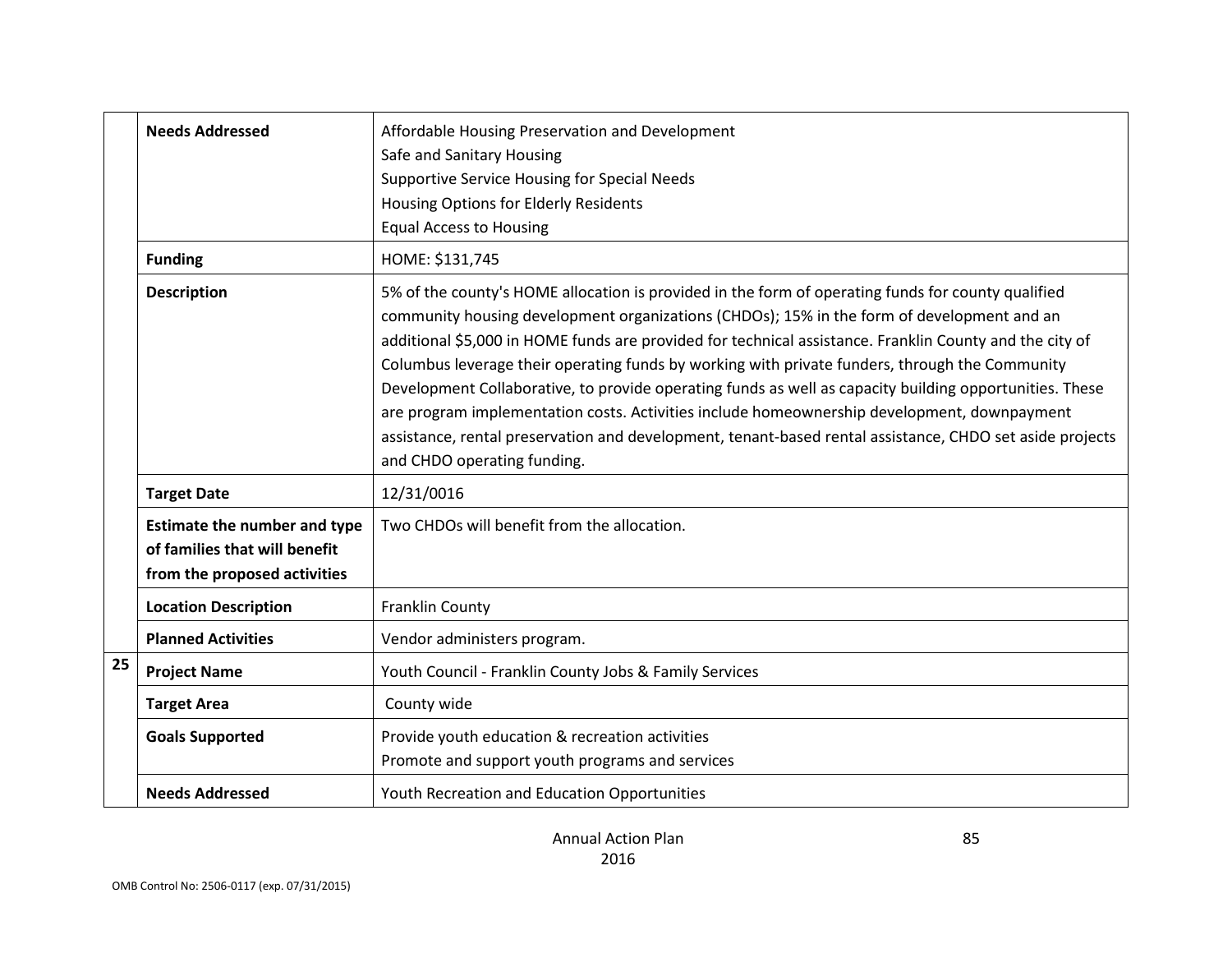|    | <b>Funding</b>                                                                                       | CDBG: \$30,000                                                                                                                                                                                                                                                                                                                                                                                                                                                                                                             |
|----|------------------------------------------------------------------------------------------------------|----------------------------------------------------------------------------------------------------------------------------------------------------------------------------------------------------------------------------------------------------------------------------------------------------------------------------------------------------------------------------------------------------------------------------------------------------------------------------------------------------------------------------|
|    | <b>Description</b>                                                                                   | Franklin County Jobs & Family Services Ãc¿¿ provides leadership skills development, community<br>engagement and activism, personal and social responsibility and advocacy skills for Franklin County youth.                                                                                                                                                                                                                                                                                                                |
|    | <b>Target Date</b>                                                                                   | 12/31/0016                                                                                                                                                                                                                                                                                                                                                                                                                                                                                                                 |
|    | <b>Estimate the number and type</b><br>of families that will benefit<br>from the proposed activities | 100 students                                                                                                                                                                                                                                                                                                                                                                                                                                                                                                               |
|    | <b>Location Description</b>                                                                          | Franklin County                                                                                                                                                                                                                                                                                                                                                                                                                                                                                                            |
|    | <b>Planned Activities</b>                                                                            | Vendor administers program.                                                                                                                                                                                                                                                                                                                                                                                                                                                                                                |
| 26 | <b>Project Name</b>                                                                                  | HQS Inspections - HOME Portfolio                                                                                                                                                                                                                                                                                                                                                                                                                                                                                           |
|    | <b>Target Area</b>                                                                                   | County wide                                                                                                                                                                                                                                                                                                                                                                                                                                                                                                                |
|    | <b>Goals Supported</b>                                                                               | Ensure safe and sanitary residential properties<br>Ensure equal access to housing<br>Ensure Collaboration & cooperation with CMHA                                                                                                                                                                                                                                                                                                                                                                                          |
|    | <b>Needs Addressed</b>                                                                               | Affordable Housing Preservation and Development<br><b>Equal Access to Housing</b>                                                                                                                                                                                                                                                                                                                                                                                                                                          |
|    | <b>Funding</b>                                                                                       | HOME: \$8,000                                                                                                                                                                                                                                                                                                                                                                                                                                                                                                              |
|    | <b>Description</b>                                                                                   | HUD regulations require the County to periodically inspect the rental units in its loan portfolio (units that<br>have been rehabilitated or constructed with County HOME dollars, and whose affordability period hasn't<br>elapsed their affordability period is based on the amount of dollars the County has put into each unit and<br>can range from 5 to 20 years.) The County contracts out with the Columbus Metropolitan Housing<br>authority to perform these inspections to HUD standards. Location: County-wide. |
|    | <b>Target Date</b>                                                                                   | 12/31/0016                                                                                                                                                                                                                                                                                                                                                                                                                                                                                                                 |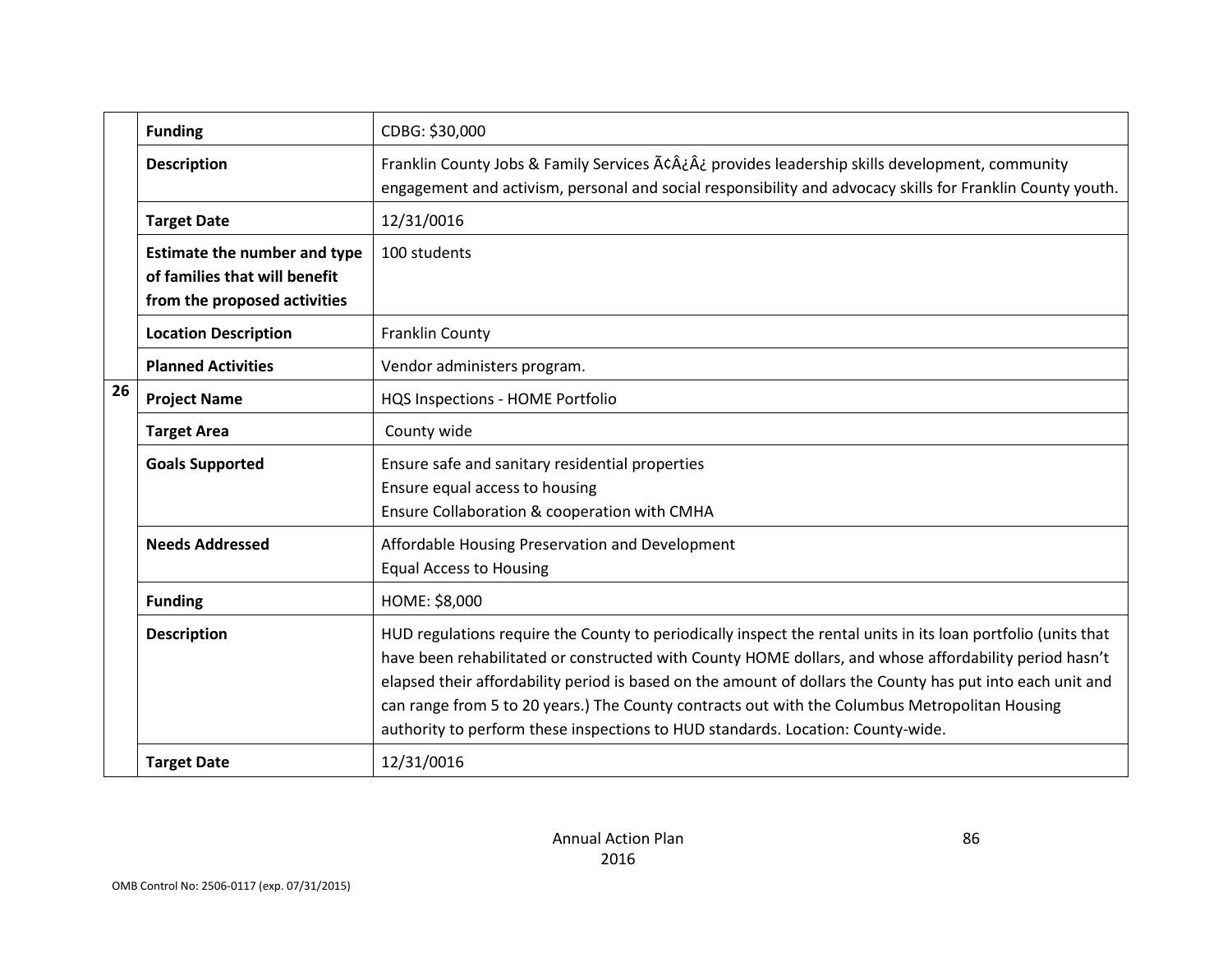|    | <b>Estimate the number and type</b><br>of families that will benefit<br>from the proposed activities | 80 HOME housing units for LMI will be inspected                                                                                                                                                                                                         |
|----|------------------------------------------------------------------------------------------------------|---------------------------------------------------------------------------------------------------------------------------------------------------------------------------------------------------------------------------------------------------------|
|    | <b>Location Description</b>                                                                          | Franklin County                                                                                                                                                                                                                                         |
|    | <b>Planned Activities</b>                                                                            | Vendor administers program.                                                                                                                                                                                                                             |
| 27 | <b>Project Name</b>                                                                                  | <b>County HOME Rental Construction Program</b>                                                                                                                                                                                                          |
|    | <b>Target Area</b>                                                                                   | Western Franklin County & Northern Franklin County at Dublin Granville Road                                                                                                                                                                             |
|    | <b>Goals Supported</b>                                                                               | Expansion & preservation of affordable housing                                                                                                                                                                                                          |
|    | <b>Needs Addressed</b>                                                                               | Affordable Housing Preservation and Development                                                                                                                                                                                                         |
|    | <b>Funding</b>                                                                                       | HOME: \$500,000                                                                                                                                                                                                                                         |
|    | <b>Description</b>                                                                                   | The two projects to be funded are the Community Housing Network Relocation Project (\$250,000) and<br>the Rebuilding Lives Initiative Commons at 161 (\$250,000) allocated through the County's 2016 HOME<br>allocation process. Location: County wide. |
|    | <b>Target Date</b>                                                                                   | 12/31/0016                                                                                                                                                                                                                                              |
|    | <b>Estimate the number and type</b><br>of families that will benefit<br>from the proposed activities | A total of 127 units of affordable rental housing will be constructed and rehabilitated (65 in conjunction<br>with the CHN Relocation (West) project and 62 with the Rebuilding Lives Commons at 161 project.)                                          |
|    | <b>Location Description</b>                                                                          | Franklin County                                                                                                                                                                                                                                         |
|    | <b>Planned Activities</b>                                                                            | Vendors administer programs.                                                                                                                                                                                                                            |
| 28 | <b>Project Name</b>                                                                                  | <b>Emergency Solutions Grant</b>                                                                                                                                                                                                                        |
|    | <b>Target Area</b>                                                                                   | Countywide                                                                                                                                                                                                                                              |
|    | <b>Goals Supported</b>                                                                               | Increase access to homeless services/facilities<br>Increase housing with supportive services<br>Provide housing options for ineligible groups<br>87<br><b>Annual Action Plan</b>                                                                        |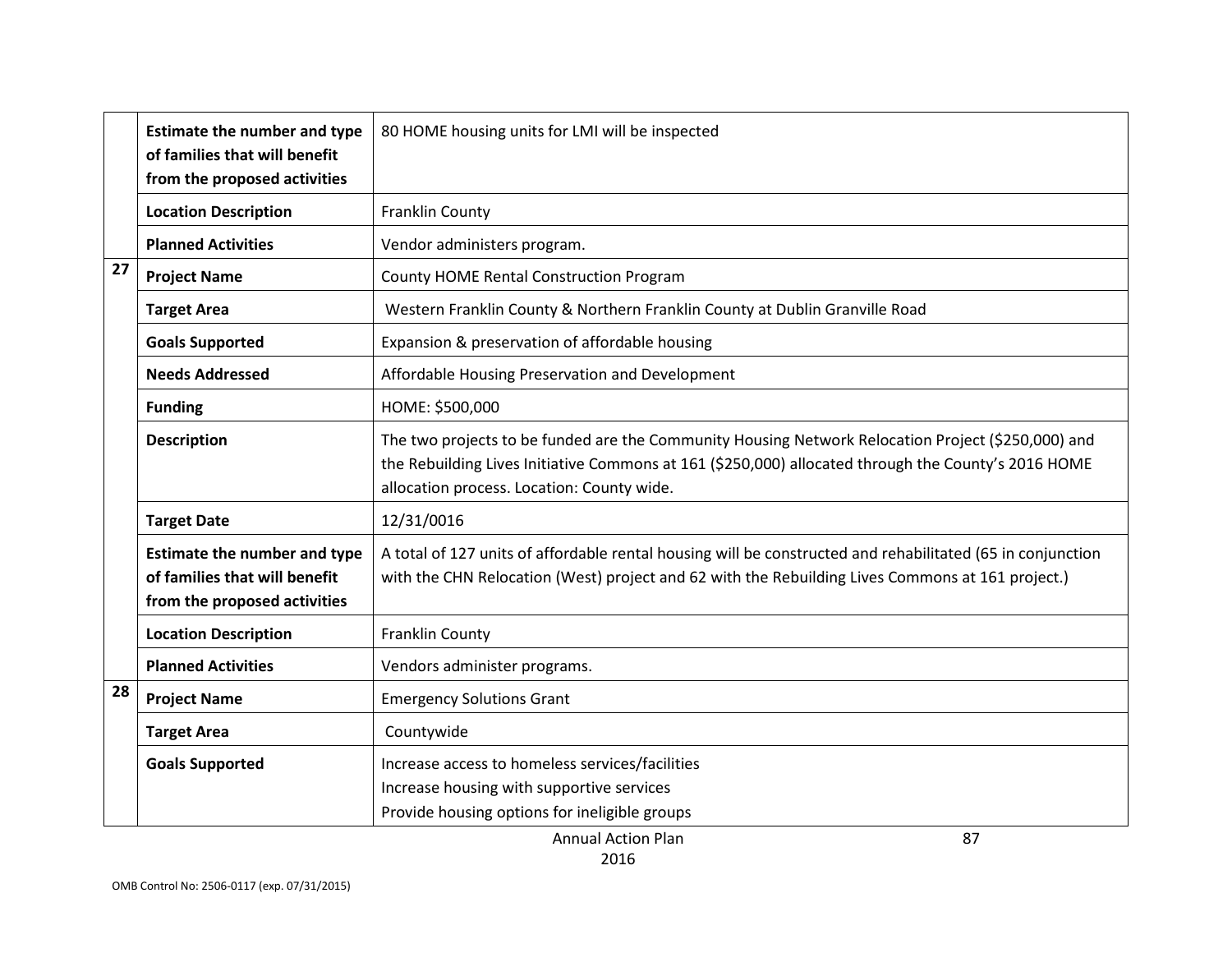|  | <b>Needs Addressed</b>                                                                               | Safe and Sanitary Housing<br>Supportive Service Housing for Special Needs<br>Equal Access to Housing<br><b>Homeless Facilities and Services</b>                                                   |
|--|------------------------------------------------------------------------------------------------------|---------------------------------------------------------------------------------------------------------------------------------------------------------------------------------------------------|
|  | <b>Funding</b>                                                                                       | ESG: \$164,136                                                                                                                                                                                    |
|  | <b>Description</b>                                                                                   | Funding will provide operating dollars to an emergency housing agency to offer shelter and supportive<br>services to individuals, families, youth, and women with children. Location: Suppressed. |
|  | <b>Target Date</b>                                                                                   | 12/31/0016                                                                                                                                                                                        |
|  | <b>Estimate the number and type</b><br>of families that will benefit<br>from the proposed activities | 2,450 homeless individuals will benefit from services.                                                                                                                                            |
|  | <b>Location Description</b>                                                                          | <b>Franklin County</b>                                                                                                                                                                            |
|  | <b>Planned Activities</b>                                                                            | Vendor administers program.                                                                                                                                                                       |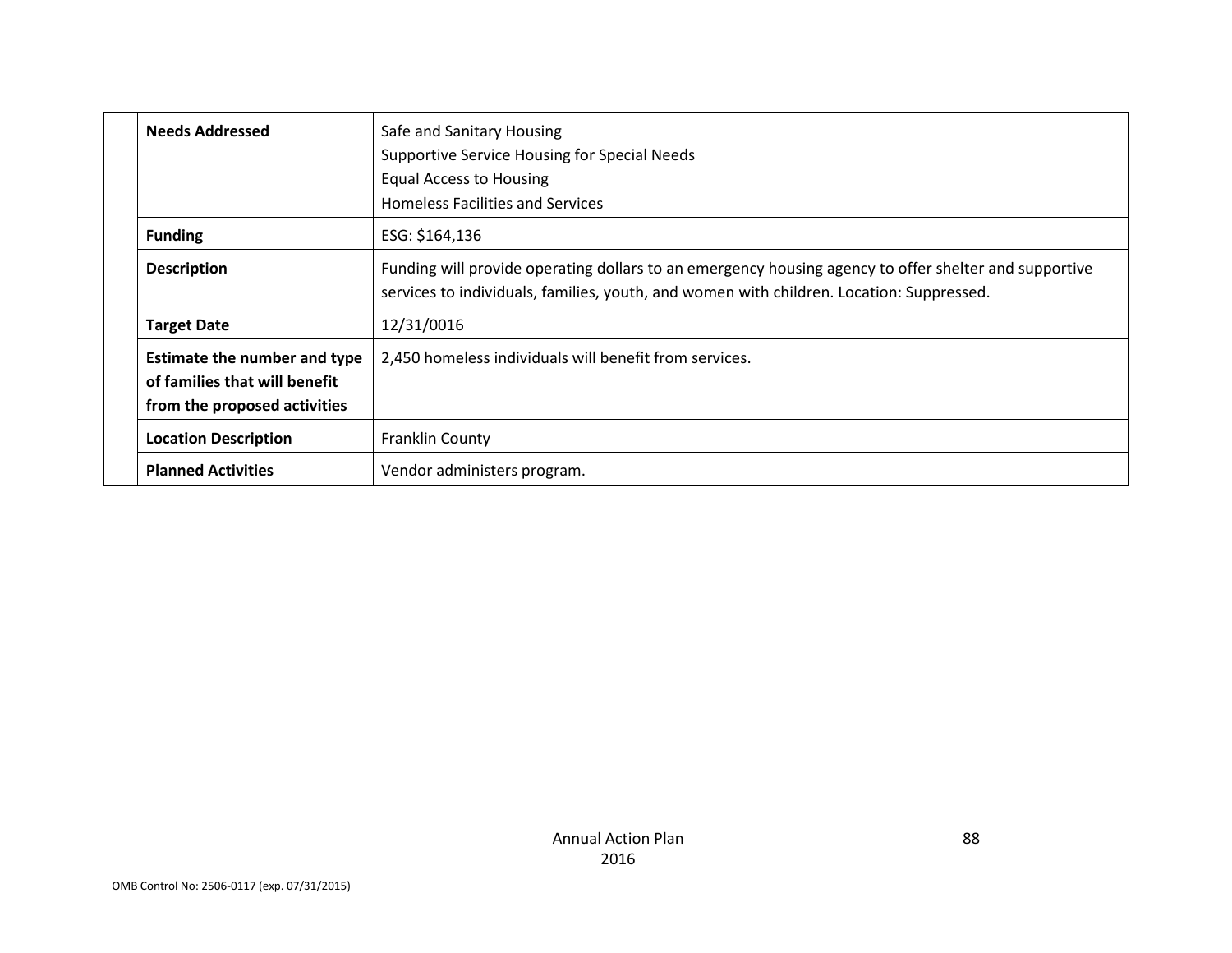# **AP-50 Geographic Distribution – 91.220(f)**

# **Description of the geographic areas of the entitlement (including areas of low-income and minority concentration) where assistance will be directed**

Most of the CDBG, HOME and ESG programs operate countywide where programs are geared to benefit primarily low- to moderate-income families.

The following CDBG programs do operate in specific and defined areas that have been determined to be either low/moderate income or blighted: Fresh foods initiative; Lemonade Stand; the Home Prosperity program and the City of Whitehall and Clinton Township infrastructure projects. The HOME Commons at 161 project will be located in the Dublin-Granville road area of Franklin County and the rental rehabilitation program will primarily occur in western Franklin County

Funds will be strategically allocated to ensure that investments achieve the strategic goals of this plan and meet CDBG national objectives and other programmatic requirements. Accordingly, the county will take a community-driven approach to funding, one that prioritizes investments which provide the greatest increase in quality of life for LMI residents. In this way, investments will be tailored to supplement the specific assets and opportunities of the communities receiving funding.

## **Geographic Distribution**

| Target Area   Percentage of Funds |
|-----------------------------------|
|                                   |

**Table 10 - Geographic Distribution** 

## **Rationale for the priorities for allocating investments geographically**

See above.

#### **Discussion**

HUD CPD resources are provided to programs that operate county-wide as well as in specific geographic areas. The county has identified specific areas of need and targets resources to those areas. The Housing rehabilitation program operates throughout the county.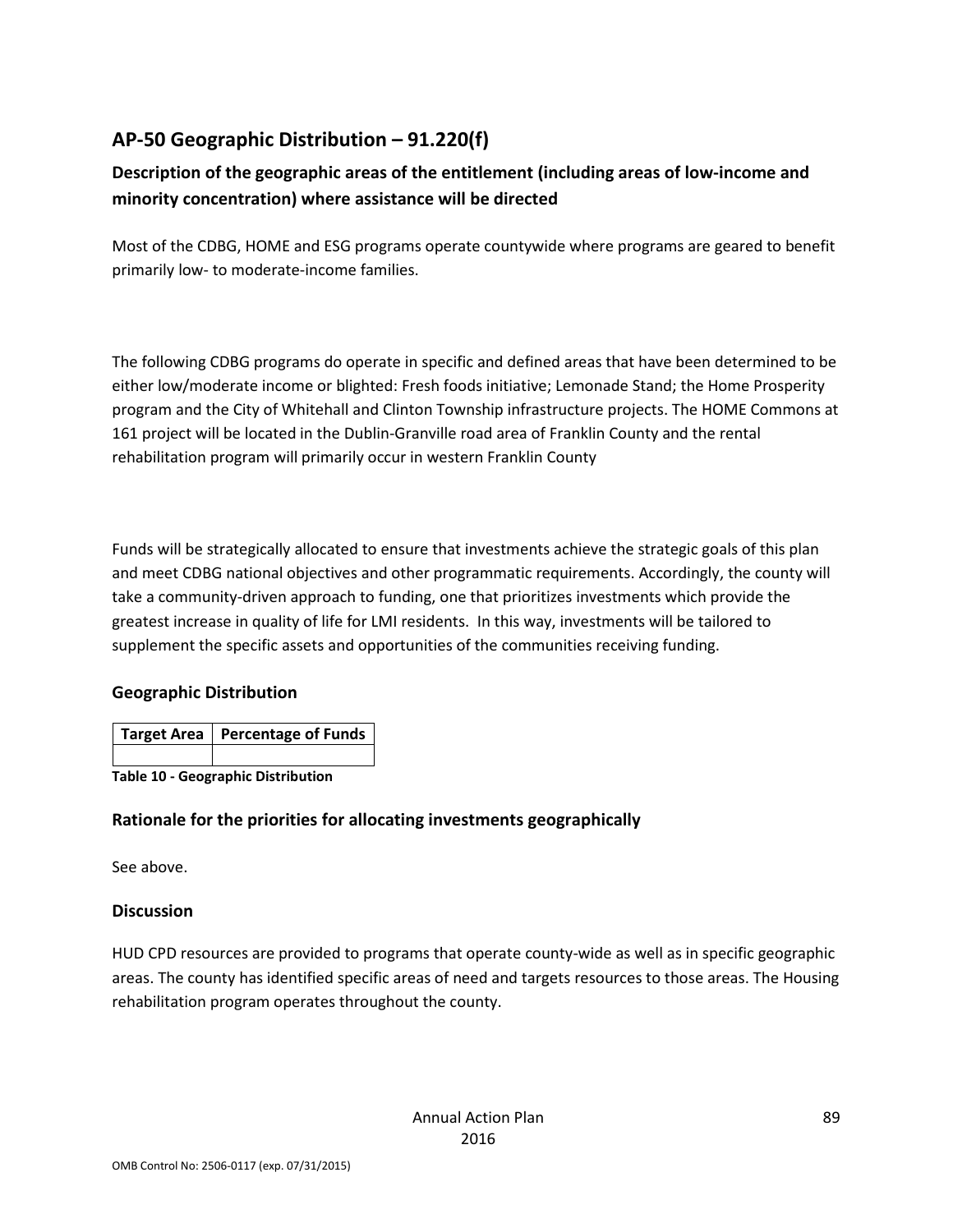# **Affordable Housing**

# **AP-55 Affordable Housing – 91.220(g)**

### **Introduction**

Franklin County invests federal funds in the development of rental and for sale units, the rehabilitation and repair of existing homeowner units and the provision of supportive services and emergency shelter benefiting low and moderate income households. This section shows specific goals for the number of homeless, non-homeless, and special needs households that will be provided affordable housing during the 2016 program year. Also shown is the number of affordable housing units that will be provided with CDBG and HOME funds. Programs that will provide these units are the CDBG and HOME Affordable Housing Funds and the Rebuilding Lives Program.

| One Year Goals for the Number of Households to be Supported          |       |  |
|----------------------------------------------------------------------|-------|--|
| <b>Homeless</b>                                                      | 2.500 |  |
| Non-Homeless                                                         | 100   |  |
| Special-Needs                                                        | 500   |  |
| Total                                                                | 3,100 |  |
| One Vesu Caele fau Affandele Hausine bu Cunnent Basulusma<br>T.L. 44 |       |  |

**Table 11 - One Year Goals for Affordable Housing by Support Requirement**

| One Year Goals for the Number of Households Supported Through |     |
|---------------------------------------------------------------|-----|
| <b>Rental Assistance</b>                                      |     |
| The Production of New Units                                   | 100 |
| <b>Rehab of Existing Units</b>                                | 160 |
| <b>Acquisition of Existing Units</b>                          |     |
| Total                                                         | 76C |

**Table 12 - One Year Goals for Affordable Housing by Support Type**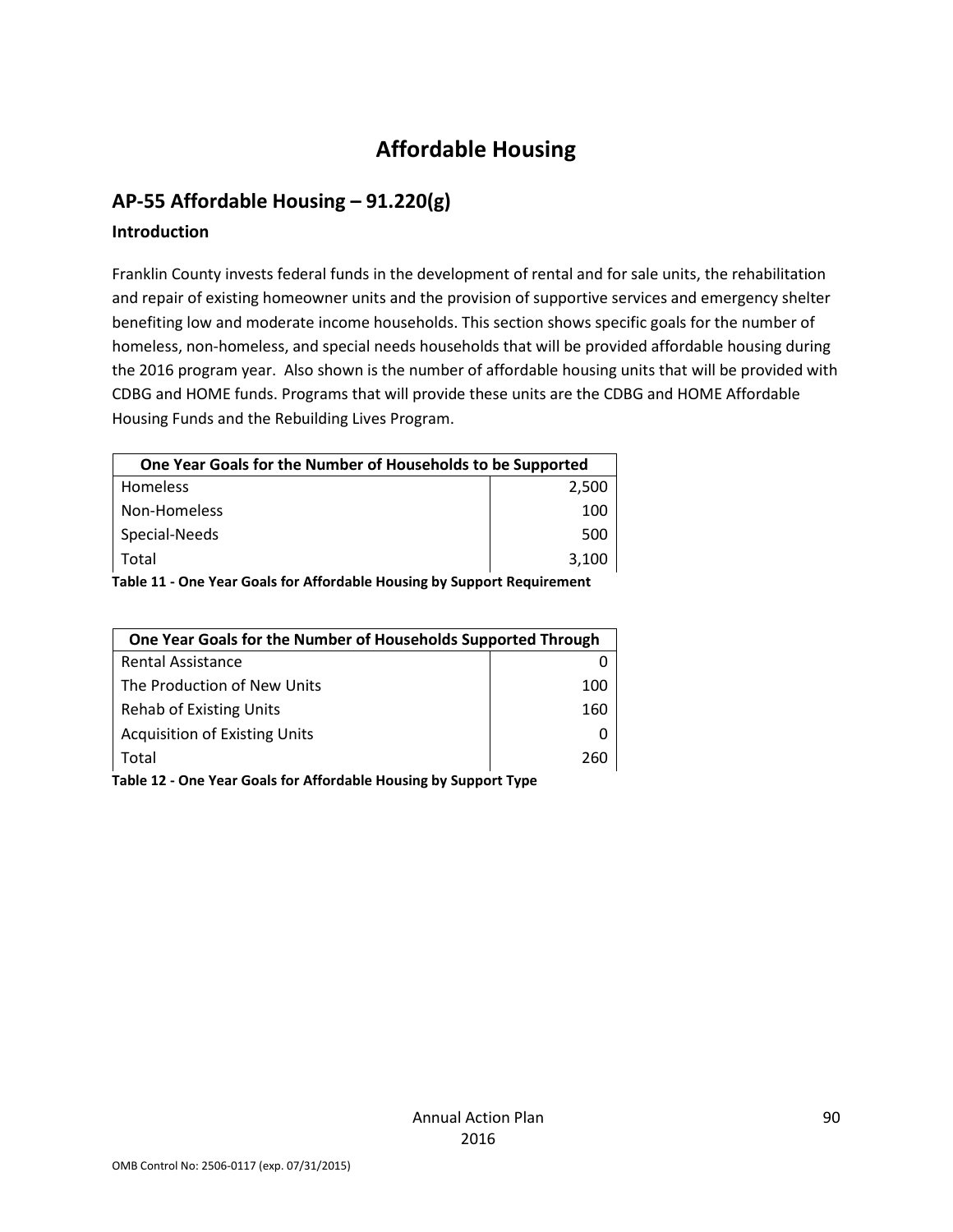#### **Discussion**

The Community Shelter Board (CSB) oversees the implementation of the Rebuilding Lives Program. This two part program consists of meeting both the short-term and long-term needs of homeless men and women through emergency shelter and the development and operation of permanent supportive housing. The county uses ESG and general funding to provide these supportive services to 2,450 persons.

Working with local for-profit and non-profit development organizations, the county will produce 62 new units (National Church Residences) and rehabilitate 65 units (Community Housing Network.)

CDBG funding will be used to work with 75 existing homeowners to address emergency, minor and critical home repairs and to modify 70 homes to serve individuals with disabilities.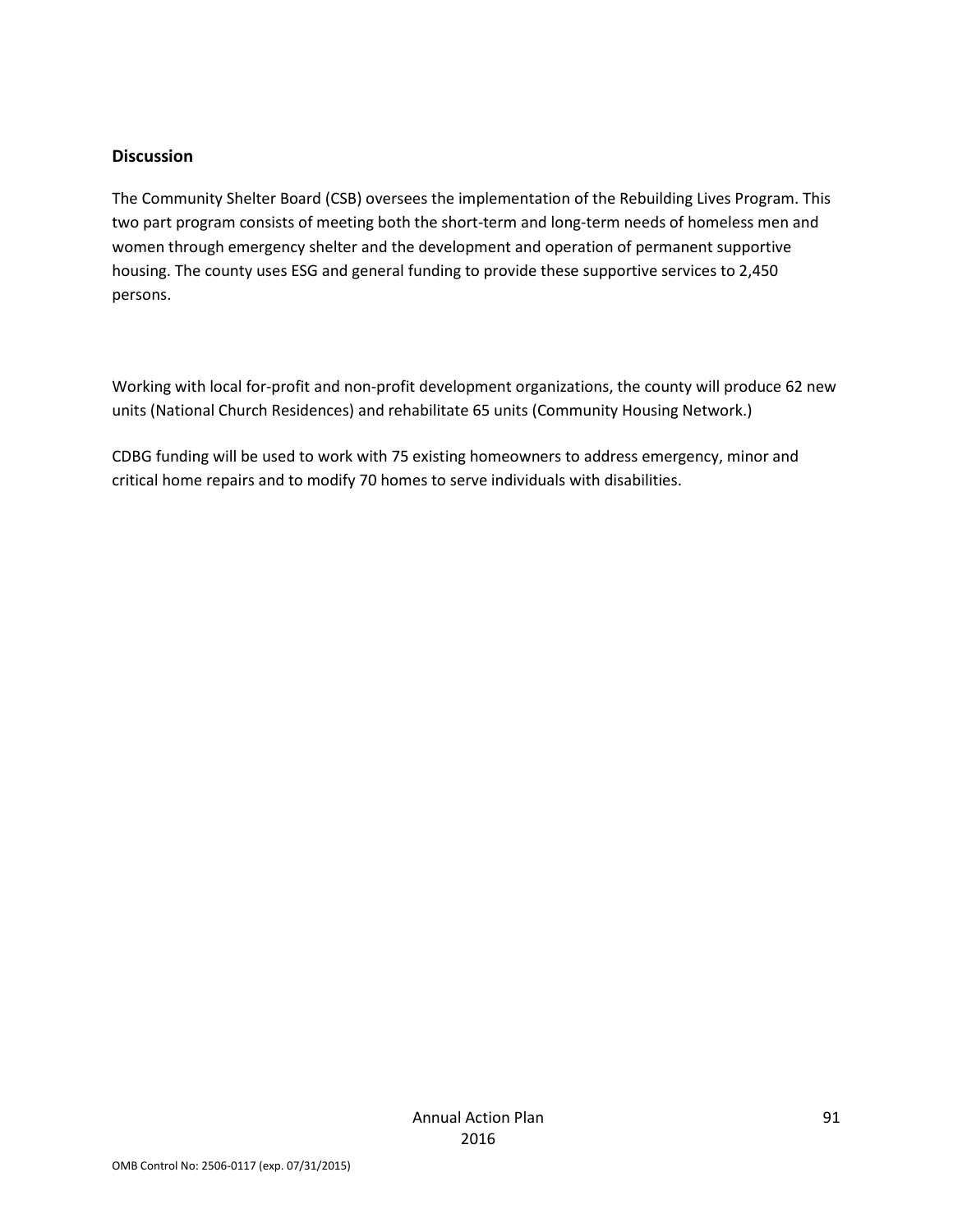# **AP-60 Public Housing** *–* **91.220(h)**

## **Introduction**

The Columbus Metropolitan Housing Authority (CMHA), a separate governmental entity, administers public housing new construction, rehabilitation and modernization activities, home ownership opportunity programs and the Housing Choice Voucher Program for its tenant population. CMHA is the primary provider of affordable housing for extremely low-income families, elderly and the disabled in Columbus. CMHA's affordable housing objectives are achieved through development and management of public housing units and Housing Choice Vouchers (HCV). Through a contract with HUD, CMHA has 3,300 public housing units and 11,500 HCVs.

## **Actions planned during the next year to address the needs to public housing**

CMHA coordinated with Franklin County and the City of Columbus to create a Five-Year Demolition/Disposition plan. CMHA conducted an analysis of its public housing portfolio and determined which projects were physically sound, financially solvent and met current HUD standards for site selection and development. The analysis concluded that eight of the largest and oldest properties are obsolete and should be demolished. In 2016 CMHA will complete the redevelopments of Poindexter Village, Riverside-Bradley, Sunshine Annex and Sunshine Terrace. These are planned as mixed-income, mixed-use redevelopments.

# **Actions to encourage public housing residents to become more involved in management and participate in homeownership**

Franklin County and the City of Columbus coordinate with the Community Relations Commission to meet and exchange information with tenants of public housing projects to discuss issues of concern and devise constructive solutions. The County works with the Tenant Outreach Coordinator from the Coalition on Homelessness and Housing in Ohio to assist in these endeavors. The Economic Development & Planning Department has a contract with Homeport to promote homeownership opportunities and links with CMHA's Section 8 Homeownership and Family Self Sufficiency programs to coordinate dollars and assistance.

# **If the PHA is designated as troubled, describe the manner in which financial assistance will be provided or other assistance**

CHMA is not designated as a "troubled" PHA.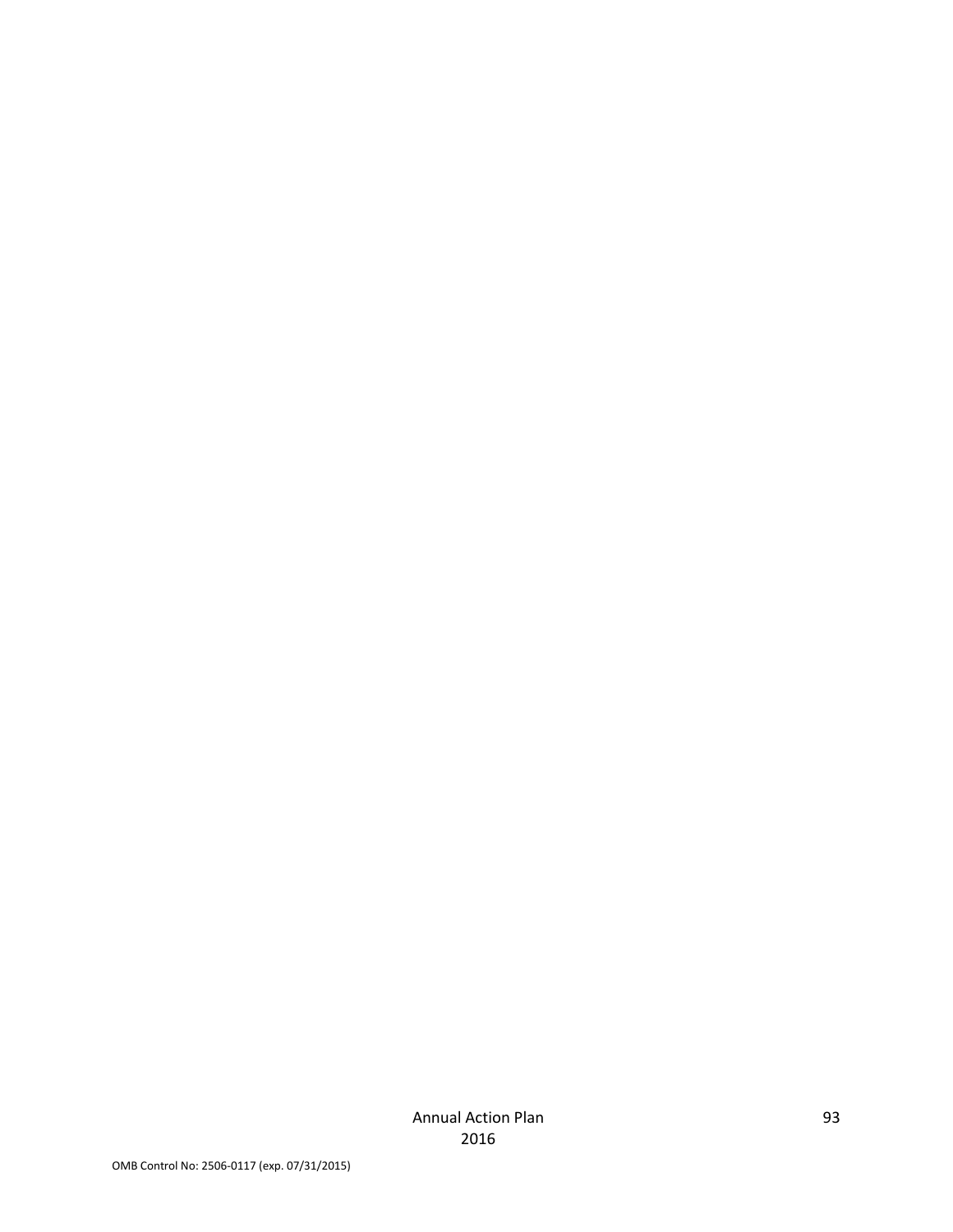# **AP-65 Homeless and Other Special Needs Activities – 91.220(i)**

#### **Introduction**

The lead agency for the homeless service system in Columbus is the Community Shelter Board (CSB), an independent nonprofit agency founded in 1986 by a group of civic leaders, business associations, local government leaders and representatives from a variety of foundations. CSB does not provide any direct services within the community. Its main responsibilities are resource development and investment, service delivery coordination and planning, fostering collaboration, program accountability and public policy reform. The CSB allocates funding annually to partner agencies for programs serving homeless individuals and families in Columbus. The CSB receives funding from many and varied sources such as Franklin County, the City of Columbus, Federal funds, Ohio Department of Development, United Way, Together Rebuilding Lives and private and corporate donations. In addition to supporting CSB's efforts to assist individuals and families that are experiencing homelessness, the County also supports programs and services that are focused on preventing homelessness in the first place.

# **Describe the jurisdictions one-year goals and actions for reducing and ending homelessness including**

# **Reaching out to homeless persons (especially unsheltered persons) and assessing their individual needs**

The County will be allocation \$5.1 million dollars in general funds to the Community Shelter Board to address, prevent and respond to community homelessness.

The county in partnership with the Community Shelter Board, has created a unified system to better respond to homeless persons who are not accessing shelter, including a coordinated call and dispatch system, common documentation and shared outcomes for the street and camp outreach program. The Maryhaven Collaborative Outreach Team is improving access to resources for adults living on the streets, reducing the number of adults experiencing long-term street homelessness, reducing frustration for the community trying to help homeless people and achieving better deployment of outreach resources that is resulting in reduced duplication of effort and greater coverage of Franklin County; the County's \$75,000 allocation to homelessness outreach supports this effort.

## **Addressing the emergency shelter and transitional housing needs of homeless persons**

The Consolidated Plan Homeless Strategy revolves around two target groups: 1) homeless households (individuals and families with children) who have a disabled member and have experienced long-term homelessness and 2) homeless households without a disabled member who have experienced shortterm homelessness, as well as households at-risk of homelessness. Strategies for both of these groups involve the prevention of homelessness and, if homelessness occurs, the provision of shelter, transitional housing, permanent housing and supportive services for those in need. The lead agency for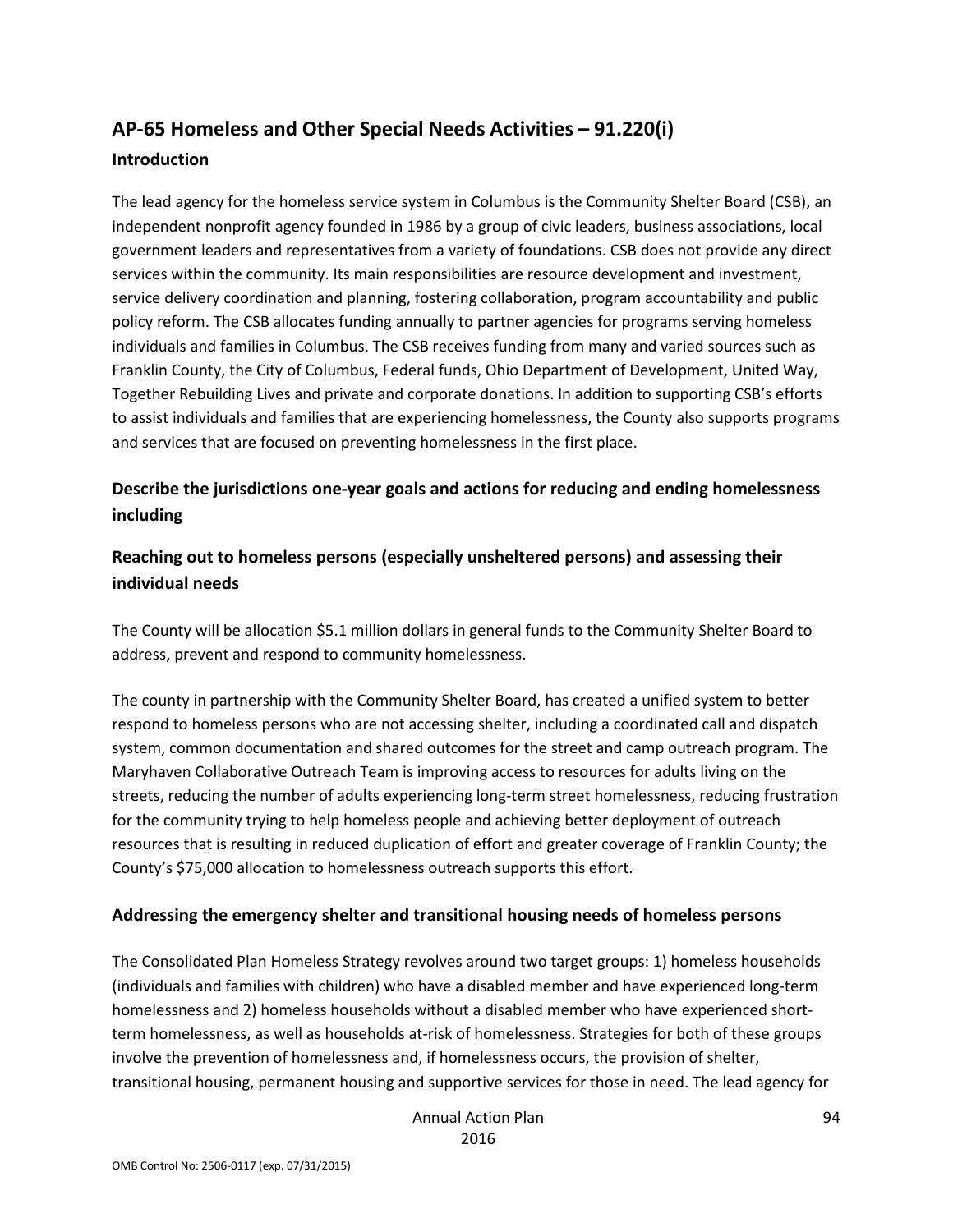the homeless service system in Columbus is the Community Shelter Board (CSB). The CSB provides access to shelter beds for men, women and families in Columbus and Franklin County. Beyond providing a secure and clean place to sleep, all programs provide access to basic services such as showers, meals, healthcare and material assistance as well as referrals, supportive services and crisis assistance. Most shelters have resource centers that provide internet access, telephones, employment leads, job training resources and other community resources as well as support staff to assist individuals in obtaining jobs and housing.

**Helping homeless persons (especially chronically homeless individuals and families, families with children, veterans and their families, and unaccompanied youth) make the transition to permanent housing and independent living, including shortening the period of time that individuals and families experience homelessness, facilitating access for homeless individuals and families to affordable housing units, and preventing individuals and families who were recently homeless from becoming homeless again**

In partnership with the Community Shelter Board the county and city has created a unified system for permanent supportive housing. The Unified Supportive Housing System (USHS) includes a centralized eligibility determination and placement, periodic review of tenant needs and "move up" incentives to encourage tenants to be more independent. Fewer adults and families will experience long-term homelessness. Additionally, there are more housing units available, easier access to supportive housing for prospective tenants, one application process and improved targeting of scarce housing resources. People with the greatest needs receive priority for housing. There is a real system and flow from emergency shelters to the supportive housing programs.

**Helping low-income individuals and families avoid becoming homeless, especially extremely low-income individuals and families and those who are: being discharged from publicly funded institutions and systems of care (such as health care facilities, mental health facilities, foster care and other youth facilities, and corrections programs and institutions); or, receiving assistance from public or private agencies that address housing, health, social services, employment, education, or youth needs.**

The Community Shelter Board coordinates prevention and shelter diversion programs to assist families and individuals who are homeless, precariously housed, or living on the streets to locate and maintain stable housing. Families and individuals are provided with relocation services, referrals, tenant education and linkage to short-term financial rental assistance in order to quickly resolve the family or individual housing crisis.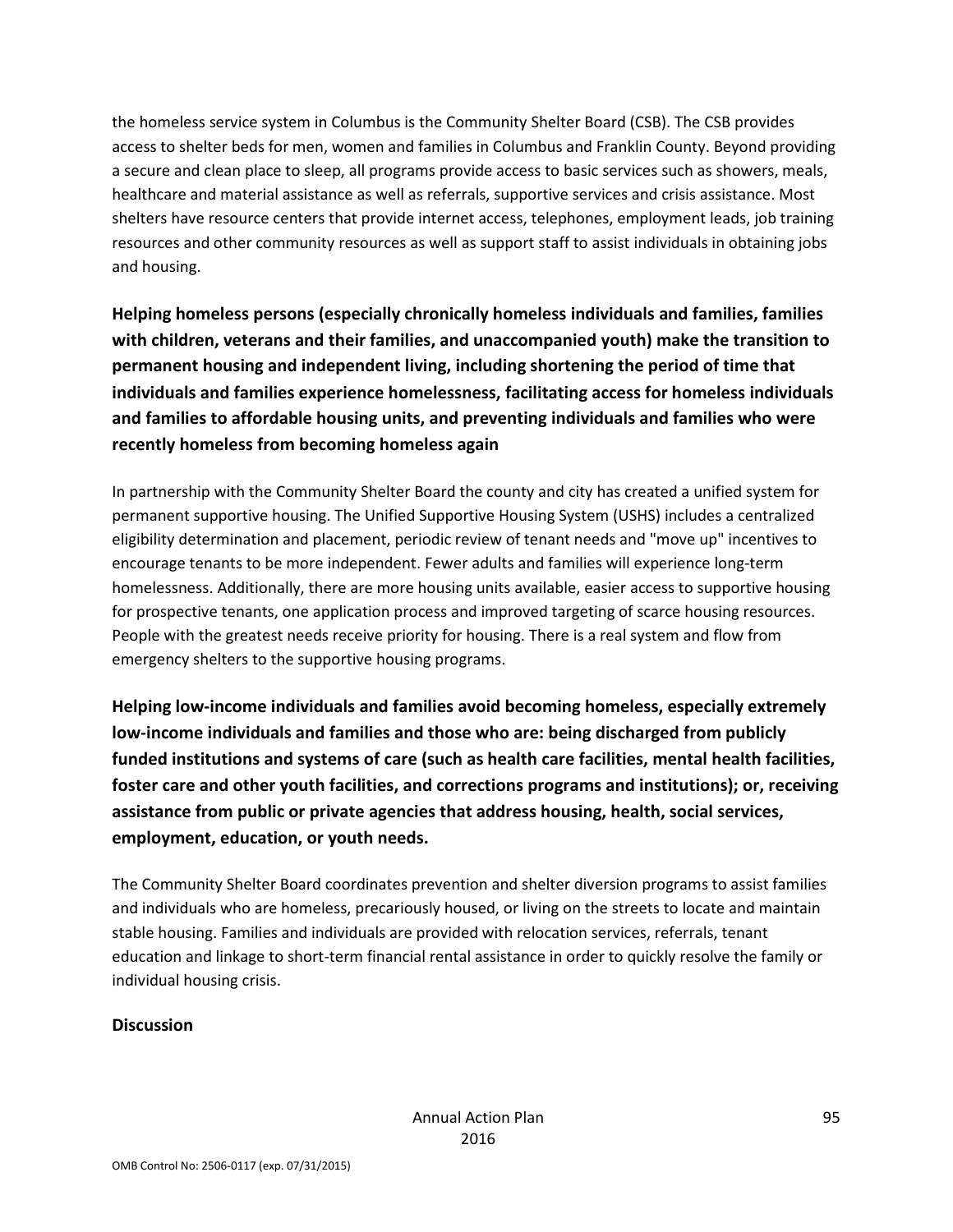# **One year goals for the number of households to be provided housing through the use of HOPWA for:**

Short-term rent, mortgage, and utility assistance to prevent homelessness of the

individual or family

Tenant-based rental assistance

Units provided in housing facilities (transitional or permanent) that are being

developed, leased, or operated

Units provided in transitional short-term housing facilities developed, leased, or

operated with HOPWA funds

Total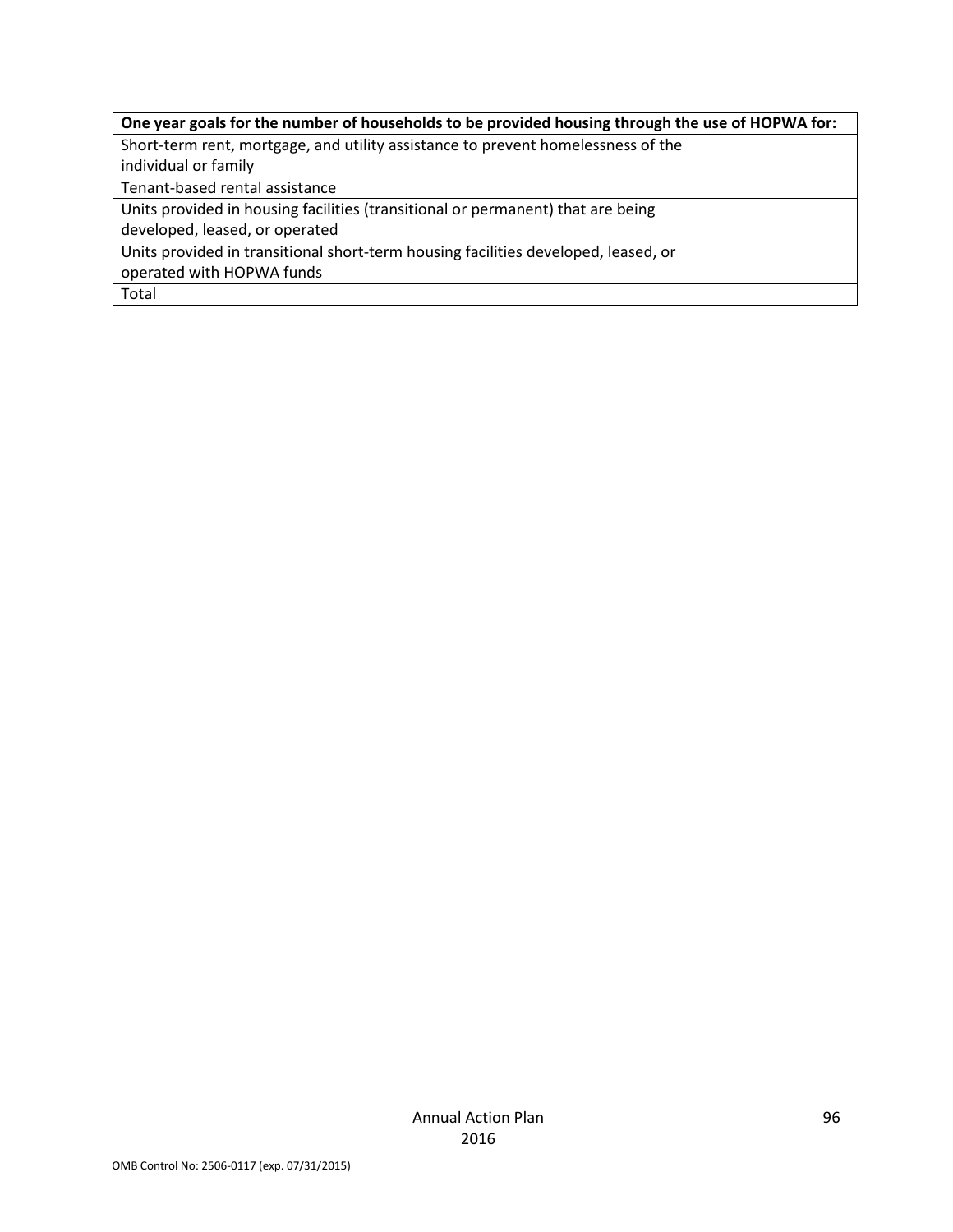# **AP-75 Barriers to affordable housing – 91.220(j) Introduction**

Franklin County does not have enough affordable housing to meet current needs and the private market is not producing a high volume of affordable rental housing. As discussed in the Consolidated Plan, there are many barriers to providing affordable housing. A number of market characteristics impact the production of new units, including: the large growth of population in Columbus; increased demand for rental housing units; rising rental and homeownership costs; the recovery of the housing market; the production of new housing units by the private market; current housing affordability; demolition of public housing units; the number of people on the Section 8 waiting list; and the cost of land and development. Neighborhoods continue to seek the highest possible quality and amenities for housing developed in their communities and this tends to increase costs and make housing units less affordable to those seeking to live in these areas. The process of obtaining plan approval and building permits requires the use of paid professionals such as architects, engineers and spec writers to address building issues. Additionally, state code and newly developed pro-active code enforcement raises the bar for property maintenance requirements which can be a challenge for the elderly and disabled.

As mentioned above, the Columbus Metropolitan Housing Authority has reduced the number of public housing units in the community. Between 2015 and 2019, approximately 35% of the privately owned Section 8 contracts are set to expire, which could decrease the number of affordable housing units.

**Actions it planned to remove or ameliorate the negative effects of public policies that serve as barriers to affordable housing such as land use controls, tax policies affecting land, zoning ordinances, building codes, fees and charges, growth limitations, and policies affecting the return on residential investment**

The Economic Development & Planning Department continues to implement recommendations from the Columbus & Franklin County Housing Task Force to provide property tax incentives, increase housing code enforcement and expansion of the county and city Land Banks. The Land Bank Program of the Land Redevelopment Office will partner with Code Enforcement to identify, and if possible acquire, vacant tax delinquent properties in order to expedite their return to productive use. In 2016, the Code Enforcement Section anticipates issuing 600 zoning, housing and environmental code orders. The County provides housing rehabilitation programs to assist these populations with maintaining code compliance.

General ideas to overcome barriers:

- Link non-profit agencies with for-profit developers
- Target areas based on public infrastructure, transportation and job centers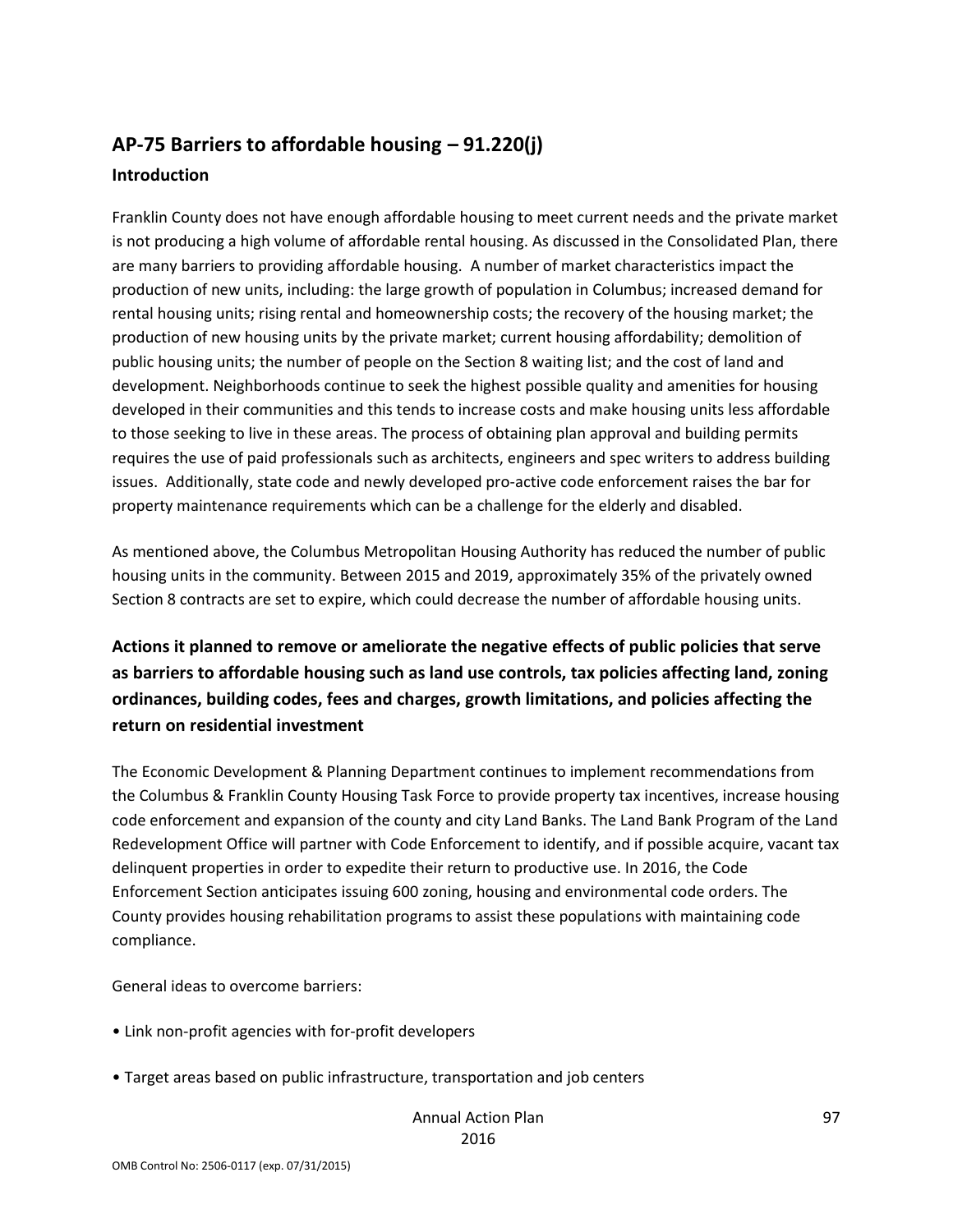- •Maximize the use of subsidies for low-income households
- Public infrastructure improvements in affordable housing areas

#### **Discussion**

Franklin County will coordinate with community development organizations that have shown the capacity and neighborhood buy-in to bring housing developments to fruition. The county will look to these partners to help overcome barriers to affordable housing through such incremental steps as educating the public and civic leaders about affordable housing, advocating for transportation options in all areas of the county and working together to attract additional subsidy to overcome high cost of housing redevelopment over the long term.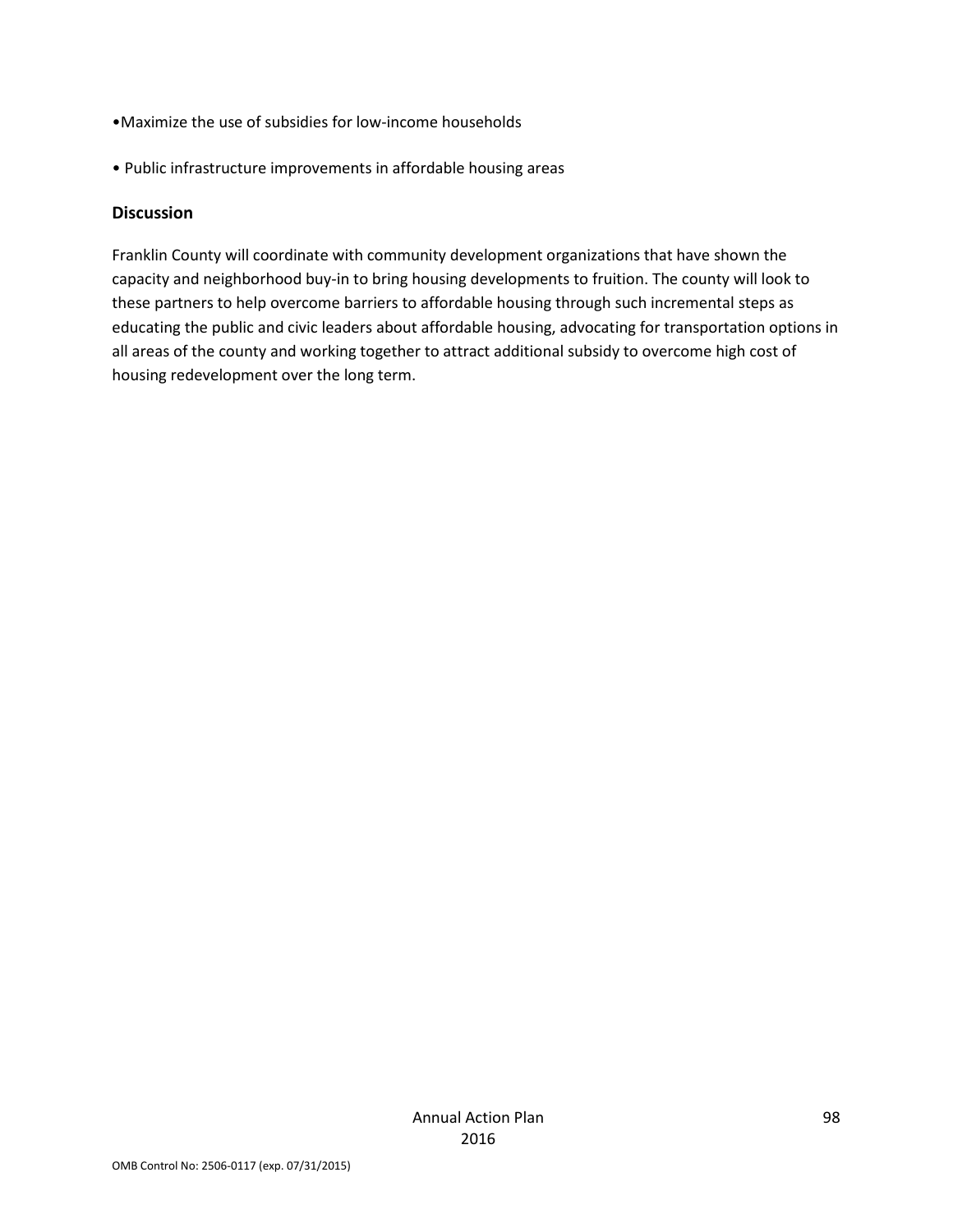# **AP-85 Other Actions – 91.220(k)**

#### **Introduction**

Described below are the county's planned actions to carry out the following strategies outlined in the Consolidated Plan.

### **Actions planned to address obstacles to meeting underserved needs**

A key underserved group in Franklin County are individuals with special needs, particularly those living with a disability. Low funding levels are consistently cited as the reason for the shortage of services. The County attempts to secure additional funds through its housing rehab programs that place a no interest loan on home that is not payable until the homeowner sales of vacates their property. In addition, the County funds a Senior and Disable housing repair program through the Economic & Community Development Institute. Further, all County rental programs require tenants to be at or below 80% AMI. County homebuyer programs continue outreach with lenders including on-site training and outreach at homebuyer education classes (Including pre and post counseling).

### **Actions planned to foster and maintain affordable housing**

Coordinated goals for the County include:

1. Support the development of multi-family housing with low-income housing tax credits.

2. Continue to fund owner occupied repair/rehab through loans to persons earning 80 percent or less LMI.

#### **Actions planned to reduce lead-based paint hazards**

Franklin County Public Health has partnered with the City of Columbus which has been awarded 3.9 million in Lead Hazard Reduction Demonstration Program funds and will receive a portion of these funds in 2016. All contractors used in both housing programs are licensed Lead Abatement Contractors and are able to recognize and deal with lead hazards in construction projects. The County allocates CDBG funds to housing repair programs that utilize lead hazard standards and abatement.

#### **Actions planned to reduce the number of poverty-level families**

Addressing poverty is one of the County's most important functions. In partnership with other governmental bodies, non-profits, businesses, institutions and local

foundations, the County is working to employ the following goals and strategies:

Annual Action Plan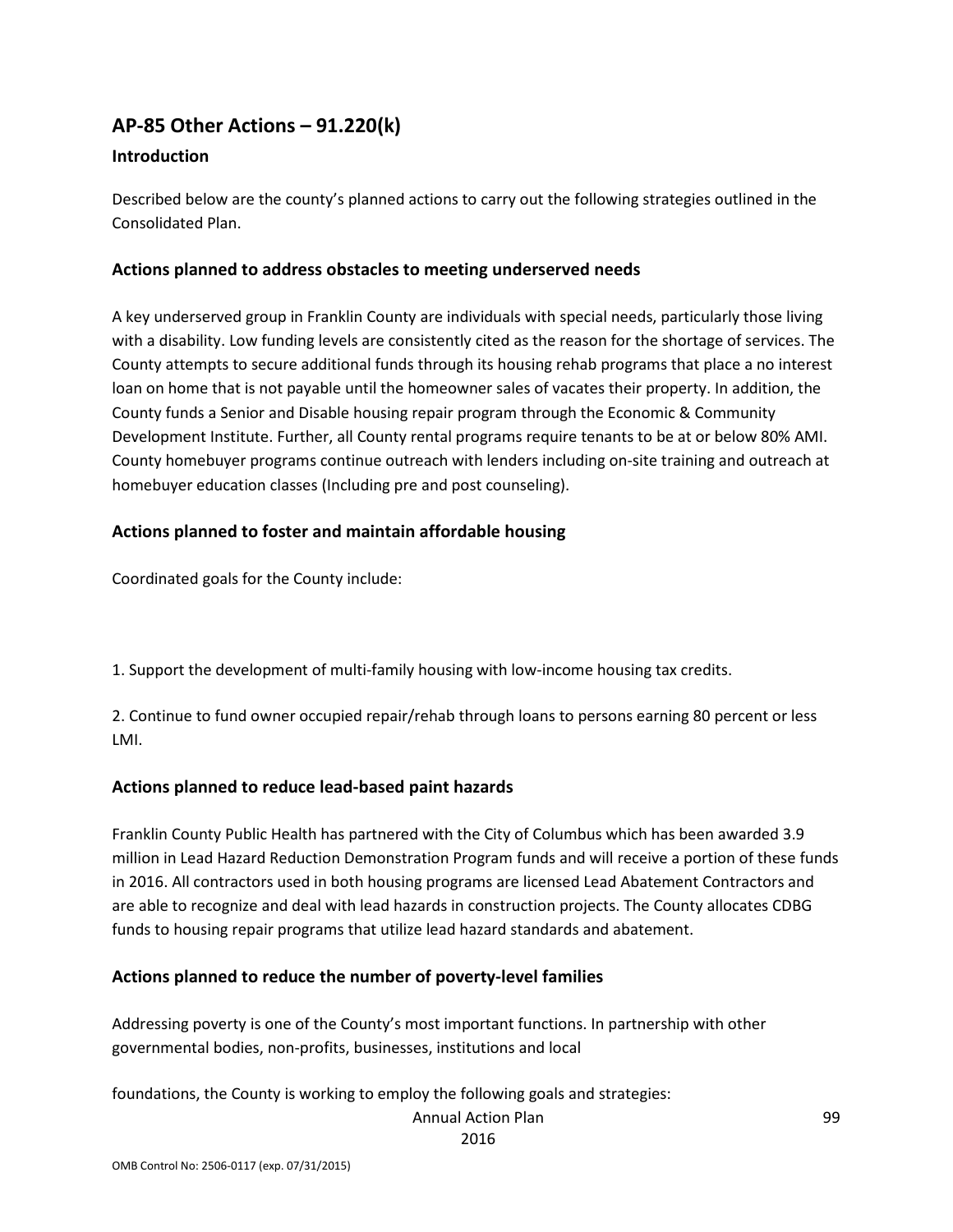- Initiating workforce development programs coordinating businesses with local curriculums.
- Linking transportation such as bus service to job sectors
- Creating jobs and through local incentives
- Provide sufficient housing which working families can afford.

Programs funded with CDBG and HOME funds provide homeowner and rental rehabilitation and repairs, new construction of rental and homeowner units and downpayment assistance for income-eligible, firsttime homebuyers. These activities, that produce and preserve affordable housing, are important in reducing the number of poverty-level families in the county. Using CDBG funding, county programs also support activities that provide child care and recreational activities, health care programs that provide education and training for low income individuals, and economic development programs that require the creation of jobs. Using general fund dollars, the county provides funding for anti-poverty activities such as literacy and job training.

The county implements the federally required Section 3 program which is intended to ensure that when employment or contracting opportunities are generated by HUD funded Section 3 covered projects, preference is given to qualified low and very low income persons or business concerns.

### **Actions planned to develop institutional structure**

See 2015-2019 Consolidated Plan

# **Actions planned to enhance coordination between public and private housing and social service agencies**

There are a number of ongoing collaborative efforts in the community. Guided by the Community Shelter Board, the county, city and other entities participate in efforts to address and end homelessness through the Rebuilding Lives initiative. The Community Development Collaborative is funded by the county, city and other private organizations to provide operating support and technical assistance to Community Development Corporations. The Columbus Affordable Housing Task Force which consists of HUD, state and local government staff and development organizations meets every other month to discuss affordable rental projects and preservation opportunities. There is an ongoing collaboration with the Columbus Metropolitan Housing Authority regarding development opportunities, use of project based vouchers and other related issues.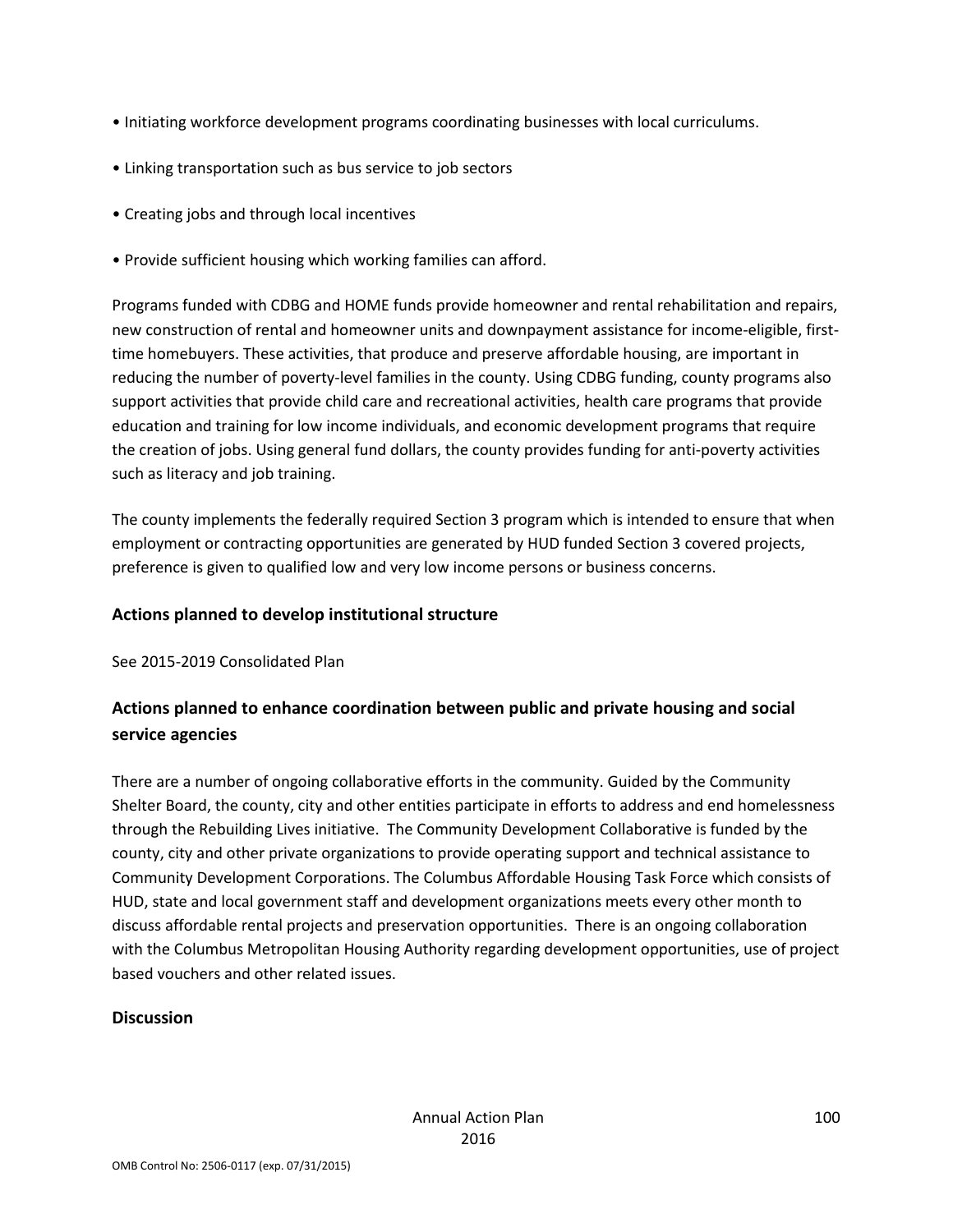# **Program Specific Requirements**

# **AP-90 Program Specific Requirements – 91.220(l)(1,2,4)**

## **Introduction**

The following are the program specific requirements for the Annual Action Plan.

# **Community Development Block Grant Program (CDBG) Reference 24 CFR 91.220(l)(1)**

Projects planned with all CDBG funds expected to be available during the year are identified in the Projects Table. The following identifies program income that is available for use that is included in projects to be carried out.

| 1. The total amount of program income that will have been received before the start of the next   |             |
|---------------------------------------------------------------------------------------------------|-------------|
| program year and that has not yet been reprogrammed                                               | $\Omega$    |
| 2. The amount of proceeds from section 108 loan guarantees that will be used during the year to   |             |
| address the priority needs and specific objectives identified in the grantee's strategic plan.    | $\mathbf 0$ |
| 3. The amount of surplus funds from urban renewal settlements                                     | $\Omega$    |
| 4. The amount of any grant funds returned to the line of credit for which the planned use has not |             |
| been included in a prior statement or plan                                                        | $\Omega$    |
| 5. The amount of income from float-funded activities                                              | $\Omega$    |
| <b>Total Program Income:</b>                                                                      | 0           |

## **Other CDBG Requirements**

| 1. The amount of urgent need activities                                                 | $\Omega$ |
|-----------------------------------------------------------------------------------------|----------|
| 2. The estimated percentage of CDBG funds that will be used for activities that benefit |          |
| persons of low and moderate income. Overall Benefit - A consecutive period of one,      |          |
| two or three years may be used to determine that a minimum overall benefit of 70%       |          |
| of CDBG funds is used to benefit persons of low and moderate income. Specify the        |          |
| years covered that include this Annual Action Plan.                                     | 95.00%   |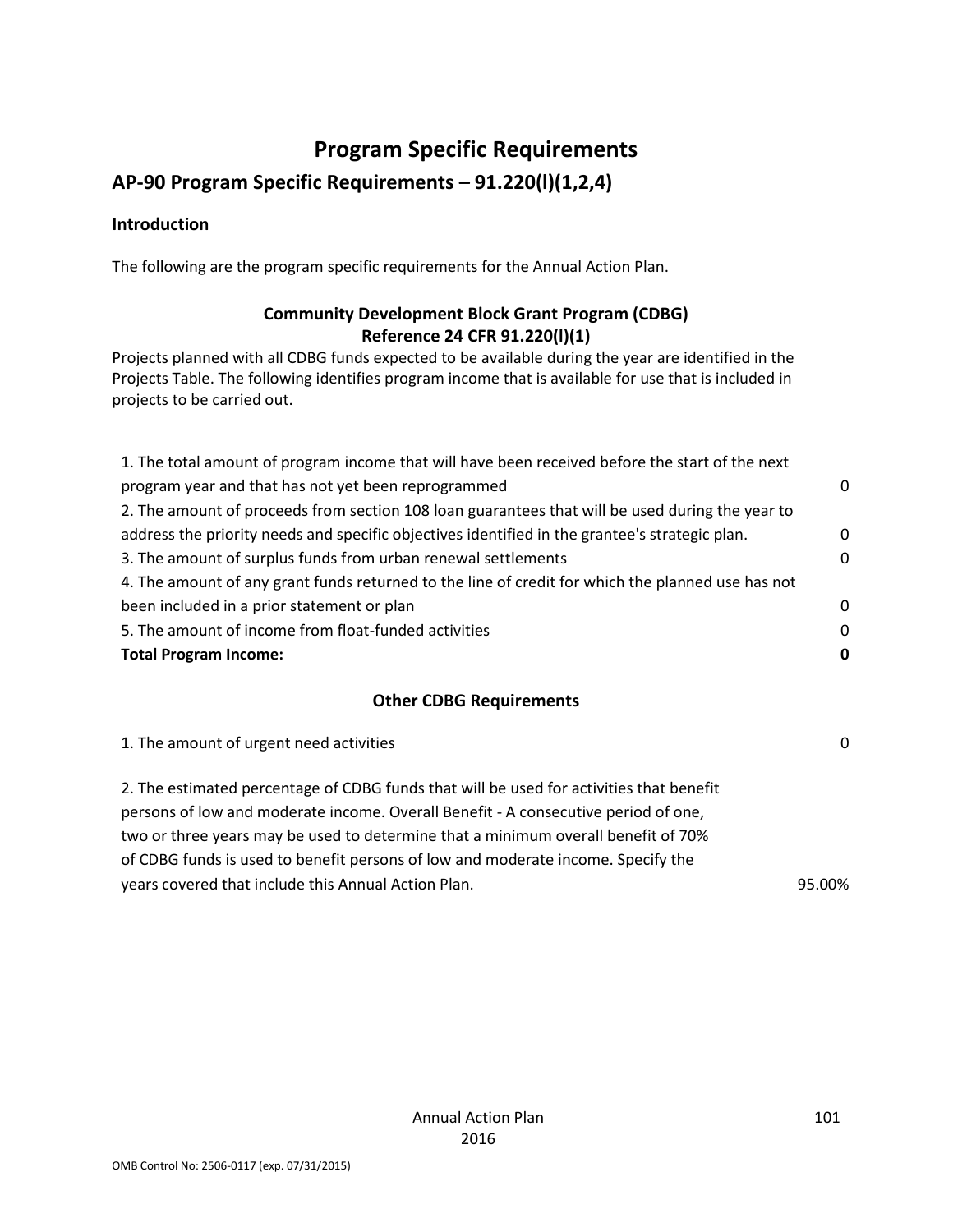## **HOME Investment Partnership Program (HOME) Reference 24 CFR 91.220(l)(2)**

1. A description of other forms of investment being used beyond those identified in Section 92.205 is as follows:

No other forms are utilized (such as tenant based assistance.)

2. A description of the guidelines that will be used for resale or recapture of HOME funds when used for homebuyer activities as required in 92.254, is as follows:

See 2015-2019 Consolidated Plan

3. A description of the guidelines for resale or recapture that ensures the affordability of units acquired with HOME funds? See 24 CFR 92.254(a)(4) are as follows:

See description above in section 2.

4. Plans for using HOME funds to refinance existing debt secured by multifamily housing that is rehabilitated with HOME funds along with a description of the refinancing guidelines required that will be used under 24 CFR 92.206(b), are as follows:

On a case by case basis, the county may use HOME funds to refinance existing debt in connection with the rehabilitation of multifamily housing. Eligible properties may be located anywhere in the county. Under no circumstances will HOME funds be used to refinance multifamily loans made or insured by any Federal program, including CDBG. In addition, the guidelines established by the county require that 1) the multifamily housing undergoing rehabilitation and refinancing is necessary to continue to provide affordable housing to low income families, 2) rehabilitation must be the primary eligible activity for which at least 60 percent of the HOME funds are used, 3) eligible projects must require a minimum level of rehabilitation of \$10,000 per unit, 4) a maximum of 40 percent of HOME funds may be used for the refinancing of existing debt, 5) the use of HOME funds must be conditioned upon a low income affordability period of a minimum of 15 years, and 6) the county must review the management practices of the property owner to insure that disinvestment has not occurred, that the long term needs of the project can be met and that the feasibility of serving the targeted population over at least a 15 year affordability period can be demonstrated.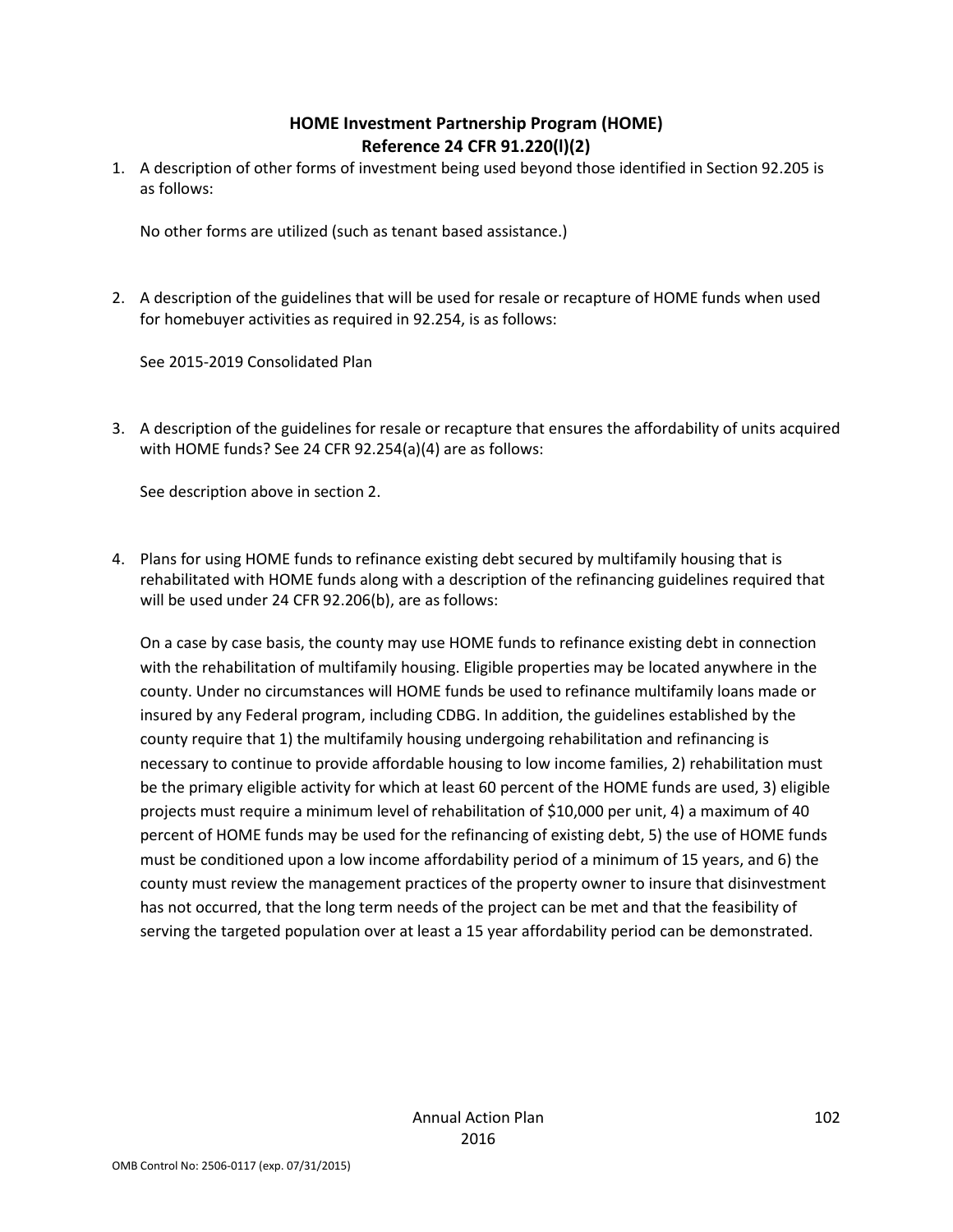# **Emergency Solutions Grant (ESG) Reference 91.220(l)(4)**

1. Include written standards for providing ESG assistance (may include as attachment)

In March 2012, the Community Shelter Board (CSB) consolidated all program policies and procedures into one in accordance with 24 CFR Section 576.400. The combined document, CSB HEARTH Operating Policy and Procedures, is inclusive of all federal regulations. Contracts between CSB and grantees require the agency to follow the CSB HEARTH Operating Policy and Procedures. In addition, grantees are monitored annually through a Program Review and Certification process. The review ensures programmatic/service provisions, facility, data, fiscal and governance standards are followed in accordance with all HUD regulations.

2. If the Continuum of Care has established centralized or coordinated assessment system that meets HUD requirements, describe that centralized or coordinated assessment system.

Community Shelter Board implemented the Coordinated Point of Access (CPoA) for single adults attempting to obtain shelter. CPoA has specialists available 24 hours a day, 7 days a week to conduct a preliminary triage and assessment and to explore diversion possibilities via a prescribed set of diversion questions. Single adults determined to meet shelter eligibility criteria are then referred to the most appropriate shelter bed. Single adult shelters must coordinate services through the CPoA with the exception of the shelter serving inebriated single adults who are receiving access directly through community services. Once in shelter, the individual's need is assessed using the community's Vulnerability Assessment, within the first five days of shelter stay.

For the Family Shelter System, all families seeking shelter must contact the family front door, the YWCA Family Center (FC), to determine eligibility for shelter. The FC staff conducts diversion and triage in order to determine the best avenue for the family. If the family has to be admitted into the FC, after a need assessment is completed, they will then be referred to the best rapid re-housing (RRH) program to address their needs. All families need to meet certain eligibility criteria for participation in RRH programs but housing first principles are followed at all times.

Both centralized systems are participating in the local HMIS and all intake information is collected into our open system, facilitating service provision.

3. Identify the process for making sub-awards and describe how the ESG allocation available to private nonprofit organizations (including community and faith-based organizations).

Franklin County makes a sub-award to the Community Shelter Board. The Community Shelter Board was created in 1986 to respond to the growing problem of homelessness in Franklin County. The founders include: the Franklin County Board of Commissioners, the City of Columbus, the United Way of Central Ohio, the Columbus Foundation, the Columbus Chamber and many other